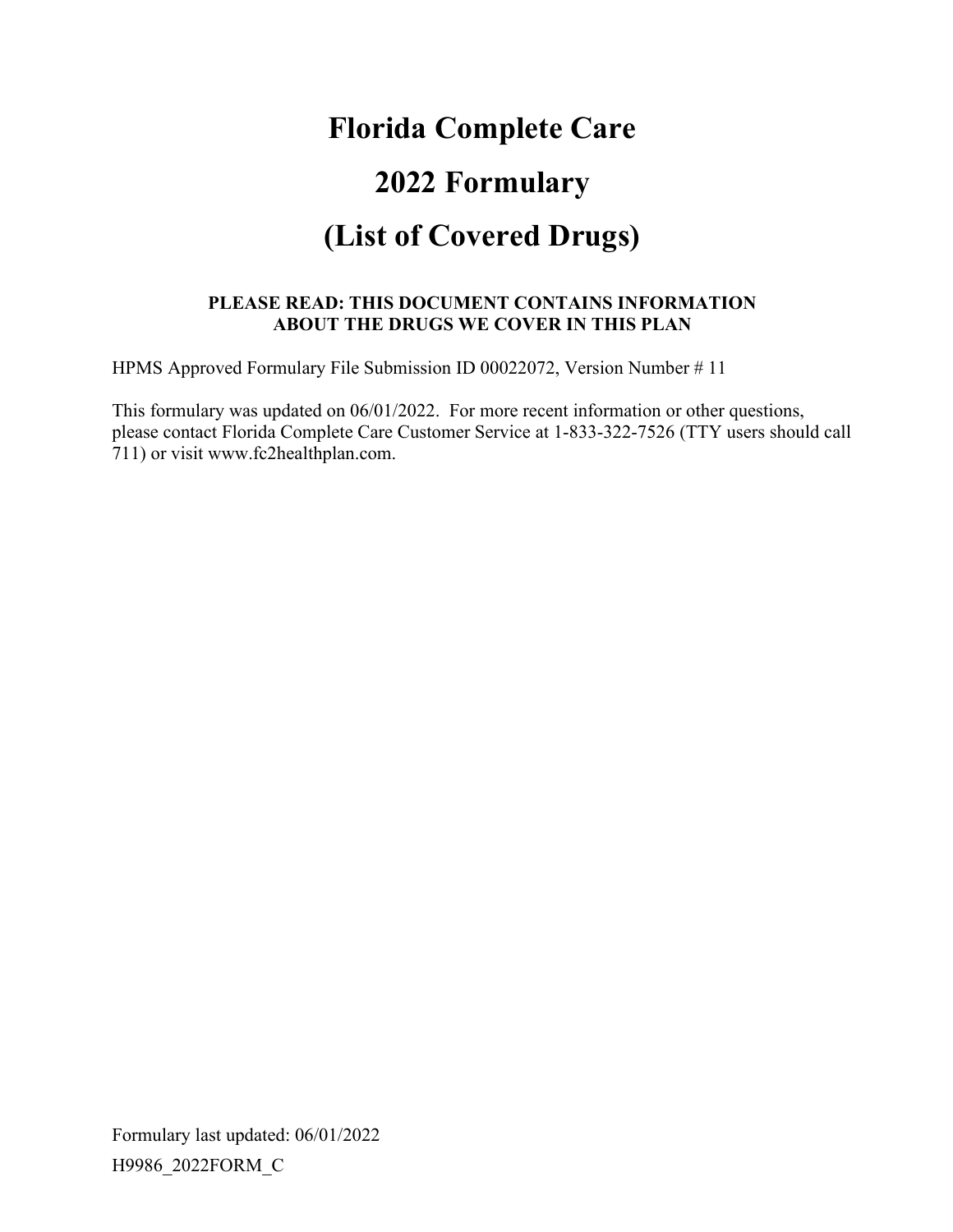**Note to existing members**: This formulary has changed since last year. Please review this document to make sure that it still contains the drugs you take.

When this drug list (formulary) refers to "we," "us", or "our," it means Florida Complete Care. When it refers to "plan" or "our plan," it means Florida Complete Care.

This document includes a list of the drugs (formulary) for our plan which is current as of 06/01/2022. For an updated formulary, please contact us. Our contact information, along with the date we last updated the formulary, appears on the front and back cover pages.

You must generally use network pharmacies to use your prescription drug benefit. Benefits, formulary, pharmacy network, and/or copayments/coinsurance may change on January 1, 2022, and from time to time during the year.

# **What is the Florida Complete Care Formulary?**

A formulary is a list of covered drugs selected by Florida Complete Care in consultation with a team of health care providers, which represents the prescription therapies believed to be a necessary part of a quality treatment program. Florida Complete Care will generally cover the drugs listed in our formulary as long as the drug is medically necessary, the prescription is filled at a Florida Complete Care network pharmacy, and other plan rules are followed. For more information on how to fill your prescriptions, please review your Evidence of Coverage.

# **Can the Formulary (drug list) change?**

Most changes in drug coverage happen on January 1, but Florida Complete Care may add or remove drugs on the Drug List during the year, move them to different cost-sharing tiers, or add new restrictions. We must follow the Medicare rules in making these changes. **Changes that can affect you this year:** In the below cases, you will be affected by coverage changes during the year:

- **New generic drugs.** We may immediately remove a brand name drug on our Drug List if we are replacing it with a new generic drug that will appear on the same or lower cost sharing tier and with the same or fewer restrictions. Also, when adding the new generic drug, we may decide to keep the brand name drug on our Drug List, but immediately move it to a different cost-sharing tier or add new restrictions. If you are currently taking that brand name drug, we may not tell you in advance before we make that change, but we will later provide you with information about the specific change(s) we have made.
	- $\circ$  If we make such a change, you or your prescriber can ask us to make an exception and continue to cover the brand name drug for you. The notice we provide you will also include information on how to request an exception, and you can find information in the section below titled "How do I request an exception to the Florida Complete Care's Formulary?"
- **Drugs removed from the market.** If the Food and Drug Administration deems a drug on our formulary to be unsafe or the drug's manufacturer removes the drug from the market, we will immediately remove the drug from our formulary and provide notice to members who take the drug.
- **Other changes.** We may make other changes that affect members currently taking a drug. For instance, we may add a generic drug that is not new to market to replace a brand name

Formulary last updated: 06/01/2022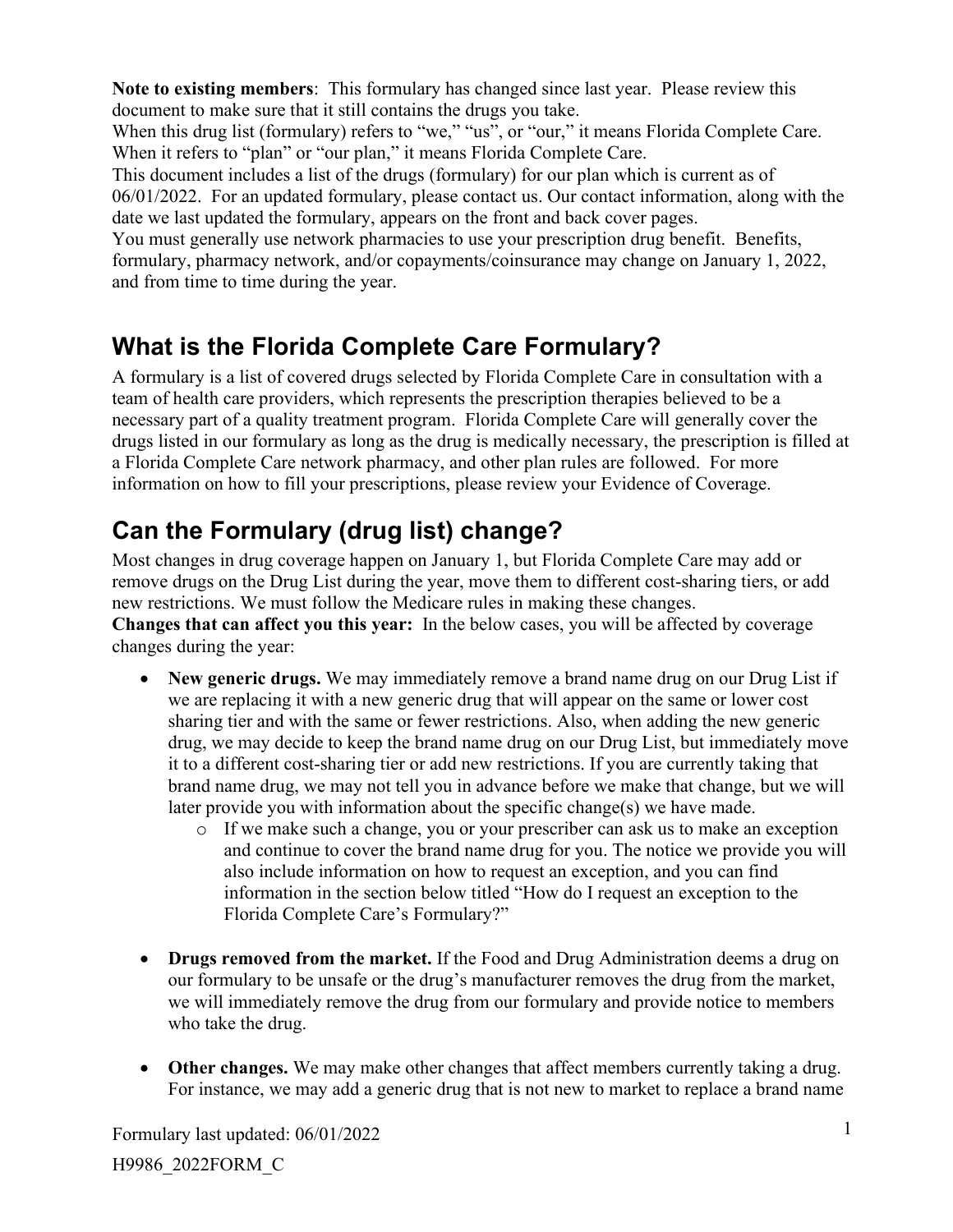drug currently on the formulary; or add new restrictions to the brand name drug or move it to a different cost sharing tier or both. Or we may make changes based on new clinical guidelines. If we remove drugs from our formulary, add prior authorization, quantity limits and/or step therapy restrictions on a drug, we must notify affected members of the change at least 30 days before the change becomes effective, or at the time the member requests a refill of the drug, at which time the member will receive a 30-day supply of the drug.

o If we make these other changes, you or your prescriber can ask us to make an exception and continue to cover the brand name drug for you. The notice we provide you will also include information on how to request an exception, and you can also find information in the section below entitled "How do I request an exception to the Florida Complete Care's Formulary?"

**Changes that will not affect you if you are currently taking the drug.** Generally, if you are taking a drug on our 2022 formulary that was covered at the beginning of the year, we will not discontinue or reduce coverage of the drug during the 2022 coverage year except as described above. This means these drugs will remain available at the same cost sharing and with no new restrictions for those members taking them for the remainder of the coverage year. You will not get direct notice this year about changes that do not affect you. However, on January 1 of the next year, such changes would affect you, and it is important to check the Drug List for the new benefit year for any changes to drugs.

The enclosed formulary is current as of 06/01/2022. To get updated information about the drugs covered by Florida Complete Care please contact us. Our contact information appears on the front and back cover pages.

### **How do I use the Formulary?**

There are two ways to find your drug within the formulary:

#### *Medical Condition*

The formulary begins on page 8. The drugs in this formulary are grouped into categories depending on the type of medical conditions that they are used to treat. For example, drugs used to treat a heart condition are listed under the category, Cardiovascular. If you know what your drug is used for, look for the category name in the list that begins on 76. Then look under the category name for your drug.

#### *Alphabetical Listing*

If you are not sure what category to look under, you should look for your drug in the Index that begins on page 76. The Index provides an alphabetical list of all the drugs included in this document. Both brand name drugs and generic drugs are listed in the Index. Look in the Index and find your drug. Next to your drug, you will see the page number where you can find coverage information. Turn to the page listed in the Index and find the name of your drug in the first column of the list.

Formulary last updated: 06/01/2022 H9986\_2022FORM\_C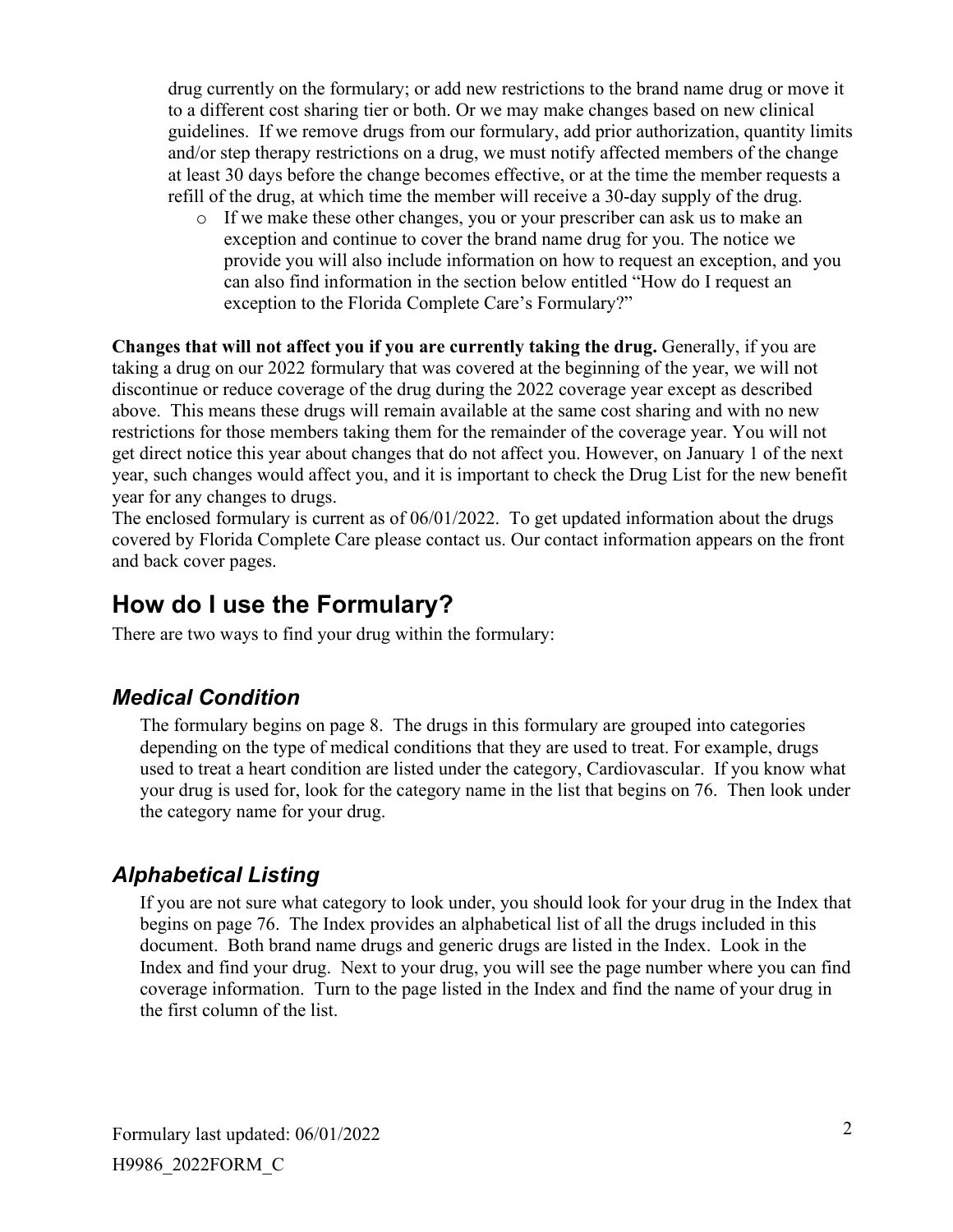### **What are generic drugs?**

Florida Complete Care covers both brand name drugs and generic drugs. A generic drug is approved by the FDA as having the same active ingredient as the brand name drug. Generally, generic drugs cost less than brand name drugs.

## **Are there any restrictions on my coverage?**

Some covered drugs may have additional requirements or limits on coverage. These requirements and limits may include:

- **Prior Authorization:** Florida Complete Care requires you or your physician to get prior authorization for certain drugs. This means that you will need to get approval from Florida Complete Care before you fill your prescriptions. If you don't get approval, Florida Complete Care may not cover the drug.
- **Quantity Limits:** For certain drugs, Florida Complete Care limits the amount of the drug that Florida Complete Care will cover. For example, Florida Complete Care provides 30 tablets/30 days per prescription for atorvastatin tablets. This may be in addition to a standard one-month or three-month supply.
- **Step Therapy:** In some cases, Florida Complete Care requires you to first try certain drugs to treat your medical condition before we will cover another drug for that condition. For example, if Drug A and Drug B both treat your medical condition, Florida Complete Care may not cover Drug B unless you try Drug A first. If Drug A does not work for you, Florida Complete Care will then cover Drug B.

You can find out if your drug has any additional requirements or limits by looking in the formulary that begins on page 8. You can also get more information about the restrictions applied to specific covered drugs by visiting our Web site. We have posted online documents that explain our prior authorization and step therapy restrictions. You may also ask us to send you a copy. Our contact information, along with the date we last updated the formulary, appears on the front and back cover pages.

You can ask Florida Complete Care to make an exception to these restrictions or limits or for a list of other, similar drugs that may treat your health condition. See the section, "How do I request an exception to the Florida Complete Care's formulary?" on page 5 for information about how to request an exception.

# **What if my drug is not on the Formulary?**

If your drug is not included in this formulary (list of covered drugs), you should first contact Member Services and ask if your drug is covered. Our contact information, along with the date we last updated the formulary, appears on the front and back cover pages.

If you learn that Florida Complete Care does not cover your drug, you have two options:

Formulary last updated: 06/01/2022 H9986\_2022FORM\_C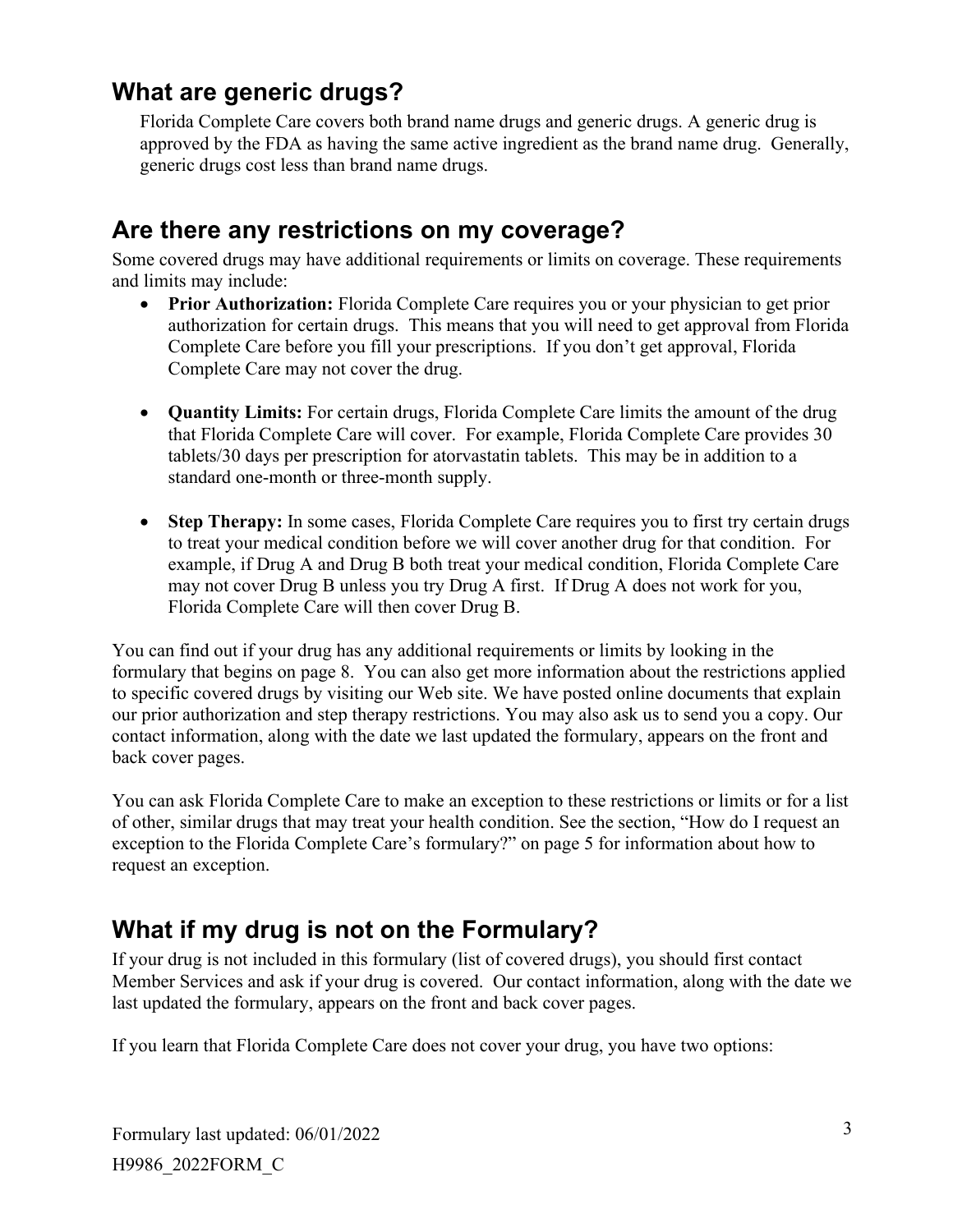- You can ask Member Services for a list of similar drugs that are covered by Florida Complete Care. When you receive the list, show it to your doctor and ask him or her to prescribe a similar drug that is covered by Florida Complete Care.
- You can ask Florida Complete Care to make an exception and cover your drug. See below for information about how to request an exception.

## **How do I request an exception to the Florida Complete Care's Formulary?**

You can ask Florida Complete Care to make an exception to our coverage rules. There are several types of exceptions that you can ask us to make.

- You can ask us to cover a drug even if it is not on our formulary. If approved, this drug will be covered at a pre-determined cost-sharing level, and you would not be able to ask us to provide the drug at a lower cost-sharing level.
- You can ask us to waive coverage restrictions or limits on your drug. For example, for certain drugs, Florida Complete Care limits the amount of the drug that we will cover. If your drug has a quantity limit, you can ask us to waive the limit and cover a greater amount.

Generally, Florida Complete Care will only approve your request for an exception if the alternative drugs included on the plan's formulary, or additional utilization restrictions would not be as effective in treating your condition and/or would cause you to have adverse medical effects. You should contact us to ask us for an initial coverage decision for a formulary, or utilization restriction exception. **When you request a formulary, or utilization restriction exception you should submit a statement from your prescriber or physician supporting your request.** Generally, we must make our decision within 72 hours of getting your prescriber's supporting statement. You can request an expedited (fast) exception if you or your doctor believe that your health could be seriously harmed by waiting up to 72 hours for a decision. If your request to expedite is granted, we must give you a decision no later than 24 hours after we get a supporting statement from your doctor or other prescriber.

### **What do I do before I can talk to my doctor about changing my drugs or requesting an exception?**

As a new or continuing member in our plan you may be taking drugs that are not on our formulary. Or, you may be taking a drug that is on our formulary but your ability to get it is limited. For example, you may need a prior authorization from us before you can fill your prescription. You should talk to your doctor to decide if you should switch to an appropriate drug that we cover or request a formulary exception so that we will cover the drug you take. While you talk to your doctor to determine the right course of action for you, we may cover your drug in certain cases during the first 90 days you are a member of our plan.

For each of your drugs that is not on our formulary or if your ability to get your drugs is limited, we will cover a temporary 30-day supply. If your prescription is written for fewer days, we'll allow refills to provide up to a maximum 30-day supply of medication. After your first 30-day

Formulary last updated: 06/01/2022

H9986\_2022FORM\_C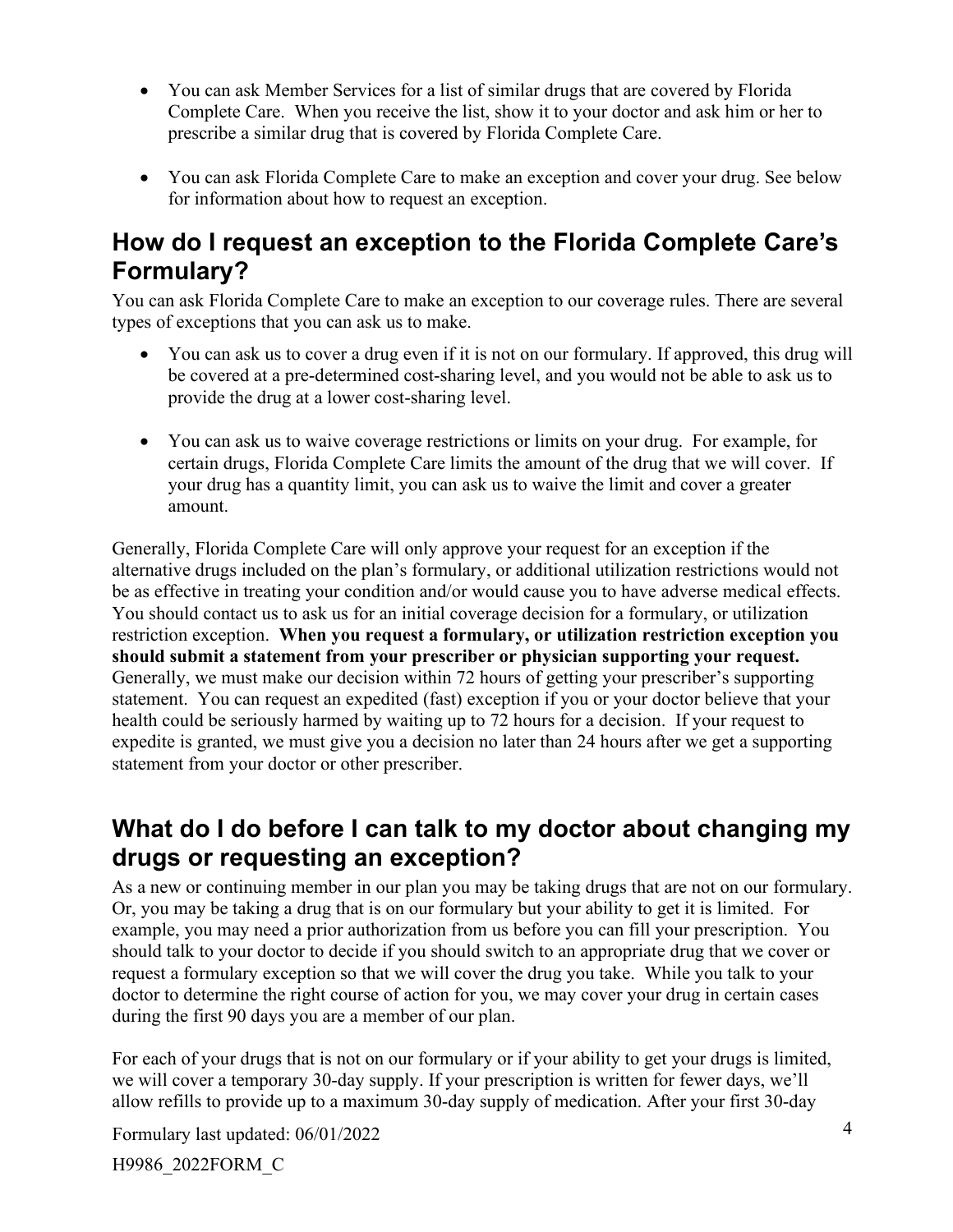supply, we will not pay for these drugs, even if you have been a member of the plan less than 90 days.

If you are a resident of a long-term care facility and you need a drug that is not on our formulary or if your ability to get your drugs is limited, but you are past the first 90 days of membership in our plan, we will cover a 31-day emergency supply of that drug while you pursue a formulary exception.

If you experience a level of care change (such as being discharged or admitted to a long-term care facility), you are allowed a transition fill where applicable. Your physician or pharmacy can call us to request the transition fill override. This one-time override will be up to a month supply (unless you have a prescription written for fewer days).

# **For more information**

For more detailed information about your Florida Complete Care prescription drug coverage, please review your Evidence of Coverage and other plan materials.

If you have questions about Florida Complete Care, please contact us. Our contact information, along with the date we last updated the formulary, appears on the front and back cover pages. If you have general questions about Medicare prescription drug coverage, please call Medicare at 1-800-MEDICARE (1-800-633-4227) 24 hours a day/7 days a week. TTY users should call 1- 877-486-2048. Or visit http://www.medicare.gov.

# **Florida Complete Care Formulary**

The formulary below <that begins on the next page> provides coverage information about the drugs covered by Florida Complete Care. If you have trouble finding your drug in the list, turn to the Index that begins on page 76.

The first column of the chart lists the drug name. Brand name drugs are capitalized (e.g., XARELTO and generic drugs are listed in lower-case italics (e.g., *warfarin sodium*). The information in the Requirements/Limits column tells you if Florida Complete Care has any special requirements for coverage of your drug.

- LD stands for Limited Distribution. This indicates that the drug has been noted as being restricted to certain pharmacies by the Food and Drug Administration. These drugs can only be obtained at specialty designated pharmacies able to appropriately handle the drugs. This prescription may be available only at certain pharmacies. For more information consult your Pharmacy Directory or call Florida Complete Care Customer Service at 1- 833-322-7526 (TTY users should call 711) or visit www.fc2healthplan.com.
- NM stands for Non-Mail Order: These drugs are limited to a 1-month supply for both retail and mail order pharmacies.
- PA stands for Prior Authorization: This drug requires approval from Florida Complete Care before you fill your prescriptions. If you don't get approval, Florida Complete Care may not cover the drug.
- BvD stands for Prior Authorization Restriction for Part B vs Part D Determination: This drug may be eligible for payment under Medicare Part B or Part D. You (or your physician) are required to get prior authorization from Florida Complete Care to determine that this drug is covered under Medicare Part D before you fill your prescription for this drug. Without prior approval, Florida Complete Care may not cover this drug.

Formulary last updated: 06/01/2022

H9986\_2022FORM\_C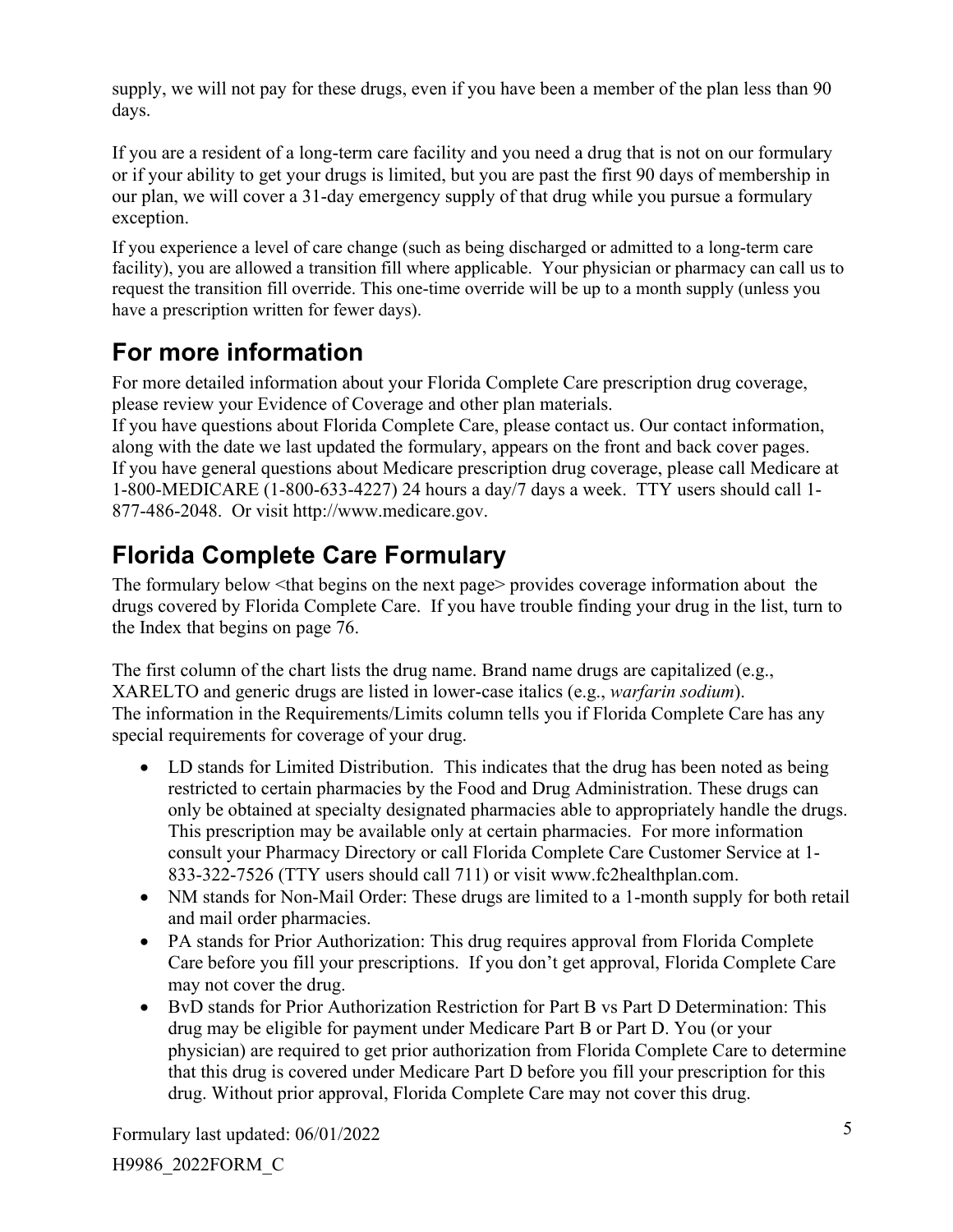- L stands for Quantity Limits: For certain drugs, Florida Complete Care limits the amount of the drug that Florida Complete Care will cover.
- ST stands for Step Therapy: In some cases, Florida Complete Care requires you to first try certain drugs to treat your medical condition before we will cover another drug for that condition. For example, if Drug A and Drug B both treat your medical condition, Florida Complete Care may not cover Drug B unless you try Drug A first. If Drug A does not work for you, Florida Complete Care will then cover Drug B.

# **Drug Coinsurance Amounts**

**Yearly Deductible Stage**: During this stage, you pay the full cost of your drugs. You stay in this stage until you have paid \$480 for your drugs.

**Initial Coverage Stage**: During this stage, the plan pays its share of the cost of your drugs and you pay your share of the cost. After you (or others on your behalf) have met your, the plan pays its share of the costs of your drugs and you pay your share.

| Drug Tier | Retail       | Retail       | Long-term    | Mail-Order   | Out of       |
|-----------|--------------|--------------|--------------|--------------|--------------|
|           | Cost-Sharing | Cost-Sharing | Care (LTC)   | Cost-Sharing | Network      |
|           | $(30-day)$   | $(90$ -day   | Cost-Sharing | $(90$ -day   | Cost-Sharing |
|           | Supply)      | Supply)      | $(31-day)$   | supply)      | $(30-day)$   |
|           |              |              | Supply)      |              | supply)      |
| Tier 1:   | 25%          | 25%          | 25%          | 25%          | 25%          |

**Coverage Gap Stage**: During this stage, you pay 25% of the price for brand name drugs (plus a portion of the dispensing fee) and 25% of the price for generic drugs.

**Catastrophic Coverage Stage**: During this stage, the plan will pay most of the cost of your drugs for the rest of the calendar year (through December 31, 2022). You pay the greater of either a \$3.95 copay for generic (or a drug that is treated as generic) and \$9.85 for all other drugs, or a 5% coinsurance of the cost of the drug. Florida Complete Care pays for the rest of the drug.

Consult your Evidence of Coverage or Summary of Benefits for your applicable copays/coinsurance and deductible amounts.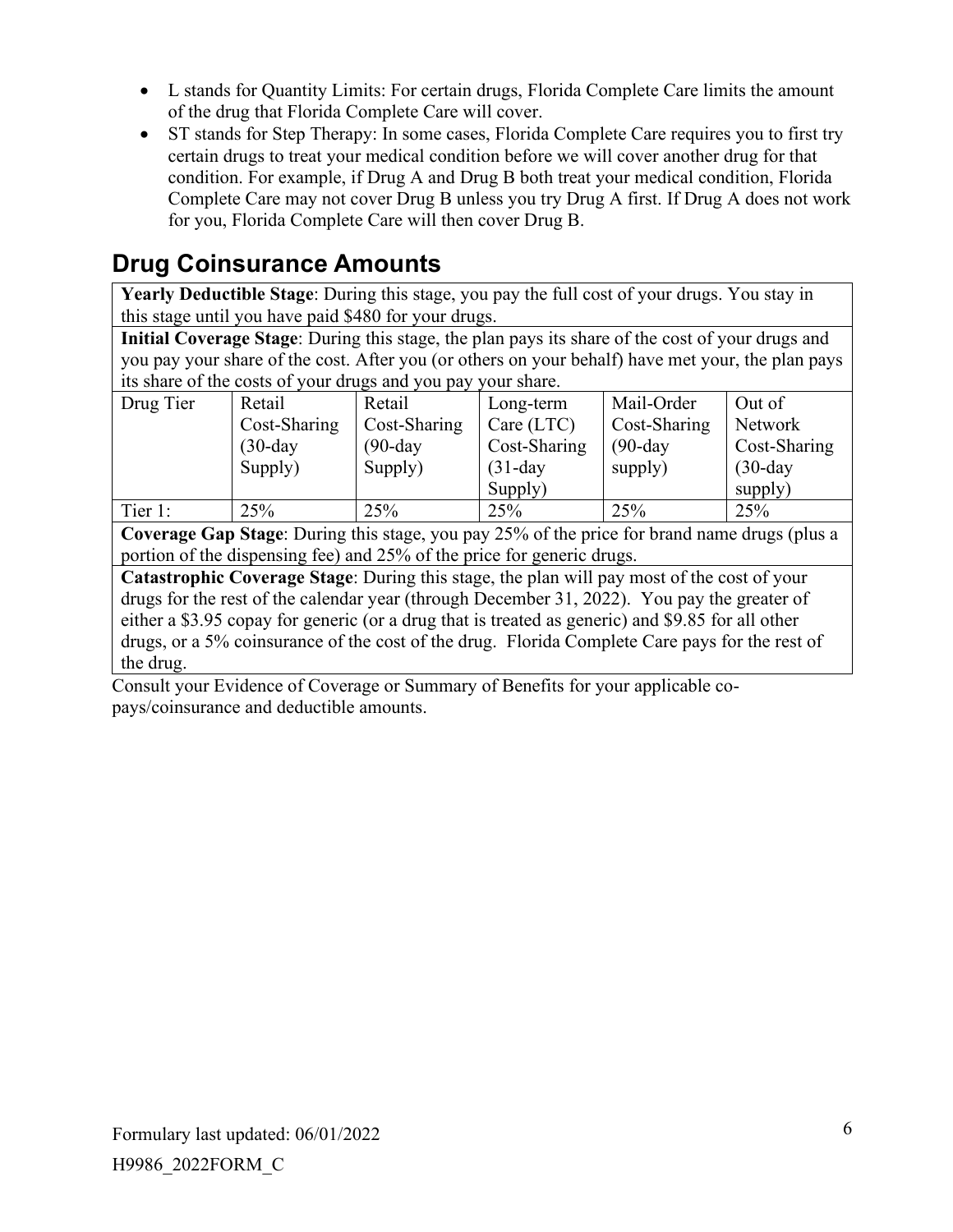# **CY22\_1T\_SNP eff 06/01/2022**

#### **Drug Name Drug Tier Requirements/Limits**

# **ANALGESICS**

| <i><b>GOUT</b></i>                      |              |                                      |
|-----------------------------------------|--------------|--------------------------------------|
| allopurinol TABS 100mg, 300mg           | 1            |                                      |
| colchicine TABS .6mg                    | 1            | QL (120 tabs / 30 days)              |
| colchicine w/ probenecid tab 0.5-500 mg | 1            |                                      |
| MITIGARE CAPS .6mg                      | 1            | QL (60 caps / 30 days)               |
| probenecid TABS 500mg                   | 1            |                                      |
| <b>NSAIDS</b>                           |              |                                      |
| celecoxib CAPS 50mg                     | $\mathbf 1$  | QL (240 caps / 30 days)              |
| celecoxib CAPS 100mg                    | 1            | QL (120 caps / 30 days)              |
| celecoxib CAPS 200mg                    | 1            | QL (60 caps / 30 days)               |
| celecoxib CAPS 400mg                    | 1            | QL (30 caps / 30 days)               |
| diclofenac potassium TABS 50mg          | 1            | QL (120 tabs / 30 days)              |
| diclofenac sodium TB24 100mg; TBEC      | $\mathbf{1}$ |                                      |
| 25mg, 50mg, 75mg                        |              |                                      |
| diflunisal TABS 500mg                   | 1            |                                      |
| ec-naproxen TBEC 375mg                  | $\mathbf 1$  | QL (120 tabs / 30 days)              |
| ec-naproxen TBEC 500mg                  | 1            | QL (90 tabs / 30 days)               |
| etodolac CAPS 200mg, 300mg; TABS        | $\mathbf 1$  |                                      |
| 400mg, 500mg; TB24 400mg, 500mg,        |              |                                      |
| 600mg                                   |              |                                      |
| flurbiprofen TABS 100mg                 | 1            |                                      |
| ibu TABS 600mg, 800mg                   | 1            |                                      |
| ibuprofen SUSP 100mg/5ml; TABS          | $\mathbf{1}$ |                                      |
| 400mg, 600mg, 800mg                     |              |                                      |
| meloxicam TABS 7.5mg, 15mg              | 1            |                                      |
| nabumetone TABS 500mg, 750mg            | 1            |                                      |
| naproxen TABS 250mg, 375mg, 500mg       | 1            |                                      |
| naproxen TBEC 375mg                     | 1            | QL (120 tabs / 30 days)              |
| naproxen TBEC 500mg                     | 1            | QL (90 tabs / 30 days)               |
| naproxen sodium TABS 275mg, 550mg       | 1            |                                      |
| piroxicam CAPS 10mg, 20mg               | 1            |                                      |
| sulindac TABS 150mg, 200mg              | T            |                                      |
| OPIOID ANALGESICS, LONG-ACTING          |              |                                      |
| fentanyl PT72 12mcg/hr, 25mcg/hr,       | 1            | QL (10 patches / 30                  |
| 50mcg/hr, 75mcg/hr, 100mcg/hr           |              | days), PA                            |
| hydrocodone bitartrate T24A 20mg,       | $\mathbf{1}$ | QL (30 tabs / 30 days),              |
| 30mg, 40mg, 60mg, 80mg, 100mg,          |              | PA                                   |
| 120mg                                   |              |                                      |
| HYSINGLA ER T24A 20mg, 30mg, 40mg,      | $\mathbf 1$  | QL (30 tabs / 30 days),              |
| 60mg, 80mg, 100mg, 120mg                |              | PA                                   |
| methadone hcl SOLN 5mg/5ml, 10mg/5ml    | $\mathbf 1$  | QL (450 mL / 30 days),<br><b>PA</b>  |
| methadone hcl TABS 5mg, 10mg            | $\mathbf{1}$ | QL (90 tabs / 30 days),<br><b>PA</b> |
|                                         |              |                                      |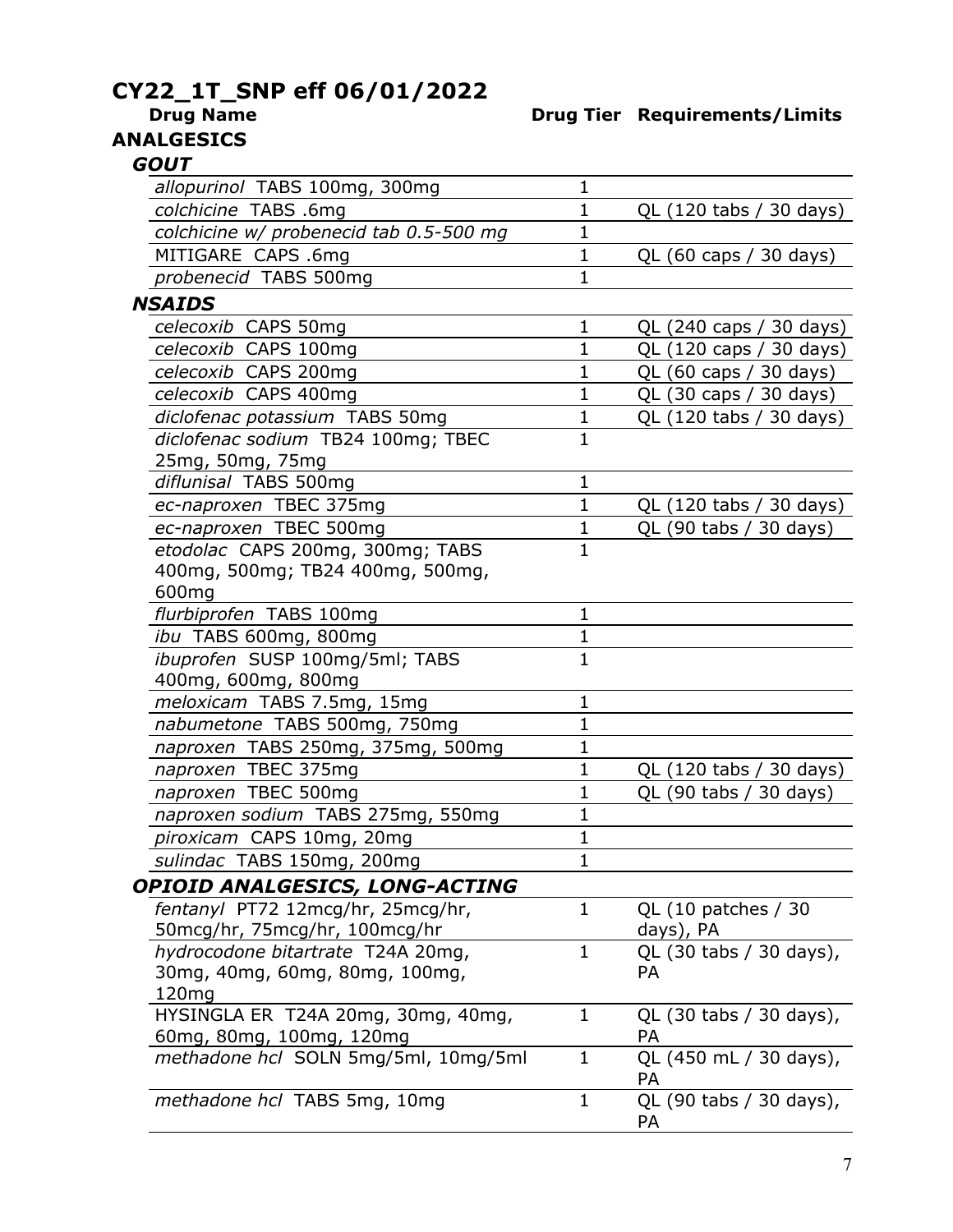| <b>Drug Name</b>                                                              |              | <b>Drug Tier Requirements/Limits</b> |
|-------------------------------------------------------------------------------|--------------|--------------------------------------|
| methadone hydrochloride i CONC<br>$10$ mg/ml                                  |              | QL (90 mL / 30 days),<br>РA          |
| morphine sulfate TBCR 15mg, 30mg,<br>60mg, 100mg, 200mg                       | $\mathbf{1}$ | QL (90 tabs / 30 days),<br>PA        |
| OPIOID ANALGESICS, SHORT-ACTING                                               |              |                                      |
| acetaminophen w/ codeine soln 120-12<br>mg/5ml                                | 1            | QL (2700 mL / 30 days)               |
| acetaminophen w/ codeine tab 300-15 mg                                        | 1            | QL (400 tabs / 30 days)              |
| acetaminophen w/ codeine tab 300-30 mg                                        | $\mathbf 1$  | QL (360 tabs / 30 days)              |
| acetaminophen w/ codeine tab 300-60 mg                                        | $\mathbf 1$  | QL (180 tabs / 30 days)              |
| butorphanol tartrate SOLN 1mg/ml,<br>2mg/ml                                   | $\mathbf 1$  |                                      |
| endocet tab 2.5-325mg                                                         | $\mathbf 1$  | QL (360 tabs / 30 days)              |
| endocet tab 5-325mg                                                           | 1            | QL (360 tabs / 30 days)              |
| endocet tab 7.5-325mg                                                         | $\mathbf{1}$ | QL (240 tabs / 30 days)              |
| endocet tab 10-325mg                                                          | 1            | QL (180 tabs / 30 days)              |
| fentanyl citrate LPOP 200mcg, 400mcg,<br>600 mcg, 800 mcg, 1200 mcg, 1600 mcg | $\mathbf{1}$ | QL (120 lozenges / 30<br>days), PA   |
| hydrocodone-acetaminophen soln 7.5-325<br>mg/15ml                             | $\mathbf{1}$ | QL (2700 mL / 30 days)               |
| hydrocodone-acetaminophen tab 5-325 mg                                        | $\mathbf 1$  | QL (240 tabs / 30 days)              |
| hydrocodone-acetaminophen tab 7.5-325<br>mg                                   | $\mathbf{1}$ | QL (180 tabs / 30 days)              |
| hydrocodone-acetaminophen tab 10-325<br>mg                                    | $\mathbf 1$  | QL (180 tabs / 30 days)              |
| hydrocodone-ibuprofen tab 7.5-200 mg                                          | 1            | QL (150 tabs / 30 days)              |
| hydromorphone hcl LIQD 1mg/ml                                                 | $\mathbf{1}$ | QL (600 mL / 30 days)                |
| hydromorphone hcl TABS 2mg, 4mg, 8mg                                          | 1            | QL (180 tabs / 30 days)              |
| morphine sulfate SOLN 1mg/ml, 4mg/ml,<br>8mg/ml, 10mg/ml                      | $\mathbf 1$  | B/D                                  |
| MORPHINE SULFATE SOLN 2mg/ml,<br>4mg/ml, 5mg/ml, 8mg/ml, 10mg/ml              | 1            | B/D                                  |
| morphine sulfate SOLN 10mg/5ml,<br>20mg/5ml                                   | 1            | QL (900 mL / 30 days)                |
| morphine sulfate SOLN 100mg/5ml                                               | 1            | QL (180 mL / 30 days)                |
| morphine sulfate TABS 15mg, 30mg                                              | $\mathbf 1$  | QL (180 tabs / 30 days)              |
| nalbuphine hcl SOLN 10mg/ml, 20mg/ml                                          | 1            |                                      |
| oxycodone hcl CAPS 5mg                                                        | 1            | QL (180 caps / 30 days)              |
| oxycodone hcl CONC 100mg/5ml                                                  | $\mathbf 1$  | QL (180 mL / 30 days)                |
| oxycodone hcl SOLN 5mg/5ml                                                    | 1            | QL (900 mL / 30 days)                |
| oxycodone hcl TABS 5mg, 10mg, 15mg,<br>20mg, 30mg                             | $\mathbf{1}$ | QL (180 tabs / 30 days)              |
| oxycodone w/ acetaminophen tab 2.5-325<br>mg                                  | 1            | QL (360 tabs / 30 days)              |
| oxycodone w/ acetaminophen tab 5-325<br>mg                                    | 1            | QL (360 tabs / 30 days)              |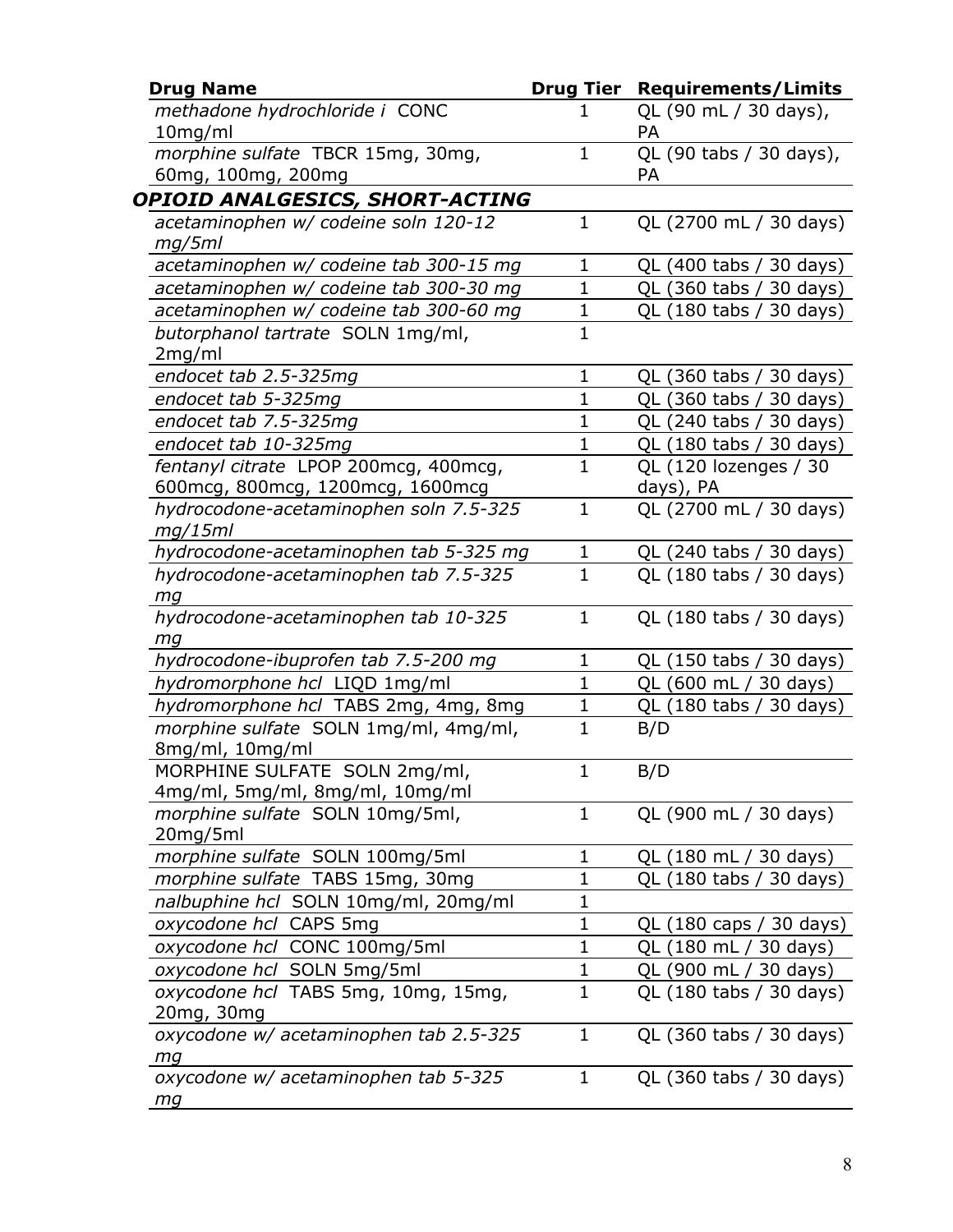| <b>Drug Name</b>                                                           |              | <b>Drug Tier Requirements/Limits</b> |
|----------------------------------------------------------------------------|--------------|--------------------------------------|
| oxycodone w/ acetaminophen tab 7.5-325<br>mg                               | 1            | QL (240 tabs / 30 days)              |
| oxycodone w/ acetaminophen tab 10-325<br>mg                                | $\mathbf{1}$ | QL (180 tabs / 30 days)              |
| tramadol hcl TABS 50mg                                                     | 1            | QL (240 tabs / 30 days)              |
| tramadol-acetaminophen tab 37.5-325 mg                                     | $\mathbf 1$  | QL (240 tabs / 30 days)              |
| <b>ANESTHETICS</b>                                                         |              |                                      |
| <b>LOCAL ANESTHETICS</b>                                                   |              |                                      |
| lidocaine hcl (local anesth.) SOLN .5%,<br>$1\%$ , 1.5%, 2%                | $\mathbf{1}$ | B/D                                  |
| <b>ANTI-INFECTIVES</b>                                                     |              |                                      |
| <b>ANTI-INFECTIVES - MISCELLANEOUS</b>                                     |              |                                      |
| albendazole TABS 200mg                                                     | 1            |                                      |
| amikacin sulfate SOLN 1gm/4ml,                                             | $\mathbf{1}$ |                                      |
| 500mg/2ml                                                                  |              |                                      |
| atovaquone SUSP 750mg/5ml                                                  | $\mathbf{1}$ |                                      |
| aztreonam SOLR 1gm, 2gm                                                    | $\mathbf{1}$ |                                      |
| CAYSTON SOLR 75mg                                                          | $\mathbf{1}$ | NM, LA, PA                           |
| clindamycin hcl CAPS 75mg, 150mg,<br>300mg                                 | $\mathbf{1}$ |                                      |
| clindamycin palmitate hydrochloride SOLR<br>75mg/5ml                       | $\mathbf{1}$ |                                      |
| clindamycin phosphate SOLN 300mg/2ml,<br>600mg/4ml, 900mg/6ml, 9000mg/60ml | $\mathbf{1}$ |                                      |
| clindamycin phosphate in d5w iv soln 300<br>mg/50ml                        | $\mathbf{1}$ |                                      |
| clindamycin phosphate in d5w iv soln 600<br>mg/50ml                        | $\mathbf{1}$ |                                      |
| clindamycin phosphate in d5w iv soln 900<br>mg/50ml                        | $\mathbf{1}$ |                                      |
| CLINDMYC/NAC INJ 300/50ML                                                  | $\mathbf 1$  |                                      |
| CLINDMYC/NAC INJ 600/50ML                                                  | $\mathbf{1}$ |                                      |
| CLINDMYC/NAC INJ 900/50ML                                                  | $\mathbf{1}$ |                                      |
| colistimethate sodium SOLR 150mg                                           | 1            |                                      |
| dapsone TABS 25mg, 100mg                                                   | 1            |                                      |
| DAPTOMYCIN SOLR 350mg                                                      | $\mathbf 1$  |                                      |
| daptomycin SOLR 350mg, 500mg                                               | 1            |                                      |
| EMVERM CHEW 100mg                                                          | $\mathbf 1$  | QL $(12 \text{ tabs} / \text{year})$ |
| ertapenem sodium SOLR 1gm                                                  | 1            |                                      |
| gentamicin in saline inj 0.8 mg/ml                                         | 1            |                                      |
| gentamicin in saline inj 1 mg/ml                                           | 1            |                                      |
| gentamicin in saline inj 1.2 mg/ml                                         | 1            |                                      |
| gentamicin in saline inj 1.6 mg/ml                                         | $\mathbf 1$  |                                      |
| gentamicin in saline inj 2 mg/ml                                           | 1            |                                      |
| gentamicin sulfate SOLN 10mg/ml,<br>40mg/ml                                | $\mathbf{1}$ |                                      |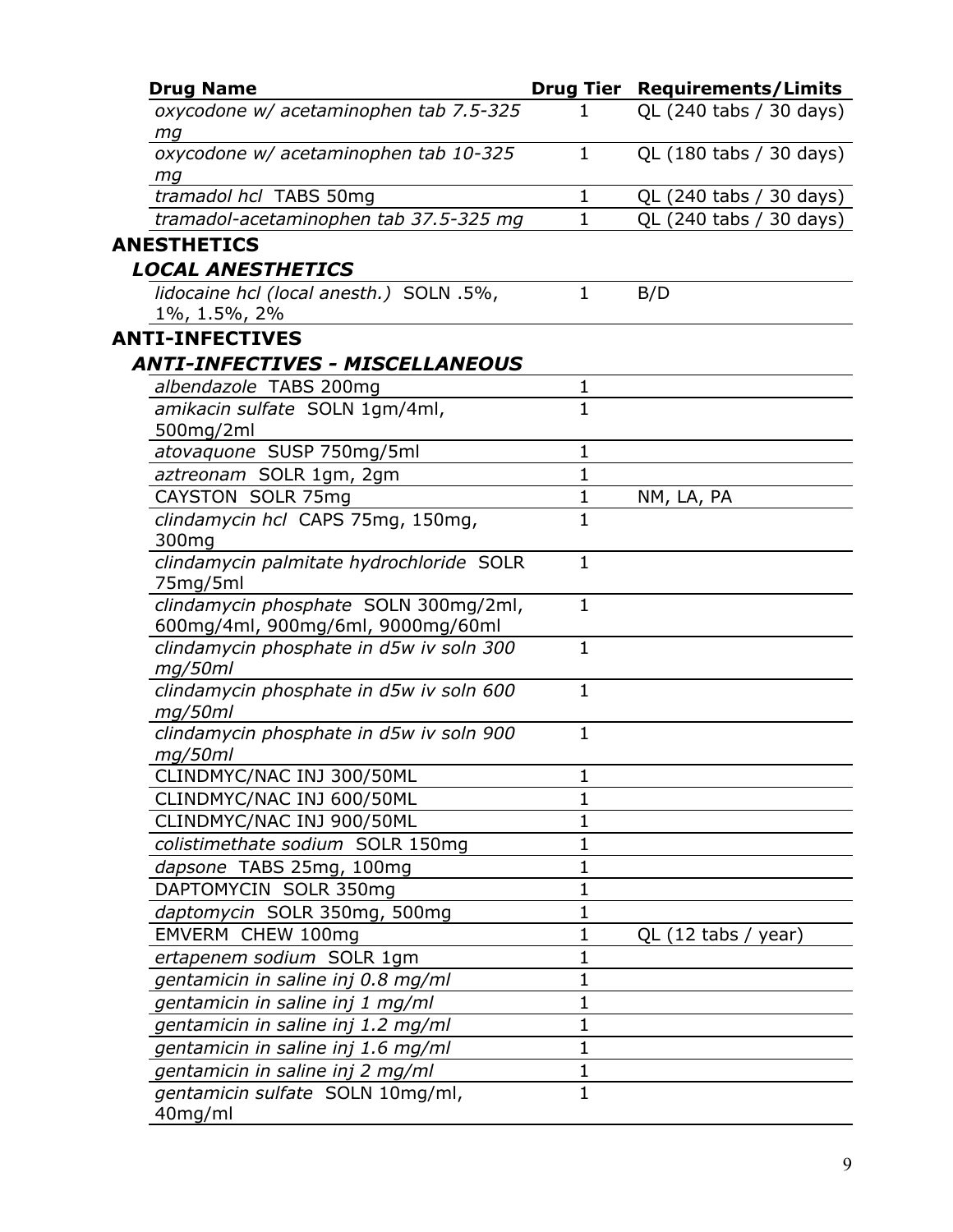| <b>Drug Name</b>                                       |              | <b>Drug Tier Requirements/Limits</b> |
|--------------------------------------------------------|--------------|--------------------------------------|
| imipenem-cilastatin intravenous for soln<br>250 mg     |              |                                      |
| imipenem-cilastatin intravenous for soln<br>500 mg     | $\mathbf{1}$ |                                      |
| ivermectin TABS 3mg                                    | 1            | <b>PA</b>                            |
| linezolid SOLN 600mg/300ml                             | $\mathbf 1$  |                                      |
| linezolid SUSR 100mg/5ml                               | 1            | QL (1800 mL / 30 days)               |
| linezolid TABS 600mg                                   | $\mathbf 1$  | QL (60 tabs / 30 days)               |
| linezolid in sodium chloride iv soln 600               | $\mathbf{1}$ |                                      |
| mg/300ml-0.9%                                          |              |                                      |
| meropenem SOLR 1gm, 500mg                              | 1            |                                      |
| methenamine hippurate TABS 1gm                         | 1            |                                      |
| metronidazole SOLN 500mg/100ml; TABS                   | $\mathbf{1}$ |                                      |
| 250mg, 500mg                                           |              |                                      |
| neomycin sulfate TABS 500mg                            | $\mathbf{1}$ |                                      |
| nitazoxanide TABS 500mg                                | $\mathbf{1}$ | QL $(6 \t{tabs} / 30 \t{days})$      |
| nitrofurantoin macrocrystal CAPS 50mg,                 | $\mathbf 1$  |                                      |
| 100 <sub>mg</sub>                                      |              |                                      |
| nitrofurantoin monohyd macro CAPS                      | $\mathbf{1}$ |                                      |
| 100mg                                                  |              |                                      |
| paromomycin sulfate CAPS 250mg                         | 1            |                                      |
| pentamidine isethionate inh SOLR 300mg                 | 1            | B/D                                  |
| pentamidine isethionate inj SOLR 300mg                 | 1            |                                      |
| praziquantel TABS 600mg                                | 1            |                                      |
| SIVEXTRO SOLR 200mg; TABS 200mg                        | $\mathbf{1}$ |                                      |
| streptomycin sulfate SOLR 1gm                          | $\mathbf{1}$ |                                      |
| sulfadiazine TABS 500mg                                | 1            |                                      |
| sulfamethoxazole-trimethoprim iv soln<br>400-80 mg/5ml | 1            |                                      |
| sulfamethoxazole-trimethoprim susp 200-<br>40 mg/5ml   | 1            |                                      |
| sulfamethoxazole-trimethoprim tab 400-80               | $\mathbf{1}$ |                                      |
| mg<br>sulfamethoxazole-trimethoprim tab 800-           | $\mathbf{1}$ |                                      |
| 160 mg                                                 |              |                                      |
| SYNERCID INJ 500MG                                     | $\mathbf 1$  |                                      |
| tobramycin NEBU 300mg/5ml                              | $\mathbf{1}$ | NM, PA                               |
| tobramycin sulfate SOLN 1.2gm/30ml,                    | $\mathbf{1}$ |                                      |
| 10mg/ml, 40mg/ml, 80mg/2ml                             |              |                                      |
| TRIMETHOPRIM TABS 100mg                                | $\mathbf 1$  |                                      |
| vancomycin hcl CAPS 125mg                              | $\mathbf 1$  | QL (80 caps / 180 days)              |
| vancomycin hcl CAPS 250mg                              | $\mathbf{1}$ | QL (160 caps / 180<br>days)          |
| vancomycin hcl SOLR 1gm, 5gm, 10gm,<br>500mg, 750mg    | $\mathbf{1}$ |                                      |
| VANCOMYCIN INJ 1 GM                                    | 1            |                                      |
| VANCOMYCIN INJ 500MG                                   | $\mathbf{1}$ |                                      |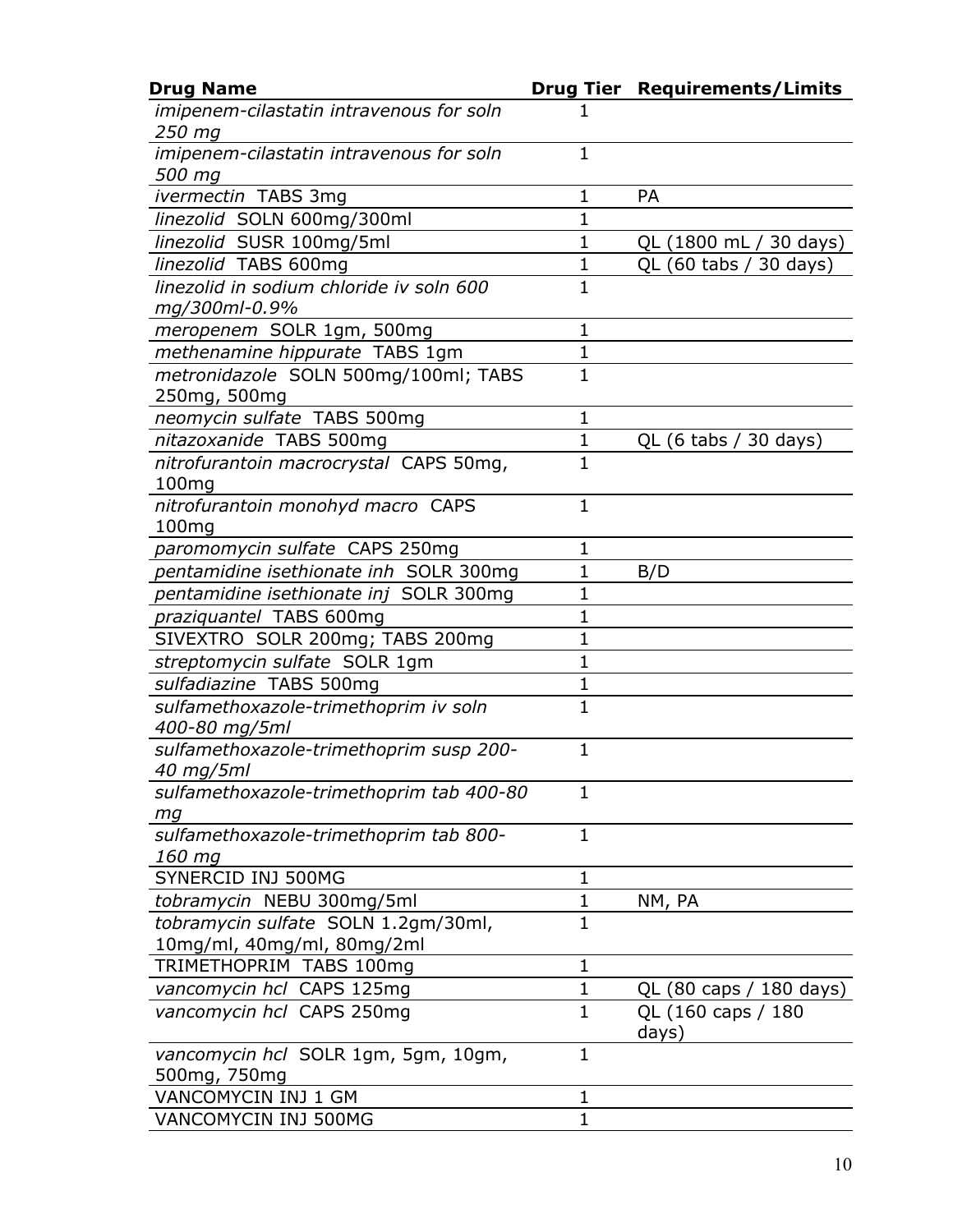| <b>Drug Name</b>                                                     |                | <b>Drug Tier Requirements/Limits</b> |
|----------------------------------------------------------------------|----------------|--------------------------------------|
| VANCOMYCIN INJ 750MG                                                 | 1              |                                      |
| <b>ANTIFUNGALS</b>                                                   |                |                                      |
| ABELCET SUSP 5mg/ml                                                  | 1              | B/D                                  |
| AMBISOME SUSR 50mg                                                   | $\mathbf{1}$   | B/D                                  |
| amphotericin b SOLR 50mg                                             | $\mathbf 1$    | B/D                                  |
| amphotericin b liposome SUSR 50mg                                    | 1              | B/D                                  |
| caspofungin acetate SOLR 50mg, 70mg                                  | $\mathbf{1}$   |                                      |
| fluconazole SUSR 10mg/ml, 40mg/ml;<br>TABS 50mg, 100mg, 150mg, 200mg | $\mathbf{1}$   |                                      |
| fluconazole in nacl 0.9% inj 200 mg/100ml                            | $\mathbf{1}$   |                                      |
| fluconazole in nacl 0.9% inj 400 mg/200ml                            | $\mathbf 1$    |                                      |
| flucytosine CAPS 250mg, 500mg                                        | $\mathbf{1}$   | PA                                   |
| griseofulvin microsize SUSP 125mg/5ml;<br><b>TABS 500mg</b>          | $\mathbf{1}$   |                                      |
| griseofulvin ultramicrosize TABS 125mg,<br>250 <sub>mg</sub>         | $\mathbf{1}$   |                                      |
| itraconazole CAPS 100mg                                              | 1              | PA                                   |
| ketoconazole TABS 200mg                                              | $\mathbf{1}$   | PA                                   |
| micafungin sodium SOLR 50mg, 100mg                                   | $\mathbf 1$    |                                      |
| NOXAFIL SUSP 40mg/ml                                                 | $\mathbf{1}$   | QL (630 mL / 30 days),<br>PA         |
| nystatin TABS 500000unit                                             | 1              |                                      |
| posaconazole TBEC 100mg                                              | $\overline{1}$ | QL (93 tabs / 30 days),<br>PA        |
| terbinafine hcl TABS 250mg                                           | 1              | QL (90 tabs / year)                  |
| voriconazole SOLR 200mg; SUSR<br>40mg/ml                             | $\mathbf{1}$   | <b>PA</b>                            |
| voriconazole TABS 50mg                                               | $\mathbf{1}$   | QL (480 tabs / 30 days),<br>PA       |
| voriconazole TABS 200mg                                              | $\mathbf{1}$   | QL (120 tabs / 30 days),<br>PA       |
| ANTIMALARIALS                                                        |                |                                      |
| atovaquone-proguanil hcl tab 62.5-25 mg                              | $\mathbf 1$    |                                      |
| atovaquone-proguanil hcl tab 250-100 mg                              | $\mathbf 1$    |                                      |
| chloroquine phosphate TABS 250mg,<br>500mg                           | $\mathbf 1$    |                                      |
| COARTEM TAB 20-120MG                                                 | 1              |                                      |
| mefloquine hcl TABS 250mg                                            | $\mathbf{1}$   |                                      |
| primaquine phosphate TABS 26.3mg                                     | 1              |                                      |
| PRIMAQUINE PHOSPHATE TABS 26.3mg                                     | 1              |                                      |
| quinine sulfate CAPS 324mg                                           | $\mathbf 1$    | <b>PA</b>                            |
| <b>ANTIRETROVIRAL AGENTS</b>                                         |                |                                      |
| abacavir sulfate SOLN 20mg/ml; TABS<br>300 <sub>mg</sub>             | 1              | NΜ                                   |
| APTIVUS CAPS 250mg                                                   | 1              | <b>NM</b>                            |
| atazanavir sulfate CAPS 150mg, 200mg,<br>300mg                       | $\mathbf{1}$   | NΜ                                   |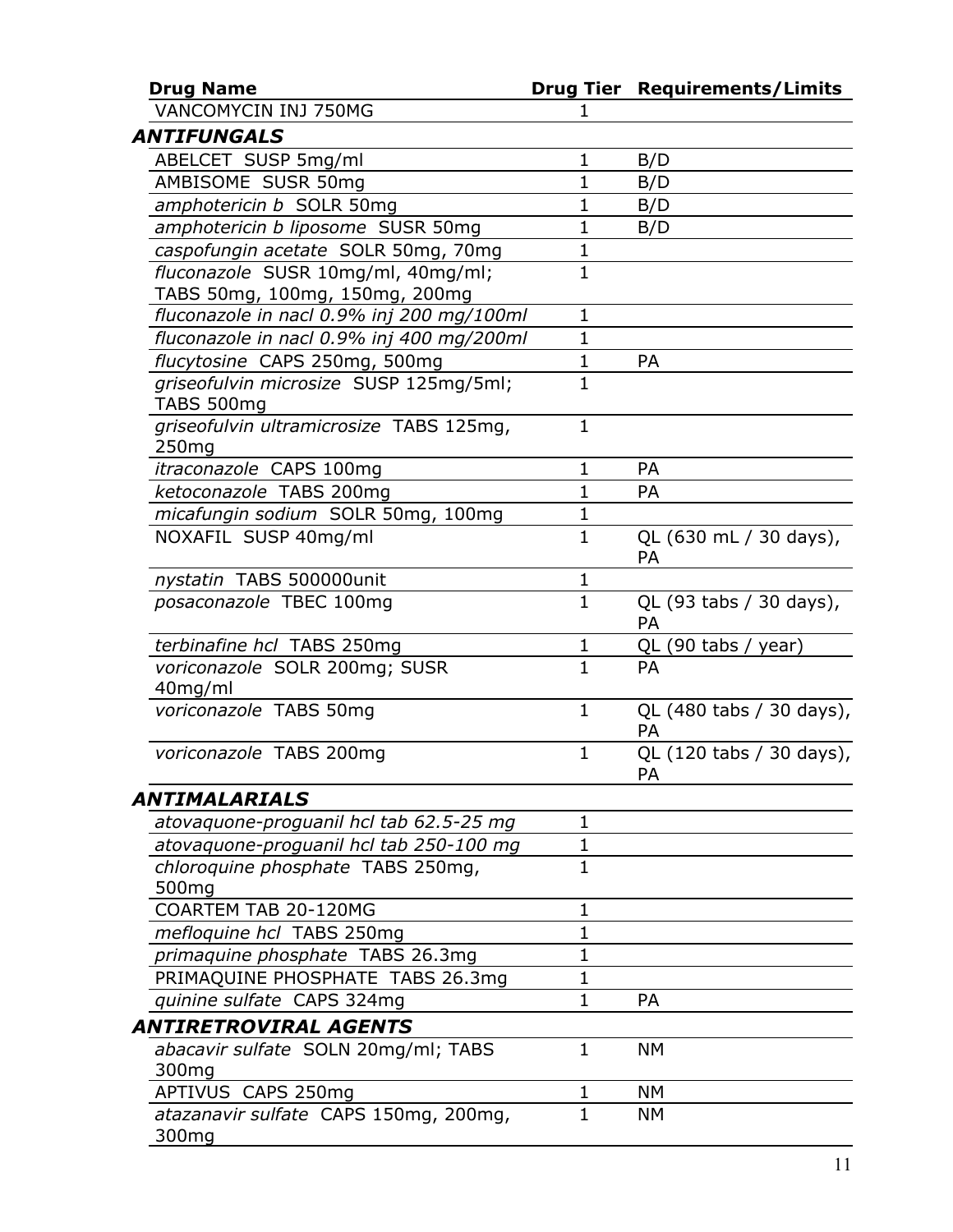| <b>Drug Name</b>                              | <b>Drug Tier</b> | <b>Requirements/Limits</b>            |
|-----------------------------------------------|------------------|---------------------------------------|
| EDURANT TABS 25mg                             | ı                | <b>NM</b>                             |
| efavirenz CAPS 50mg, 200mg; TABS              | $\mathbf{1}$     | <b>NM</b>                             |
| 600mg                                         |                  |                                       |
| emtricitabine CAPS 200mg                      | $\mathbf{1}$     | <b>NM</b>                             |
| EMTRIVA SOLN 10mg/ml                          | $\mathbf{1}$     | <b>NM</b>                             |
| etravirine TABS 100mg, 200mg                  | $\mathbf 1$      | <b>NM</b>                             |
| fosamprenavir calcium TABS 700mg              | $\mathbf{1}$     | <b>NM</b>                             |
| FUZEON SOLR 90mg                              | $\mathbf 1$      | <b>NM</b>                             |
| <b>INTELENCE TABS 25mg</b>                    | $\mathbf{1}$     | <b>NM</b>                             |
| <b>INVIRASE TABS 500mg</b>                    | $\mathbf{1}$     | <b>NM</b>                             |
| ISENTRESS CHEW 25mg, 100mg; PACK              | $\mathbf{1}$     | <b>NM</b>                             |
| 100mg; TABS 400mg                             |                  |                                       |
| ISENTRESS HD TABS 600mg                       | $\mathbf{1}$     | <b>NM</b>                             |
| lamivudine SOLN 10mg/ml; TABS 150mg,<br>300mg | $\mathbf{1}$     | <b>NM</b>                             |
| LEXIVA SUSP 50mg/ml                           | $\mathbf{1}$     | <b>NM</b>                             |
| maraviroc TABS 150mg, 300mg                   | $\mathbf 1$      | <b>NM</b>                             |
| nevirapine SUSP 50mg/5ml; TABS                | $\mathbf{1}$     | <b>NM</b>                             |
| 200mg; TB24 100mg, 400mg                      |                  |                                       |
| NORVIR PACK 100mg; SOLN 80mg/ml               | $\mathbf{1}$     | <b>NM</b>                             |
| PIFELTRO TABS 100mg                           | $\mathbf{1}$     | <b>NM</b>                             |
| PREZISTA SUSP 100mg/ml                        | $\mathbf{1}$     | QL (400 mL / 30 days),                |
|                                               |                  | <b>NM</b>                             |
| PREZISTA TABS 75mg                            | $\mathbf{1}$     | QL (480 tabs / 30 days),              |
|                                               |                  | <b>NM</b>                             |
| PREZISTA TABS 150mg                           | $\mathbf{1}$     | QL (240 tabs / 30 days),<br><b>NM</b> |
| PREZISTA TABS 600mg                           | $\mathbf{1}$     | QL (60 tabs / 30 days),               |
|                                               |                  | <b>NM</b>                             |
| PREZISTA TABS 800mg                           | $\mathbf{1}$     | QL (30 tabs / 30 days),               |
|                                               |                  | <b>NM</b>                             |
| REYATAZ PACK 50mg                             | $\mathbf 1$      | <b>NM</b>                             |
| ritonavir TABS 100mg                          | $\mathbf 1$      | <b>NM</b>                             |
| RUKOBIA TB12 600mg                            | $\mathbf{1}$     | <b>NM</b>                             |
| SELZENTRY SOLN 20mg/ml; TABS 25mg,            | $\mathbf{1}$     | <b>NM</b>                             |
| 75mg, 150mg, 300mg                            |                  |                                       |
| stavudine CAPS 15mg, 20mg, 30mg,              | $\mathbf{1}$     | <b>NM</b>                             |
| 40 <sub>mg</sub>                              |                  |                                       |
| tenofovir disoproxil fumarate TABS 300mg      | $\mathbf 1$      | <b>NM</b>                             |
| TIVICAY TABS 10mg, 25mg, 50mg                 | $\mathbf{1}$     | NΜ                                    |
| TIVICAY PD TBSO 5mg                           | $\mathbf{1}$     | <b>NM</b>                             |
| TROGARZO SOLN 200mg/1.33ml                    | $\mathbf{1}$     | NM, LA                                |
| TYBOST TABS 150mg                             | $\mathbf{1}$     | <b>NM</b>                             |
| VIRACEPT TABS 250mg, 625mg                    | $\mathbf 1$      | <b>NM</b>                             |
| VIREAD POWD 40mg/gm; TABS 150mg,              | $\mathbf{1}$     | <b>NM</b>                             |
| 200mg, 250mg                                  |                  |                                       |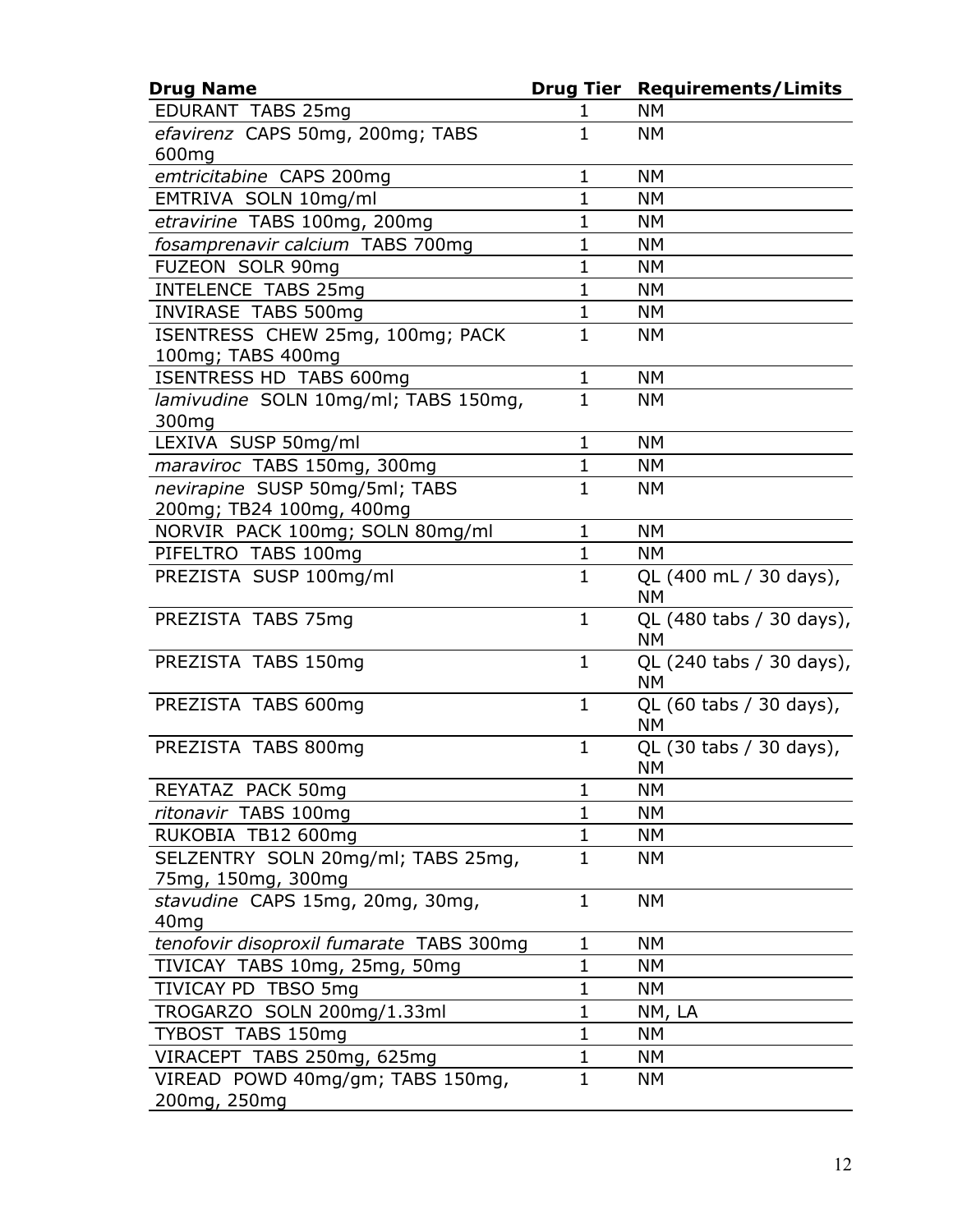| <b>Drug Name</b>                                              |              | <b>Drug Tier Requirements/Limits</b> |
|---------------------------------------------------------------|--------------|--------------------------------------|
| zidovudine CAPS 100mg; SYRP                                   |              | <b>NM</b>                            |
| 50mg/5ml; TABS 300mg                                          |              |                                      |
| ANTIRETROVIRAL COMBINATION AGENTS                             |              |                                      |
| abacavir sulfate-lamivudine tab 600-300                       | $\mathbf{1}$ | <b>NM</b>                            |
| ma                                                            |              |                                      |
| abacavir sulfate-lamivudine-zidovudine tab                    | 1            | <b>NM</b>                            |
| 300-150-300 mg                                                |              |                                      |
| BIKTARVY TAB 30-120-15 MG                                     | 1            | <b>NM</b>                            |
| BIKTARVY TAB 50-200-25 MG                                     | $\mathbf 1$  | <b>NM</b>                            |
| <b>CIMDUO TAB 300-300</b>                                     | $\mathbf{1}$ | <b>NM</b>                            |
| <b>COMPLERA TAB</b>                                           | $\mathbf{1}$ | <b>NM</b>                            |
| <b>DELSTRIGO TAB</b>                                          | $\mathbf 1$  | <b>NM</b>                            |
| DESCOVY TAB 120-15MG                                          | $\mathbf 1$  | <b>NM</b>                            |
| DESCOVY TAB 200/25MG                                          | 1            | <b>NM</b>                            |
| DOVATO TAB 50-300MG                                           | $\mathbf{1}$ | <b>NM</b>                            |
| efavirenz-emtricitabine-tenofovir df tab                      | $\mathbf{1}$ | <b>NM</b>                            |
| 600-200-300 mg                                                |              |                                      |
| efavirenz-lamivudine-tenofovir df tab 400-                    | $\mathbf{1}$ | <b>NM</b>                            |
| 300-300 mg                                                    |              |                                      |
| efavirenz-lamivudine-tenofovir df tab 600-                    | $\mathbf{1}$ | <b>NM</b>                            |
| 300-300 mg                                                    |              |                                      |
| emtricitabine-tenofovir disoproxil fumarate                   | $\mathbf{1}$ | QL (30 tabs / 30 days),              |
| tab 100-150 mg                                                |              | NΜ                                   |
| emtricitabine-tenofovir disoproxil fumarate                   | $\mathbf{1}$ | QL (30 tabs / 30 days),              |
| tab 133-200 mg                                                |              | <b>NM</b>                            |
| emtricitabine-tenofovir disoproxil fumarate                   | $\mathbf{1}$ | QL (30 tabs / 30 days),<br><b>NM</b> |
| tab 167-250 mg<br>emtricitabine-tenofovir disoproxil fumarate | $\mathbf{1}$ | QL (30 tabs / 30 days),              |
| tab 200-300 mg                                                |              | NΜ                                   |
| <b>EVOTAZ TAB 300-150</b>                                     | 1            | <b>NM</b>                            |
| <b>GENVOYA TAB</b>                                            | $\mathbf{1}$ | <b>NM</b>                            |
| JULUCA TAB 50-25MG                                            | 1            | <b>NM</b>                            |
| lamivudine-zidovudine tab 150-300 mg                          | $\mathbf 1$  | <b>NM</b>                            |
| lopinavir-ritonavir soln 400-100 mg/5ml                       | $\mathbf 1$  | <b>NM</b>                            |
| (80-20 mg/ml)                                                 |              |                                      |
| lopinavir-ritonavir tab 100-25 mg                             | 1            | <b>NM</b>                            |
| lopinavir-ritonavir tab 200-50 mg                             | 1            | NΜ                                   |
| <b>ODEFSEY TAB</b>                                            | 1            | <b>NM</b>                            |
| PREZCOBIX TAB 800-150                                         | 1            | <b>NM</b>                            |
| <b>STRIBILD TAB</b>                                           | 1            | NΜ                                   |
| <b>SYMTUZA TAB</b>                                            | 1            | <b>NM</b>                            |
| TEMIXYS TAB 300-300                                           | 1            | <b>NM</b>                            |
| TRIUMEQ PD TAB                                                | $\mathbf 1$  | <b>NM</b>                            |
| <b>TRIUMEQ TAB</b>                                            | $\mathbf 1$  | <b>NM</b>                            |
| ANTITUBERCULAR AGENTS                                         |              |                                      |
|                                                               | $\mathbf 1$  |                                      |
| cycloserine CAPS 250mg                                        |              |                                      |
| ethambutol hcl TABS 100mg, 400mg                              | $\mathbf 1$  |                                      |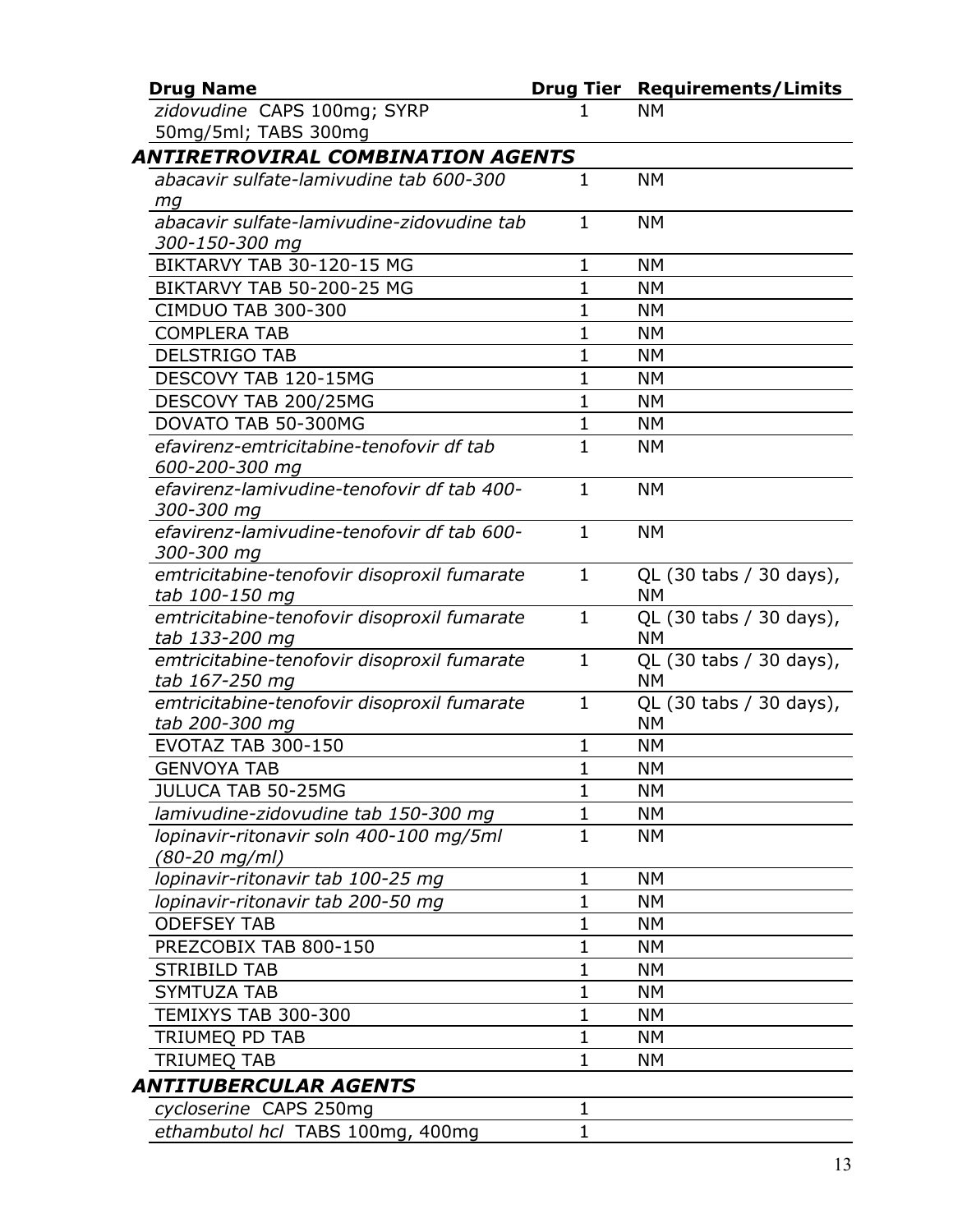| <b>Drug Name</b>                                                         |              | <b>Drug Tier Requirements/Limits</b> |
|--------------------------------------------------------------------------|--------------|--------------------------------------|
| isoniazid SYRP 50mg/5ml; TABS 100mg,                                     |              |                                      |
| 300 <sub>mg</sub>                                                        |              |                                      |
| PASER PACK 4gm                                                           | $\mathbf 1$  |                                      |
| PRIFTIN TABS 150mg                                                       | $\mathbf 1$  |                                      |
| pyrazinamide TABS 500mg                                                  | $\mathbf{1}$ |                                      |
| rifabutin CAPS 150mg                                                     | 1            |                                      |
| rifampin CAPS 150mg, 300mg; SOLR                                         | $\mathbf{1}$ |                                      |
| 600mg                                                                    |              |                                      |
| SIRTURO TABS 20mg, 100mg                                                 | 1            | LA, PA                               |
| TRECATOR TABS 250mg                                                      | 1            |                                      |
| ANTIVIRALS                                                               |              |                                      |
| acyclovir CAPS 200mg; SUSP 200mg/5ml;                                    | 1            |                                      |
| TABS 400mg, 800mg                                                        |              |                                      |
| acyclovir sodium SOLN 50mg/ml                                            | 1            | B/D                                  |
| adefovir dipivoxil TABS 10mg                                             | $\mathbf 1$  | <b>NM</b>                            |
| BARACLUDE SOLN .05mg/ml                                                  | $\mathbf{1}$ | NΜ                                   |
| entecavir TABS .5mg, 1mg                                                 | $\mathbf 1$  | <b>NM</b>                            |
| EPCLUSA PAK 150-37.5                                                     | 1            | NM, PA                               |
| EPCLUSA PAK 200-50MG                                                     | $\mathbf{1}$ | NM, PA                               |
| EPCLUSA TAB 200-50MG                                                     | $\mathbf 1$  | NM, PA                               |
| EPCLUSA TAB 400-100                                                      | $\mathbf 1$  | NM, PA                               |
| EPIVIR HBV SOLN 5mg/ml                                                   | $\mathbf 1$  | <b>NM</b>                            |
| famciclovir TABS 125mg, 250mg, 500mg                                     | $\mathbf 1$  |                                      |
| ganciclovir sodium SOLR 500mg                                            | $\mathbf 1$  | B/D                                  |
| <b>HARVONI PAK 33.75-150MG</b>                                           | 1            | NM, PA                               |
| HARVONI PAK 45-200MG                                                     | $\mathbf 1$  | NM, PA                               |
| HARVONI TAB 45-200MG                                                     | $\mathbf 1$  | NM, PA                               |
| HARVONI TAB 90-400MG                                                     | 1            | NM, PA                               |
| lamivudine (hbv) TABS 100mg                                              | $\mathbf{1}$ | <b>NM</b>                            |
| MAVYRET PAK 50-20MG                                                      | 1            | NM, PA                               |
| MAVYRET TAB 100-40MG                                                     | 1            | NM, PA                               |
| oseltamivir phosphate CAPS 30mg                                          | $\mathbf 1$  | QL (168 caps / year)                 |
| oseltamivir phosphate CAPS 45mg, 75mg                                    | $\mathbf 1$  | QL (84 caps / year)                  |
| oseltamivir phosphate SUSR 6mg/ml                                        | $\mathbf 1$  | QL (1080 mL / year)                  |
| PEGASYS SOLN 180mcg/ml; SOSY                                             | $\mathbf{1}$ | NM, PA                               |
| 180mcg/0.5ml                                                             |              |                                      |
| PREVYMIS TABS 240mg, 480mg                                               | $\mathbf{1}$ | QL (28 tabs / 28 days),              |
|                                                                          |              | <b>PA</b>                            |
| RELENZA DISKHALER AEPB 5mg/blister                                       | 1            | QL (6 inhalers / year)               |
| ribavirin (hepatitis c) CAPS 200mg; TABS                                 | $\mathbf{1}$ | <b>NM</b>                            |
| 200 <sub>mg</sub>                                                        | $\mathbf{1}$ |                                      |
| rimantadine hydrochloride TABS 100mg<br>valacyclovir hcl TABS 1gm, 500mg | $\mathbf{1}$ |                                      |
| valganciclovir hcl SOLR 50mg/ml; TABS                                    | $\mathbf 1$  |                                      |
| 450 <sub>mg</sub>                                                        |              |                                      |
| VEMLIDY TABS 25mg                                                        | $\mathbf 1$  | NM, PA                               |
|                                                                          |              |                                      |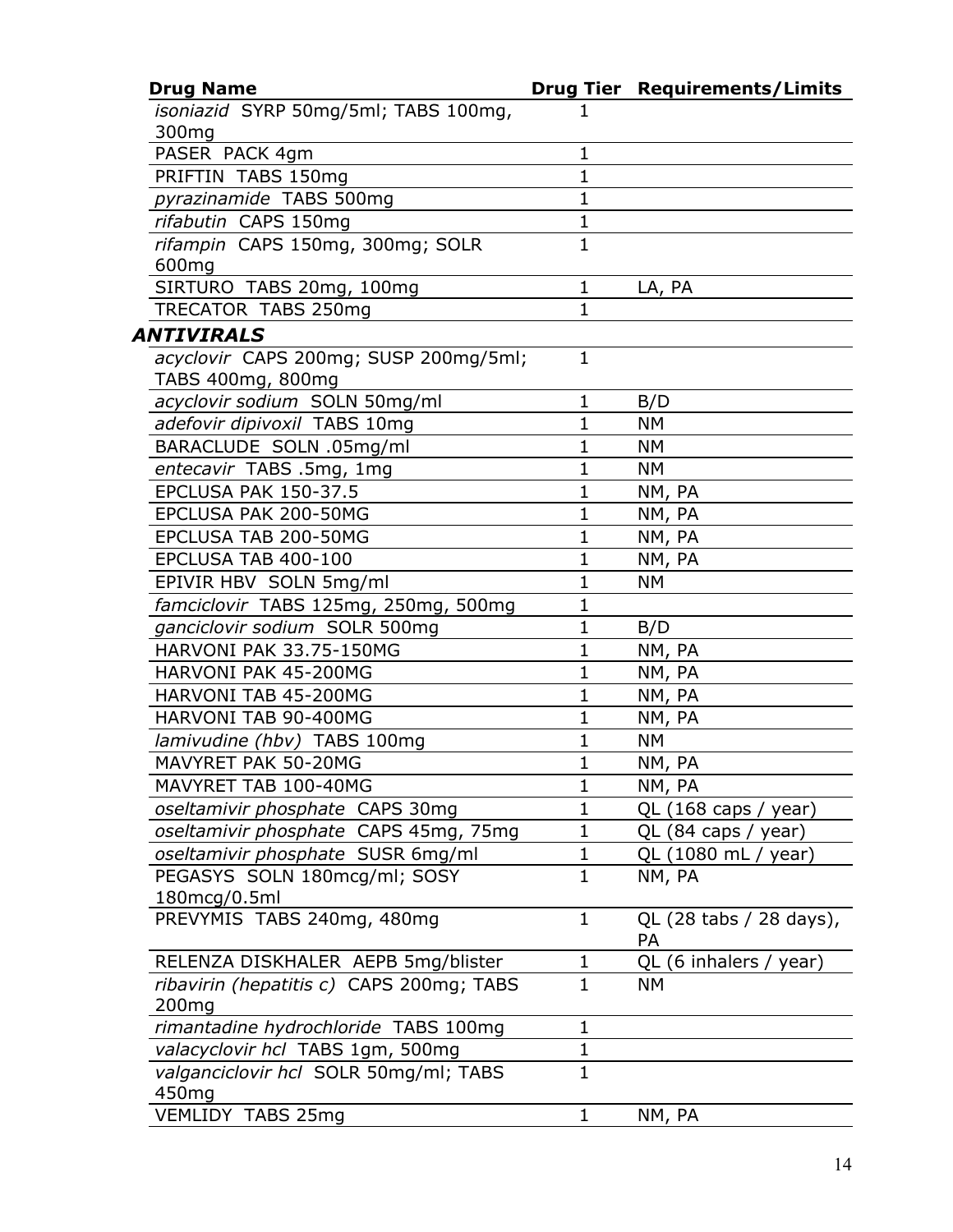| <b>Drug Name</b>                                        |                | <b>Drug Tier Requirements/Limits</b> |
|---------------------------------------------------------|----------------|--------------------------------------|
| <b>VOSEVI TAB</b>                                       | 1              | NM, PA                               |
| XOFLUZA TBPK 40mg                                       | $\mathbf 1$    | QL (2 tabs / 180 days)               |
| XOFLUZA TBPK 80mg                                       | $\mathbf 1$    | QL (1 tab / 180 days)                |
| <b>CEPHALOSPORINS</b>                                   |                |                                      |
| cefaclor CAPS 250mg, 500mg; SUSR                        | $\mathbf 1$    |                                      |
| 125mg/5ml, 250mg/5ml, 375mg/5ml                         |                |                                      |
| CEFACLOR ER TB12 500mg                                  | 1              |                                      |
| cefadroxil CAPS 500mg; SUSR                             | $\overline{1}$ |                                      |
| 250mg/5ml, 500mg/5ml                                    |                |                                      |
| CEFAZOLIN INJ 1GM/50ML                                  | 1              |                                      |
| cefazolin sodium SOLR 1gm, 10gm,<br>500 <sub>mg</sub>   | $\overline{1}$ |                                      |
| CEFAZOLIN SOLN 2GM/100ML-4%                             | 1              |                                      |
| cefdinir CAPS 300mg; SUSR 125mg/5ml,<br>250mg/5ml       | $\overline{1}$ |                                      |
| cefepime hcl SOLR 1gm, 2gm                              | 1              |                                      |
| cefixime SUSR 100mg/5ml, 200mg/5ml                      | $\mathbf 1$    |                                      |
| cefoxitin sodium SOLR 1gm, 2gm, 10gm                    | $\mathbf{1}$   |                                      |
| cefpodoxime proxetil SUSR 50mg/5ml,                     | $\mathbf{1}$   |                                      |
| 100mg/5ml; TABS 100mg, 200mg                            |                |                                      |
| cefprozil SUSR 125mg/5ml, 250mg/5ml;                    | $\mathbf{1}$   |                                      |
| TABS 250mg, 500mg                                       |                |                                      |
| ceftazidime SOLR 1gm, 2gm, 6gm                          | $\mathbf 1$    |                                      |
| CEFTAZIDIME/ SOL D5W 1GM                                | $\mathbf{1}$   |                                      |
| CEFTAZIDIME/ SOL D5W 2GM                                | $\mathbf 1$    |                                      |
| ceftriaxone sodium SOLR 1gm, 2gm,<br>10gm, 250mg, 500mg | $\mathbf{1}$   |                                      |
| cefuroxime axetil TABS 250mg, 500mg                     | 1              |                                      |
| cefuroxime sodium SOLR 1.5gm, 750mg                     | $\mathbf 1$    |                                      |
| cephalexin CAPS 250mg, 500mg; SUSR                      | 1              |                                      |
| 125mg/5ml, 250mg/5ml                                    |                |                                      |
| tazicef SOLR 1gm, 2gm, 6gm                              | 1              |                                      |
| TEFLARO SOLR 400mg, 600mg                               | $\mathbf 1$    |                                      |
| <i>ERYTHROMYCINS/MACROLIDES</i>                         |                |                                      |
| azithromycin PACK 1gm; SOLR 500mg;                      | 1              |                                      |
| SUSR 100mg/5ml, 200mg/5ml; TABS                         |                |                                      |
| 250mg, 500mg, 600mg                                     |                |                                      |
| clarithromycin SUSR 125mg/5ml,                          | 1              |                                      |
| 250mg/5ml; TABS 250mg, 500mg; TB24                      |                |                                      |
| 500 <sub>mg</sub>                                       |                |                                      |
| DIFICID SUSR 40mg/ml; TABS 200mg                        | 1              |                                      |
| e.e.s. 400 TABS 400mg                                   | $\mathbf 1$    |                                      |
| ery-tab TBEC 250mg, 333mg, 500mg                        | 1              |                                      |
| ERYTHROCIN LACTOBIONATE SOLR                            | $\overline{1}$ |                                      |
| 500 <sub>mg</sub>                                       |                |                                      |
| erythrocin stearate TABS 250mg                          | 1              |                                      |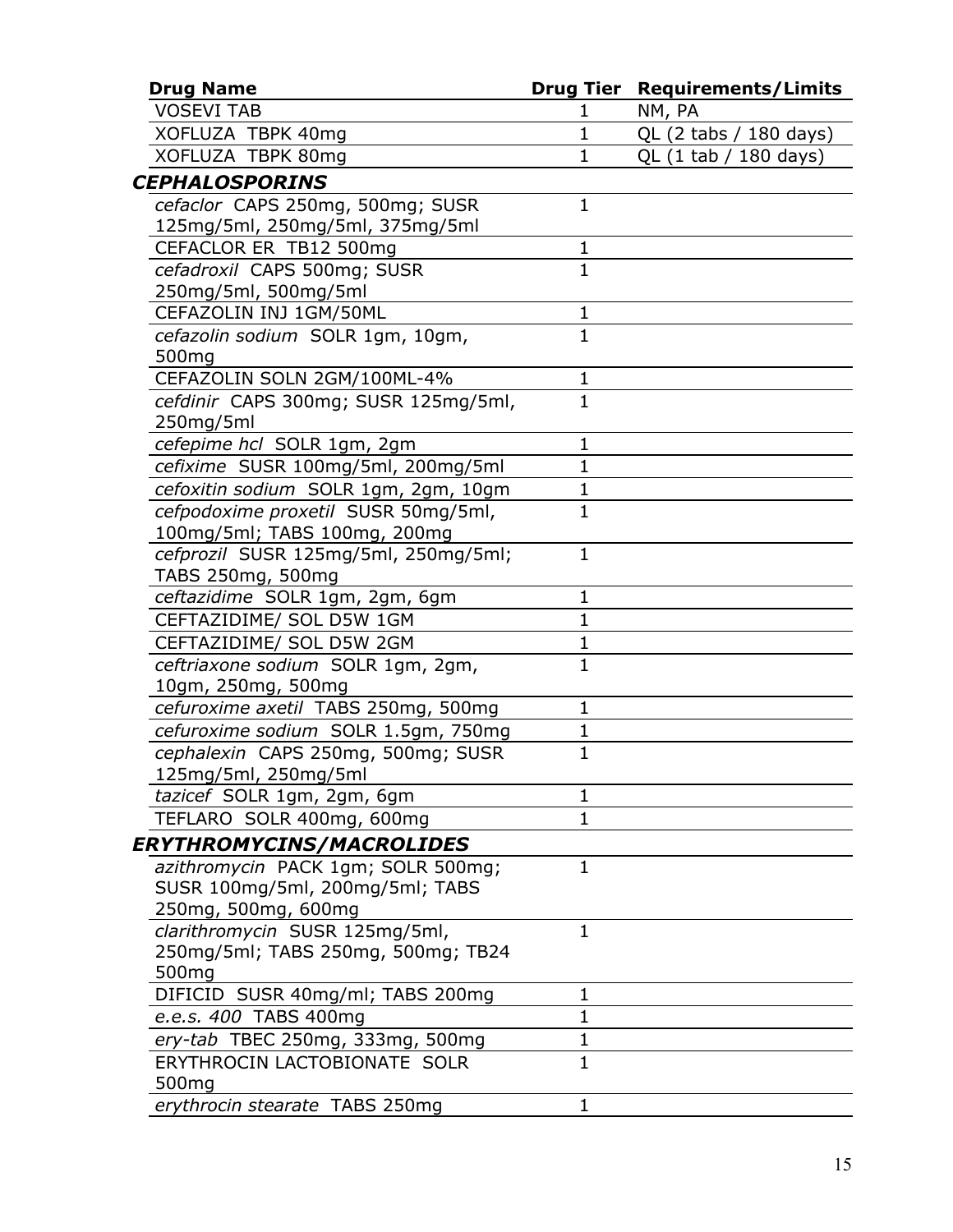| <b>Drug Name</b>                            |              | <b>Drug Tier Requirements/Limits</b> |
|---------------------------------------------|--------------|--------------------------------------|
| erythromycin base CPEP 250mg; TABS          |              |                                      |
| 250mg, 500mg; TBEC 250mg, 333mg,            |              |                                      |
| 500 <sub>mg</sub>                           |              |                                      |
| erythromycin ethylsuccinate TABS 400mg      | 1            |                                      |
| erythromycin lactobionate SOLR 500mg        | $\mathbf{1}$ |                                      |
| <b>FLUOROQUINOLONES</b>                     |              |                                      |
| CIPRO SUSR 500mg/5ml                        | 1            |                                      |
| ciprofloxacin 200 mg/100ml in d5w           | $\mathbf{1}$ |                                      |
| ciprofloxacin 400 mg/200ml in d5w           | 1            |                                      |
| ciprofloxacin hcl TABS 100mg, 250mg,        | $\mathbf{1}$ |                                      |
| 500mg, 750mg                                |              |                                      |
| levofloxacin SOLN 25mg/ml; TABS             | 1            |                                      |
| 250mg, 500mg, 750mg                         |              |                                      |
| levofloxacin in d5w iv soln 250 mg/50ml     | $\mathbf 1$  |                                      |
| levofloxacin in d5w iv soln 500 mg/100ml    | 1            |                                      |
| levofloxacin in d5w iv soln 750 mg/150ml    | $\mathbf 1$  |                                      |
| moxifloxacin hcl TABS 400mg                 | 1            |                                      |
| <b>PENICILLINS</b>                          |              |                                      |
| amoxicillin CAPS 250mg, 500mg; CHEW         | $\mathbf{1}$ |                                      |
| 125mg, 250mg; SUSR 125mg/5ml,               |              |                                      |
| 200mg/5ml, 250mg/5ml, 400mg/5ml;            |              |                                      |
| TABS 500mg, 875mg                           |              |                                      |
| amoxicillin & k clavulanate chew tab 200-   | $\mathbf{1}$ |                                      |
| 28.5 mg                                     |              |                                      |
| amoxicillin & k clavulanate chew tab 400-   | $\mathbf{1}$ |                                      |
| 57 mg                                       |              |                                      |
| amoxicillin & k clavulanate for susp 200-   | $\mathbf{1}$ |                                      |
| 28.5 mg/5ml                                 |              |                                      |
| amoxicillin & k clavulanate for susp 250-   | 1            |                                      |
| 62.5 mg/5ml                                 |              |                                      |
| amoxicillin & k clavulanate for susp 400-57 | 1            |                                      |
| mg/5ml                                      |              |                                      |
| amoxicillin & k clavulanate for susp 600-   | 1            |                                      |
| 42.9 mg/5ml                                 |              |                                      |
| amoxicillin & k clavulanate tab 250-125 mg  | 1            |                                      |
| amoxicillin & k clavulanate tab 500-125 mg  | 1            |                                      |
| amoxicillin & k clavulanate tab 875-125 mg  | 1            |                                      |
| amoxicillin & k clavulanate tab er 12hr     | 1            |                                      |
| 1000-62.5 mg                                |              |                                      |
| ampicillin CAPS 500mg                       | 1            |                                      |
| ampicillin & sulbactam sodium for inj 1.5   | 1            |                                      |
| $(1 - 0.5)$ gm                              |              |                                      |
| ampicillin & sulbactam sodium for inj 3 (2- | $\mathbf{1}$ |                                      |
| 1) gm                                       |              |                                      |
| ampicillin & sulbactam sodium for iv soln   | 1            |                                      |
| $1.5(1-0.5)$ gm                             |              |                                      |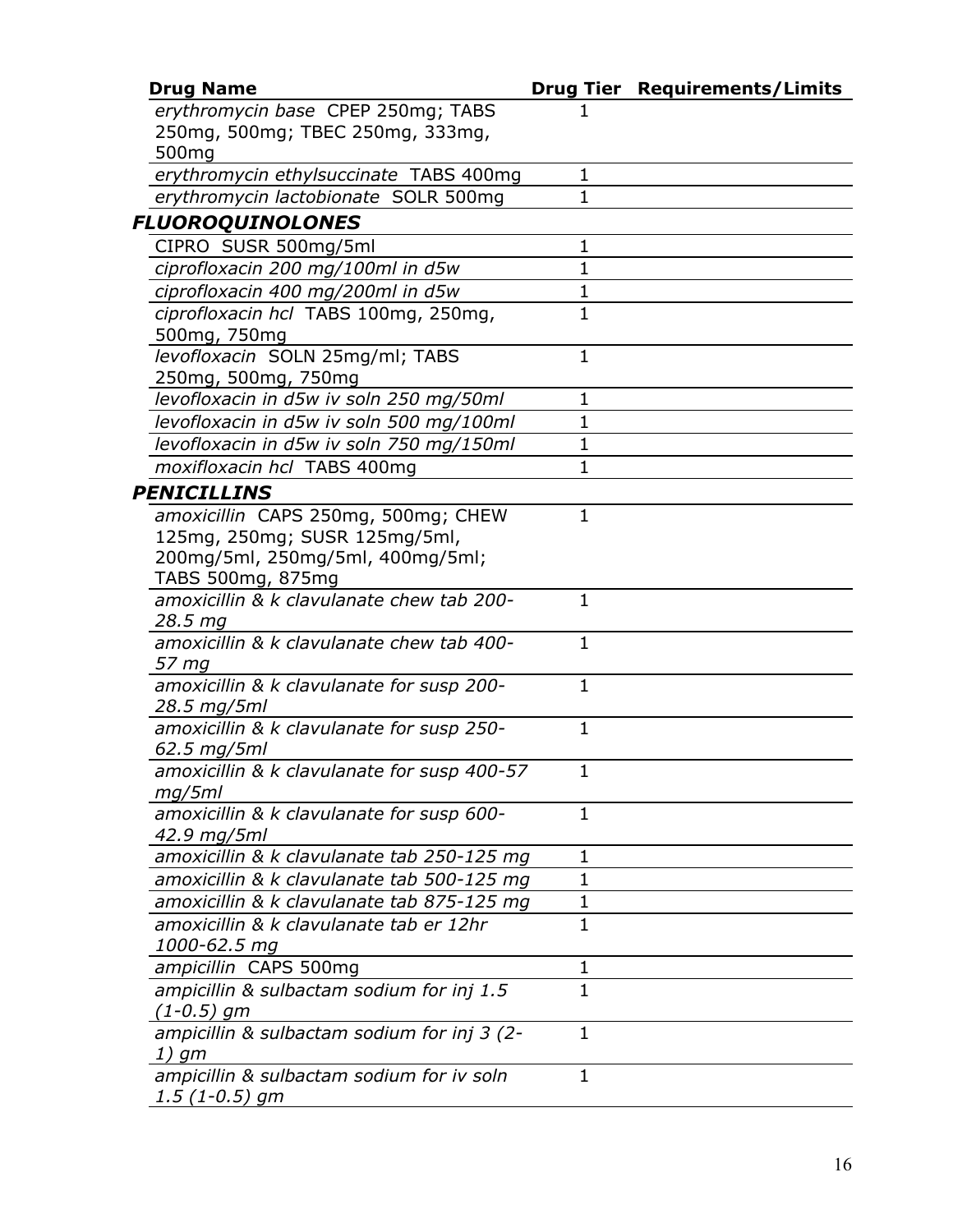| <b>Drug Name</b>                                          |              | <b>Drug Tier Requirements/Limits</b> |
|-----------------------------------------------------------|--------------|--------------------------------------|
| ampicillin & sulbactam sodium for iv soln 3<br>$(2-1)$ gm |              |                                      |
| ampicillin & sulbactam sodium for iv soln                 | 1            |                                      |
| $15(10-5)$ gm                                             |              |                                      |
| ampicillin sodium SOLR 1gm, 2gm, 10gm,                    | $\mathbf{1}$ |                                      |
| 125mg, 250mg, 500mg                                       |              |                                      |
| BICILLIN L-A SUSP 2400000unit/4ml;                        | $\mathbf{1}$ |                                      |
| SUSY 600000unit/ml, 1200000unit/2ml                       |              |                                      |
| dicloxacillin sodium CAPS 250mg, 500mg                    | 1            |                                      |
| nafcillin sodium SOLR 1gm, 2gm, 10gm                      | $\mathbf{1}$ |                                      |
| oxacillin sodium SOLR 1gm, 2gm, 10gm                      | $\mathbf 1$  |                                      |
| PEN GK/DEXTR INJ 40000/ML                                 | $\mathbf{1}$ |                                      |
| PEN GK/DEXTR INJ 60000/ML                                 | $\mathbf{1}$ |                                      |
| penicillin g potassium SOLR 5000000unit,                  | $\mathbf{1}$ |                                      |
| 20000000unit                                              |              |                                      |
| PENICILLIN G PROCAINE SUSP                                | $\mathbf{1}$ |                                      |
| 600000unit/ml                                             |              |                                      |
| penicillin q sodium SOLR 5000000unit                      | $\mathbf 1$  |                                      |
| penicillin v potassium SOLR 125mg/5ml,                    | $\mathbf{1}$ |                                      |
| 250mg/5ml; TABS 250mg, 500mg                              |              |                                      |
| pfizerpen SOLR 5000000unit,                               | $\mathbf{1}$ |                                      |
| 20000000unit                                              |              |                                      |
| piperacillin sod-tazobactam na for inj 3.375              | $\mathbf{1}$ |                                      |
| gm (3-0.375 gm)                                           |              |                                      |
| piperacillin sod-tazobactam sod for inj 2.25              | $\mathbf{1}$ |                                      |
| gm (2-0.25 gm)                                            |              |                                      |
| piperacillin sod-tazobactam sod for inj 4.5               | $\mathbf{1}$ |                                      |
| $gm(4-0.5gm)$                                             |              |                                      |
| piperacillin sod-tazobactam sod for inj 13.5              | $\mathbf{1}$ |                                      |
| gm (12-1.5 gm)                                            |              |                                      |
| piperacillin sod-tazobactam sod for inj 40.5              | $\mathbf{1}$ |                                      |
| gm (36-4.5 gm)                                            |              |                                      |
| <b>TETRACYCLINES</b>                                      |              |                                      |
| doxy 100 SOLR 100mg                                       | 1            |                                      |
| doxycycline (monohydrate) CAPS 50mg,                      | $\mathbf{1}$ |                                      |
| 100mg; TABS 50mg, 75mg, 100mg                             |              |                                      |
| doxycycline hyclate CAPS 50mg, 100mg;                     | $\mathbf{1}$ |                                      |
| SOLR 100mg; TABS 20mg, 100mg                              |              |                                      |
| minocycline hcl CAPS 50mg, 75mg,                          | $\mathbf{1}$ |                                      |
| 100mg                                                     |              |                                      |
| NUZYRA SOLR 100mg; TABS 150mg                             | 1            | NM, LA                               |
| tetracycline hcl CAPS 250mg, 500mg                        | $\mathbf 1$  | <b>PA</b>                            |
| tigecycline SOLR 50mg                                     | 1            |                                      |
| TIGECYCLINE SOLR 50mg                                     | 1            |                                      |
| <b>ANTINEOPLASTIC AGENTS</b>                              |              |                                      |
| <b>ALKYLATING AGENTS</b>                                  |              |                                      |
| BENDEKA SOLN 100mg/4ml                                    | 1            | B/D, NM                              |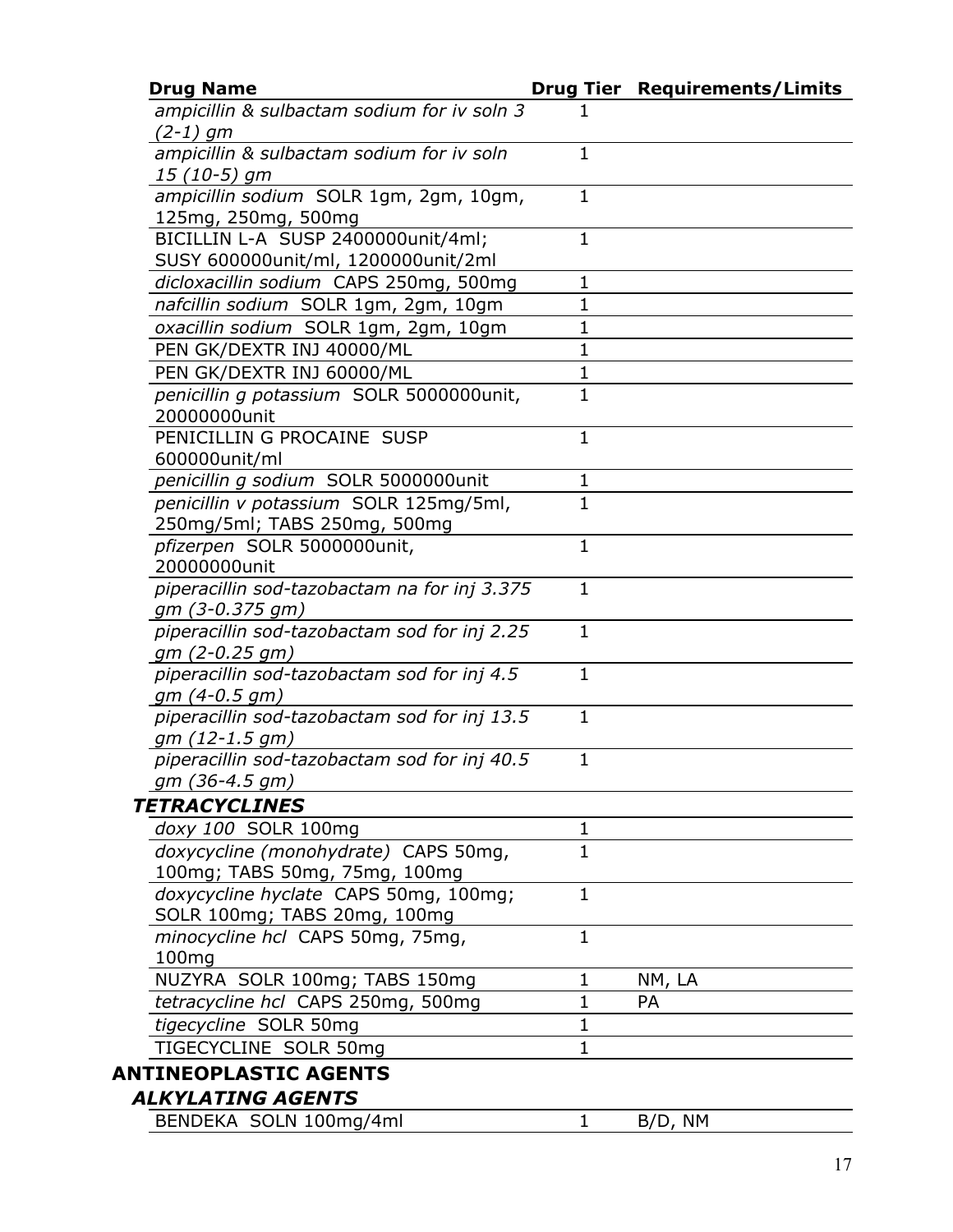| <b>Drug Name</b>                                                  |                              | <b>Drug Tier Requirements/Limits</b> |
|-------------------------------------------------------------------|------------------------------|--------------------------------------|
| carboplatin SOLN 50mg/5ml,                                        | 1                            | B/D                                  |
| 150mg/15ml, 450mg/45ml, 600mg/60ml                                |                              |                                      |
| cisplatin SOLN 50mg/50ml, 100mg/100ml,                            | $\mathbf{1}$                 | B/D                                  |
| 200mg/200ml                                                       |                              |                                      |
| cyclophosphamide CAPS 25mg, 50mg;                                 | $\mathbf{1}$                 | B/D                                  |
| SOLR 1gm, 2gm, 500mg                                              |                              |                                      |
| CYCLOPHOSPHAMIDE SOLN 1gm/5ml,                                    | $\mathbf{1}$                 | B/D                                  |
| 500mg/2.5ml; TABS 25mg, 50mg                                      |                              |                                      |
| CYCLOPHOSPHAMIDE MONOHYDR SOLN                                    | $\mathbf{1}$                 | B/D                                  |
| 2gm/10ml                                                          | $\mathbf{1}$                 |                                      |
| LEUKERAN TABS 2mg                                                 | $\mathbf{1}$                 |                                      |
| oxaliplatin SOLN 50mg/10ml,<br>100mg/20ml, 200mg/40ml; SOLR 50mg, |                              | B/D                                  |
| 100mg                                                             |                              |                                      |
| paraplatin SOLN 1000mg/100ml                                      | $\mathbf{1}$                 | B/D                                  |
| ANTIBIOTICS                                                       |                              |                                      |
|                                                                   |                              |                                      |
| adriamycin SOLN 2mg/ml                                            | $\mathbf{1}$<br>$\mathbf{1}$ | B/D                                  |
| doxorubicin hcl SOLN 2mg/ml                                       |                              | B/D                                  |
| doxorubicin hcl liposomal INJ 2mg/ml                              | $\mathbf 1$<br>$\mathbf{1}$  | B/D                                  |
| epirubicin hcl SOLN 50mg/25ml,<br>200mg/100ml                     |                              | B/D                                  |
|                                                                   |                              |                                      |
| ANTIMETABOLITES                                                   |                              |                                      |
| ALIMTA SOLR 100mg, 500mg                                          | $\mathbf{1}$<br>$\mathbf{1}$ | B/D                                  |
| azacitidine SUSR 100mg                                            |                              | B/D, NM                              |
| cytarabine SOLN 20mg/ml                                           | $\mathbf{1}$<br>$\mathbf{1}$ | B/D                                  |
| fluorouracil SOLN 1gm/20ml, 2.5gm/50ml,<br>5gm/100ml, 500mg/10ml  |                              | B/D                                  |
| gemcitabine hcl SOLN 1gm/26.3ml,                                  | $\mathbf{1}$                 | B/D                                  |
| 2gm/52.6ml, 200mg/5.26ml; SOLR 1gm,                               |                              |                                      |
| 2gm, 200mg                                                        |                              |                                      |
| INQOVI TAB 35-100MG                                               | 1                            | NM, LA, PA                           |
| LONSURF TAB 15-6.14                                               | 1                            | NM, PA                               |
| <b>LONSURF TAB 20-8.19</b>                                        | $\mathbf{1}$                 | NM, PA                               |
| mercaptopurine TABS 50mg                                          | $\mathbf{1}$                 |                                      |
| methotrexate sodium SOLN 1gm/40ml,                                | $\mathbf{1}$                 | B/D                                  |
| 50mg/2ml, 250mg/10ml; SOLR 1gm                                    |                              |                                      |
| ONUREG TABS 200mg, 300mg                                          | $\mathbf{1}$                 | NM, LA, PA                           |
| PURIXAN SUSP 2000mg/100ml                                         | $\mathbf{1}$                 | NΜ                                   |
| TABLOID TABS 40mg                                                 | $\mathbf{1}$                 |                                      |
| HORMONAL ANTINEOPLASTIC AGENTS                                    |                              |                                      |
| abiraterone acetate TABS 250mg, 500mg                             | 1                            | NM, PA                               |
| anastrozole TABS 1mg                                              | $\mathbf{1}$                 |                                      |
| bicalutamide TABS 50mg                                            | $\mathbf{1}$                 |                                      |
| EMCYT CAPS 140mg                                                  | $\mathbf 1$                  |                                      |
| ERLEADA TABS 60mg                                                 | 1                            | NM, LA, PA                           |
| exemestane TABS 25mg                                              | $\mathbf{1}$                 |                                      |
| flutamide CAPS 125mg                                              | $\mathbf{1}$                 |                                      |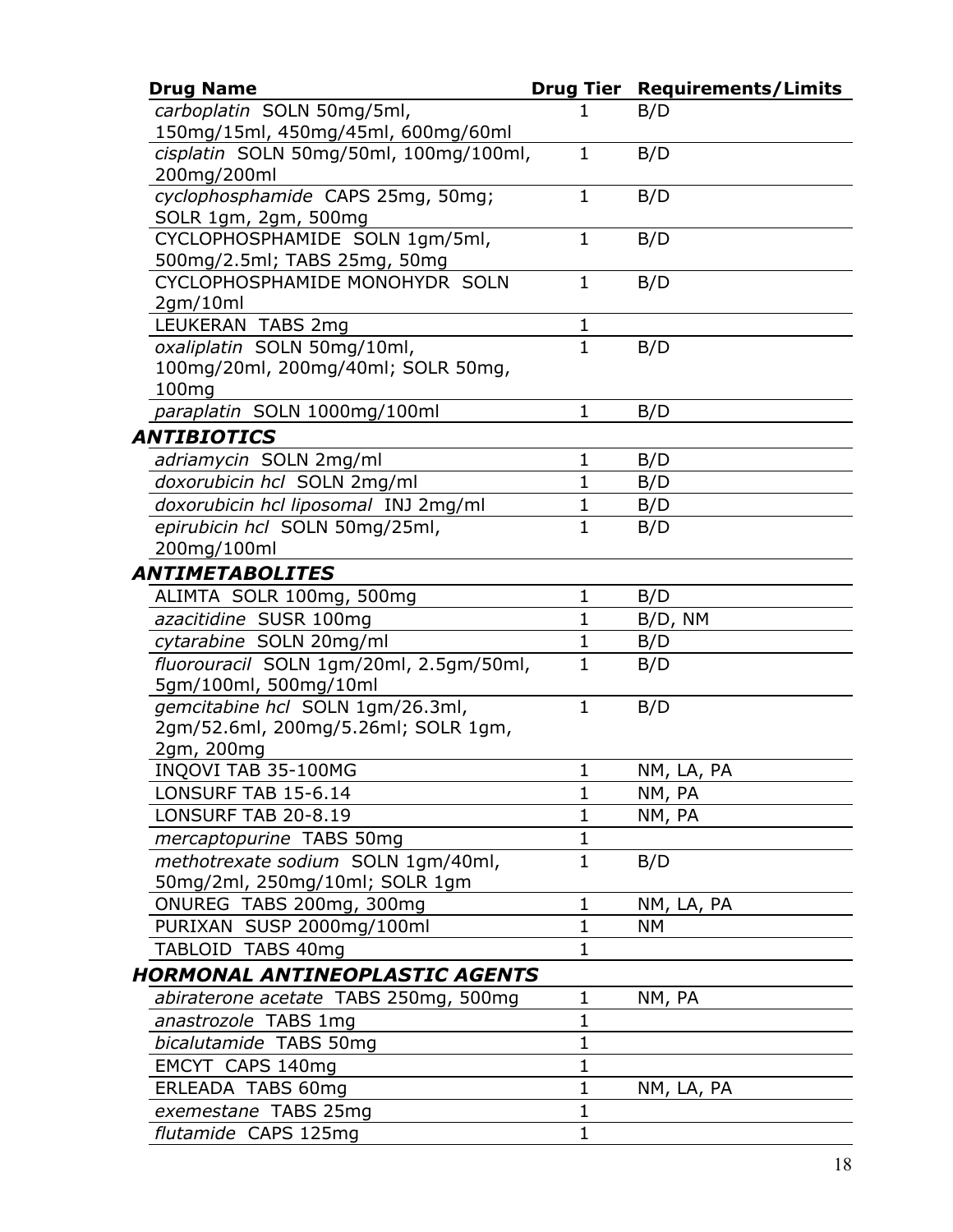| <b>Drug Name</b>                   |              | <b>Drug Tier Requirements/Limits</b> |
|------------------------------------|--------------|--------------------------------------|
| fulvestrant SOLN 250mg/5ml         | 1            | B/D                                  |
| letrozole TABS 2.5mg               | $\mathbf{1}$ |                                      |
| leuprolide acetate KIT 1mg/0.2ml   | $\mathbf 1$  | NM, PA                               |
| LUPRON DEPOT (1-MONTH) KIT 3.75mg  | $\mathbf{1}$ | NM, PA                               |
| LUPRON DEPOT (3-MONTH) KIT 11.25mg | 1            | NM, PA                               |
| LYSODREN TABS 500mg                | $\mathbf 1$  | NΜ                                   |
| megestrol acetate TABS 20mg, 40mg  | $\mathbf{1}$ |                                      |
| nilutamide TABS 150mg              | $\mathbf 1$  |                                      |
| NUBEQA TABS 300mg                  | $\mathbf{1}$ | NM, LA, PA                           |
| ORGOVYX TABS 120mg                 | $\mathbf 1$  | NM, LA, PA                           |
| SOLTAMOX SOLN 10mg/5ml             | $\mathbf{1}$ |                                      |
| tamoxifen citrate TABS 10mg, 20mg  | $\mathbf{1}$ |                                      |
| toremifene citrate TABS 60mg       | $\mathbf 1$  |                                      |
| TRELSTAR MIXJECT SUSR 3.75mg,      | $\mathbf{1}$ | NM, PA                               |
| 11.25mg                            |              |                                      |
| XTANDI CAPS 40mg; TABS 40mg, 80mg  | $\mathbf{1}$ | NM, LA, PA                           |
| IMMUNOMODULATORS                   |              |                                      |
| lenalidomide CAPS 5mg, 10mg, 15mg  | $\mathbf{1}$ | QL (28 caps / 28 days),              |
|                                    |              | NM, LA, PA                           |
| lenalidomide CAPS 25mg             | $\mathbf{1}$ | QL (21 caps / 28 days),              |
|                                    |              | NM, LA, PA                           |
| POMALYST CAPS 1mg, 2mg             | $\mathbf{1}$ | QL (21 caps / 21 days),              |
|                                    |              | NM, LA, PA                           |
| POMALYST CAPS 3mg, 4mg             | $\mathbf{1}$ | QL (21 caps / 28 days),              |
|                                    |              | NM, LA, PA                           |
| REVLIMID CAPS 2.5mg, 5mg, 10mg,    | $\mathbf{1}$ | QL (28 caps / 28 days),              |
| 15 <sub>mg</sub>                   |              | NM, LA, PA                           |
| REVLIMID CAPS 20mg, 25mg           | $\mathbf{1}$ | QL (21 caps / 28 days),              |
|                                    |              | NM, LA, PA                           |
| THALOMID CAPS 50mg, 100mg          | 1            | QL (28 caps / 28 days),              |
|                                    |              | NM, PA                               |
| THALOMID CAPS 150mg, 200mg         | $\mathbf{1}$ | QL (56 caps / 28 days),              |
|                                    |              | NM, PA                               |
| MISCELLANEOUS                      |              |                                      |
| BESREMI SOSY 500mcg/ml             | 1            | NM, LA, PA                           |
| bexarotene CAPS 75mg               | $\mathbf{1}$ | NM, PA                               |
| hydroxyurea CAPS 500mg             | 1            |                                      |
| irinotecan hcl SOLN 40mg/2ml,      | $\mathbf{1}$ | B/D                                  |
| 100mg/5ml, 300mg/15ml, 500mg/25ml  |              |                                      |
| KISQALI 200 PAK FEMARA             | 1            | QL (49 tabs / 28 days),              |
|                                    |              | NM, PA                               |
| KISQALI 400 PAK FEMARA             | 1            | QL (70 tabs / 28 days),              |
|                                    | 1            | NM, PA                               |
| KISQALI 600 PAK FEMARA             |              | QL (91 tabs / 28 days),<br>NM, PA    |
| MATULANE CAPS 50mg                 | $\mathbf 1$  | NM, LA                               |
| SYNRIBO SOLR 3.5mg                 | 1            | NM, PA                               |
|                                    |              |                                      |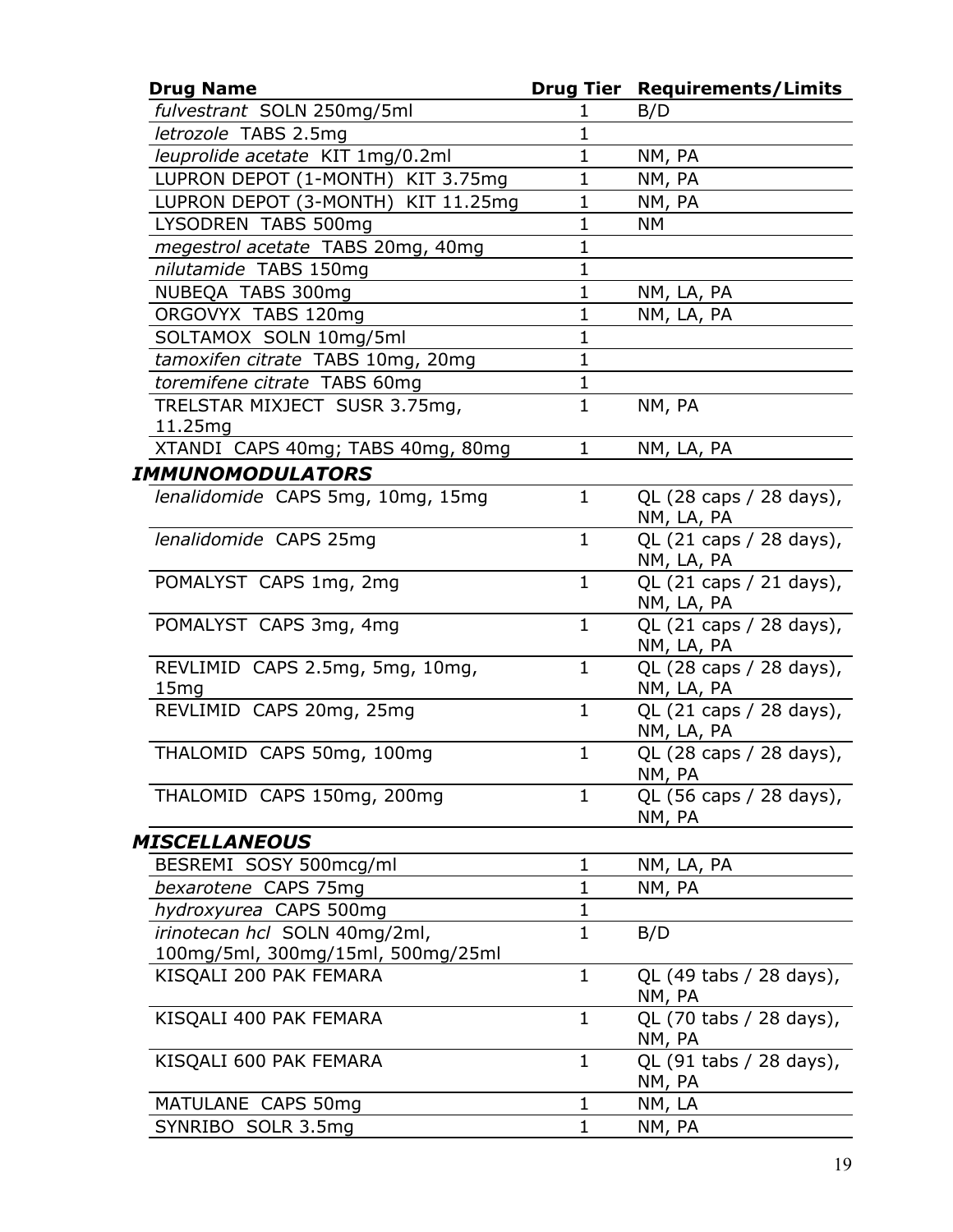| <b>Drug Name</b>                          |              | <b>Drug Tier Requirements/Limits</b> |
|-------------------------------------------|--------------|--------------------------------------|
| tretinoin (chemotherapy) CAPS 10mg        | 1            |                                      |
| <b>WELIREG TABS 40mg</b>                  | 1            | NM, LA, PA                           |
| <b>MITOTIC INHIBITORS</b>                 |              |                                      |
| ABRAXANE INJ 100MG                        | $\mathbf{1}$ | B/D, NM                              |
| docetaxel CONC 20mg/ml, 80mg/4ml,         | $\mathbf{1}$ | B/D                                  |
| 160mg/8ml; SOLN 20mg/2ml, 80mg/8ml,       |              |                                      |
| 160mg/16ml                                |              |                                      |
| DOCETAXEL CONC 80mg/4ml,                  | $\mathbf{1}$ | B/D                                  |
| 160mg/8ml; SOLN 20mg/2ml, 80mg/8ml,       |              |                                      |
| 160mg/16ml                                |              |                                      |
| etoposide SOLN 100mg/5ml, 500mg/25ml      | 1            | B/D                                  |
| paclitaxel CONC 30mg/5ml,                 | $\mathbf{1}$ | B/D                                  |
| 100mg/16.7ml, 150mg/25ml, 300mg/50ml      |              |                                      |
| paclitaxel protein-bound particles for iv | $\mathbf{1}$ | B/D, NM                              |
| susp 100 mg                               |              |                                      |
| toposar SOLN 1gm/50ml, 100mg/5ml          | 1            | B/D                                  |
| vincristine sulfate SOLN 1mg/ml           | $\mathbf{1}$ | B/D                                  |
| vinorelbine tartrate SOLN 10mg/ml,        | $\mathbf{1}$ | B/D                                  |
| 50mg/5ml                                  |              |                                      |
| <b>MOLECULAR TARGET AGENTS</b>            |              |                                      |
| AFINITOR TABS 10mg                        | $\mathbf{1}$ | QL (30 tabs / 30 days),              |
|                                           |              | NM, PA                               |
| AFINITOR DISPERZ TBSO 2mg                 | $\mathbf{1}$ | QL (150 tabs / 30 days),<br>NM, PA   |
| AFINITOR DISPERZ TBSO 3mg                 | $\mathbf{1}$ | QL (90 tabs / 30 days),              |
|                                           |              | NM, PA                               |
| AFINITOR DISPERZ TBSO 5mg                 | $\mathbf{1}$ | QL (60 tabs / 30 days),              |
|                                           |              | NM, PA                               |
| ALECENSA CAPS 150mg                       | 1            | NM, LA, PA                           |
| ALUNBRIG TABS 30mg, 90mg, 180mg           | $\mathbf 1$  | NM, LA, PA                           |
| <b>ALUNBRIG PAK</b>                       | $\mathbf{1}$ | NM, LA, PA                           |
| AVASTIN SOLN 100mg/4ml, 400mg/16ml        | 1            | NM, LA, PA                           |
| AYVAKIT TABS 25mg, 50mg, 100mg,           | $\mathbf{1}$ | QL (30 tabs / 30 days),              |
| 200mg, 300mg                              |              | NM, LA, PA                           |
| BALVERSA TABS 3mg, 4mg, 5mg               | $\mathbf 1$  | NM, LA, PA                           |
| BORTEZOMIB SOLR 3.5mg                     | 1            | NM, PA                               |
| BOSULIF TABS 100mg, 400mg, 500mg          | 1            | NM, PA                               |
| BRAFTOVI CAPS 75mg                        | 1            | NM, LA, PA                           |
| BRUKINSA CAPS 80mg                        | 1            | NM, LA, PA                           |
| CABOMETYX TABS 20mg, 40mg, 60mg           | $\mathbf{1}$ | QL (30 tabs / 30 days),              |
|                                           |              | NM, LA, PA                           |
| CALQUENCE CAPS 100mg                      | 1            | QL (60 caps / 30 days),              |
|                                           |              | NM, LA, PA                           |
| CAPRELSA TABS 100mg, 300mg                | $\mathbf 1$  | NM, LA, PA                           |
| COMETRIQ (60MG DOSE) KIT 20mg             | 1            | NM, LA, PA                           |
| COMETRIQ KIT 100MG                        | $\mathbf 1$  | NM, LA, PA                           |
| COMETRIQ KIT 140MG                        | 1            | NM, LA, PA                           |
|                                           |              |                                      |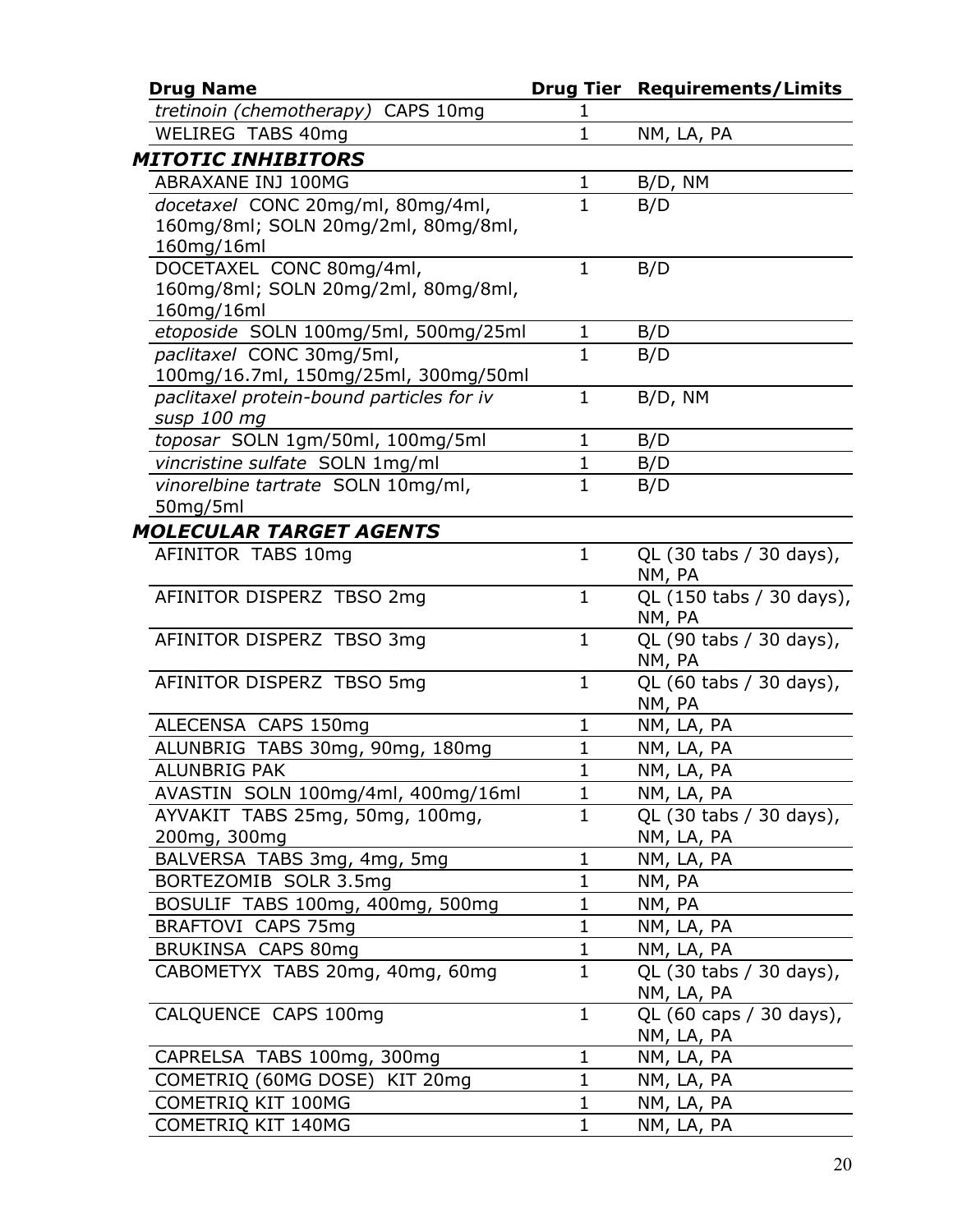| <b>Drug Name</b>                                         |              | <b>Drug Tier Requirements/Limits</b>               |
|----------------------------------------------------------|--------------|----------------------------------------------------|
| COPIKTRA CAPS 15mg, 25mg                                 | ı            | NM, LA, PA                                         |
| COTELLIC TABS 20mg                                       | $\mathbf{1}$ | NM, LA, PA                                         |
| DAURISMO TABS 25mg, 100mg                                | $\mathbf 1$  | NM, LA, PA                                         |
| ERIVEDGE CAPS 150mg                                      | $\mathbf{1}$ | NM, LA, PA                                         |
| erlotinib hcl TABS 25mg                                  | $\mathbf{1}$ | QL (90 tabs / 30 days),                            |
|                                                          |              | NM, PA                                             |
| erlotinib hcl TABS 100mg, 150mg                          | $\mathbf{1}$ | QL (30 tabs / 30 days),<br>NM, PA                  |
| everolimus TABS 2.5mg, 5mg, 7.5mg,                       | $\mathbf{1}$ | QL (30 tabs / 30 days),                            |
| 10 <sub>mg</sub>                                         |              | NM, PA                                             |
| everolimus TBSO 2mg                                      | $\mathbf{1}$ | QL (150 tabs / 30 days),<br>NM, PA                 |
| everolimus TBSO 3mg                                      | $\mathbf{1}$ | QL (90 tabs / 30 days),<br>NM, PA                  |
| everolimus TBSO 5mg                                      | $\mathbf{1}$ | QL (60 tabs / 30 days),<br>NM, PA                  |
| EXKIVITY CAPS 40mg                                       | $\mathbf{1}$ | NM, LA, PA                                         |
| FOTIVDA CAPS .89mg, 1.34mg                               | $\mathbf{1}$ | QL (21 caps / 28 days),<br>NM, LA, PA              |
| GAVRETO CAPS 100mg                                       | $\mathbf{1}$ | NM, LA, PA                                         |
| GILOTRIF TABS 20mg, 30mg, 40mg                           | $\mathbf{1}$ | NM, LA, PA                                         |
| HERCEP HYLEC SOL 60-10000                                | $\mathbf{1}$ | NM, PA                                             |
| HERCEPTIN SOLR 150mg                                     | $\mathbf{1}$ | NM, PA                                             |
| HERZUMA SOLR 150mg, 420mg                                | $\mathbf{1}$ | NM, PA                                             |
| IBRANCE CAPS 75mg, 100mg, 125mg                          | $\mathbf{1}$ | QL (21 caps / 28 days),<br>NM, LA, PA              |
| IBRANCE TABS 75mg, 100mg, 125mg                          | $\mathbf{1}$ | QL (21 tabs / 28 days),<br>NM, LA, PA              |
| ICLUSIG TABS 10mg                                        | $\mathbf{1}$ | QL (60 tabs / 30 days),<br>NM, LA, PA              |
| ICLUSIG TABS 15mg, 30mg, 45mg                            | $\mathbf{1}$ | $\overline{QL}$ (30 tabs / 30 days),<br>NM, LA, PA |
| IDHIFA TABS 50mg, 100mg                                  | 1            | QL (30 tabs / 30 days),<br>NM, LA, PA              |
| <i>imatinib mesylate</i> TABS 100mg                      | $\mathbf{1}$ | QL (90 tabs / 30 days),<br>NM, PA                  |
| <i>imatinib mesylate</i> TABS 400mg                      | $\mathbf{1}$ | QL (60 tabs / 30 days),<br>NM, PA                  |
| IMBRUVICA CAPS 70mg                                      | $\mathbf{1}$ | QL (30 caps / 30 days),<br>NM, LA, PA              |
| IMBRUVICA CAPS 140mg                                     | $\mathbf{1}$ | QL (120 caps / 30<br>days), NM, LA, PA             |
| IMBRUVICA TABS 140mg, 280mg, 420mg,<br>560 <sub>mg</sub> | $\mathbf{1}$ | QL (30 tabs / 30 days),<br>NM, LA, PA              |
| <b>INLYTA TABS 1mg</b>                                   | $\mathbf{1}$ | QL (180 tabs / 30 days),<br>NM, LA, PA             |
| <b>INLYTA TABS 5mg</b>                                   | 1            | QL (120 tabs / 30 days),<br>NM, LA, PA             |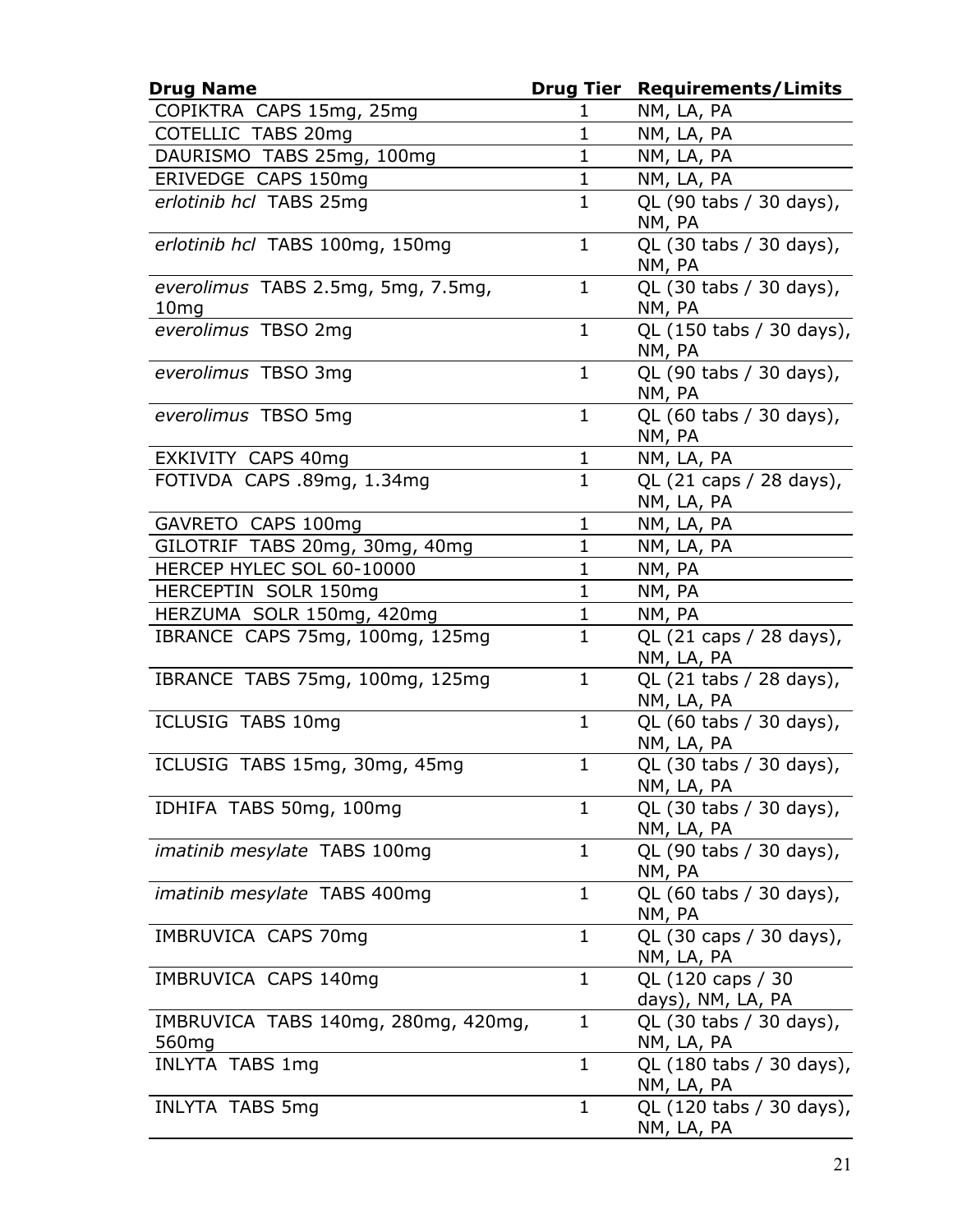| INREBIC CAPS 100mg<br>NM, LA, PA<br>1<br>$\mathbf{1}$<br>IRESSA TABS 250mg<br>NM, LA, PA<br>JAKAFI TABS 5mg, 10mg, 15mg, 20mg,<br>QL (60 tabs / 30 days),<br>$\mathbf{1}$<br>NM, LA, PA<br>25mg<br>$\mathbf{1}$<br>KADCYLA SOLR 100mg, 160mg<br>B/D, NM<br>KANJINTI SOLR 150mg, 420mg<br>NM, PA<br>$\mathbf 1$<br>$\mathbf{1}$<br>KEYTRUDA SOLN 100mg/4ml<br>NM, PA<br>$\mathbf{1}$<br>KISQALI 200 DOSE TBPK 200mg<br>QL (21 tabs / 28 days),<br>NM, PA<br>$\mathbf{1}$<br>KISQALI 400 DOSE TBPK 200mg<br>QL (42 tabs / 28 days),<br>NM, PA<br>$\mathbf{1}$<br>QL (63 tabs / 28 days),<br>KISQALI 600 DOSE TBPK 200mg<br>NM, PA<br>lapatinib ditosylate TABS 250mg<br>1<br>NM, PA<br>LENVIMA 4 MG DAILY DOSE CPPK 4mg<br>$\mathbf{1}$<br>QL (30 caps / 30 days),<br>NM, LA, PA<br>$\mathbf{1}$<br>LENVIMA 8 MG DAILY DOSE CPPK 4mg<br>QL (60 caps / 30 days),<br>NM, LA, PA<br>LENVIMA 10 MG DAILY DOSE CPPK 10mg<br>$\mathbf{1}$<br>QL (30 caps / 30 days),<br>NM, LA, PA<br>LENVIMA 12MG DAILY DOSE CPPK 4mg<br>$\mathbf{1}$<br>QL (90 caps / 30 days),<br>NM, LA, PA<br>LENVIMA 20 MG DAILY DOSE CPPK 10mg<br>$\mathbf{1}$<br>QL (60 caps / 30 days),<br>NM, LA, PA<br>LENVIMA CAP 14 MG<br>$\mathbf{1}$<br>QL (60 caps / 30 days),<br>NM, LA, PA<br>$\mathbf{1}$<br>LENVIMA CAP 18 MG<br>QL (90 caps / 30 days),<br>NM, LA, PA<br>LENVIMA CAP 24 MG<br>$\mathbf{1}$<br>QL (90 caps / 30 days),<br>NM, LA, PA<br>$\mathbf{1}$<br>LORBRENA TABS 25mg, 100mg<br>NM, LA, PA<br>LUMAKRAS TABS 120mg<br>NM, LA, PA<br>1<br>$\mathbf{1}$<br>LYNPARZA TABS 100mg, 150mg<br>QL (120 tabs / 30 days),<br>NM, LA, PA<br>MEKINIST TABS .5mg, 2mg<br>$\mathbf 1$<br>NM, LA, PA<br>$\mathbf{1}$<br>MEKTOVI TABS 15mg<br>NM, LA, PA<br>MONJUVI SOLR 200mg<br>$\mathbf 1$<br>NM, LA, PA<br>$\mathbf{1}$<br>MVASI SOLN 100mg/4ml, 400mg/16ml<br>NM, LA, PA<br>NERLYNX TABS 40mg<br>$\mathbf{1}$<br>NM, LA, PA<br>QL (120 tabs / 30 days),<br>$\mathbf{1}$<br>NEXAVAR TABS 200mg<br>NM, LA, PA<br>QL (3 caps / 28 days),<br>NINLARO CAPS 2.3mg, 3mg, 4mg<br>1<br>NM, PA<br>$\mathbf{1}$<br>NM, LA, PA<br>ODOMZO CAPS 200mg<br>OGIVRI SOLR 150mg<br>$\mathbf 1$<br>NM, PA<br>OGIVRI INJ 420MG<br>$\mathbf 1$<br>NM, PA<br>$\mathbf{1}$<br>ONTRUZANT SOLR 150mg, 420mg<br>NM, PA | <b>Drug Name</b>                 | <b>Drug Tier</b> | <b>Requirements/Limits</b> |
|------------------------------------------------------------------------------------------------------------------------------------------------------------------------------------------------------------------------------------------------------------------------------------------------------------------------------------------------------------------------------------------------------------------------------------------------------------------------------------------------------------------------------------------------------------------------------------------------------------------------------------------------------------------------------------------------------------------------------------------------------------------------------------------------------------------------------------------------------------------------------------------------------------------------------------------------------------------------------------------------------------------------------------------------------------------------------------------------------------------------------------------------------------------------------------------------------------------------------------------------------------------------------------------------------------------------------------------------------------------------------------------------------------------------------------------------------------------------------------------------------------------------------------------------------------------------------------------------------------------------------------------------------------------------------------------------------------------------------------------------------------------------------------------------------------------------------------------------------------------------------------------------------------------------------------------------------------------------------------------------------------------------------------------------------------------------------------------------------------------------------------------------------------------------------------------------------------------------------------------------------------------|----------------------------------|------------------|----------------------------|
|                                                                                                                                                                                                                                                                                                                                                                                                                                                                                                                                                                                                                                                                                                                                                                                                                                                                                                                                                                                                                                                                                                                                                                                                                                                                                                                                                                                                                                                                                                                                                                                                                                                                                                                                                                                                                                                                                                                                                                                                                                                                                                                                                                                                                                                                  |                                  |                  |                            |
|                                                                                                                                                                                                                                                                                                                                                                                                                                                                                                                                                                                                                                                                                                                                                                                                                                                                                                                                                                                                                                                                                                                                                                                                                                                                                                                                                                                                                                                                                                                                                                                                                                                                                                                                                                                                                                                                                                                                                                                                                                                                                                                                                                                                                                                                  |                                  |                  |                            |
|                                                                                                                                                                                                                                                                                                                                                                                                                                                                                                                                                                                                                                                                                                                                                                                                                                                                                                                                                                                                                                                                                                                                                                                                                                                                                                                                                                                                                                                                                                                                                                                                                                                                                                                                                                                                                                                                                                                                                                                                                                                                                                                                                                                                                                                                  |                                  |                  |                            |
|                                                                                                                                                                                                                                                                                                                                                                                                                                                                                                                                                                                                                                                                                                                                                                                                                                                                                                                                                                                                                                                                                                                                                                                                                                                                                                                                                                                                                                                                                                                                                                                                                                                                                                                                                                                                                                                                                                                                                                                                                                                                                                                                                                                                                                                                  |                                  |                  |                            |
|                                                                                                                                                                                                                                                                                                                                                                                                                                                                                                                                                                                                                                                                                                                                                                                                                                                                                                                                                                                                                                                                                                                                                                                                                                                                                                                                                                                                                                                                                                                                                                                                                                                                                                                                                                                                                                                                                                                                                                                                                                                                                                                                                                                                                                                                  |                                  |                  |                            |
|                                                                                                                                                                                                                                                                                                                                                                                                                                                                                                                                                                                                                                                                                                                                                                                                                                                                                                                                                                                                                                                                                                                                                                                                                                                                                                                                                                                                                                                                                                                                                                                                                                                                                                                                                                                                                                                                                                                                                                                                                                                                                                                                                                                                                                                                  |                                  |                  |                            |
|                                                                                                                                                                                                                                                                                                                                                                                                                                                                                                                                                                                                                                                                                                                                                                                                                                                                                                                                                                                                                                                                                                                                                                                                                                                                                                                                                                                                                                                                                                                                                                                                                                                                                                                                                                                                                                                                                                                                                                                                                                                                                                                                                                                                                                                                  |                                  |                  |                            |
|                                                                                                                                                                                                                                                                                                                                                                                                                                                                                                                                                                                                                                                                                                                                                                                                                                                                                                                                                                                                                                                                                                                                                                                                                                                                                                                                                                                                                                                                                                                                                                                                                                                                                                                                                                                                                                                                                                                                                                                                                                                                                                                                                                                                                                                                  |                                  |                  |                            |
|                                                                                                                                                                                                                                                                                                                                                                                                                                                                                                                                                                                                                                                                                                                                                                                                                                                                                                                                                                                                                                                                                                                                                                                                                                                                                                                                                                                                                                                                                                                                                                                                                                                                                                                                                                                                                                                                                                                                                                                                                                                                                                                                                                                                                                                                  |                                  |                  |                            |
|                                                                                                                                                                                                                                                                                                                                                                                                                                                                                                                                                                                                                                                                                                                                                                                                                                                                                                                                                                                                                                                                                                                                                                                                                                                                                                                                                                                                                                                                                                                                                                                                                                                                                                                                                                                                                                                                                                                                                                                                                                                                                                                                                                                                                                                                  |                                  |                  |                            |
|                                                                                                                                                                                                                                                                                                                                                                                                                                                                                                                                                                                                                                                                                                                                                                                                                                                                                                                                                                                                                                                                                                                                                                                                                                                                                                                                                                                                                                                                                                                                                                                                                                                                                                                                                                                                                                                                                                                                                                                                                                                                                                                                                                                                                                                                  |                                  |                  |                            |
|                                                                                                                                                                                                                                                                                                                                                                                                                                                                                                                                                                                                                                                                                                                                                                                                                                                                                                                                                                                                                                                                                                                                                                                                                                                                                                                                                                                                                                                                                                                                                                                                                                                                                                                                                                                                                                                                                                                                                                                                                                                                                                                                                                                                                                                                  |                                  |                  |                            |
|                                                                                                                                                                                                                                                                                                                                                                                                                                                                                                                                                                                                                                                                                                                                                                                                                                                                                                                                                                                                                                                                                                                                                                                                                                                                                                                                                                                                                                                                                                                                                                                                                                                                                                                                                                                                                                                                                                                                                                                                                                                                                                                                                                                                                                                                  |                                  |                  |                            |
|                                                                                                                                                                                                                                                                                                                                                                                                                                                                                                                                                                                                                                                                                                                                                                                                                                                                                                                                                                                                                                                                                                                                                                                                                                                                                                                                                                                                                                                                                                                                                                                                                                                                                                                                                                                                                                                                                                                                                                                                                                                                                                                                                                                                                                                                  |                                  |                  |                            |
|                                                                                                                                                                                                                                                                                                                                                                                                                                                                                                                                                                                                                                                                                                                                                                                                                                                                                                                                                                                                                                                                                                                                                                                                                                                                                                                                                                                                                                                                                                                                                                                                                                                                                                                                                                                                                                                                                                                                                                                                                                                                                                                                                                                                                                                                  |                                  |                  |                            |
|                                                                                                                                                                                                                                                                                                                                                                                                                                                                                                                                                                                                                                                                                                                                                                                                                                                                                                                                                                                                                                                                                                                                                                                                                                                                                                                                                                                                                                                                                                                                                                                                                                                                                                                                                                                                                                                                                                                                                                                                                                                                                                                                                                                                                                                                  |                                  |                  |                            |
|                                                                                                                                                                                                                                                                                                                                                                                                                                                                                                                                                                                                                                                                                                                                                                                                                                                                                                                                                                                                                                                                                                                                                                                                                                                                                                                                                                                                                                                                                                                                                                                                                                                                                                                                                                                                                                                                                                                                                                                                                                                                                                                                                                                                                                                                  |                                  |                  |                            |
|                                                                                                                                                                                                                                                                                                                                                                                                                                                                                                                                                                                                                                                                                                                                                                                                                                                                                                                                                                                                                                                                                                                                                                                                                                                                                                                                                                                                                                                                                                                                                                                                                                                                                                                                                                                                                                                                                                                                                                                                                                                                                                                                                                                                                                                                  |                                  |                  |                            |
|                                                                                                                                                                                                                                                                                                                                                                                                                                                                                                                                                                                                                                                                                                                                                                                                                                                                                                                                                                                                                                                                                                                                                                                                                                                                                                                                                                                                                                                                                                                                                                                                                                                                                                                                                                                                                                                                                                                                                                                                                                                                                                                                                                                                                                                                  |                                  |                  |                            |
|                                                                                                                                                                                                                                                                                                                                                                                                                                                                                                                                                                                                                                                                                                                                                                                                                                                                                                                                                                                                                                                                                                                                                                                                                                                                                                                                                                                                                                                                                                                                                                                                                                                                                                                                                                                                                                                                                                                                                                                                                                                                                                                                                                                                                                                                  |                                  |                  |                            |
|                                                                                                                                                                                                                                                                                                                                                                                                                                                                                                                                                                                                                                                                                                                                                                                                                                                                                                                                                                                                                                                                                                                                                                                                                                                                                                                                                                                                                                                                                                                                                                                                                                                                                                                                                                                                                                                                                                                                                                                                                                                                                                                                                                                                                                                                  |                                  |                  |                            |
|                                                                                                                                                                                                                                                                                                                                                                                                                                                                                                                                                                                                                                                                                                                                                                                                                                                                                                                                                                                                                                                                                                                                                                                                                                                                                                                                                                                                                                                                                                                                                                                                                                                                                                                                                                                                                                                                                                                                                                                                                                                                                                                                                                                                                                                                  |                                  |                  |                            |
|                                                                                                                                                                                                                                                                                                                                                                                                                                                                                                                                                                                                                                                                                                                                                                                                                                                                                                                                                                                                                                                                                                                                                                                                                                                                                                                                                                                                                                                                                                                                                                                                                                                                                                                                                                                                                                                                                                                                                                                                                                                                                                                                                                                                                                                                  |                                  |                  |                            |
|                                                                                                                                                                                                                                                                                                                                                                                                                                                                                                                                                                                                                                                                                                                                                                                                                                                                                                                                                                                                                                                                                                                                                                                                                                                                                                                                                                                                                                                                                                                                                                                                                                                                                                                                                                                                                                                                                                                                                                                                                                                                                                                                                                                                                                                                  |                                  |                  |                            |
|                                                                                                                                                                                                                                                                                                                                                                                                                                                                                                                                                                                                                                                                                                                                                                                                                                                                                                                                                                                                                                                                                                                                                                                                                                                                                                                                                                                                                                                                                                                                                                                                                                                                                                                                                                                                                                                                                                                                                                                                                                                                                                                                                                                                                                                                  |                                  |                  |                            |
|                                                                                                                                                                                                                                                                                                                                                                                                                                                                                                                                                                                                                                                                                                                                                                                                                                                                                                                                                                                                                                                                                                                                                                                                                                                                                                                                                                                                                                                                                                                                                                                                                                                                                                                                                                                                                                                                                                                                                                                                                                                                                                                                                                                                                                                                  |                                  |                  |                            |
|                                                                                                                                                                                                                                                                                                                                                                                                                                                                                                                                                                                                                                                                                                                                                                                                                                                                                                                                                                                                                                                                                                                                                                                                                                                                                                                                                                                                                                                                                                                                                                                                                                                                                                                                                                                                                                                                                                                                                                                                                                                                                                                                                                                                                                                                  |                                  |                  |                            |
|                                                                                                                                                                                                                                                                                                                                                                                                                                                                                                                                                                                                                                                                                                                                                                                                                                                                                                                                                                                                                                                                                                                                                                                                                                                                                                                                                                                                                                                                                                                                                                                                                                                                                                                                                                                                                                                                                                                                                                                                                                                                                                                                                                                                                                                                  |                                  |                  |                            |
|                                                                                                                                                                                                                                                                                                                                                                                                                                                                                                                                                                                                                                                                                                                                                                                                                                                                                                                                                                                                                                                                                                                                                                                                                                                                                                                                                                                                                                                                                                                                                                                                                                                                                                                                                                                                                                                                                                                                                                                                                                                                                                                                                                                                                                                                  |                                  |                  |                            |
|                                                                                                                                                                                                                                                                                                                                                                                                                                                                                                                                                                                                                                                                                                                                                                                                                                                                                                                                                                                                                                                                                                                                                                                                                                                                                                                                                                                                                                                                                                                                                                                                                                                                                                                                                                                                                                                                                                                                                                                                                                                                                                                                                                                                                                                                  |                                  |                  |                            |
|                                                                                                                                                                                                                                                                                                                                                                                                                                                                                                                                                                                                                                                                                                                                                                                                                                                                                                                                                                                                                                                                                                                                                                                                                                                                                                                                                                                                                                                                                                                                                                                                                                                                                                                                                                                                                                                                                                                                                                                                                                                                                                                                                                                                                                                                  |                                  |                  |                            |
|                                                                                                                                                                                                                                                                                                                                                                                                                                                                                                                                                                                                                                                                                                                                                                                                                                                                                                                                                                                                                                                                                                                                                                                                                                                                                                                                                                                                                                                                                                                                                                                                                                                                                                                                                                                                                                                                                                                                                                                                                                                                                                                                                                                                                                                                  |                                  |                  |                            |
|                                                                                                                                                                                                                                                                                                                                                                                                                                                                                                                                                                                                                                                                                                                                                                                                                                                                                                                                                                                                                                                                                                                                                                                                                                                                                                                                                                                                                                                                                                                                                                                                                                                                                                                                                                                                                                                                                                                                                                                                                                                                                                                                                                                                                                                                  |                                  |                  |                            |
|                                                                                                                                                                                                                                                                                                                                                                                                                                                                                                                                                                                                                                                                                                                                                                                                                                                                                                                                                                                                                                                                                                                                                                                                                                                                                                                                                                                                                                                                                                                                                                                                                                                                                                                                                                                                                                                                                                                                                                                                                                                                                                                                                                                                                                                                  |                                  |                  |                            |
|                                                                                                                                                                                                                                                                                                                                                                                                                                                                                                                                                                                                                                                                                                                                                                                                                                                                                                                                                                                                                                                                                                                                                                                                                                                                                                                                                                                                                                                                                                                                                                                                                                                                                                                                                                                                                                                                                                                                                                                                                                                                                                                                                                                                                                                                  | PEMAZYRE TABS 4.5mg, 9mg, 13.5mg | $\mathbf 1$      | NM, LA, PA                 |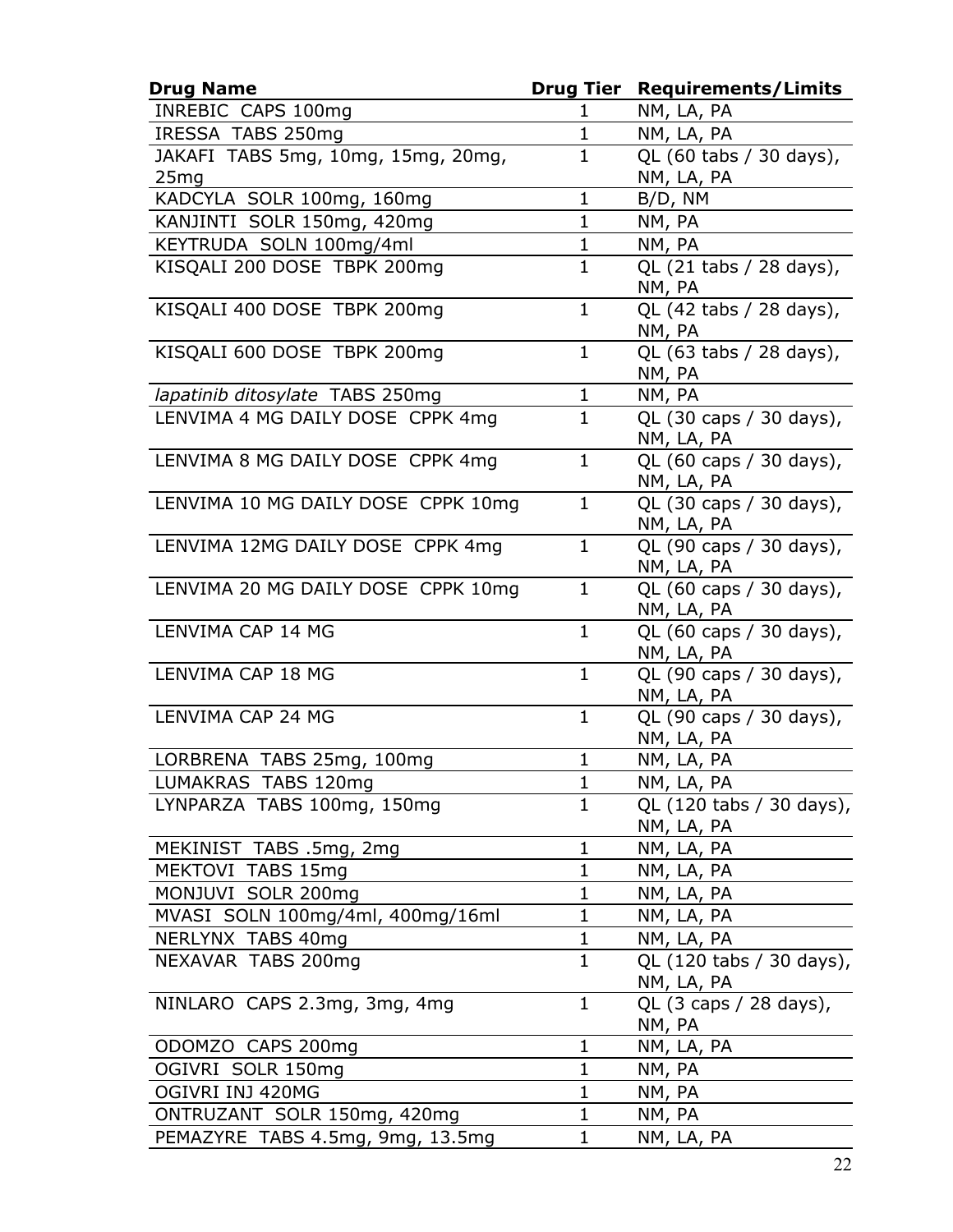| <b>Drug Name</b>                                          | <b>Drug Tier</b> | <b>Requirements/Limits</b> |
|-----------------------------------------------------------|------------------|----------------------------|
| PHESGO SOL                                                | 1                | NM, LA, PA                 |
| PIQRAY 200MG DAILY DOSE TBPK 200mg                        | $\mathbf 1$      | NM, PA                     |
| PIORAY 250MG TAB DOSE                                     | $\mathbf 1$      | NM, PA                     |
| PIQRAY 300MG DAILY DOSE TBPK 150mg                        | $\mathbf{1}$     | NM, PA                     |
| QINLOCK TABS 50mg                                         | $\mathbf 1$      | NM, LA, PA                 |
| RETEVMO CAPS 40mg, 80mg                                   | $\mathbf 1$      | NM, LA, PA                 |
| RIABNI SOLN 100mg/10ml, 500mg/50ml                        | $\mathbf 1$      | NM, LA, PA                 |
| RITUXAN SOLN 100mg/10ml,                                  | $\mathbf{1}$     | NM, LA, PA                 |
| 500mg/50ml<br>RITUXAN INJ HYCELA                          | $\mathbf{1}$     | NM, LA, PA                 |
| ROZLYTREK CAPS 100mg, 200mg                               | $\mathbf{1}$     | NM, LA, PA                 |
| RUBRACA TABS 200mg, 250mg, 300mg                          | $\mathbf{1}$     | QL (120 tabs / 30 days),   |
|                                                           |                  | NM, LA, PA                 |
| RUXIENCE SOLN 100mg/10ml,                                 | $\mathbf{1}$     | NM, PA                     |
| 500mg/50ml                                                |                  |                            |
| RYDAPT CAPS 25mg                                          | $\mathbf{1}$     | NM, PA                     |
| <b>SCEMBLIX TABS 20mg</b>                                 | $\mathbf{1}$     | QL (60 tabs / 30 days),    |
|                                                           |                  | NM, PA                     |
| <b>SCEMBLIX TABS 40mg</b>                                 | $\mathbf{1}$     | QL (300 tabs / 30 days),   |
|                                                           |                  | NM, PA                     |
| SPRYCEL TABS 20mg, 50mg, 70mg,                            | $\mathbf{1}$     | NM, PA                     |
| 80mg, 100mg, 140mg                                        | $\mathbf{1}$     | NM, LA, PA                 |
| STIVARGA TABS 40mg<br>sunitinib malate CAPS 12.5mg, 25mg, | $\mathbf{1}$     | QL (30 caps / 30 days),    |
| 37.5mg, 50mg                                              |                  | NM, PA                     |
| TABRECTA TABS 150mg, 200mg                                | $\mathbf{1}$     | NM, PA                     |
| TAFINLAR CAPS 50mg, 75mg                                  | $\mathbf{1}$     | NM, LA, PA                 |
| TAGRISSO TABS 40mg, 80mg                                  | $\mathbf{1}$     | QL (30 tabs / 30 days),    |
|                                                           |                  | NM, LA, PA                 |
| TALZENNA CAPS .5mg, .75mg, 1mg                            | $\mathbf{1}$     | QL (30 caps / 30 days),    |
|                                                           |                  | <u>NM, LA, PA</u>          |
| TALZENNA CAPS .25mg                                       | $\mathbf{1}$     | QL (90 caps / 30 days),    |
|                                                           |                  | NM, LA, PA                 |
| TASIGNA CAPS 50mg, 150mg, 200mg                           | $\mathbf{1}$     | NM, PA                     |
| TAZVERIK TABS 200mg                                       | $\mathbf{1}$     | NM, LA, PA                 |
| TECENTRIQ SOLN 840mg/14ml,                                | $\mathbf{1}$     | NM, LA, PA                 |
| 1200mg/20ml                                               |                  |                            |
| TEPMETKO TABS 225mg                                       | $\mathbf{1}$     | NM, LA, PA                 |
| TIBSOVO TABS 250mg                                        | $\mathbf 1$      | NM, LA, PA                 |
| TRAZIMERA SOLR 150mg, 420mg                               | $\mathbf{1}$     | NM, PA                     |
| TRUSELTIQ 50 MG DAILY DOSE CPPK                           | $\mathbf{1}$     | NM, LA, PA                 |
| 25mg                                                      |                  |                            |
| TRUSELTIQ 75 MG DAILY DOSE CPPK                           | $\mathbf{1}$     | NM, LA, PA                 |
| 25mg<br>TRUSELTIQ 100 MG DAILY DOSE CPPK                  | $\mathbf{1}$     | NM, LA, PA                 |
| 100mg                                                     |                  |                            |
| TRUSELTIQ 125 MG DAILY DOSE                               | $\mathbf{1}$     | NM, LA, PA                 |
|                                                           |                  |                            |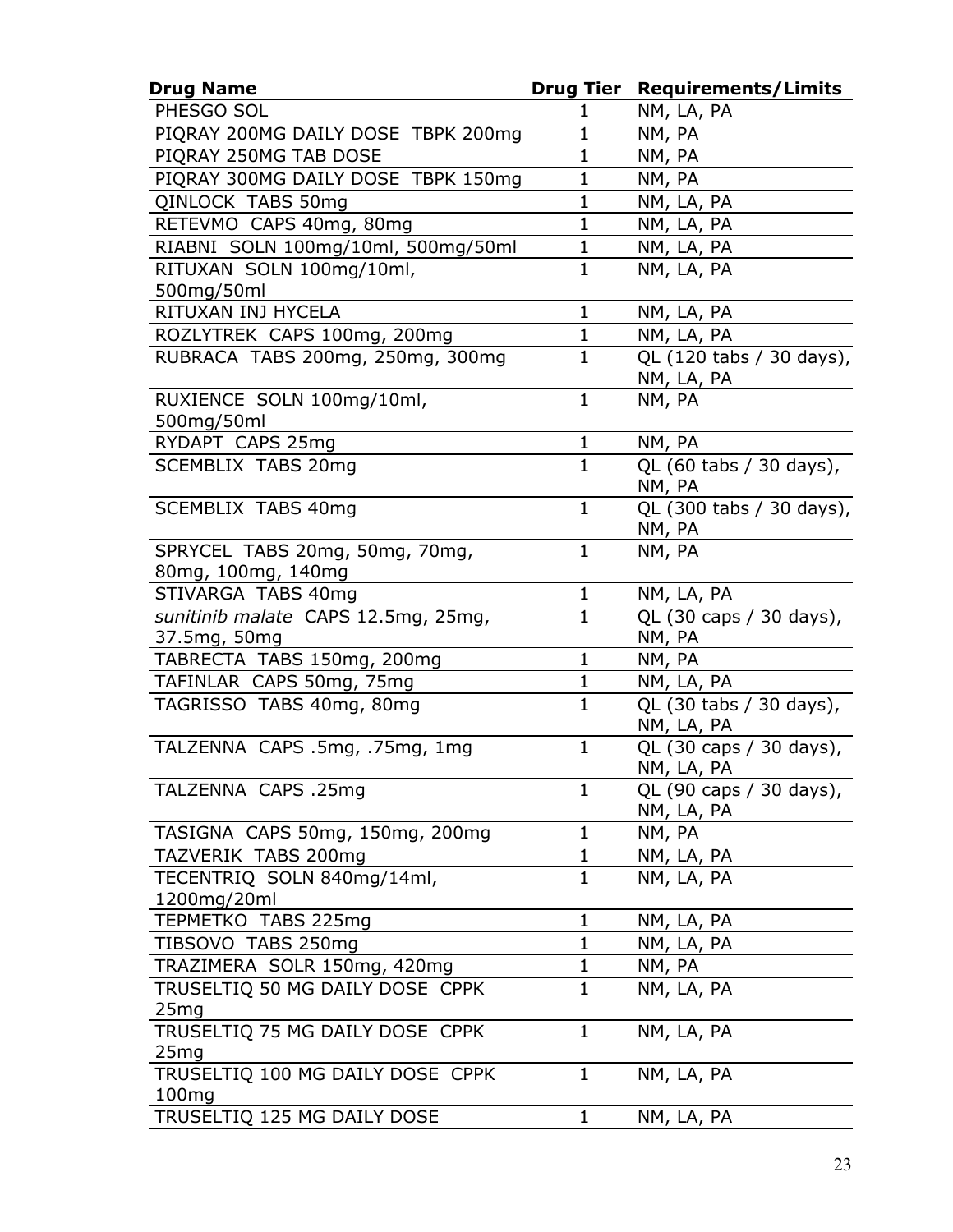| <b>Drug Name</b>                                       |              | <b>Drug Tier Requirements/Limits</b>   |
|--------------------------------------------------------|--------------|----------------------------------------|
| TRUXIMA SOLN 100mg/10ml,                               | 1            | NM, PA                                 |
| 500mg/50ml                                             |              |                                        |
| TUKYSA TABS 50mg, 150mg                                | $\mathbf{1}$ | NM, LA, PA                             |
| TURALIO CAPS 200mg                                     | $\mathbf{1}$ | NM, LA, PA                             |
| UKONIQ TABS 200mg                                      | $\mathbf{1}$ | NM, LA, PA                             |
| VELCADE SOLR 3.5mg                                     | $\mathbf{1}$ | NM, PA                                 |
| VENCLEXTA TABS 10mg, 50mg                              | $\mathbf{1}$ | QL (112 tabs / 28 days),<br>NM, LA, PA |
| VENCLEXTA TABS 100mg                                   | $\mathbf{1}$ | QL (180 tabs / 30 days),<br>NM, LA, PA |
| <b>VENCLEXTA TAB START PK</b>                          | $\mathbf{1}$ | QL (42 tabs / 28 days),<br>NM, LA, PA  |
| VERZENIO TABS 50mg, 100mg, 150mg,<br>200 <sub>mg</sub> | $\mathbf{1}$ | QL (56 tabs / 28 days),<br>NM, LA, PA  |
| VITRAKVI CAPS 25mg, 100mg; SOLN<br>20mg/ml             | $\mathbf{1}$ | NM, LA, PA                             |
| VIZIMPRO TABS 15mg, 30mg, 45mg                         | $\mathbf{1}$ | NM, LA, PA                             |
| VOTRIENT TABS 200mg                                    | $\mathbf{1}$ | NM, LA, PA                             |
| XALKORI CAPS 200mg, 250mg                              | $\mathbf{1}$ | NM, LA, PA                             |
| XOSPATA TABS 40mg                                      | $\mathbf 1$  | NM, LA, PA                             |
| XPOVIO 40 MG ONCE WEEKLY TBPK                          | $\mathbf{1}$ | NM, LA, PA                             |
| 20mg, 40mg                                             |              |                                        |
| XPOVIO 40 MG TWICE WEEKLY TBPK                         | $\mathbf{1}$ | NM, LA, PA                             |
| 20mg, 40mg                                             |              |                                        |
| XPOVIO 60 MG ONCE WEEKLY TBPK                          | $\mathbf{1}$ | NM, LA, PA                             |
| 20mg, 60mg                                             |              |                                        |
| XPOVIO 60 MG TWICE WEEKLY TBPK                         | $\mathbf{1}$ | NM, LA, PA                             |
| 20 <sub>mg</sub>                                       |              |                                        |
| XPOVIO 80 MG ONCE WEEKLY TBPK                          | $\mathbf{1}$ | NM, LA, PA                             |
| 20mg, 40mg                                             |              |                                        |
| XPOVIO 80 MG TWICE WEEKLY TBPK                         | $\mathbf{1}$ | NM, LA, PA                             |
| 20mg                                                   |              |                                        |
| XPOVIO 100 MG ONCE WEEKLY TBPK                         | 1            | NM, LA, PA                             |
| 20mg, 50mg                                             |              |                                        |
| ZEJULA CAPS 100mg                                      | $\mathbf{1}$ | QL (90 caps / 30 days),                |
|                                                        |              | NM, LA, PA                             |
| ZELBORAF TABS 240mg                                    | 1            | NM, LA, PA                             |
| ZIRABEV SOLN 100mg/4ml, 400mg/16ml                     | $\mathbf{1}$ | NM, PA                                 |
| ZOLINZA CAPS 100mg                                     | $\mathbf 1$  | NM, PA                                 |
| ZYDELIG TABS 100mg, 150mg                              | $\mathbf 1$  | NM, LA, PA                             |
| ZYKADIA TABS 150mg                                     | $\mathbf 1$  | NM, LA, PA                             |
| <b>PROTECTIVE AGENTS</b>                               |              |                                        |
| leucovorin calcium SOLN 500mg/50ml;                    | $\mathbf{1}$ | B/D                                    |
| SOLR 50mg, 100mg, 200mg, 350mg,                        |              |                                        |
| 500 <sub>mg</sub>                                      |              |                                        |
| leucovorin calcium TABS 5mg, 10mg,                     | $\mathbf{1}$ |                                        |
| 15mg, 25mg                                             |              |                                        |
| MESNEX TABS 400mg                                      | $\mathbf{1}$ |                                        |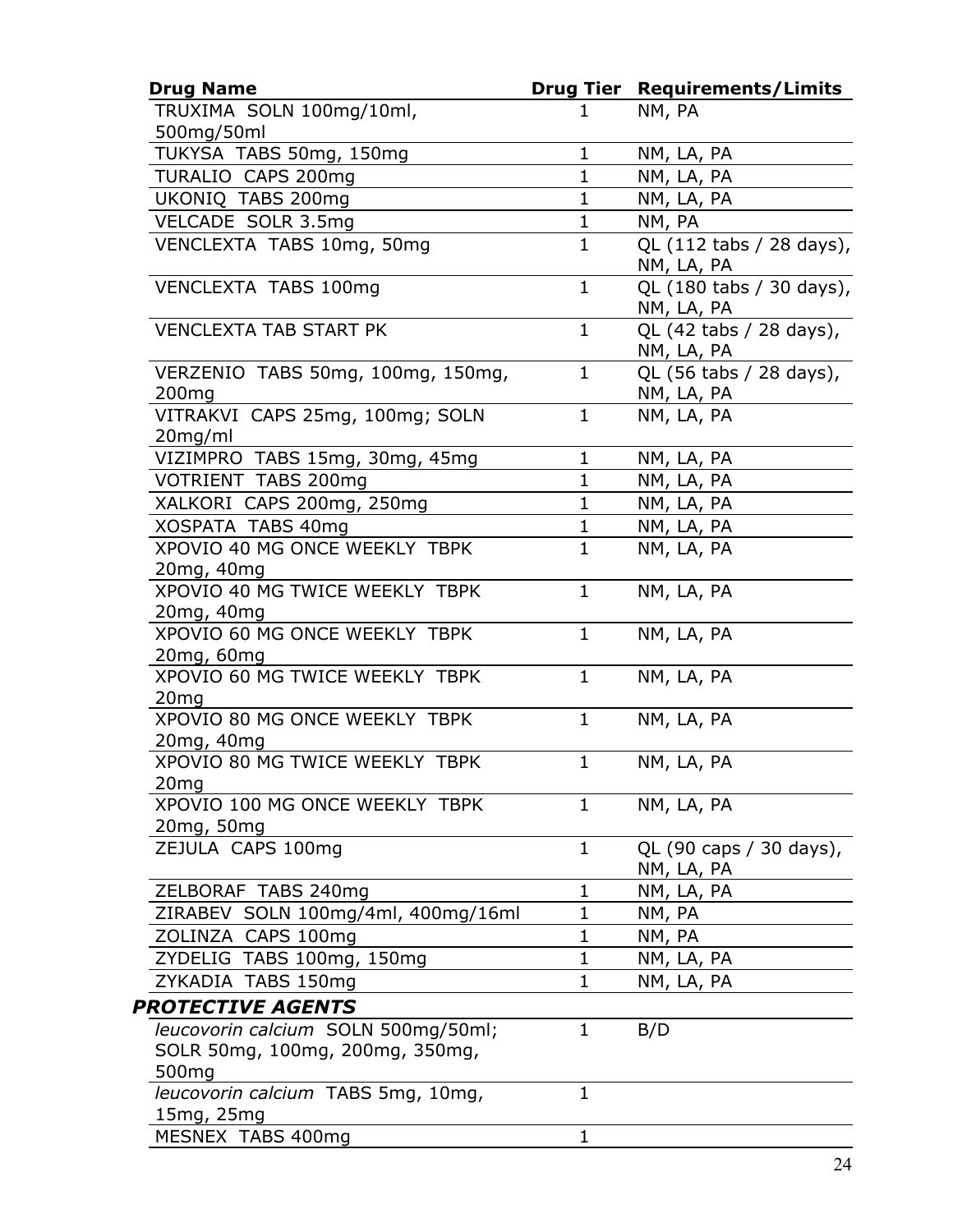#### **CARDIOVASCULAR**

#### *ACE INHIBITOR COMBINATIONS*

| amlodipine besylate-benazepril hcl cap 2.5-<br>10 mg          | 1            | QL (30 caps / 30 days) |
|---------------------------------------------------------------|--------------|------------------------|
| amlodipine besylate-benazepril hcl cap 5-<br>10 <sub>mg</sub> | 1            | QL (30 caps / 30 days) |
| amlodipine besylate-benazepril hcl cap 5-<br>20 mg            | $\mathbf 1$  | QL (30 caps / 30 days) |
| amlodipine besylate-benazepril hcl cap 5-<br>40 mg            | $\mathbf{1}$ | QL (30 caps / 30 days) |
| amlodipine besylate-benazepril hcl cap 10-<br>20 mg           | $\mathbf{1}$ | QL (30 caps / 30 days) |
| amlodipine besylate-benazepril hcl cap 10-<br>40 mg           | $\mathbf{1}$ | QL (30 caps / 30 days) |
| benazepril & hydrochlorothiazide tab 5-<br>6.25mg             | $\mathbf{1}$ |                        |
| benazepril & hydrochlorothiazide tab 10-<br>12.5 mg           | 1            |                        |
| benazepril & hydrochlorothiazide tab 20-<br>12.5 mg           | $\mathbf{1}$ |                        |
| benazepril & hydrochlorothiazide tab 20-25<br>mg              | $\mathbf{1}$ |                        |
| enalapril maleate & hydrochlorothiazide tab<br>5-12.5 mg      | $\mathbf{1}$ |                        |
| enalapril maleate & hydrochlorothiazide tab<br>10-25 mg       | $\mathbf{1}$ |                        |
| fosinopril sodium & hydrochlorothiazide tab<br>10-12.5 mg     | $\mathbf{1}$ |                        |
| fosinopril sodium & hydrochlorothiazide tab<br>20-12.5 mg     | $\mathbf{1}$ |                        |
| lisinopril & hydrochlorothiazide tab 10-12.5<br>mg            | $\mathbf 1$  |                        |
| lisinopril & hydrochlorothiazide tab 20-12.5<br>mg            | $\mathbf{1}$ |                        |
| lisinopril & hydrochlorothiazide tab 20-25<br>mg              | 1            |                        |
| quinapril-hydrochlorothiazide tab 10-12.5<br>mg               | $\mathbf{1}$ |                        |
| quinapril-hydrochlorothiazide tab 20-12.5<br>тq               | $\mathbf{1}$ |                        |
| quinapril-hydrochlorothiazide tab 20-25 mg                    | 1            |                        |
| <b>CE INHIBITORS</b>                                          |              |                        |
| benazepril hcl TABS 5mg, 10mg, 20mg,<br>40 <sub>mg</sub>      | $\mathbf{1}$ |                        |
| captopril TABS 12.5mg, 25mg, 50mg,<br>100 <sub>mg</sub>       | 1            |                        |
| enalapril maleate TABS 2.5mg, 5mg,<br>10mg, 20mg              | $\mathbf{1}$ |                        |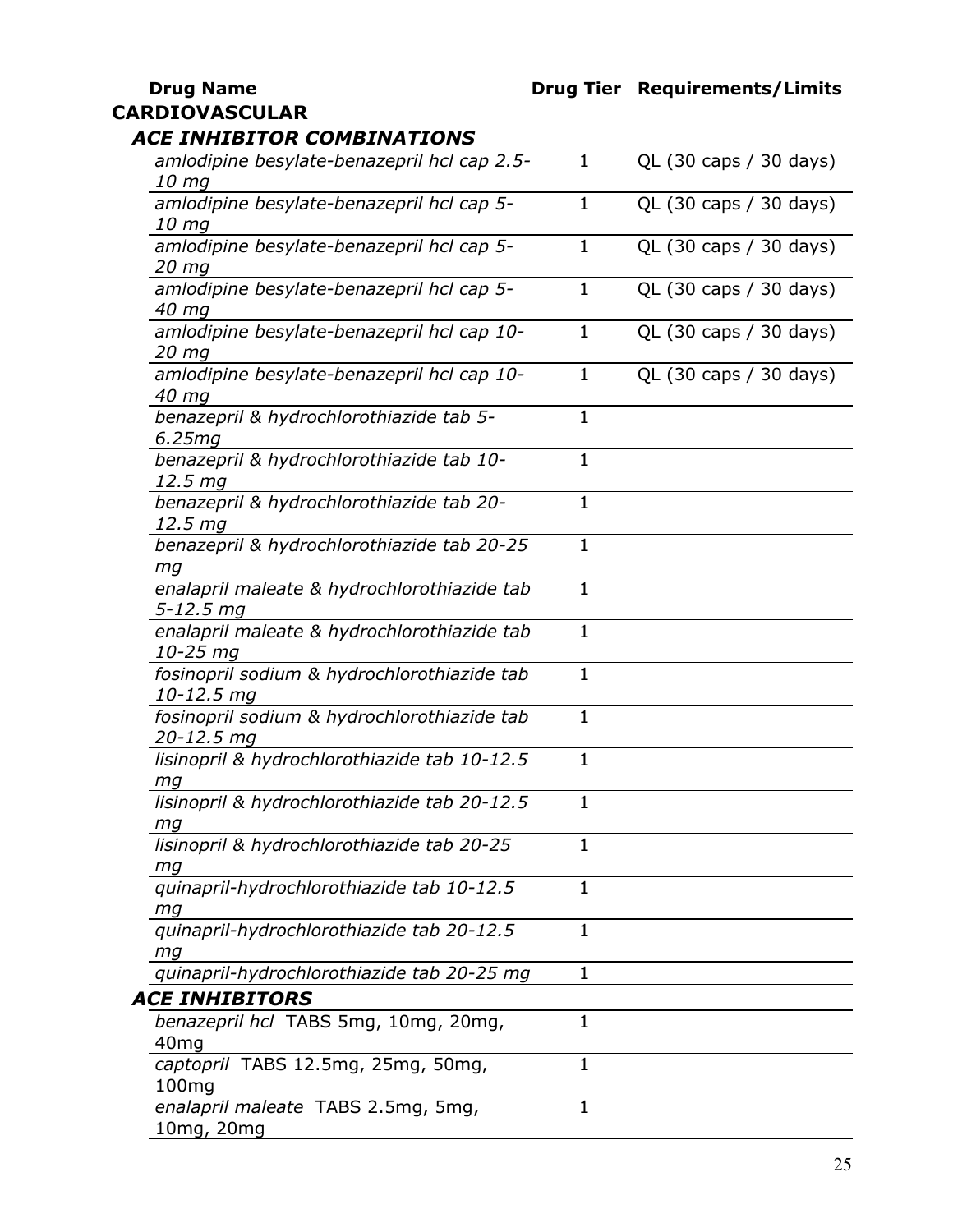| <b>Drug Name</b>                                |              | <b>Drug Tier Requirements/Limits</b> |
|-------------------------------------------------|--------------|--------------------------------------|
| fosinopril sodium TABS 10mg, 20mg,              |              |                                      |
| 40 <sub>mg</sub>                                |              |                                      |
| lisinopril TABS 2.5mg, 5mg, 10mg, 20mg,         | $\mathbf{1}$ |                                      |
| 30mg, 40mg                                      |              |                                      |
| moexipril hcl TABS 7.5mg, 15mg                  | $\mathbf 1$  |                                      |
| perindopril erbumine TABS 2mg, 4mg,             | $\mathbf{1}$ |                                      |
| 8 <sub>mg</sub>                                 |              |                                      |
| quinapril hcl TABS 5mg, 10mg, 20mg,             | $\mathbf{1}$ |                                      |
| 40 <sub>mg</sub>                                |              |                                      |
| ramipril CAPS 1.25mg, 2.5mg, 5mg, 10mg          | 1            |                                      |
| trandolapril TABS 1mg, 2mg, 4mg                 | $\mathbf{1}$ |                                      |
| ALDOSTERONE RECEPTOR ANTAGONISTS                |              |                                      |
| eplerenone TABS 25mg, 50mg                      | 1            |                                      |
| KERENDIA TABS 10mg, 20mg                        | 1            | QL (30 tabs / 30 days)               |
| spironolactone TABS 25mg, 50mg, 100mg           | 1            |                                      |
| ALPHA BLOCKERS                                  |              |                                      |
| doxazosin mesylate TABS 1mg, 2mg,               | $\mathbf{1}$ |                                      |
| 4mg, 8mg                                        |              |                                      |
| prazosin hcl CAPS 1mg, 2mg, 5mg                 | 1            |                                      |
| terazosin hcl CAPS 1mg, 2mg, 5mg, 10mg          | 1            |                                      |
| ANGIOTENSIN II RECEPTOR ANTAGONIST COMBINATIONS |              |                                      |
| amlodipine besylate-olmesartan medoxomil        | 1            | QL (30 tabs / 30 days)               |
| tab 5-20 mg                                     |              |                                      |
| amlodipine besylate-olmesartan medoxomil        | 1            | QL (30 tabs / 30 days)               |
| tab 5-40 mg                                     |              |                                      |
| amlodipine besylate-olmesartan medoxomil        | $\mathbf{1}$ | QL (30 tabs / 30 days)               |
| tab 10-20 mg                                    |              |                                      |
| amlodipine besylate-olmesartan medoxomil        | $\mathbf{1}$ | QL (30 tabs / 30 days)               |
| tab 10-40 mg                                    |              |                                      |
| amlodipine besylate-valsartan tab 5-160         | $\mathbf{1}$ | QL (30 tabs / 30 days)               |
| тq                                              |              |                                      |
| amlodipine besylate-valsartan tab 5-320         | 1            | QL (30 tabs / 30 days)               |
| mg                                              |              |                                      |
| amlodipine besylate-valsartan tab 10-160        | 1            | QL (30 tabs / 30 days)               |
| mg                                              |              |                                      |
| amlodipine besylate-valsartan tab 10-320        | 1            | QL (30 tabs / 30 days)               |
| mg                                              |              |                                      |
| amlodipine-valsartan-hydrochlorothiazide        | $\mathbf 1$  | QL (30 tabs / 30 days)               |
| tab 5-160-12.5 mg                               |              |                                      |
| amlodipine-valsartan-hydrochlorothiazide        | $\mathbf 1$  | QL (30 tabs / 30 days)               |
| tab 5-160-25 mg                                 |              |                                      |
| amlodipine-valsartan-hydrochlorothiazide        | 1            | QL (30 tabs / 30 days)               |
| tab 10-160-12.5 mg                              |              |                                      |
| amlodipine-valsartan-hydrochlorothiazide        | $\mathbf 1$  | QL (30 tabs / 30 days)               |
| tab 10-160-25 mg                                |              |                                      |
| amlodipine-valsartan-hydrochlorothiazide        | 1            | QL (30 tabs / 30 days)               |
| tab 10-320-25 mg                                |              |                                      |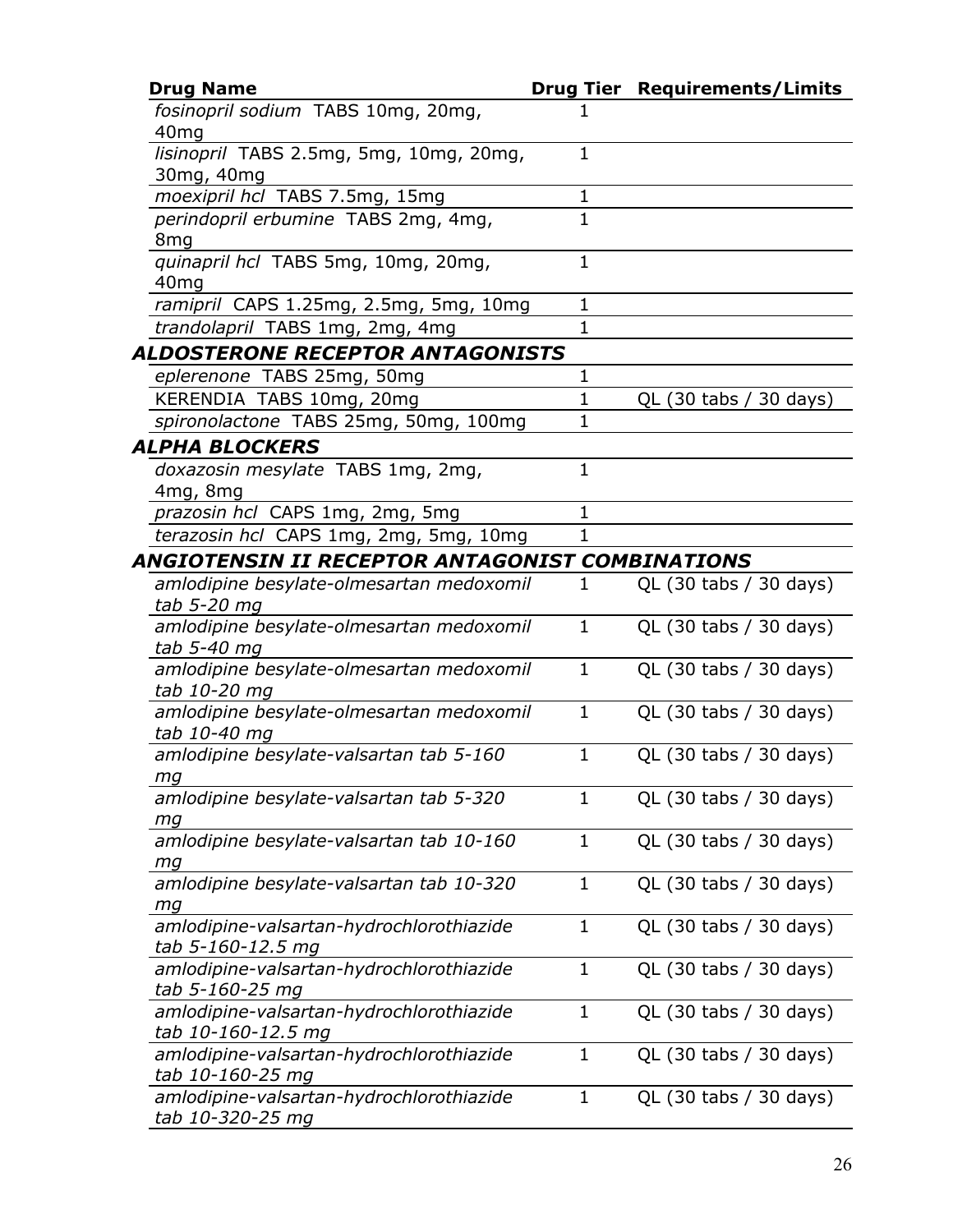| <b>Drug Name</b>                                               | <b>Drug Tier</b> | <b>Requirements/Limits</b> |
|----------------------------------------------------------------|------------------|----------------------------|
| candesartan cilexetil-hydrochlorothiazide<br>tab 16-12.5 mg    | 1                | QL (60 tabs / 30 days)     |
| candesartan cilexetil-hydrochlorothiazide                      | $\mathbf{1}$     | QL (30 tabs / 30 days)     |
| tab 32-12.5 mg<br>candesartan cilexetil-hydrochlorothiazide    | $\mathbf{1}$     | QL (30 tabs / 30 days)     |
| tab 32-25 mg                                                   |                  |                            |
| <b>ENTRESTO TAB 24-26MG</b>                                    | 1                |                            |
| <b>ENTRESTO TAB 49-51MG</b>                                    | $\mathbf{1}$     |                            |
| ENTRESTO TAB 97-103MG                                          | 1                |                            |
| irbesartan-hydrochlorothiazide tab 150-<br>12.5 mg             | $\mathbf{1}$     | QL (30 tabs / 30 days)     |
| irbesartan-hydrochlorothiazide tab 300-                        | $\mathbf{1}$     | QL (30 tabs / 30 days)     |
| 12.5 <sub>mg</sub>                                             |                  |                            |
| losartan potassium & hydrochlorothiazide<br>tab 50-12.5 mg     | $\mathbf{1}$     |                            |
| losartan potassium & hydrochlorothiazide<br>tab 100-12.5 mg    | $\mathbf{1}$     |                            |
| losartan potassium & hydrochlorothiazide                       | $\mathbf{1}$     |                            |
| tab 100-25 mg                                                  |                  |                            |
| olmesartan medoxomil-hydrochlorothiazide<br>tab 20-12.5 mg     | $\mathbf{1}$     | QL (30 tabs / 30 days)     |
| olmesartan medoxomil-hydrochlorothiazide                       | $\mathbf{1}$     | QL (30 tabs / 30 days)     |
| tab 40-12.5 mg                                                 |                  |                            |
| olmesartan medoxomil-hydrochlorothiazide<br>tab 40-25 mg       | $\mathbf{1}$     | QL (30 tabs / 30 days)     |
| olmesartan-amlodipine-hydrochlorothiazide<br>tab 20-5-12.5 mg  | $\mathbf{1}$     | QL (30 tabs / 30 days)     |
| olmesartan-amlodipine-hydrochlorothiazide<br>tab 40-5-12.5 mg  | $\mathbf{1}$     | QL (30 tabs / 30 days)     |
| olmesartan-amlodipine-hydrochlorothiazide                      | $\mathbf{1}$     | QL (30 tabs / 30 days)     |
| tab 40-5-25 mg                                                 |                  |                            |
| olmesartan-amlodipine-hydrochlorothiazide<br>tab 40-10-12.5 mg | 1                | QL (30 tabs / 30 days)     |
| olmesartan-amlodipine-hydrochlorothiazide                      | $\mathbf 1$      | QL (30 tabs / 30 days)     |
| tab 40-10-25 mg                                                |                  |                            |
| telmisartan-amlodipine tab 40-5 mq                             | 1                | QL (30 tabs / 30 days)     |
| telmisartan-amlodipine tab 40-10 mg                            | 1                | QL (30 tabs / 30 days)     |
| telmisartan-amlodipine tab 80-5 mg                             | $\mathbf 1$      | QL (30 tabs / 30 days)     |
| telmisartan-amlodipine tab 80-10 mg                            | $\mathbf 1$      | QL (30 tabs / 30 days)     |
| telmisartan-hydrochlorothiazide tab 40-                        | $\mathbf 1$      | QL (30 tabs / 30 days)     |
| 12.5 mg                                                        |                  |                            |
| telmisartan-hydrochlorothiazide tab 80-<br>12.5 mg             | $\mathbf{1}$     | QL (60 tabs / 30 days)     |
| telmisartan-hydrochlorothiazide tab 80-25                      | $\mathbf{1}$     | QL (30 tabs / 30 days)     |
| mg                                                             | $\mathbf{1}$     |                            |
| valsartan-hydrochlorothiazide tab 80-12.5<br>mg                |                  | QL (30 tabs / 30 days)     |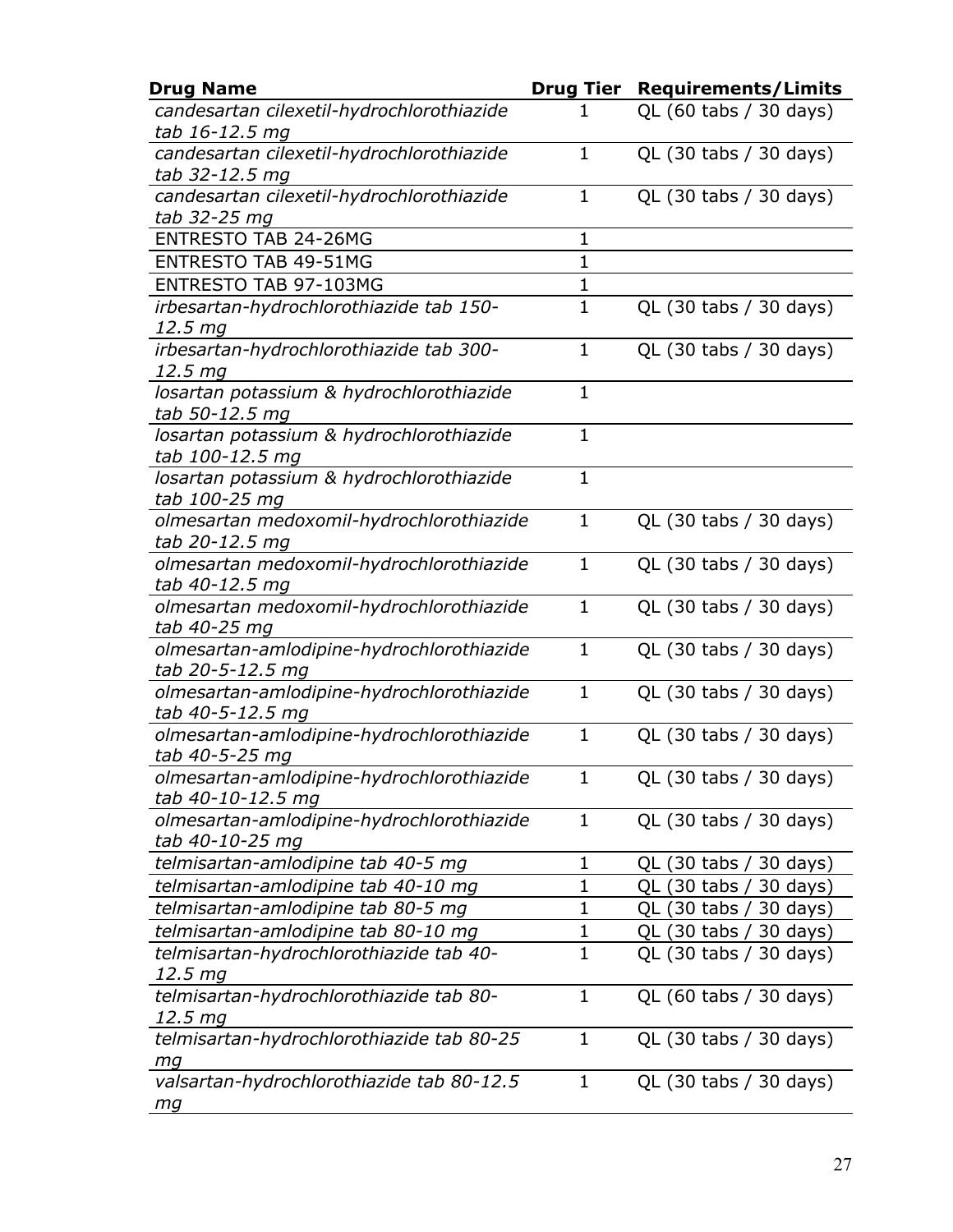| <b>Drug Name</b>                           |                | <b>Drug Tier Requirements/Limits</b> |
|--------------------------------------------|----------------|--------------------------------------|
| valsartan-hydrochlorothiazide tab 160-12.5 | 1              | QL (30 tabs / 30 days)               |
| mg                                         |                |                                      |
| valsartan-hydrochlorothiazide tab 160-25   | $\mathbf{1}$   | QL (30 tabs / 30 days)               |
| mg                                         |                |                                      |
| valsartan-hydrochlorothiazide tab 320-12.5 | $\mathbf{1}$   | QL (30 tabs / 30 days)               |
| mg                                         |                |                                      |
| valsartan-hydrochlorothiazide tab 320-25   | $\mathbf 1$    | QL (30 tabs / 30 days)               |
| mg                                         |                |                                      |
| <b>ANGIOTENSIN II RECEPTOR ANTAGONISTS</b> |                |                                      |
| candesartan cilexetil TABS 4mg, 8mg,       | 1              | QL (60 tabs / 30 days)               |
| 16mg                                       |                |                                      |
| candesartan cilexetil TABS 32mg            | 1              | QL (30 tabs / 30 days)               |
| irbesartan TABS 75mg, 150mg, 300mg         | $\mathbf{1}$   | QL (30 tabs / 30 days)               |
| losartan potassium TABS 25mg, 50mg,        | $\mathbf{1}$   |                                      |
| 100mg                                      |                |                                      |
| olmesartan medoxomil TABS 5mg              | $\mathbf{1}$   | QL (60 tabs / 30 days)               |
| olmesartan medoxomil TABS 20mg, 40mg       | $\mathbf 1$    | QL (30 tabs /<br>30 days)            |
| telmisartan TABS 20mg, 40mg, 80mg          | $\mathbf{1}$   | QL (30 tabs / 30 days)               |
| valsartan TABS 40mg, 80mg, 160mg           | $\mathbf{1}$   | QL (60 tabs /<br>30 days)            |
| valsartan TABS 320mg                       | $\mathbf{1}$   | QL (30 tabs / 30 days)               |
| <b>ANTIARRHYTHMICS</b>                     |                |                                      |
| amiodarone hcl SOLN 50mg/ml,               | $\mathbf{1}$   |                                      |
| 900mg/18ml; TABS 100mg, 200mg,             |                |                                      |
| 400mg                                      |                |                                      |
| disopyramide phosphate CAPS 100mg,         | $\mathbf{1}$   |                                      |
| 150mg                                      |                |                                      |
| dofetilide CAPS 125mcg, 250mcg, 500mcg     | $\mathbf 1$    | NΜ                                   |
| flecainide acetate TABS 50mg, 100mg,       | $\overline{1}$ |                                      |
| 150 <sub>mg</sub>                          |                |                                      |
| MULTAQ TABS 400mg                          | $\mathbf 1$    |                                      |
| NORPACE CR CP12 100mg, 150mg               | $\mathbf 1$    |                                      |
| pacerone TABS 100mg, 200mg, 400mg          | 1              |                                      |
| propafenone hcl CP12 225mg, 325mg,         | $\mathbf{1}$   |                                      |
| 425mg; TABS 150mg, 225mg, 300mg            |                |                                      |
| quinidine sulfate TABS 200mg, 300mg        | $\mathbf{1}$   |                                      |
| sorine TABS 80mg, 120mg, 160mg,            | $\mathbf{1}$   |                                      |
| 240 <sub>mg</sub>                          |                |                                      |
| sotalol hcl TABS 80mg, 120mg, 160mg,       | $\mathbf{1}$   |                                      |
| 240 <sub>mq</sub>                          |                |                                      |
| sotalol hcl (afib/afl) TABS 80mg, 120mg,   | $\mathbf{1}$   |                                      |
| 160mg                                      |                |                                      |
| <b>ANTILIPEMICS, FIBRATES</b>              |                |                                      |
| fenofibrate TABS 48mg, 54mg, 145mg,        | $\mathbf{1}$   |                                      |
| 160 <sub>mg</sub>                          |                |                                      |
| fenofibrate micronized CAPS 67mg,          | $\mathbf{1}$   |                                      |
| 134mg, 200mg                               |                |                                      |
| gemfibrozil TABS 600mg                     | $\mathbf{1}$   |                                      |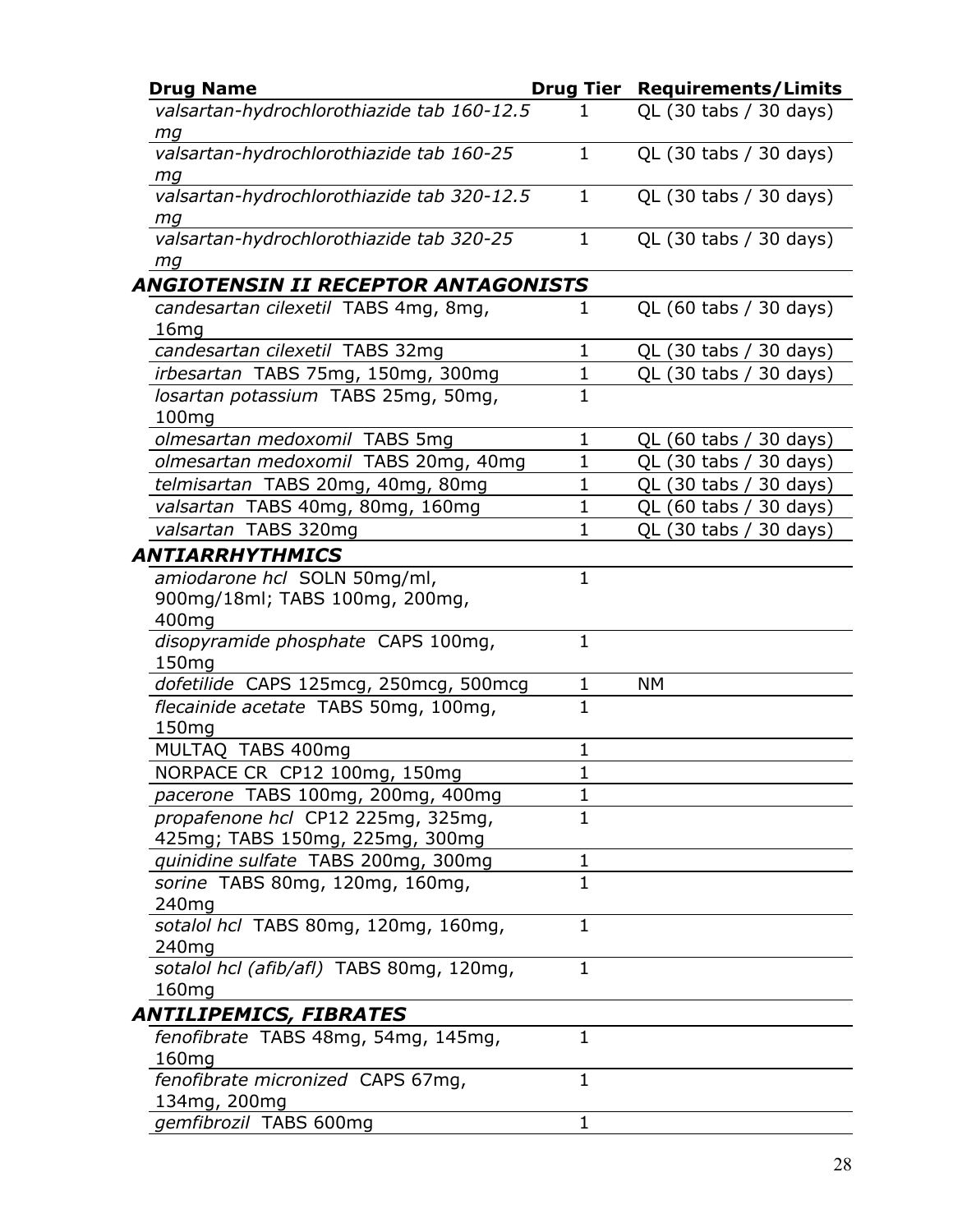| <b>Drug Name</b>                                         |              | <b>Drug Tier Requirements/Limits</b> |
|----------------------------------------------------------|--------------|--------------------------------------|
| ANTILIPEMICS, HMG-CoA REDUCTASE INHIBITORS               |              |                                      |
| atorvastatin calcium TABS 10mg, 20mg,<br>40mg, 80mg      | 1            | QL (30 tabs / 30 days)               |
| lovastatin TABS 10mg, 20mg, 40mg                         | $\mathbf{1}$ | QL (60 tabs / 30 days)               |
| pravastatin sodium TABS 10mg, 20mg,                      | $\mathbf{1}$ | QL (30 tabs / 30 days)               |
| 40mg, 80mg                                               |              |                                      |
| rosuvastatin calcium TABS 5mg, 10mg,                     | $\mathbf{1}$ | QL (30 tabs / 30 days)               |
| 20mg, 40mg                                               |              |                                      |
| simvastatin TABS 5mg, 10mg, 20mg,                        | $\mathbf{1}$ | QL (30 tabs / 30 days)               |
| 40mg, 80mg                                               |              |                                      |
| <b>ANTILIPEMICS, MISCELLANEOUS</b>                       |              |                                      |
| cholestyramine PACK 4gm; POWD                            | $\mathbf{1}$ |                                      |
| 4gm/dose                                                 |              |                                      |
| cholestyramine light PACK 4gm; POWD                      | $\mathbf{1}$ |                                      |
| 4gm/dose                                                 |              |                                      |
| colesevelam hcl PACK 3.75gm; TABS                        | $\mathbf{1}$ |                                      |
| 625 <sub>mg</sub>                                        |              |                                      |
| colestipol hcl GRAN 5gm; PACK 5gm;                       | $\mathbf{1}$ |                                      |
| TABS 1gm                                                 |              |                                      |
| ezetimibe TABS 10mg                                      | 1            |                                      |
| ezetimibe-simvastatin tab 10-10 mg                       | $\mathbf{1}$ | QL (30 tabs / 30 days)               |
| ezetimibe-simvastatin tab 10-20 mg                       | $\mathbf 1$  | QL (30 tabs / 30 days)               |
| ezetimibe-simvastatin tab 10-40 mg                       | $\mathbf{1}$ | QL (30 tabs / 30 days)               |
| ezetimibe-simvastatin tab 10-80 mg                       | $\mathbf 1$  | QL (30 tabs / 30 days)               |
| niacin (antihyperlipidemic) TBCR 500mg,<br>750mg, 1000mg | $\mathbf{1}$ | QL (60 tabs / 30 days)               |
| PRALUENT SOAJ 75mg/ml, 150mg/ml                          | $\mathbf 1$  | NM, PA                               |
| prevalite PACK 4gm; POWD 4gm/dose                        | $\mathbf{1}$ |                                      |
| VASCEPA CAPS .5gm, 1gm                                   | $\mathbf{1}$ |                                      |
| <b>BETA-BLOCKER/DIURETIC COMBINATIONS</b>                |              |                                      |
| atenolol & chlorthalidone tab 50-25 mg                   | T            |                                      |
| atenolol & chlorthalidone tab 100-25 mg                  | 1            |                                      |
| bisoprolol & hydrochlorothiazide tab 2.5-                | 1            |                                      |
| 6.25 mg                                                  |              |                                      |
| bisoprolol & hydrochlorothiazide tab 5-6.25              | 1            |                                      |
| mg                                                       |              |                                      |
| bisoprolol & hydrochlorothiazide tab 10-                 | 1            |                                      |
| $6.25$ mg                                                |              |                                      |
| metoprolol & hydrochlorothiazide tab 50-                 | $\mathbf{1}$ |                                      |
| 25 mg                                                    |              |                                      |
| metoprolol & hydrochlorothiazide tab 100-                | 1            |                                      |
| 25 mg                                                    |              |                                      |
| metoprolol & hydrochlorothiazide tab 100-                | 1            |                                      |
| 50 mg                                                    |              |                                      |
| <b>BETA-BLOCKERS</b>                                     |              |                                      |
| acebutolol hcl CAPS 200mg, 400mg                         | 1            |                                      |
| atenolol TABS 25mg, 50mg, 100mg                          | $\mathbf{1}$ |                                      |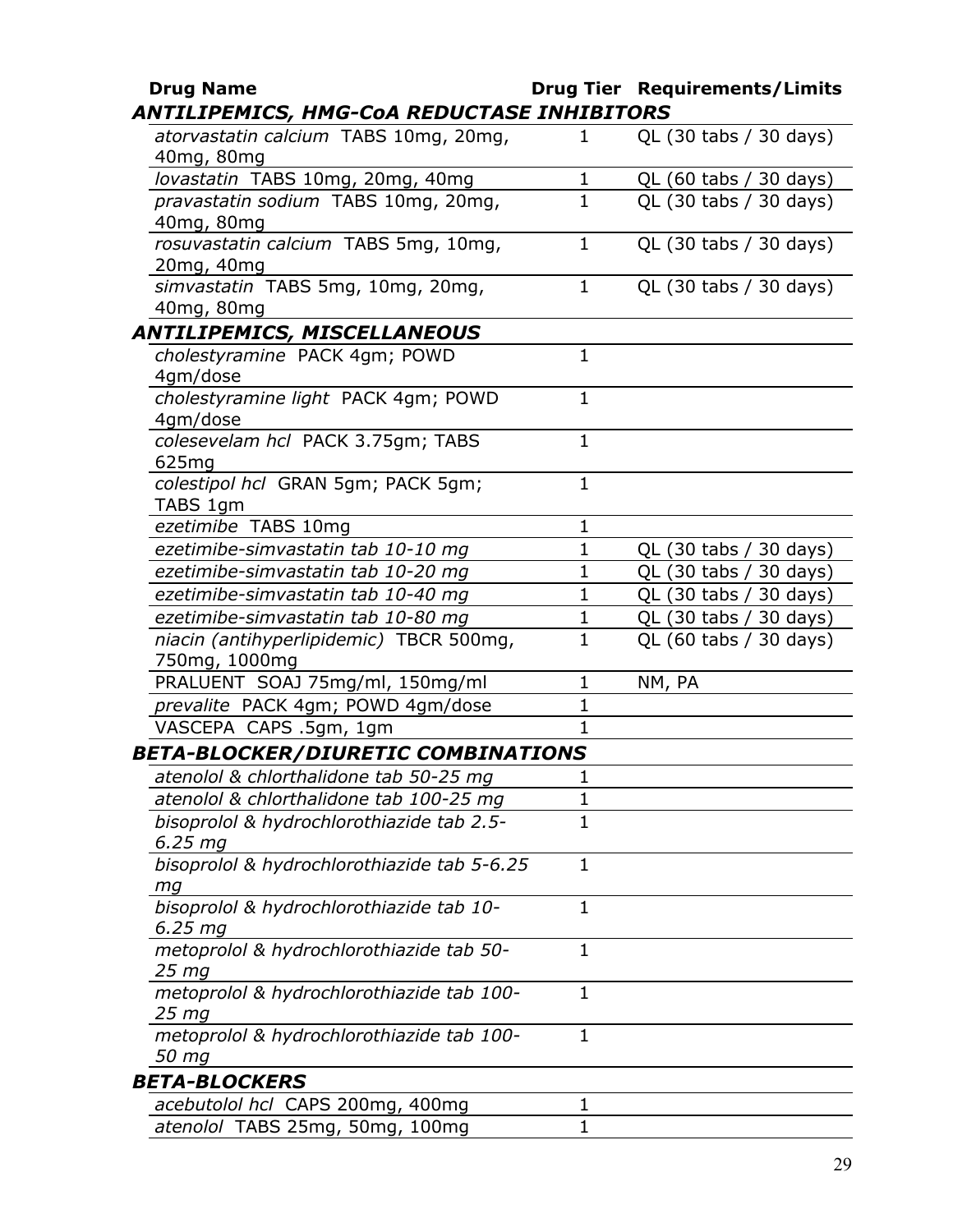| <b>Drug Name</b>                            |              | <b>Drug Tier Requirements/Limits</b> |
|---------------------------------------------|--------------|--------------------------------------|
| betaxolol hcl TABS 10mg, 20mg               | 1            |                                      |
| bisoprolol fumarate TABS 5mg, 10mg          | $\mathbf 1$  |                                      |
| carvedilol TABS 3.125mg, 6.25mg,            | $\mathbf{1}$ |                                      |
| 12.5mg, 25mg                                |              |                                      |
| labetalol hcl TABS 100mg, 200mg, 300mg      | $\mathbf 1$  |                                      |
| metoprolol succinate TB24 25mg, 50mg,       | $\mathbf{1}$ |                                      |
| 100mg, 200mg                                |              |                                      |
| metoprolol tartrate SOLN 5mg/5ml; TABS      | $\mathbf{1}$ |                                      |
| 25mg, 50mg, 100mg                           |              |                                      |
| nadolol TABS 20mg, 40mg, 80mg               | 1            |                                      |
| nebivolol hcl TABS 2.5mg, 5mg, 10mg         | $\mathbf{1}$ | QL (30 tabs / 30 days)               |
| nebivolol hcl TABS 20mg                     | 1            | QL (60 tabs / 30 days)               |
| pindolol TABS 5mg, 10mg                     | $\mathbf 1$  |                                      |
| propranolol hcl CP24 60mg, 80mg,            | $\mathbf{1}$ |                                      |
| 120mg, 160mg; SOLN 20mg/5ml,                |              |                                      |
| 40mg/5ml; TABS 10mg, 20mg, 40mg,            |              |                                      |
| 60mg, 80mg                                  |              |                                      |
| timolol maleate TABS 5mg, 10mg, 20mg        | 1            |                                      |
| <b>CALCIUM CHANNEL BLOCKERS</b>             |              |                                      |
| amlodipine besylate TABS 2.5mg, 5mg,        | $\mathbf{1}$ |                                      |
| 10 <sub>mg</sub>                            |              |                                      |
| cartia xt CP24 120mg, 180mg, 240mg,         | $\mathbf{1}$ |                                      |
| 300 <sub>mg</sub>                           |              |                                      |
| dilt-xr CP24 120mg, 180mg, 240mg            | 1            |                                      |
| diltiazem hcl CP12 60mg, 90mg, 120mg;       | $\mathbf{1}$ |                                      |
| SOLN 25mg/5ml, 50mg/10ml,                   |              |                                      |
| 125mg/25ml; TABS 30mg, 60mg, 90mg,<br>120mg |              |                                      |
| diltiazem hcl coated beads CP24 120mg,      | $\mathbf{1}$ |                                      |
| 180mg, 240mg, 300mg, 360mg                  |              |                                      |
| diltiazem hcl extended release beads CP24   | $\mathbf{1}$ |                                      |
| 120mg, 180mg, 240mg, 300mg, 360mg,          |              |                                      |
| 420mg                                       |              |                                      |
| felodipine TB24 2.5mg, 5mg, 10mg            | 1            |                                      |
| <i>isradipine</i> CAPS 2.5mg, 5mg           | $\mathbf 1$  |                                      |
| nicardipine hcl CAPS 20mg, 30mg             | $\mathbf 1$  |                                      |
| nifedipine TB24 30mg, 60mg, 90mg            | $\mathbf{1}$ |                                      |
| nimodipine CAPS 30mg                        | $\mathbf 1$  |                                      |
| NYMALIZE SOLN 6mg/ml                        | $\mathbf 1$  |                                      |
| taztia xt CP24 120mg, 180mg, 240mg,         | $\mathbf{1}$ |                                      |
| 300mg, 360mg                                |              |                                      |
| tiadylt er CP24 120mg, 180mg, 240mg,        | $\mathbf{1}$ |                                      |
| 300mg, 360mg, 420mg                         |              |                                      |
| verapamil hcl CP24 100mg, 120mg,            | $\mathbf{1}$ |                                      |
| 180mg, 200mg, 240mg, 300mg, 360mg;          |              |                                      |
| SOLN 2.5mg/ml; TABS 40mg, 80mg,             |              |                                      |
| 120mg; TBCR 120mg, 180mg, 240mg             |              |                                      |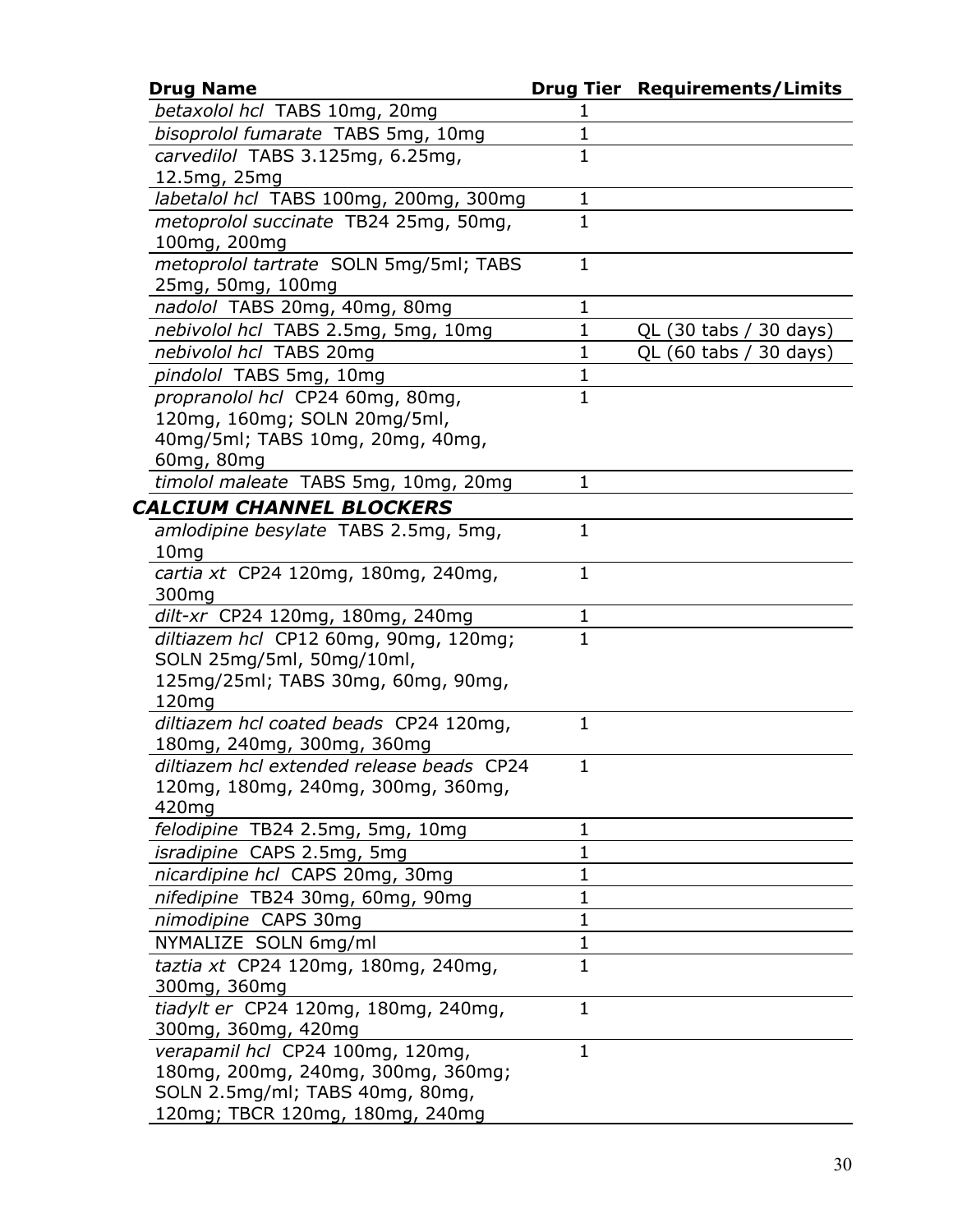|  |  | <b>DIURETICS</b> |
|--|--|------------------|
|  |  |                  |

| acetazolamide CP12 500mg; TABS<br>125mg, 250mg    | 1            |                         |
|---------------------------------------------------|--------------|-------------------------|
| amiloride & hydrochlorothiazide tab 5-50          | 1            |                         |
| mg                                                |              |                         |
| amiloride hcl TABS 5mg                            | $\mathbf 1$  |                         |
| bumetanide SOLN .25mg/ml; TABS .5mg,              | 1            |                         |
| $1mg$ , $2mg$                                     |              |                         |
| chlorthalidone TABS 25mg, 50mg                    | 1            |                         |
| furosemide SOLN 8mg/ml, 10mg/ml;                  | $\mathbf 1$  |                         |
| TABS 20mg, 40mg, 80mg                             |              |                         |
| furosemide inj SOLN 10mg/ml                       | 1            |                         |
| hydrochlorothiazide CAPS 12.5mg; TABS             | 1            |                         |
| 12.5mg, 25mg, 50mg                                |              |                         |
| indapamide TABS 1.25mg, 2.5mg                     | 1            |                         |
| methazolamide TABS 25mg, 50mg                     | $\mathbf{1}$ |                         |
| metolazone TABS 2.5mg, 5mg, 10mg                  | $\mathbf 1$  |                         |
| spironolactone & hydrochlorothiazide tab          | $\mathbf{1}$ |                         |
| 25-25 mg                                          |              |                         |
| torsemide TABS 5mg, 10mg, 20mg,                   | $\mathbf 1$  |                         |
| 100mg                                             |              |                         |
| triamterene & hydrochlorothiazide cap             | $\mathbf{1}$ |                         |
| 37.5-25 mg                                        |              |                         |
| triamterene & hydrochlorothiazide tab             | 1            |                         |
| 37.5-25 mg                                        |              |                         |
| triamterene & hydrochlorothiazide tab 75-         | $\mathbf{1}$ |                         |
| 50 mg                                             |              |                         |
| MISCELLANEOUS                                     | $\mathbf{1}$ |                         |
| ADRENALIN SOLN 1mg/ml                             |              |                         |
| aliskiren fumarate TABS 150mg, 300mg              | $\mathbf 1$  |                         |
| clonidine PTWK .1mg/24hr, .2mg/24hr,<br>.3mg/24hr | $\mathbf{1}$ |                         |
| clonidine hcl TABS .1mg, .2mg, .3mg               | 1            |                         |
| CORLANOR SOLN 5mg/5ml; TABS 5mg,                  | 1            |                         |
| 7.5mg                                             |              |                         |
| digitek TABS .125mg, .25mg                        | 1            | QL (30 tabs / 30 days)  |
| digox TABS 125mcg, 250mcg                         | $\mathbf 1$  | QL (30 tabs / 30 days)  |
| digoxin SOLN .05mg/ml, .25mg/ml                   | $\mathbf{1}$ |                         |
| digoxin TABS 125mcg, 250mcg                       | $\mathbf 1$  | QL (30 tabs / 30 days)  |
| droxidopa CAPS 100mg                              | $\mathbf{1}$ | QL (90 caps / 30 days), |
|                                                   |              | NM, PA                  |
| droxidopa CAPS 200mg, 300mg                       | $\mathbf{1}$ | QL (180 caps / 30       |
|                                                   |              | days), NM, PA           |
| guanfacine hcl TABS 1mg, 2mg                      | $\mathbf{1}$ | PA; PA if 70 years and  |
|                                                   |              | older                   |
| hydralazine hcl SOLN 20mg/ml; TABS                | 1            |                         |
| 10mg, 25mg, 50mg, 100mg                           |              |                         |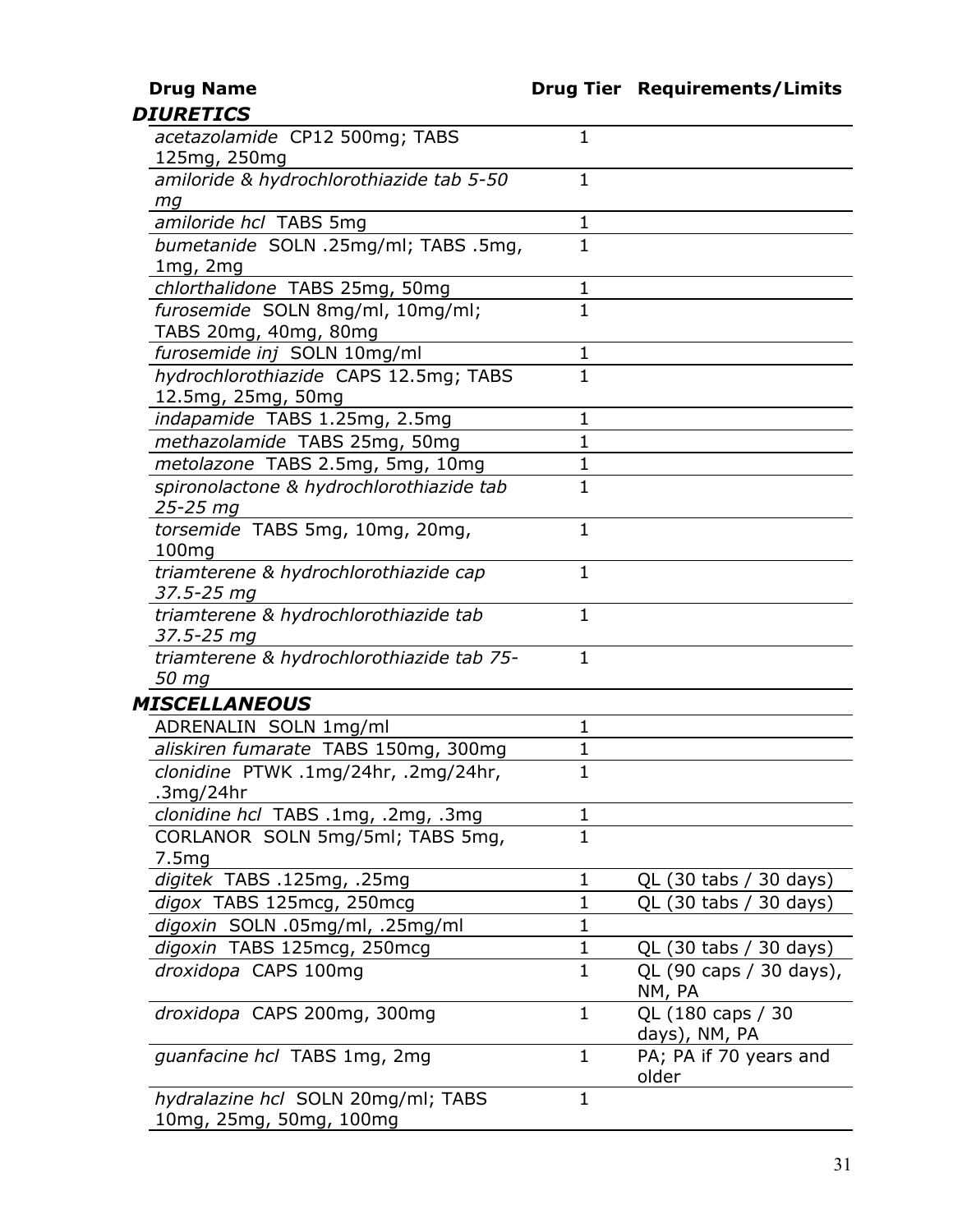| <b>Drug Name</b>                                                                                    |              | <b>Drug Tier Requirements/Limits</b>   |
|-----------------------------------------------------------------------------------------------------|--------------|----------------------------------------|
| methyldopa TABS 250mg, 500mg                                                                        | 1            | PA; PA if 70 years and<br>older        |
| metyrosine CAPS 250mg                                                                               | 1            | PA                                     |
| midodrine hcl TABS 2.5mg, 5mg, 10mg                                                                 | $\mathbf 1$  |                                        |
| minoxidil TABS 2.5mg, 10mg                                                                          | 1            |                                        |
| ranolazine TB12 500mg, 1000mg                                                                       | $\mathbf{1}$ |                                        |
| <b>NITRATES</b>                                                                                     |              |                                        |
| isosorbide dinitrate TABS 5mg, 10mg,<br>20mg, 30mg                                                  | $\mathbf{1}$ |                                        |
| isosorbide mononitrate TABS 10mg,<br>20mg; TB24 30mg, 60mg, 120mg                                   | $\mathbf{1}$ |                                        |
| NITRO-BID OINT 2%                                                                                   | 1            |                                        |
| nitroglycerin PT24 .1mg/hr, .2mg/hr,<br>.4mg/hr, .6mg/hr; SOLN .4mg/spray;<br>SUBL .3mg, .4mg, .6mg | $\mathbf{1}$ |                                        |
| <b>PULMONARY ARTERIAL HYPERTENSION</b>                                                              |              |                                        |
| ADEMPAS TABS .5mg, 1mg, 1.5mg, 2mg,<br>2.5mg                                                        | $\mathbf{1}$ | QL (90 tabs / 30 days),<br>NM, LA, PA  |
| ambrisentan TABS 5mg, 10mg                                                                          | $\mathbf{1}$ | QL (30 tabs / 30 days),<br>NM, LA, PA  |
| bosentan TABS 62.5mg                                                                                | $\mathbf{1}$ | QL (120 tabs / 30 days),<br>NM, LA, PA |
| bosentan TABS 125mg                                                                                 | $\mathbf{1}$ | QL (60 tabs / 30 days),<br>NM, LA, PA  |
| OPSUMIT TABS 10mg                                                                                   | $\mathbf{1}$ | QL (30 tabs / 30 days),<br>NM, LA, PA  |
| sildenafil citrate (pulmonary hypertension)<br>TABS 20mg                                            | $\mathbf{1}$ | QL (90 tabs / 30 days),<br>NM, PA      |
| treprostinil SOLN 20mg/20ml,<br>50mg/20ml, 100mg/20ml, 200mg/20ml                                   | $\mathbf{1}$ | NM, LA, PA                             |
| VENTAVIS SOLN 10mcg/ml, 20mcg/ml                                                                    | 1            | NM, PA                                 |
| CENTRAL NERVOUS SYSTEM<br><b>ANTIANXIETY</b>                                                        |              |                                        |
| alprazolam TABS .25mg, .5mg, 1mg, 2mg                                                               | 1            | QL (150 tabs / 30 days)                |
| buspirone hcl TABS 5mg, 7.5mg, 10mg,<br>15mg, 30mg                                                  | $\mathbf{1}$ |                                        |
| fluvoxamine maleate TABS 25mg, 50mg,<br>100mg                                                       | $\mathbf 1$  |                                        |
| lorazepam CONC 2mg/ml                                                                               | $\mathbf 1$  | QL (150 mL / 30 days)                  |
| lorazepam SOLN 2mg/ml, 4mg/ml                                                                       | 1            |                                        |
| lorazepam TABS .5mg, 1mg, 2mg                                                                       | $\mathbf 1$  | QL (150 tabs / 30 days)                |
|                                                                                                     | $\mathbf{1}$ | QL (150 mL / 30 days)                  |
| lorazepam intensol CONC 2mg/ml                                                                      |              |                                        |
|                                                                                                     |              |                                        |
| <b>ANTICONVULSANTS</b><br>APTIOM TABS 200mg, 400mg, 600mg,<br>800 <sub>mg</sub>                     | $\mathbf{1}$ | QL (60 tabs / 30 days)                 |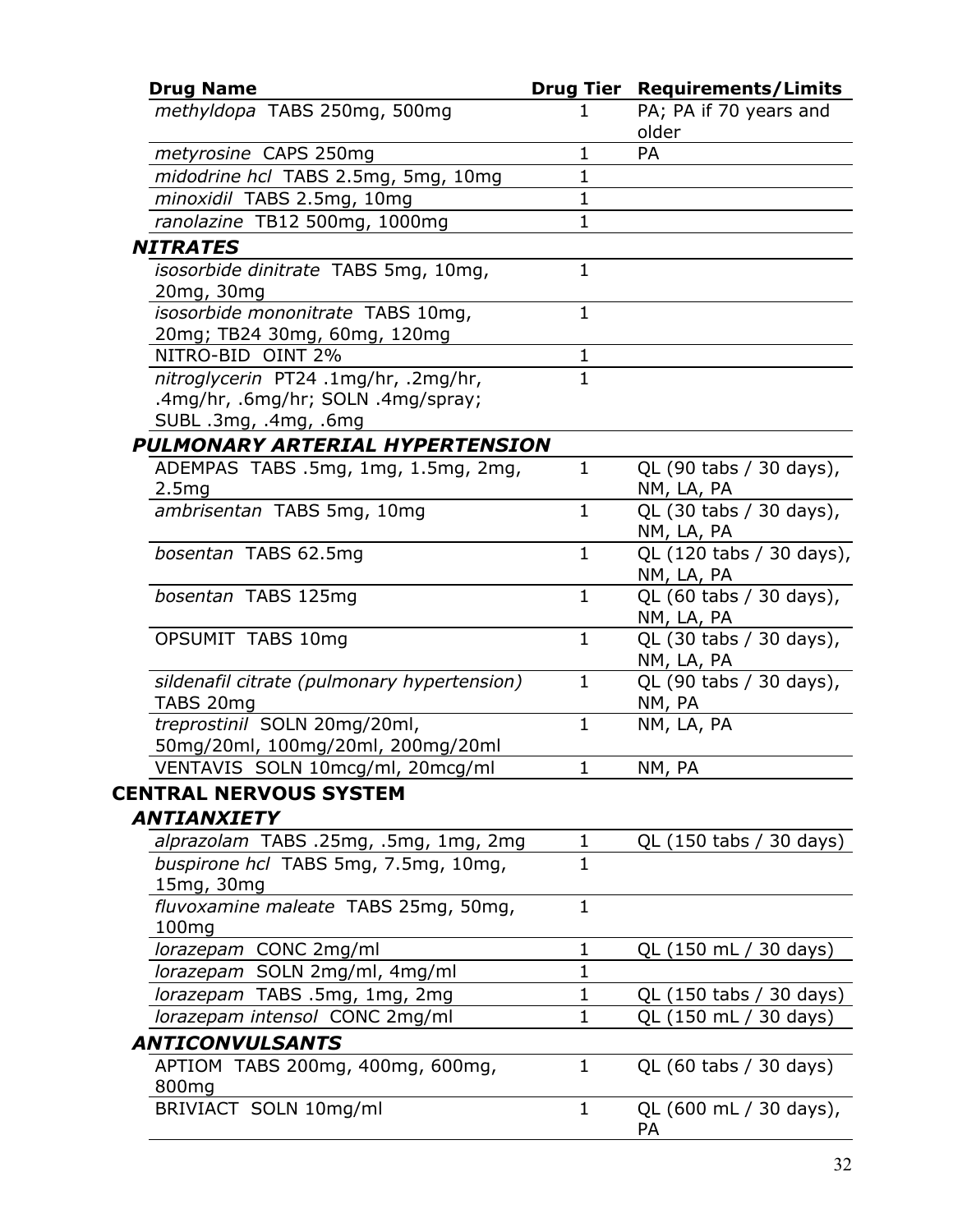| <b>Drug Name</b>                             | <b>Drug Tier</b> | <b>Requirements/Limits</b>       |
|----------------------------------------------|------------------|----------------------------------|
| BRIVIACT SOLN 50mg/5ml                       | 1                | PA                               |
| BRIVIACT TABS 10mg, 25mg, 50mg,              | $\mathbf{1}$     | QL (60 tabs / 30 days),          |
| 75mg, 100mg                                  |                  | <b>PA</b>                        |
| carbamazepine CHEW 100mg; CP12               | $\mathbf{1}$     |                                  |
| 100mg, 200mg, 300mg; SUSP                    |                  |                                  |
| 100mg/5ml; TABS 200mg; TB12 100mg,           |                  |                                  |
| 200mg, 400mg<br>CELONTIN CAPS 300mg          | $\mathbf{1}$     |                                  |
| clobazam SUSP 2.5mg/ml                       | 1                | QL (480 mL / 30 days),           |
|                                              |                  | <b>PA</b>                        |
| clobazam TABS 10mg, 20mg                     | $\mathbf{1}$     | QL (60 tabs / 30 days),          |
|                                              |                  | PA                               |
| clonazepam TABS 2mg; TBDP 2mg                | 1                | QL (300 tabs / 30 days)          |
| clonazepam TABS .5mg, 1mg; TBDP              | $\mathbf{1}$     | QL (90 tabs / 30 days)           |
| .125mg, .25mg, .5mg, 1mg                     |                  |                                  |
| clorazepate dipotassium TABS 3.75mg,         | $\mathbf{1}$     | QL (180 tabs / 30 days),         |
| 7.5mg, 15mg                                  |                  | PA; PA if 65 years and           |
| DIACOMIT CAPS 250mg                          | $\mathbf{1}$     | older<br>QL (360 caps / 30       |
|                                              |                  | days), NM, LA, PA                |
| DIACOMIT CAPS 500mg                          | $\mathbf{1}$     | QL (180 caps / 30                |
|                                              |                  | days), NM, LA, PA                |
| DIACOMIT PACK 250mg                          | $\mathbf{1}$     | QL (360 packets / 30             |
|                                              |                  | days), NM, LA, PA                |
| DIACOMIT PACK 500mg                          | $\mathbf{1}$     | QL (180 packets / 30             |
|                                              |                  | days), NM, LA, PA                |
| diazepam CONC 5mg/ml                         | $\mathbf{1}$     | QL (240 mL / 30 days),           |
|                                              |                  | PA; PA if 65 years and           |
| diazepam SOLN 5mg/5ml                        | $\mathbf{1}$     | older<br>QL (1200 mL / 30 days), |
|                                              |                  | PA; PA if 65 years and           |
|                                              |                  | older                            |
| diazepam TABS 2mg, 5mg, 10mg                 | $\mathbf{1}$     | QL (120 tabs / 30 days),         |
|                                              |                  | PA; PA if 65 years and           |
|                                              |                  | older                            |
| diazepam (anticonvulsant) GEL 2.5mg,         | $\mathbf{1}$     |                                  |
| 10mg, 20mg                                   |                  |                                  |
| diazepam inj SOLN 5mg/ml                     | 1                |                                  |
| DILANTIN CAPS 30mg, 100mg                    | $\mathbf 1$      |                                  |
| DILANTIN INFATABS CHEW 50mg                  | $\mathbf 1$      |                                  |
| DILANTIN-125 SUSP 125mg/5ml                  | $\mathbf 1$      |                                  |
| divalproex sodium CSDR 125mg; TB24           | $\mathbf{1}$     |                                  |
| 250mg, 500mg; TBEC 125mg, 250mg,             |                  |                                  |
| 500 <sub>mg</sub><br>EPIDIOLEX SOLN 100mg/ml | $\mathbf{1}$     | QL (600 mL / 30 days),           |
|                                              |                  | NM, LA, PA                       |
| epitol TABS 200mg                            | 1                |                                  |
| EPRONTIA SOLN 25mg/ml                        | $\mathbf 1$      |                                  |
|                                              |                  |                                  |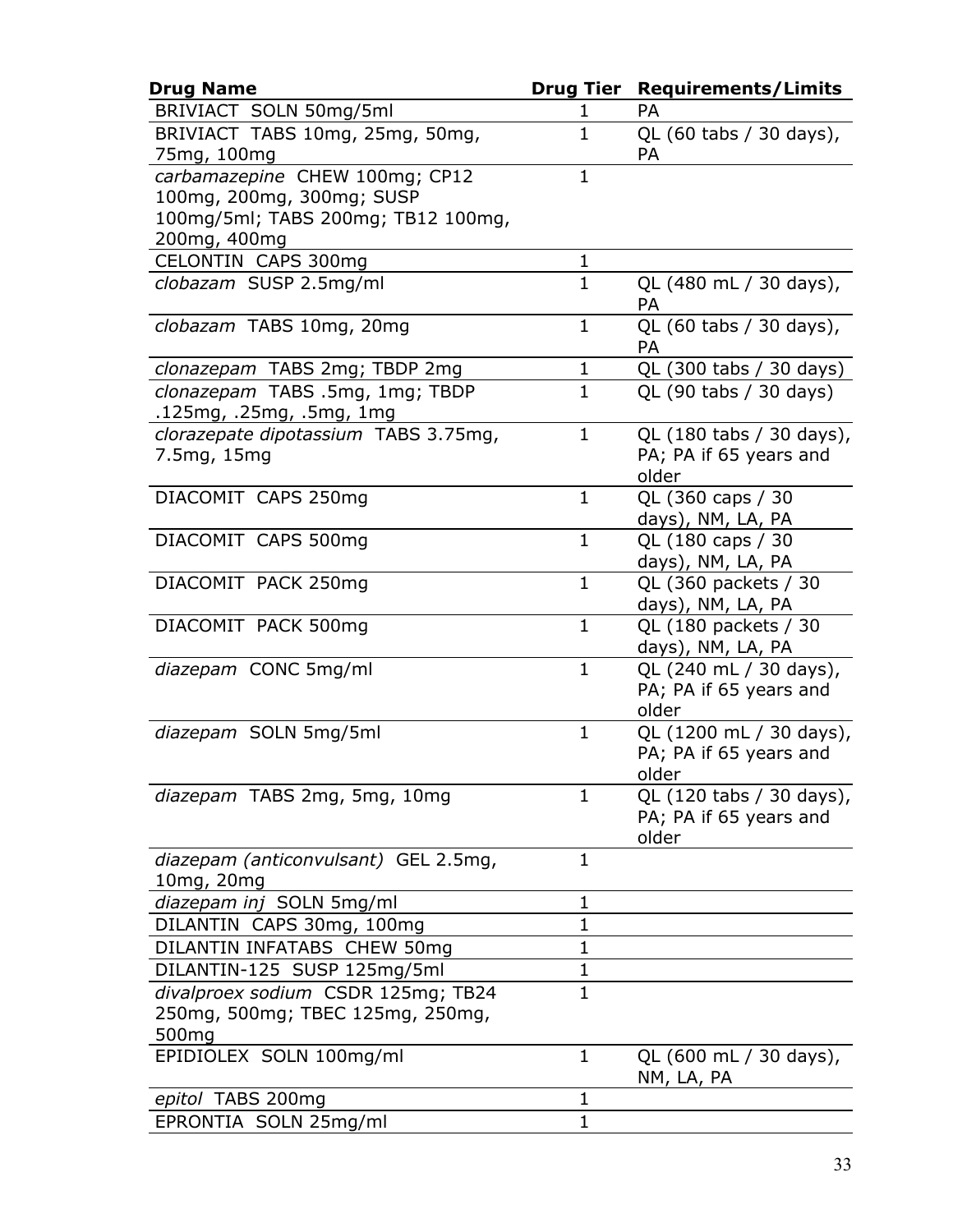| <b>Drug Name</b>                                                                                                             |              | <b>Drug Tier Requirements/Limits</b> |
|------------------------------------------------------------------------------------------------------------------------------|--------------|--------------------------------------|
| ethosuximide CAPS 250mg; SOLN                                                                                                | ı            |                                      |
| 250mg/5ml                                                                                                                    |              |                                      |
| felbamate SUSP 600mg/5ml; TABS                                                                                               | $\mathbf{1}$ |                                      |
| 400mg, 600mg                                                                                                                 |              |                                      |
| FINTEPLA SOLN 2.2mg/ml                                                                                                       | $\mathbf{1}$ | QL (360 mL / 30 days),<br>NM, LA, PA |
| FYCOMPA SUSP .5mg/ml                                                                                                         | $\mathbf 1$  | QL (720 mL / 30 days),<br><b>PA</b>  |
| FYCOMPA TABS 2mg, 4mg, 6mg                                                                                                   | $\mathbf{1}$ | QL (60 tabs / 30 days),<br><b>PA</b> |
| FYCOMPA TABS 8mg, 10mg, 12mg                                                                                                 | $\mathbf{1}$ | QL (30 tabs / 30 days),<br>PA        |
| gabapentin CAPS 100mg                                                                                                        | $\mathbf{1}$ | QL (1080 caps / 30<br>days)          |
| gabapentin CAPS 300mg                                                                                                        | $\mathbf 1$  | QL (360 caps / 30 days)              |
| gabapentin CAPS 400mg                                                                                                        | 1            | QL (270 caps / 30 days)              |
| gabapentin SOLN 250mg/5ml                                                                                                    | $\mathbf 1$  | QL (2160 mL / 30 days)               |
| gabapentin TABS 600mg                                                                                                        | $\mathbf{1}$ | QL (180 tabs / 30 days)              |
| gabapentin TABS 800mg                                                                                                        | 1            | QL (120 tabs / 30 days)              |
| lacosamide SOLN 200mg/20ml                                                                                                   | $\mathbf{1}$ |                                      |
| lacosamide TABS 50mg                                                                                                         | $\mathbf 1$  | QL (120 tabs / 30 days)              |
| lacosamide TABS 100mg, 150mg, 200mg                                                                                          | $\mathbf 1$  | QL (60 tabs / 30 days)               |
| lamotrigine CHEW 5mg, 25mg; TABS<br>25mg, 100mg, 150mg, 200mg; TB24<br>25mg, 50mg, 100mg, 200mg, 250mg,<br>300 <sub>mg</sub> | $\mathbf{1}$ |                                      |
| levetiracetam SOLN 100mg/ml,<br>500mg/5ml; TABS 250mg, 500mg, 750mg,<br>1000mg; TB24 500mg, 750mg                            | $\mathbf{1}$ |                                      |
| levetiracetam in sodium chloride iv soln<br>500 mg/100ml                                                                     | $\mathbf{1}$ |                                      |
| levetiracetam in sodium chloride iv soln<br>1000 mg/100ml                                                                    | 1            |                                      |
| levetiracetam in sodium chloride iv soln<br>1500 mg/100ml                                                                    | 1            |                                      |
| NAYZILAM SOLN 5mg/0.1ml                                                                                                      | $\mathbf 1$  |                                      |
| oxcarbazepine SUSP 300mg/5ml; TABS<br>150mg, 300mg, 600mg                                                                    | $\mathbf{1}$ |                                      |
| phenobarbital ELIX 20mg/5ml; TABS<br>15mg, 16.2mg, 30mg, 32.4mg, 60mg,<br>64.8mg, 97.2mg, 100mg                              | $\mathbf{1}$ | PA; PA if 70 years and<br>older      |
| phenobarbital sodium SOLN 65mg/ml,<br>130mg/ml                                                                               | $\mathbf 1$  | PA; PA if 70 years and<br>older      |
| PHENYTEK CAPS 200mg, 300mg                                                                                                   | 1            |                                      |
| phenytoin CHEW 50mg; SUSP 125mg/5ml                                                                                          | $\mathbf 1$  |                                      |
| phenytoin sodium SOLN 50mg/ml                                                                                                | $\mathbf 1$  |                                      |
| phenytoin sodium extended CAPS 100mg,<br>200mg, 300mg                                                                        | $\mathbf{1}$ |                                      |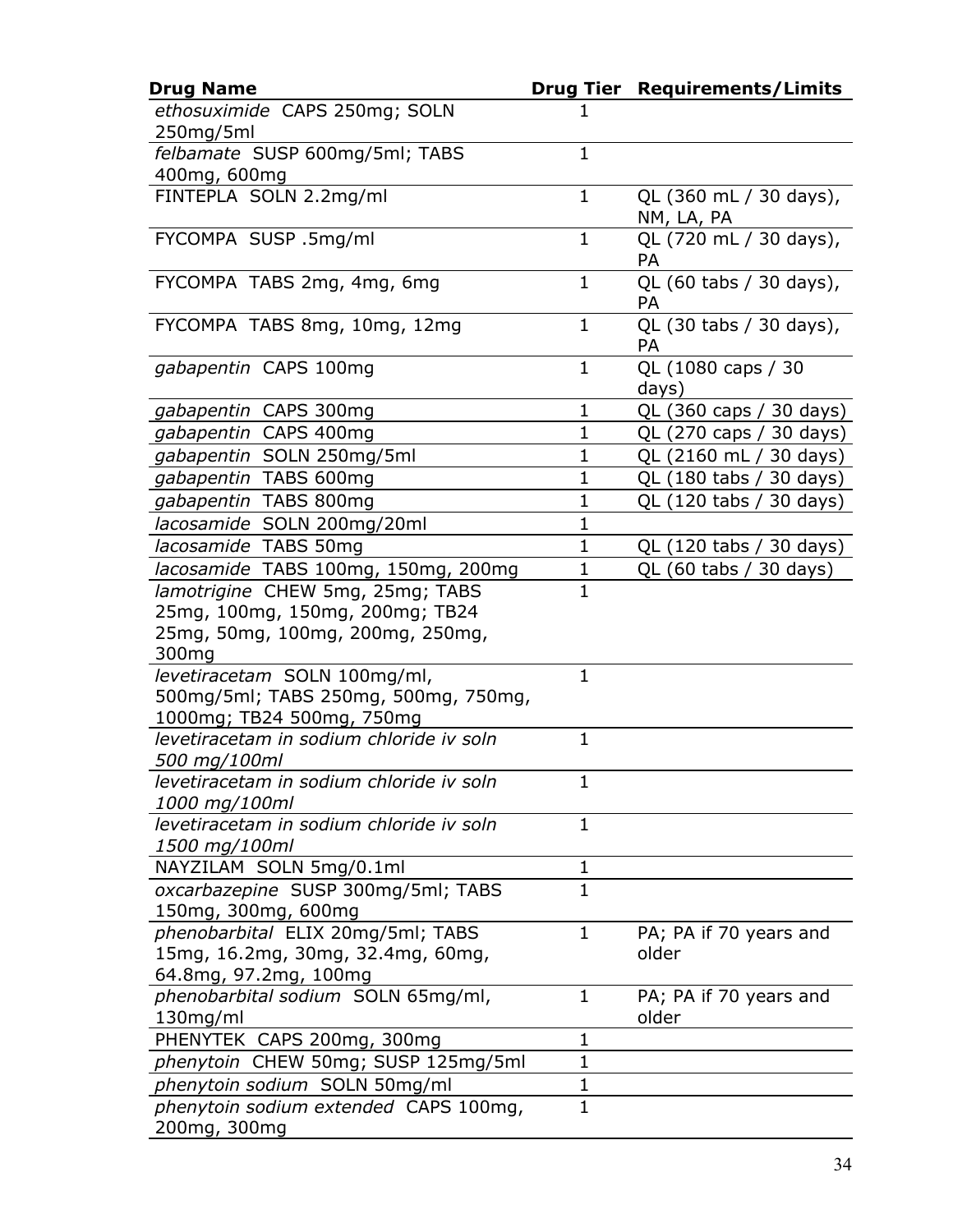| <b>Drug Name</b>                                                    | <b>Drug Tier</b> | <b>Requirements/Limits</b>                |
|---------------------------------------------------------------------|------------------|-------------------------------------------|
| pregabalin CAPS 25mg, 50mg, 75mg,<br>100mg, 150mg                   |                  | QL (120 caps / 30<br>days), PA            |
| pregabalin CAPS 200mg                                               | $\mathbf 1$      | QL (90 caps / 30 days),<br>PA             |
| pregabalin CAPS 225mg, 300mg                                        | $\mathbf 1$      | QL (60 caps / 30 days),<br><b>PA</b>      |
| pregabalin SOLN 20mg/ml                                             | $\mathbf{1}$     | QL (900 mL / 30 days),<br>PA              |
| primidone TABS 50mg, 250mg                                          | $\mathbf{1}$     |                                           |
| roweepra TABS 500mg                                                 | $\mathbf 1$      |                                           |
| rufinamide SUSP 40mg/ml                                             | $\mathbf{1}$     | QL (2300 mL / 28 days),<br>PA             |
| rufinamide TABS 200mg                                               | $\mathbf 1$      | QL (480 tabs / 30 days),<br><b>PA</b>     |
| rufinamide TABS 400mg                                               | $\mathbf{1}$     | QL (240 tabs / 30 days),<br>PA            |
| SPRITAM TB3D 250mg                                                  | $\mathbf{1}$     | QL (360 tabs / 30 days)                   |
| SPRITAM TB3D 500mg                                                  | $\mathbf 1$      | QL (180 tabs / 30 days)                   |
| SPRITAM TB3D 750mg                                                  | $\mathbf 1$      | QL (120 tabs / 30 days)                   |
| SPRITAM TB3D 1000mg                                                 | $\mathbf{1}$     | QL (90 tabs / 30 days)                    |
| subvenite TABS 25mg, 100mg, 150mg,<br>200 <sub>mg</sub>             | $\mathbf{1}$     |                                           |
| SYMPAZAN FILM 5mg, 10mg, 20mg                                       | $\mathbf{1}$     | QL (60 films / 30 days),<br>PA            |
| tiagabine hcl TABS 2mg, 4mg, 12mg,<br>16mg                          | $\mathbf{1}$     |                                           |
| topiramate CPSP 15mg, 25mg; TABS<br>25mg, 50mg, 100mg, 200mg        | $\mathbf{1}$     |                                           |
| valproate sodium SOLN 100mg/ml,<br>250mg/5ml                        | $\mathbf{1}$     |                                           |
| valproic acid CAPS 250mg                                            | $\mathbf 1$      |                                           |
| VALTOCO LIQD 5mg/0.1ml, 10mg/0.1ml;<br>LQPK 7.5mg/0.1ml, 10mg/0.1ml | 1                |                                           |
| vigabatrin PACK 500mg                                               | 1                | QL (180 packets / 30<br>days), NM, LA, PA |
| vigabatrin TABS 500mg                                               | $\mathbf{1}$     | QL (180 tabs / 30 days),<br>NM, LA, PA    |
| vigadrone PACK 500mg                                                | $\mathbf{1}$     | QL (180 packets / 30<br>days), NM, LA, PA |
| VIMPAT SOLN 10mg/ml                                                 | 1                | QL (1200 mL / 30 days)                    |
| VIMPAT SOLN 200mg/20ml                                              | $\mathbf 1$      |                                           |
| VIMPAT TABS 50mg                                                    | $\mathbf 1$      | QL (120 tabs / 30 days)                   |
| VIMPAT TABS 100mg, 150mg, 200mg                                     | 1                | QL (60 tabs / 30 days)                    |
| XCOPRI TABS 50mg                                                    | $\mathbf{1}$     | QL (90 tabs / 30 days)                    |
| XCOPRI TABS 100mg, 150mg, 200mg                                     | 1                | QL (60 tabs /<br>30 days)                 |
| XCOPRI PAK 12.5-25                                                  | $\mathbf{1}$     | QL (28 tabs / 28 days)                    |
| XCOPRI PAK 50-100MG                                                 | $\mathbf 1$      | QL (28 tabs / 28 days)                    |
| <b>XCOPRI PAK 100-150</b>                                           | $\mathbf 1$      | QL (56 tabs / 28 days)                    |
|                                                                     |                  |                                           |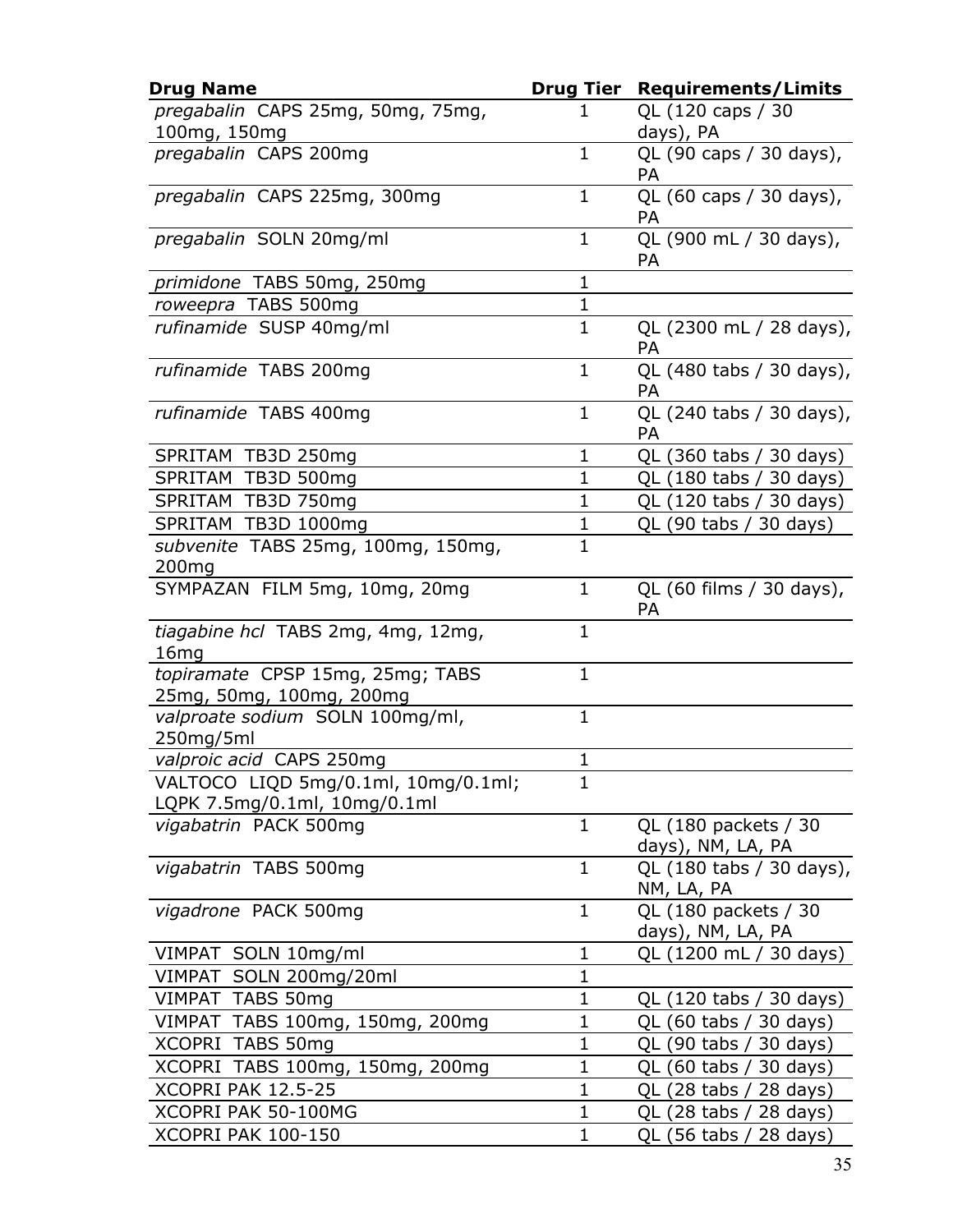| <b>Drug Name</b>                                                                  |              | <b>Drug Tier Requirements/Limits</b> |
|-----------------------------------------------------------------------------------|--------------|--------------------------------------|
| XCOPRI PAK 150-200MG (MAINTENANCE)                                                | ı            | QL (56 tabs / 28 days)               |
| XCOPRI PAK 150-200MG (TITRATION)                                                  | $\mathbf{1}$ | QL (28 tabs / 28 days)               |
| zonisamide CAPS 25mg, 50mg, 100mg                                                 | $\mathbf 1$  |                                      |
| ANTIDEMENTIA                                                                      |              |                                      |
| donepezil hydrochloride TABS 5mg; TBDP<br>5 <sub>mg</sub>                         | $\mathbf{1}$ | QL (30 tabs / 30 days)               |
| donepezil hydrochloride TABS 10mg;<br>TBDP 10mg                                   | $\mathbf{1}$ |                                      |
| galantamine hydrobromide CP24 8mg,<br>16mg, 24mg                                  | $\mathbf{1}$ | QL (30 caps / 30 days)               |
| galantamine hydrobromide SOLN 4mg/ml                                              | $\mathbf{1}$ |                                      |
| galantamine hydrobromide TABS 4mg,<br>8mg, 12mg                                   | $\mathbf{1}$ | QL (60 tabs / 30 days)               |
| memantine hcl CP24 7mg, 14mg, 21mg,<br>28mg; SOLN 2mg/ml; TABS 5mg, 10mg          | $\mathbf{1}$ | PA; PA if $<$ 30 yrs                 |
| memantine hcl tab $28 \times 5$ mg & $21 \times 10$<br>mg titration pack          | $\mathbf{1}$ | PA; PA if $<$ 30 yrs                 |
| NAMZARIC CAP 7-10MG                                                               | $\mathbf{1}$ |                                      |
| NAMZARIC CAP 14-10MG                                                              | $\mathbf{1}$ |                                      |
| NAMZARIC CAP 21-10MG                                                              | $\mathbf 1$  |                                      |
| NAMZARIC CAP 28-10MG                                                              | $\mathbf{1}$ |                                      |
| <b>NAMZARIC CAP PACK</b>                                                          | 1            |                                      |
| rivastigmine PT24 4.6mg/24hr,<br>9.5mg/24hr, 13.3mg/24hr                          | $\mathbf{1}$ | QL (30 patches / 30<br>days)         |
| rivastigmine tartrate CAPS 1.5mg, 3mg                                             | $\mathbf{1}$ | QL (90 caps / 30 days)               |
| rivastigmine tartrate CAPS 4.5mg, 6mg                                             | $\mathbf{1}$ | QL (60 caps / 30 days)               |
| <b>ANTIDEPRESSANTS</b>                                                            |              |                                      |
| amitriptyline hcl TABS 10mg, 25mg,<br>50mg, 75mg, 100mg, 150mg                    | $\mathbf{1}$ |                                      |
| amoxapine TABS 25mg, 50mg, 100mg,<br>150mg                                        | 1            |                                      |
| bupropion hcl TABS 75mg, 100mg; TB12<br>100mg, 150mg, 200mg; TB24 150mg,<br>300mg | 1            |                                      |
| citalopram hydrobromide SOLN<br>10mg/5ml; TABS 10mg, 20mg, 40mg                   | $\mathbf{1}$ |                                      |
| clomipramine hcl CAPS 25mg, 50mg,<br>75 <sub>mg</sub>                             | $\mathbf{1}$ | PA                                   |
| desipramine hcl TABS 10mg, 25mg,                                                  | $\mathbf{1}$ |                                      |
| 50mg, 75mg, 100mg, 150mg                                                          |              |                                      |
| desvenlafaxine succinate TB24 25mg,                                               | $\mathbf{1}$ | QL (30 tabs / 30 days),              |
| 50mg, 100mg                                                                       |              | <b>PA</b>                            |
| doxepin hcl CAPS 10mg, 25mg, 50mg,<br>75mg, 100mg, 150mg; CONC 10mg/ml            | $\mathbf 1$  |                                      |
| DRIZALMA SPRINKLE CSDR 20mg, 30mg,<br>40mg, 60mg                                  | $\mathbf{1}$ | QL (60 caps / 30 days),<br>PA        |
| duloxetine hcl CPEP 20mg, 30mg, 60mg                                              | $\mathbf{1}$ | QL (60 caps / 30 days)               |
|                                                                                   |              |                                      |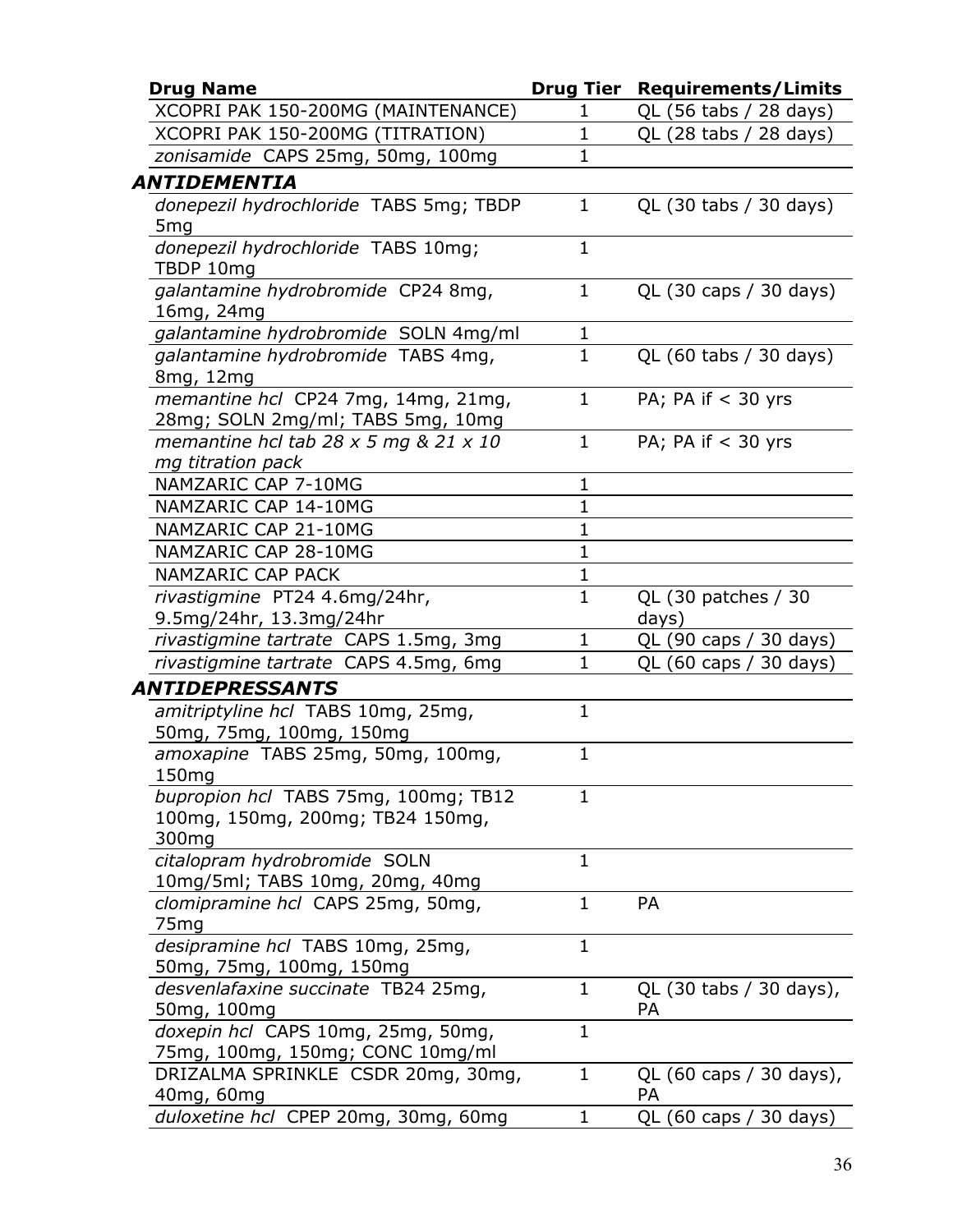| <b>Drug Name</b>                                                   | Drug Tier      | <b>Requirements/Limits</b>           |
|--------------------------------------------------------------------|----------------|--------------------------------------|
| EMSAM PT24 6mg/24hr, 9mg/24hr,<br>12mg/24hr                        | 1              | QL (30 patches / 30<br>days), PA     |
| escitalopram oxalate SOLN 5mg/5ml;                                 | $\mathbf{1}$   |                                      |
| TABS 5mg, 10mg, 20mg                                               |                |                                      |
| FETZIMA CP24 20mg, 40mg                                            | $\mathbf{1}$   | QL (60 caps / 30 days),<br>PA        |
| FETZIMA CP24 80mg, 120mg                                           | 1              | QL (30 caps / 30 days),<br><b>PA</b> |
| FETZIMA CAP TITRATIO                                               | 1              | PA                                   |
| fluoxetine hcl CAPS 10mg, 20mg, 40mg;<br>SOLN 20mg/5ml             | $\mathbf 1$    |                                      |
| <i>imipramine hcl</i> TABS 10mg, 25mg, 50mg                        | $\mathbf{1}$   |                                      |
| MARPLAN TABS 10mg                                                  | $\mathbf{1}$   | QL (180 tabs / 30 days)              |
| mirtazapine TABS 7.5mg, 15mg, 30mg,<br>45mg; TBDP 15mg, 30mg, 45mg | $\mathbf{1}$   |                                      |
| nefazodone hcl TABS 50mg, 100mg,<br>150mg, 200mg, 250mg            | $\mathbf 1$    |                                      |
| nortriptyline hcl CAPS 10mg, 25mg,<br>50mg, 75mg; SOLN 10mg/5ml    | $\mathbf{1}$   |                                      |
| paroxetine hcl SUSP 10mg/5ml                                       | $\mathbf{1}$   | QL (900 mL / 30 days),<br>PA         |
| paroxetine hcl TABS 10mg, 20mg, 30mg,<br>40 <sub>mg</sub>          | $\mathbf{1}$   |                                      |
| PAXIL SUSP 10mg/5ml                                                | $\mathbf{1}$   | QL (900 mL / 30 days),<br><b>PA</b>  |
| phenelzine sulfate TABS 15mg                                       | 1              |                                      |
| protriptyline hcl TABS 5mg, 10mg                                   | $\mathbf{1}$   |                                      |
| sertraline hcl CONC 20mg/ml; TABS<br>25mg, 50mg, 100mg             | $\mathbf{1}$   |                                      |
| tranylcypromine sulfate TABS 10mg                                  | $\mathbf{1}$   |                                      |
| trazodone hcl TABS 50mg, 100mg, 150mg                              | $\mathbf{1}$   |                                      |
| trimipramine maleate CAPS 25mg                                     | 1              | QL (240 caps / 30 days)              |
| trimipramine maleate CAPS 50mg                                     | $\mathbf{1}$   | QL (120 caps / 30 days)              |
| trimipramine maleate CAPS 100mg                                    | $\mathbf 1$    | QL (60 caps / 30 days)               |
| TRINTELLIX TABS 5mg                                                | $\mathbf{1}$   | QL (120 tabs / 30 days)              |
| TRINTELLIX TABS 10mg                                               | $\mathbf 1$    | QL (60 tabs / 30 days)               |
| TRINTELLIX TABS 20mg                                               | $\mathbf{1}$   | QL (30 tabs / 30 days)               |
| venlafaxine hcl CP24 37.5mg, 75mg,                                 | $\mathbf{1}$   |                                      |
| 150mg; TABS 25mg, 37.5mg, 50mg,                                    |                |                                      |
| 75mg, 100mg                                                        |                |                                      |
| VIIBRYD TABS 10mg, 20mg, 40mg                                      | $\mathbf{1}$   | QL (30 tabs / 30 days)               |
| <b>VIIBRYD KIT STARTER</b>                                         | $\overline{1}$ |                                      |
| ANTIPARKINSONIAN AGENTS                                            |                |                                      |
| amantadine hcl CAPS 100mg                                          | 1              | QL (120 caps / 30 days)              |
| amantadine hcl SOLN 50mg/5ml; TABS<br>100mg                        | $\mathbf{1}$   |                                      |
| benztropine mesylate SOLN 1mg/ml                                   | $\mathbf{1}$   |                                      |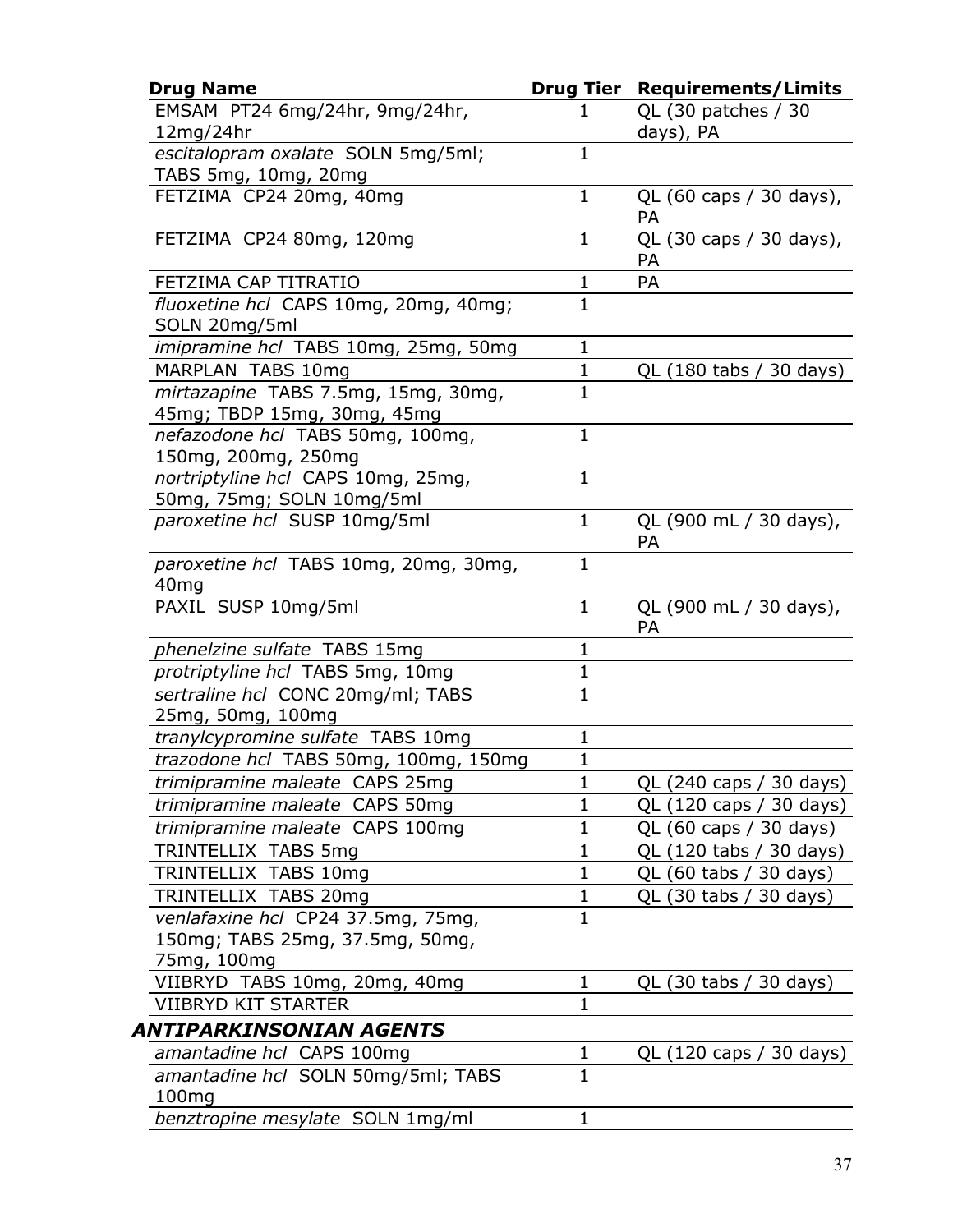| <b>Drug Name</b>                                                             | <b>Drug Tier</b> | <b>Requirements/Limits</b>          |
|------------------------------------------------------------------------------|------------------|-------------------------------------|
| benztropine mesylate TABS .5mg, 1mg,<br>2 <sub>mg</sub>                      | 1                | PA; PA if 70 years and<br>older     |
| bromocriptine mesylate CAPS 5mg; TABS<br>2.5mg                               | $\mathbf{1}$     |                                     |
| carb/levo orally disintegrating tab 10-<br>100mg                             | $\mathbf{1}$     |                                     |
| carb/levo orally disintegrating tab 25-<br>100mg                             | 1                |                                     |
| carb/levo orally disintegrating tab 25-<br>250mg                             | $\mathbf{1}$     |                                     |
| carbidopa & levodopa tab 10-100 mg                                           | 1                |                                     |
| carbidopa & levodopa tab 25-100 mg                                           | $\mathbf 1$      |                                     |
| carbidopa & levodopa tab 25-250 mg                                           | $\mathbf 1$      |                                     |
| carbidopa & levodopa tab er 25-100 mg                                        | $\mathbf 1$      |                                     |
| carbidopa & levodopa tab er 50-200 mg                                        | $\mathbf 1$      |                                     |
| carbidopa-levodopa-entacapone tabs 12.5-<br>50-200 mg                        | $\mathbf{1}$     |                                     |
| carbidopa-levodopa-entacapone tabs<br>18.75-75-200 mg                        | $\mathbf{1}$     |                                     |
| carbidopa-levodopa-entacapone tabs 25-<br>100-200 mg                         | $\mathbf{1}$     |                                     |
| carbidopa-levodopa-entacapone tabs<br>31.25-125-200 mg                       | $\mathbf{1}$     |                                     |
| carbidopa-levodopa-entacapone tabs 37.5-<br>150-200 mg                       | $\mathbf{1}$     |                                     |
| carbidopa-levodopa-entacapone tabs 50-<br>200-200 mg                         | $\mathbf{1}$     |                                     |
| entacapone TABS 200mg                                                        | 1                |                                     |
| KYNMOBI FILM 10mg, 15mg, 20mg,<br>25mg, 30mg                                 | $\mathbf{1}$     | QL (150 films / 30<br>days), NM, PA |
| NEUPRO PT24 1mg/24hr, 2mg/24hr,<br>3mg/24hr, 4mg/24hr, 6mg/24hr,<br>8mg/24hr | $\mathbf{1}$     |                                     |
| pramipexole dihydrochloride TABS<br>.125mg, .25mg, .5mg, .75mg, 1mg, 1.5mg   | $\mathbf{1}$     |                                     |
| rasagiline mesylate TABS 1mg                                                 | $\mathbf 1$      | QL (30 tabs / 30 days)              |
| rasagiline mesylate TABS .5mg                                                | $\mathbf 1$      | QL (60 tabs / 30 days)              |
| ropinirole hydrochloride TABS .25mg,<br>.5mg, 1mg, 2mg, 3mg, 4mg, 5mg        | $\mathbf{1}$     |                                     |
| selegiline hcl CAPS 5mg; TABS 5mg                                            | $\mathbf 1$      |                                     |
| trihexyphenidyl hcl SOLN .4mg/ml; TABS<br>2mg, 5mg                           | $\mathbf 1$      | PA; PA if 70 years and<br>older     |
| ANTIPSYCHOTICS                                                               |                  |                                     |
| ABILIFY MAINTENA PRSY 300mg, 400mg                                           | $\mathbf{1}$     | QL (1 syringe / 28 days)            |
| ABILIFY MAINTENA SRER 300mg, 400mg                                           | $\mathbf{1}$     | QL (1 injection / 28<br>days)       |
| aripiprazole SOLN 1mg/ml                                                     | $\mathbf{1}$     | QL (900 mL / 30 days)               |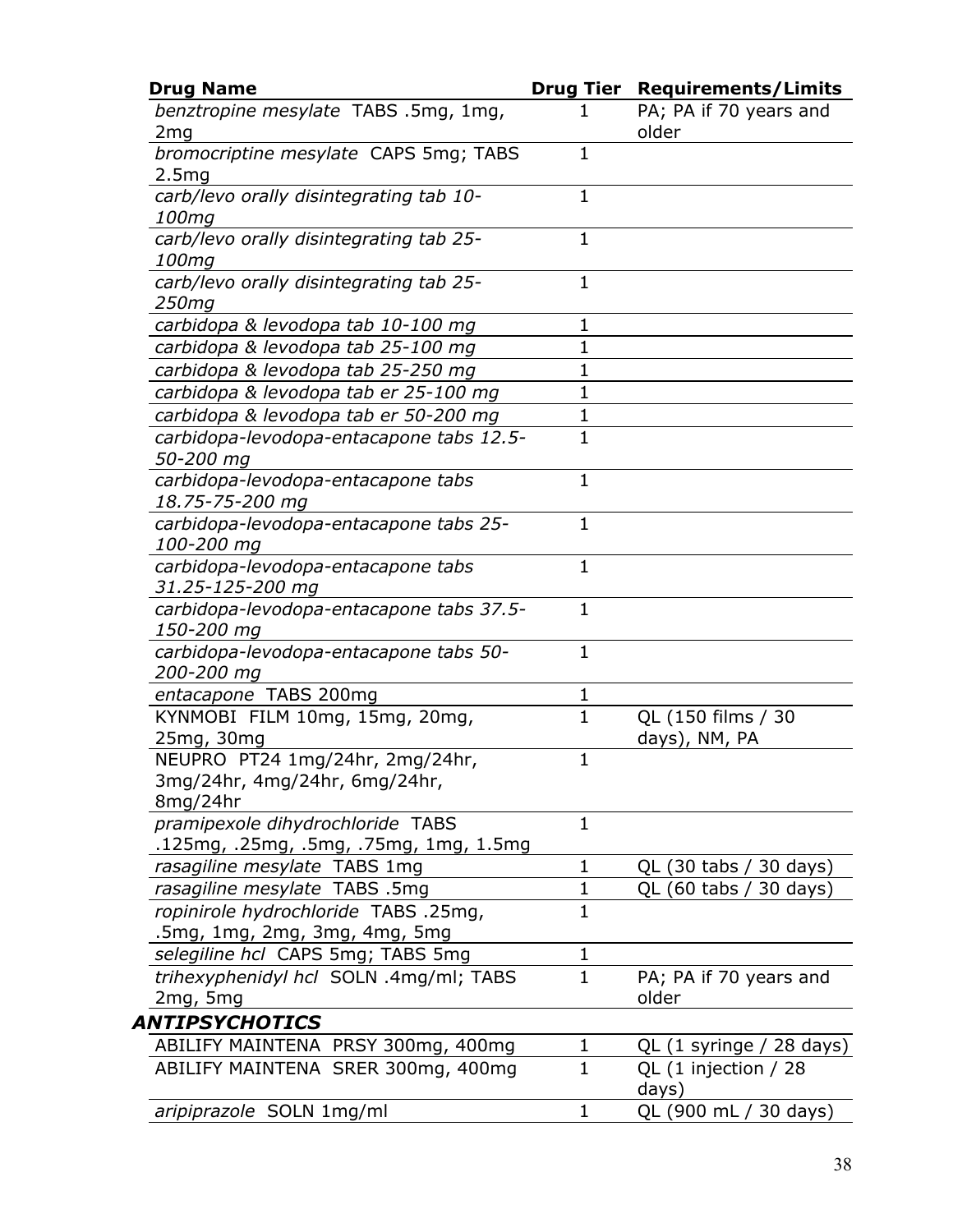| <b>Drug Name</b>                                                                     | Drug Tier    | <b>Requirements/Limits</b>            |
|--------------------------------------------------------------------------------------|--------------|---------------------------------------|
| aripiprazole TABS 2mg, 5mg, 10mg,                                                    |              | QL (30 tabs / 30 days)                |
| 15mg, 20mg, 30mg                                                                     |              |                                       |
| aripiprazole TBDP 10mg, 15mg                                                         | 1            | QL (60 tabs / 30 days)                |
| ARISTADA PRSY 441mg/1.6ml,                                                           | $\mathbf{1}$ | QL (1 syringe / 28 days)              |
| 662mg/2.4ml, 882mg/3.2ml                                                             |              |                                       |
| ARISTADA PRSY 1064mg/3.9ml                                                           | $\mathbf{1}$ | QL (1 syringe / 56 days)              |
| ARISTADA INITIO PRSY 675mg/2.4ml                                                     | $\mathbf{1}$ |                                       |
| asenapine maleate SUBL 2.5mg, 5mg,<br>10 <sub>mg</sub>                               | $\mathbf{1}$ | QL (60 tabs / 30 days)                |
| CAPLYTA CAPS 42mg                                                                    | $\mathbf{1}$ | QL (30 caps / 30 days),<br><b>PA</b>  |
| chlorpromazine hcl SOLN 25mg/ml,<br>50mg/2ml; TABS 10mg, 25mg, 50mg,<br>100mg, 200mg | $\mathbf{1}$ |                                       |
| CHLORPROMAZINE HYDROCHLOR CONC                                                       | $\mathbf{1}$ |                                       |
| 30mg/ml, 100mg/ml                                                                    |              |                                       |
| clozapine TABS 25mg, 50mg                                                            | $\mathbf{1}$ |                                       |
| clozapine TABS 100mg                                                                 | $\mathbf{1}$ | QL (270 tabs / 30 days)               |
| clozapine TABS 200mg                                                                 | 1            | QL (135 tabs / 30 days)               |
| clozapine TBDP 12.5mg, 25mg                                                          | $\mathbf{1}$ | <b>PA</b>                             |
| clozapine TBDP 100mg                                                                 | $\mathbf 1$  | QL (270 tabs / 30 days),              |
|                                                                                      |              | PA                                    |
| clozapine TBDP 150mg                                                                 | $\mathbf{1}$ | QL (180 tabs / 30 days),<br><b>PA</b> |
| clozapine TBDP 200mg                                                                 | $\mathbf{1}$ | QL (135 tabs / 30 days),<br><b>PA</b> |
| FANAPT TABS 1mg, 2mg, 4mg, 6mg,                                                      | $\mathbf{1}$ | QL (60 tabs / 30 days),               |
| 8mg, 10mg, 12mg                                                                      |              | PA                                    |
| <b>FANAPT PAK</b>                                                                    | $\mathbf{1}$ | PA                                    |
| fluphenazine decanoate SOLN 25mg/ml                                                  | 1            |                                       |
| fluphenazine hcl CONC 5mg/ml; ELIX                                                   | $\mathbf{1}$ |                                       |
| 2.5mg/5ml; SOLN 2.5mg/ml; TABS 1mg,                                                  |              |                                       |
| 2.5mg, 5mg, 10mg                                                                     |              |                                       |
| haloperidol TABS .5mg, 1mg, 2mg, 5mg,                                                | 1            |                                       |
| 10mg, 20mg                                                                           |              |                                       |
| haloperidol decanoate SOLN 50mg/ml,                                                  | $\mathbf{1}$ |                                       |
| $100$ mg/ml                                                                          |              |                                       |
| haloperidol lactate CONC 2mg/ml; SOLN                                                | $\mathbf 1$  |                                       |
| 5mg/ml                                                                               |              |                                       |
| INVEGA SUSTENNA SUSY 39mg/0.25ml,                                                    | 1            | QL (1 syringe / 28 days)              |
| 78mg/0.5ml, 117mg/0.75ml, 156mg/ml,                                                  |              |                                       |
| 234mg/1.5ml                                                                          |              |                                       |
| INVEGA TRINZA SUSY 273mg/0.88ml,                                                     | $\mathbf{1}$ | QL (1 syringe / 90 days)              |
| 410mg/1.32ml, 546mg/1.75ml,                                                          |              |                                       |
| 819mg/2.63ml                                                                         |              |                                       |
| LATUDA TABS 20mg, 40mg, 60mg,                                                        | $\mathbf{1}$ | QL (30 tabs / 30 days)                |
| 120mg                                                                                |              |                                       |
| LATUDA TABS 80mg                                                                     | 1            | QL (60 tabs / 30 days)                |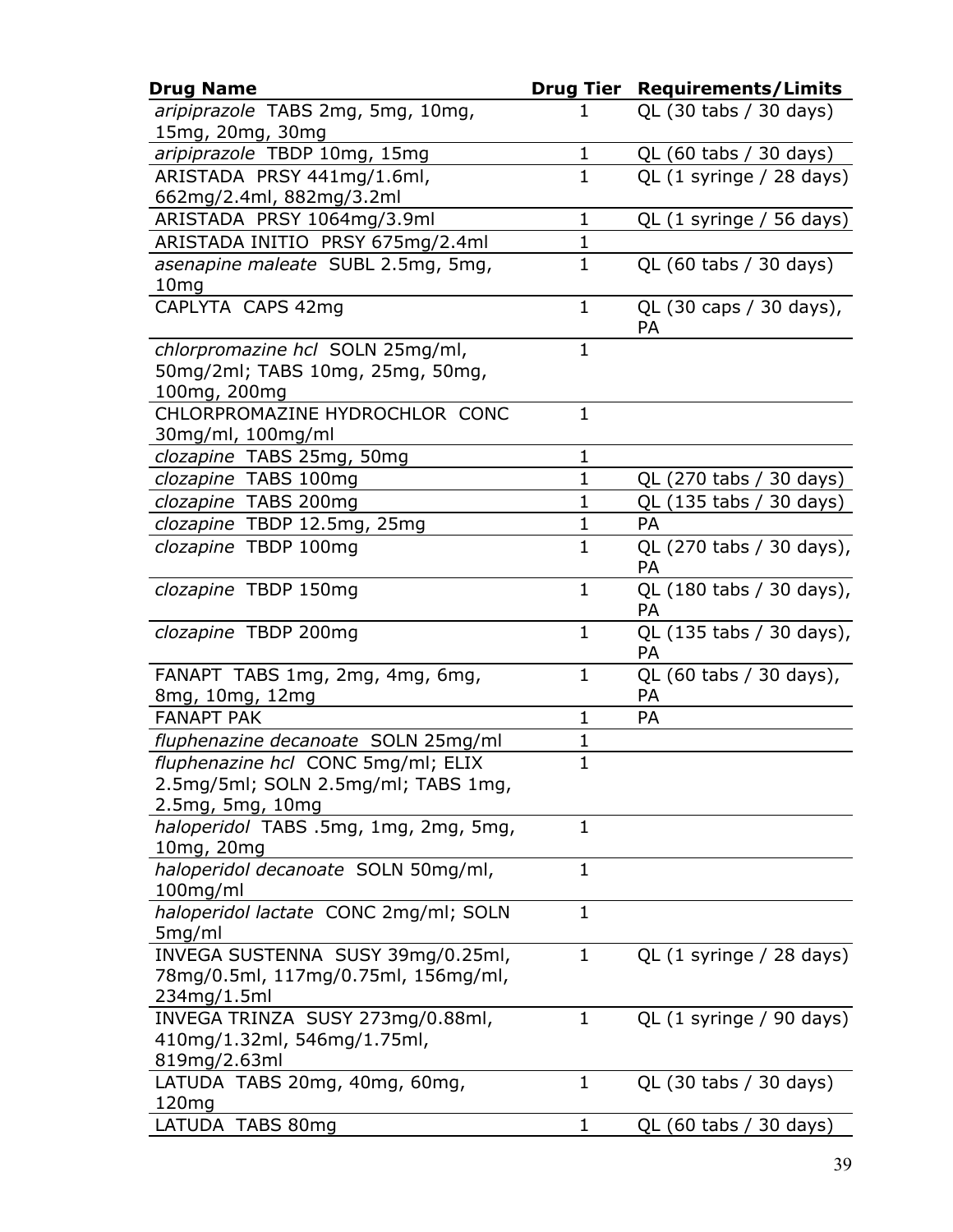| <b>Drug Name</b>                        |              | <b>Drug Tier Requirements/Limits</b>  |
|-----------------------------------------|--------------|---------------------------------------|
| loxapine succinate CAPS 5mg, 10mg,      | 1            |                                       |
| 25mg, 50mg                              |              |                                       |
| molindone hcl TABS 5mg, 10mg, 25mg      | 1            |                                       |
| NUPLAZID CAPS 34mg                      | $\mathbf 1$  | QL (30 caps / 30 days),<br>NM, LA, PA |
| NUPLAZID TABS 10mg                      | 1            | QL (30 tabs / 30 days),<br>NM, LA, PA |
| olanzapine SOLR 10mg                    | $\mathbf 1$  | $QL$ (3 vials / 1 day)                |
| olanzapine TABS 2.5mg, 5mg, 10mg;       | $\mathbf 1$  | QL (60 tabs / 30 days)                |
| TBDP 10mg                               |              |                                       |
| olanzapine TABS 7.5mg, 15mg, 20mg;      | $\mathbf{1}$ | QL (30 tabs / 30 days)                |
| TBDP 5mg, 15mg, 20mg                    |              |                                       |
| paliperidone TB24 1.5mg, 3mg, 9mg       | 1            | QL (30 tabs / 30 days)                |
| paliperidone TB24 6mg                   | $\mathbf{1}$ | QL (60 tabs / 30 days)                |
| perphenazine TABS 2mg, 4mg, 8mg,        | $\mathbf 1$  |                                       |
| 16mg                                    |              |                                       |
| PERSERIS PRSY 90mg, 120mg               | $\mathbf 1$  | QL (1 syringe / 30 days)              |
| pimozide TABS 1mg, 2mg                  | 1            |                                       |
| quetiapine fumarate TABS 25mg, 50mg,    | $\mathbf{1}$ |                                       |
| 100mg, 200mg, 300mg, 400mg              |              |                                       |
| quetiapine fumarate TB24 50mg, 300mg,   | $\mathbf 1$  | QL (60 tabs / 30 days),               |
| 400mg                                   | $\mathbf{1}$ | PA                                    |
| quetiapine fumarate TB24 150mg, 200mg   |              | QL (30 tabs / 30 days),<br><b>PA</b>  |
| REXULTI TABS 3mg, 4mg                   | 1            | QL (30 tabs / 30 days)                |
| REXULTI TABS .25mg, .5mg, 1mg, 2mg      | $\mathbf{1}$ | QL (60 tabs / 30 days)                |
| RISPERDAL CONSTA SRER 12.5mg, 25mg,     | 1            | QL (2 injections / 28                 |
| 37.5mg, 50mg                            |              | days)                                 |
| risperidone SOLN 1mg/ml                 | $\mathbf{1}$ | QL (240 mL / 30 days)                 |
| risperidone TABS .25mg, .5mg, 1mg,      | $\mathbf{1}$ |                                       |
| 2mg, 3mg, 4mg                           |              |                                       |
| risperidone TBDP 1mg, 2mg, 3mg, 4mg     | 1            | QL (60 tabs / 30 days)                |
| risperidone TBDP .25mg, .5mg            | $\mathbf 1$  | QL (90 tabs / 30 days)                |
| SECUADO PT24 3.8mg/24hr, 5.7mg/24hr,    | $\mathbf{1}$ | QL (30 patches / 30                   |
| 7.6mg/24hr                              |              | days)                                 |
| thioridazine hcl TABS 10mg, 25mg, 50mg, | $\mathbf 1$  |                                       |
| 100mg                                   |              |                                       |
| thiothixene CAPS 1mg, 2mg, 5mg, 10mg    | $\mathbf 1$  |                                       |
| trifluoperazine hcl TABS 1mg, 2mg, 5mg, | $\mathbf{1}$ |                                       |
| 10 <sub>mg</sub>                        | $\mathbf{1}$ |                                       |
| VERSACLOZ SUSP 50mg/ml                  |              | QL (600 mL / 30 days),<br><b>PA</b>   |
| VRAYLAR CAPS 1.5mg                      | 1            | QL (60 caps / 30 days)                |
| VRAYLAR CAPS 3mg, 4.5mg, 6mg            | $\mathbf 1$  | QL (30 caps / 30 days)                |
| <b>VRAYLAR CAP 1.5-3MG</b>              | $\mathbf 1$  |                                       |
| ziprasidone hcl CAPS 20mg, 40mg, 60mg,  | $\mathbf 1$  | QL (60 caps / 30 days)                |
| 80 <sub>mg</sub>                        |              |                                       |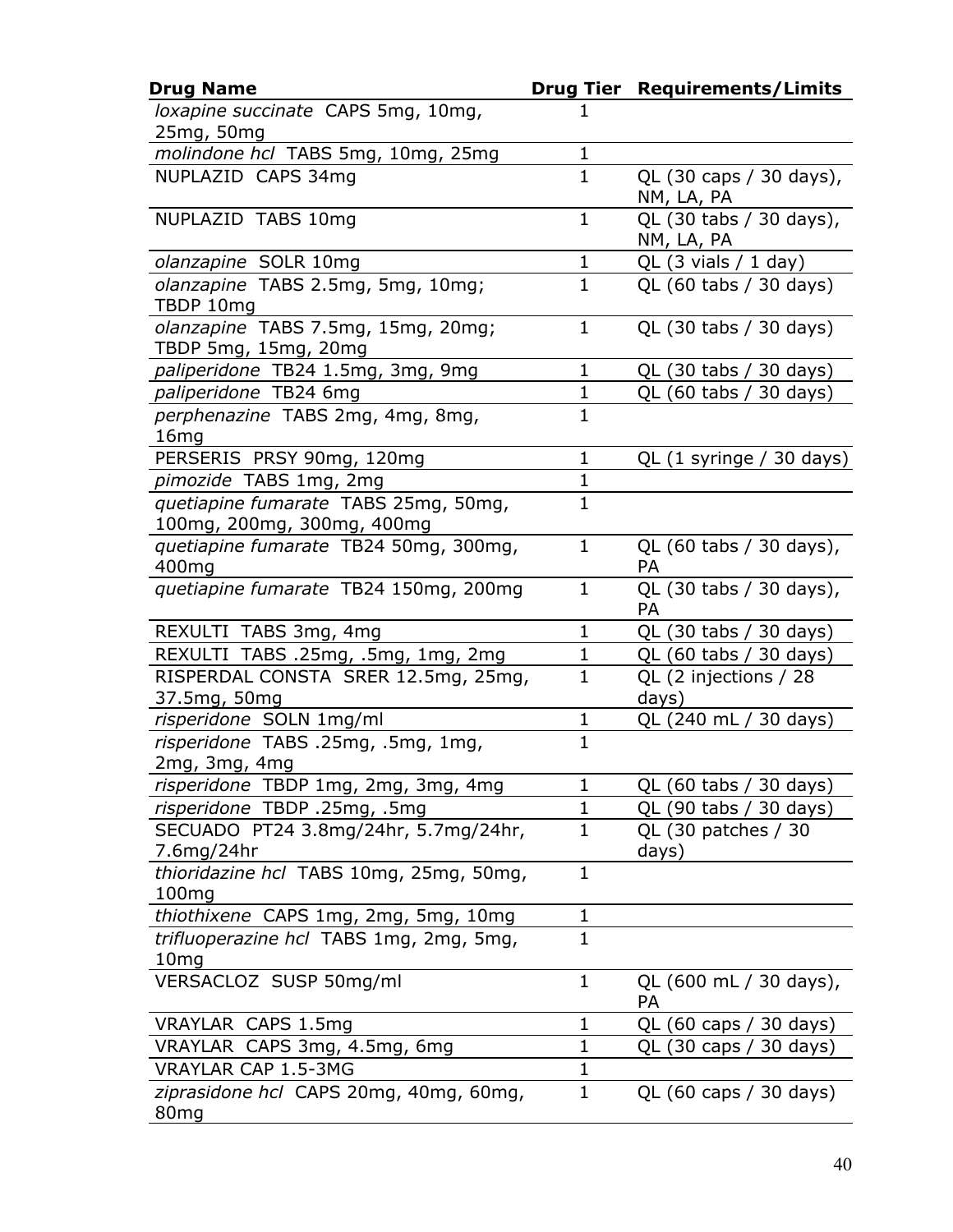| <b>Drug Name</b>                                      |              | <b>Drug Tier Requirements/Limits</b>                       |
|-------------------------------------------------------|--------------|------------------------------------------------------------|
| ziprasidone mesylate SOLR 20mg                        |              | QL (6 injections / 3<br>days)                              |
| ZYPREXA RELPREVV SUSR 210mg, 300mg                    | $\mathbf{1}$ | QL (2 vials / 28 days),<br>NM, PA                          |
| ZYPREXA RELPREVV SUSR 405mg                           | $\mathbf{1}$ | QL (1 vial / 28 days),<br>NM, PA                           |
| ATTENTION DEFICIT HYPERACTIVITY DISORDER              |              |                                                            |
| amphetamine-dextroamphetamine cap er<br>24hr 5 mg     | 1            | QL (30 caps / 30 days),<br><b>PA</b>                       |
| amphetamine-dextroamphetamine cap er<br>24hr 10 mg    | $\mathbf{1}$ | QL (30 caps / 30 days),<br>PA                              |
| amphetamine-dextroamphetamine cap er<br>24hr 15 mg    | $\mathbf{1}$ | QL (30 caps / 30 days),<br>PA                              |
| amphetamine-dextroamphetamine cap er<br>24hr 20 mg    | $\mathbf 1$  | QL (30 caps / 30 days),<br><b>PA</b>                       |
| amphetamine-dextroamphetamine cap er<br>24hr 25 mg    | $\mathbf 1$  | QL (30 caps / 30 days),<br>PA                              |
| amphetamine-dextroamphetamine cap er<br>24hr 30 mg    | $\mathbf{1}$ | QL (30 caps / 30 days),<br><b>PA</b>                       |
| amphetamine-dextroamphetamine tab 5<br>mg             | $\mathbf 1$  | QL (60 tabs / 30 days),<br>PA                              |
| amphetamine-dextroamphetamine tab 7.5<br>mg           | $\mathbf{1}$ | QL (60 tabs / 30 days),<br>PA                              |
| amphetamine-dextroamphetamine tab 10<br>ma            | $\mathbf{1}$ | QL (60 tabs / 30 days),<br>PA                              |
| amphetamine-dextroamphetamine tab<br>12.5 mg          | $\mathbf 1$  | QL (60 tabs / 30 days),<br>PA                              |
| amphetamine-dextroamphetamine tab 15<br>mg            | $\mathbf{1}$ | QL (60 tabs / 30 days),<br>PA                              |
| amphetamine-dextroamphetamine tab 20<br>mg            | $\mathbf 1$  | QL (90 tabs / 30 days),<br>PA                              |
| amphetamine-dextroamphetamine tab 30<br>mg            | $\mathbf{1}$ | QL (60 tabs / 30 days),<br>PA                              |
| atomoxetine hcl CAPS 10mg, 18mg, 25mg                 | 1            | QL (120 caps / 30 days)                                    |
| atomoxetine hcl CAPS 40mg                             | $\mathbf 1$  | QL (60 caps / 30 days)                                     |
| atomoxetine hcl CAPS 60mg, 80mg,<br>100 <sub>mg</sub> | $\mathbf{1}$ | QL (30 caps / 30 days)                                     |
| dexmethylphenidate hcl TABS 2.5mg, 5mg                | 1            | QL (120 tabs / 30 days),<br><b>PA</b>                      |
| dexmethylphenidate hcl TABS 10mg                      | $\mathbf{1}$ | QL (60 tabs / 30 days),<br>PA                              |
| guanfacine hcl (adhd) TB24 1mg, 2mg,<br>3mg, 4mg      | $\mathbf 1$  | QL (30 tabs / 30 days),<br>PA; PA if 70 years and<br>older |
| <i>metadate er</i> TBCR 20mg                          | $\mathbf{1}$ | QL (90 tabs / 30 days),<br><b>PA</b>                       |
| methylphenidate hcl SOLN 5mg/5ml                      | $\mathbf{1}$ | QL (1800 mL / 30 days),<br><b>PA</b>                       |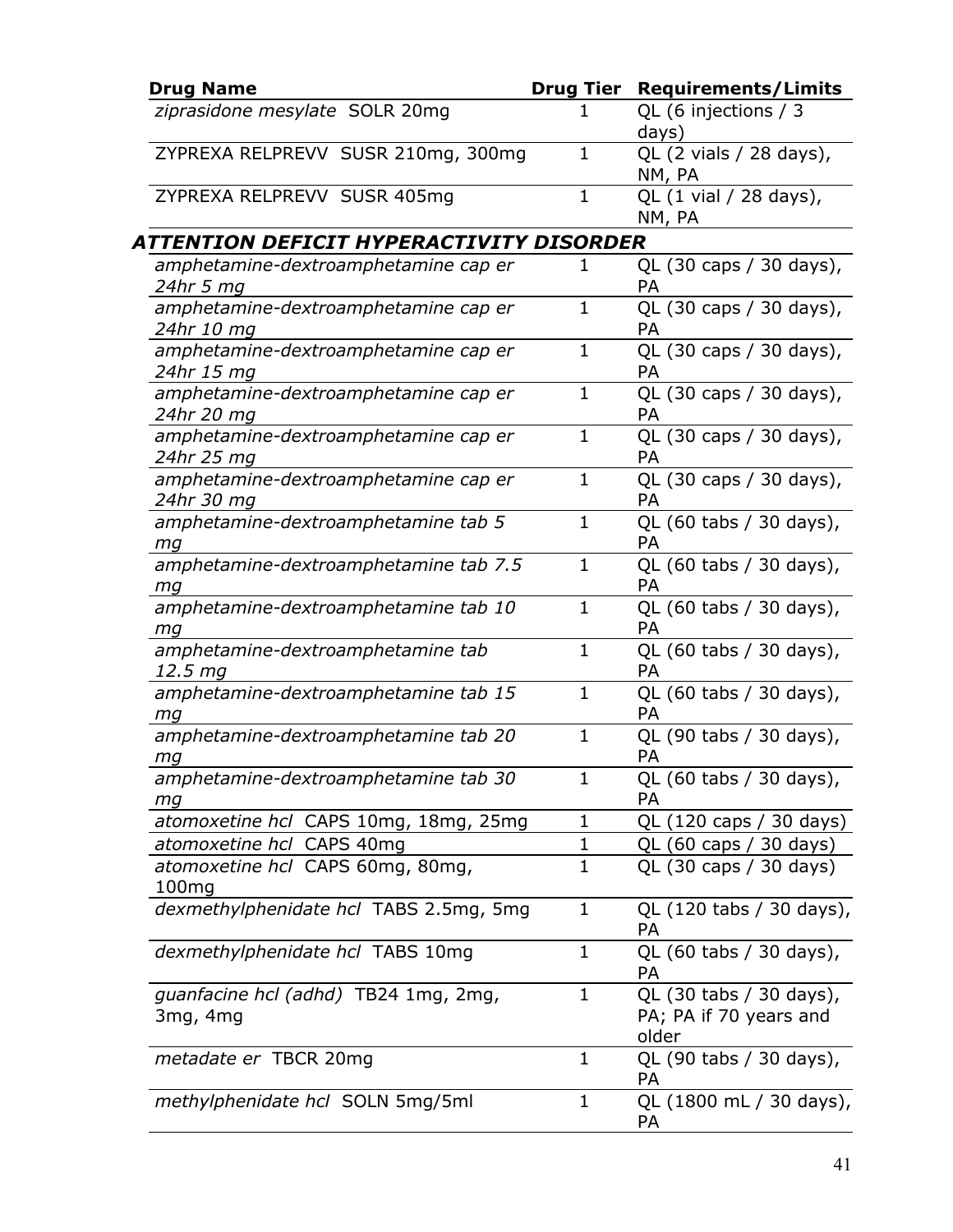| <b>Drug Name</b>                                   | <b>Drug Tier</b> | <b>Requirements/Limits</b>                                                                                        |
|----------------------------------------------------|------------------|-------------------------------------------------------------------------------------------------------------------|
| methylphenidate hcl SOLN 10mg/5ml                  | 1                | QL (900 mL / 30 days),<br>PA                                                                                      |
| methylphenidate hcl TABS 5mg, 10mg                 | $\mathbf{1}$     | QL (180 tabs / 30 days),<br>PA                                                                                    |
| methylphenidate hcl TABS 20mg; TBCR<br>10mg, 20mg  | $\mathbf{1}$     | QL (90 tabs / 30 days),<br>PA                                                                                     |
| <b>HYPNOTICS</b>                                   |                  |                                                                                                                   |
| BELSOMRA TABS 5mg, 10mg, 15mg,<br>20 <sub>mg</sub> | $\mathbf{1}$     | QL (30 tabs / 30 days)                                                                                            |
| doxepin hcl (sleep) TABS 3mg, 6mg                  | $\mathbf{1}$     | QL (30 tabs / 30 days)                                                                                            |
| eszopiclone TABS 1mg, 2mg, 3mg                     | $\mathbf{1}$     | QL (30 tabs / 30 days),<br>PA; PA applies if 70<br>years and older after a<br>90 day supply in a<br>calendar year |
| HETLIOZ CAPS 20mg                                  | $\mathbf{1}$     | QL (30 caps / 30 days),<br>NM, LA, PA                                                                             |
| temazepam CAPS 7.5mg                               | $\mathbf{1}$     | QL (30 caps / 30 days),<br>PA; PA applies if 65<br>years and older after a<br>90 day supply in a<br>calendar year |
| temazepam CAPS 15mg                                | $\mathbf{1}$     | QL (60 caps / 30 days),<br>PA; PA applies if 65<br>years and older after a<br>90 day supply in a<br>calendar year |
| temazepam CAPS 30mg                                | $\mathbf{1}$     | QL (30 caps / 30 days),<br>PA; PA if 65 years and<br>older                                                        |
| zaleplon CAPS 5mg, 10mg                            | $\mathbf{1}$     | QL (60 caps / 30 days),<br>PA; PA applies if 70<br>years and older after a<br>90 day supply in a<br>calendar year |
| zolpidem tartrate TABS 5mg, 10mg                   | $\mathbf{1}$     | QL (30 tabs / 30 days),<br>PA; PA applies if 70<br>years and older after a<br>90 day supply in a<br>calendar year |
| <b>MIGRAINE</b>                                    |                  |                                                                                                                   |
| AIMOVIG SOAJ 70mg/ml, 140mg/ml                     | $\mathbf{1}$     | QL (1 pen / 30 days),<br>NM, PA                                                                                   |
| dihydroergotamine mesylate SOLN<br>1mg/ml          | $\mathbf{1}$     |                                                                                                                   |
| dihydroergotamine mesylate SOLN<br>4mg/ml          | $\mathbf 1$      | QL (8 mL / 30 days), PA                                                                                           |
| ergotamine w/ caffeine tab 1-100 mg                | $\mathbf{1}$     | QL (40 tabs / 28 days),<br>PA                                                                                     |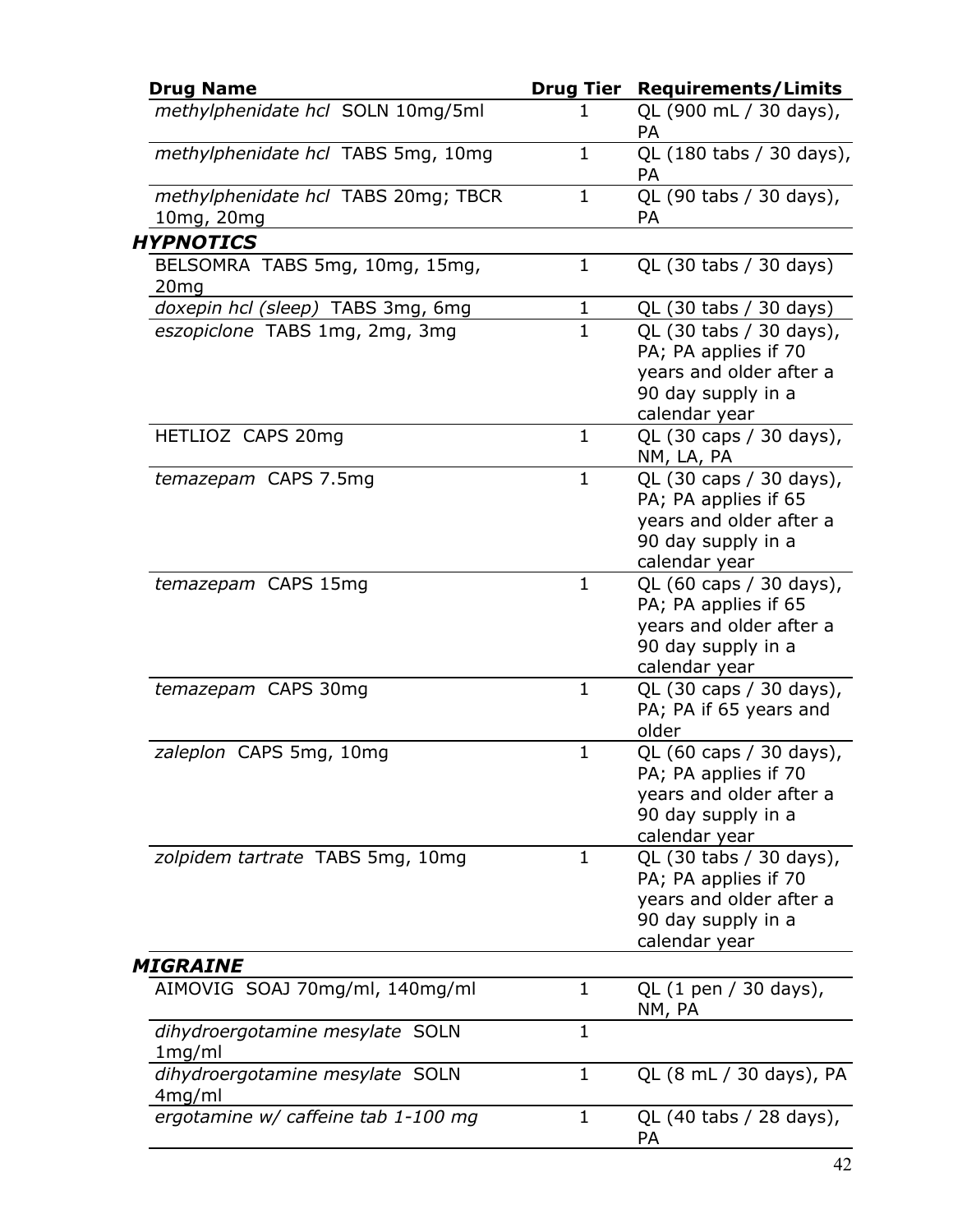| <b>Drug Name</b>                                                                            |              | <b>Drug Tier Requirements/Limits</b>  |
|---------------------------------------------------------------------------------------------|--------------|---------------------------------------|
| naratriptan hcl TABS 1mg, 2.5mg                                                             | 1            | QL (12 tabs / 30 days)                |
| NURTEC TBDP 75mg                                                                            | $\mathbf{1}$ | QL (16 tabs / 30 days),<br>PA         |
| rizatriptan benzoate TABS 5mg, 10mg;<br>TBDP 5mg, 10mg                                      | $\mathbf{1}$ | QL (18 tabs / 30 days)                |
| sumatriptan SOLN 5mg/act                                                                    | $\mathbf{1}$ | QL (24 units / 30 days)               |
| sumatriptan SOLN 20mg/act                                                                   | $\mathbf{1}$ | QL (12 units / 30 days)               |
| sumatriptan succinate SOAJ 4mg/0.5ml;<br>SOCT 4mg/0.5ml                                     | $\mathbf{1}$ | QL (18 injections / 30<br>days)       |
| sumatriptan succinate SOAJ 6mg/0.5ml;<br>SOCT 6mg/0.5ml; SOLN 6mg/0.5ml                     | $\mathbf{1}$ | QL (12 injections / 30<br>days)       |
| sumatriptan succinate TABS 25mg, 50mg,<br>100mg                                             | $\mathbf{1}$ | QL (12 tabs / 30 days)                |
| UBRELVY TABS 50mg, 100mg                                                                    | $\mathbf{1}$ | QL (16 tabs / 30 days),<br>PA         |
| zolmitriptan TABS 2.5mg, 5mg; TBDP<br>2.5mg, 5mg                                            | $\mathbf{1}$ | QL (12 tabs / 30 days)                |
| <b>MISCELLANEOUS</b>                                                                        |              |                                       |
| AUSTEDO TABS 6mg                                                                            | $\mathbf{1}$ | QL (60 tabs / 30 days),<br>NM, PA     |
| AUSTEDO TABS 9mg, 12mg                                                                      | $\mathbf{1}$ | QL (120 tabs / 30 days),<br>NM, PA    |
| INGREZZA CAPS 40mg, 60mg, 80mg                                                              | $\mathbf{1}$ | QL (30 caps / 30 days),<br>NM, LA, PA |
| INGREZZA CAP 40-80MG                                                                        | $\mathbf{1}$ | QL (28 caps / 28 days),<br>NM, LA, PA |
| LITHIUM SOLN 8meq/5ml                                                                       | $\mathbf 1$  |                                       |
| lithium carbonate CAPS 150mg, 300mg,<br>600mg; TABS 300mg; TBCR 300mg,<br>450 <sub>mg</sub> | $\mathbf{1}$ |                                       |
| NUEDEXTA CAP 20-10MG                                                                        | $\mathbf{1}$ | QL (60 caps / 30 days),<br>PA         |
| pregabalin (once-daily) TB24 82.5mg,<br>165mg, 330mg                                        | 1            | QL (60 tabs / 30 days),<br><b>PA</b>  |
| pyridostigmine bromide TABS 60mg                                                            | 1            |                                       |
| riluzole TABS 50mg                                                                          | $\mathbf{1}$ |                                       |
| tetrabenazine TABS 12.5mg                                                                   | $\mathbf{1}$ | QL (90 tabs / 30 days),<br>NM, PA     |
| tetrabenazine TABS 25mg                                                                     | $\mathbf{1}$ | QL (120 tabs / 30 days),<br>NM, PA    |
| MULTIPLE SCLEROSIS AGENTS                                                                   |              |                                       |
| BETASERON KIT.3mg                                                                           | $\mathbf{1}$ | QL (14 syringes / 28<br>days), NM, PA |
| dalfampridine TB12 10mg                                                                     | $\mathbf{1}$ | NM, PA                                |
| GILENYA CAPS .5mg                                                                           | $\mathbf{1}$ | QL (28 caps / 28 days),<br>NM, PA     |
| glatiramer acetate SOSY 20mg/ml                                                             | $\mathbf{1}$ | QL (30 syringes / 30<br>days), NM, PA |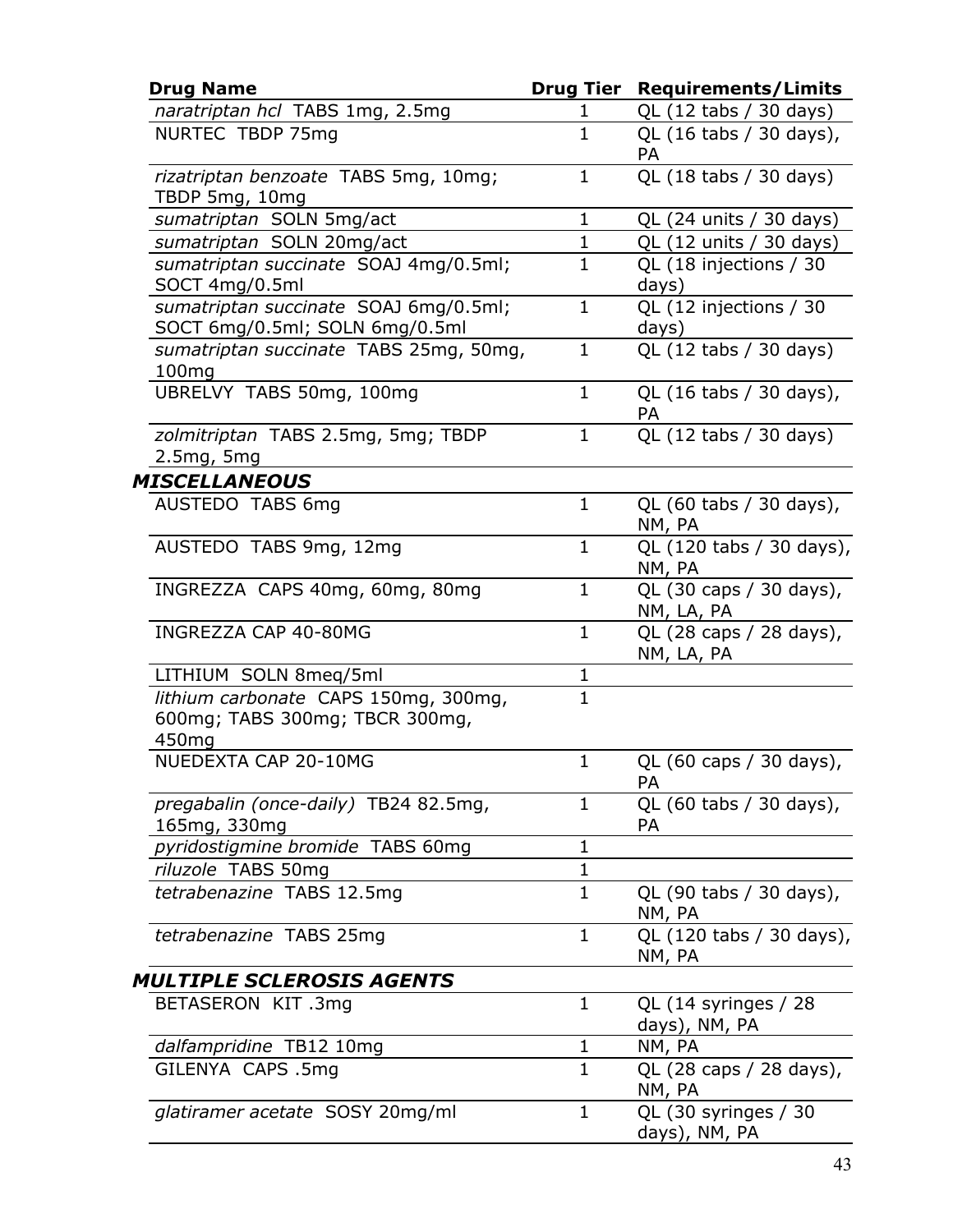| <b>Drug Name</b>                                                 | <b>Drug Tier</b> | <b>Requirements/Limits</b>                                  |
|------------------------------------------------------------------|------------------|-------------------------------------------------------------|
| glatiramer acetate SOSY 40mg/ml                                  | 1                | QL (12 syringes / 28<br>days), NM, PA                       |
| glatopa SOSY 20mg/ml                                             | $\mathbf{1}$     | QL (30 syringes / 30<br>days), NM, PA                       |
| glatopa SOSY 40mg/ml                                             | $\mathbf{1}$     | QL (12 syringes / 28<br>days), NM, PA                       |
| KESIMPTA SOAJ 20mg/0.4ml                                         | $\mathbf{1}$     | QL (16 pens / year),<br>NM, LA, PA                          |
| <b>MUSCULOSKELETAL THERAPY AGENTS</b>                            |                  |                                                             |
| baclofen TABS 10mg, 20mg                                         | $\mathbf{1}$     |                                                             |
| carisoprodol TABS 350mg                                          | $\mathbf{1}$     | QL (120 tabs / 30 days),<br>PA; PA if 70 years and<br>older |
| cyclobenzaprine hcl TABS 5mg, 10mg                               | $\mathbf{1}$     | PA; PA if 70 years and<br>older                             |
| dantrolene sodium CAPS 25mg, 50mg,<br>100 <sub>mg</sub>          | $\mathbf{1}$     |                                                             |
| methocarbamol TABS 500mg, 750mg                                  | $\mathbf{1}$     | PA; PA if 70 years and<br>older                             |
| tizanidine hcl TABS 2mg, 4mg                                     | 1                |                                                             |
| vanadom TABS 350mg                                               | $\mathbf{1}$     | QL (120 tabs / 30 days),<br>PA; PA if 70 years and<br>older |
| <b>NARCOLEPSY/CATAPLEXY</b>                                      |                  |                                                             |
| armodafinil TABS 50mg                                            | $\mathbf{1}$     | QL (90 tabs / 30 days),<br><b>PA</b>                        |
| armodafinil TABS 150mg, 200mg, 250mg                             | $\mathbf 1$      | QL (30 tabs / 30 days),<br>PA                               |
| XYREM SOLN 500mg/ml                                              | $\mathbf{1}$     | QL (540 mL / 30 days),<br>NM, LA, PA                        |
| PSYCHOTHERAPEUTIC-MISC                                           |                  |                                                             |
| acamprosate calcium TBEC 333mg                                   | 1                |                                                             |
| buprenorphine hcl SUBL 2mg, 8mg                                  | $\mathbf{1}$     | QL (90 tabs / 30 days),<br><b>PA</b>                        |
| buprenorphine hcl-naloxone hcl sl film 2-<br>0.5 mg (base equiv) | $\mathbf{1}$     | QL (90 films / 30 days)                                     |
| buprenorphine hcl-naloxone hcl sl film 4-1<br>mg (base equiv)    | $\mathbf{1}$     | QL (90 films / 30 days)                                     |
| buprenorphine hcl-naloxone hcl sl film 8-2<br>mg (base equiv)    | 1                | QL (90 films / 30 days)                                     |
| buprenorphine hcl-naloxone hcl sl film 12-3<br>mg (base equiv)   | $\mathbf{1}$     | QL (60 films / 30 days)                                     |
| buprenorphine hcl-naloxone hcl sl tab 2-<br>0.5 mg (base equiv)  | $\mathbf{1}$     | QL (90 tabs / 30 days)                                      |
| buprenorphine hcl-naloxone hcl sl tab 8-2<br>mg (base equiv)     | 1                | QL (90 tabs / 30 days)                                      |
| bupropion hcl (smoking deterrent) TB12<br>150 <sub>mg</sub>      | $\mathbf{1}$     |                                                             |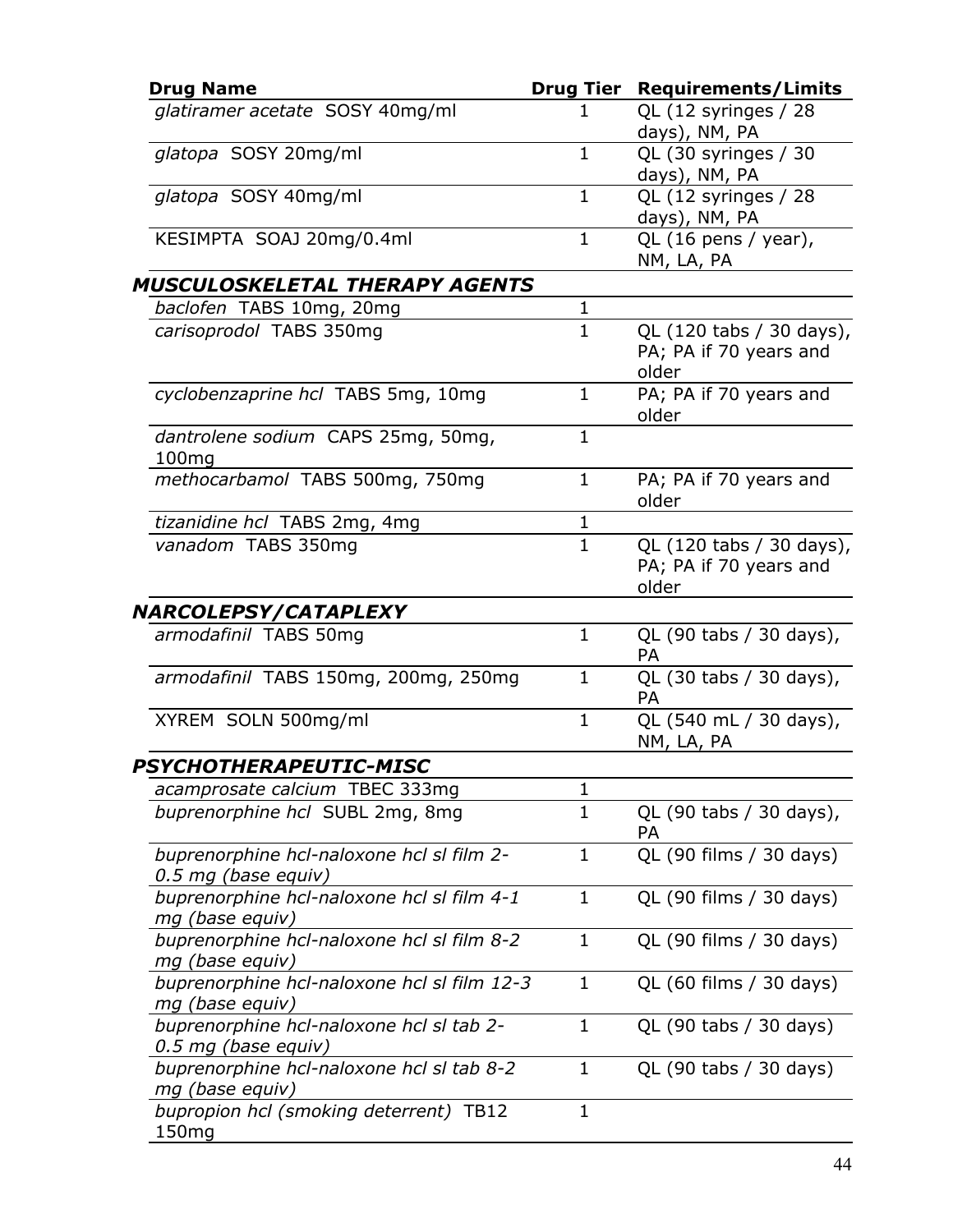| <b>Drug Name</b>                                  |              | <b>Drug Tier Requirements/Limits</b>  |
|---------------------------------------------------|--------------|---------------------------------------|
| CHANTIX PAK 0.5& 1MG                              | 1            | <b>PA</b>                             |
| disulfiram TABS 250mg, 500mg                      | $\mathbf{1}$ |                                       |
| naloxone hcl LIQD 4mg/0.1ml; SOCT                 | $\mathbf{1}$ |                                       |
| .4mg/ml; SOLN .4mg/ml, 4mg/10ml;                  |              |                                       |
| SOSY 2mg/2ml                                      |              |                                       |
| naltrexone hcl TABS 50mg                          | 1            |                                       |
| NICOTROL INHALER INHA 10mg                        | $\mathbf{1}$ |                                       |
| NICOTROL NS SOLN 10mg/ml                          | $\mathbf{1}$ |                                       |
| varenicline tartrate TABS .5mg, 1mg               | $\mathbf{1}$ | QL (56 tabs / 28 days),<br>PA         |
| VIVITROL SUSR 380mg                               | $\mathbf{1}$ | <b>NM</b>                             |
| <b>ENDOCRINE AND METABOLIC</b>                    |              |                                       |
| <b>ANDROGENS</b>                                  |              |                                       |
| ANDRODERM PT24 2mg/24hr, 4mg/24hr                 | $\mathbf{1}$ | QL (30 patches / 30<br>days), PA      |
| oxandrolone TABS 2.5mg                            | $\mathbf{1}$ | QL (120 tabs / 30 days),<br><b>PA</b> |
| oxandrolone TABS 10mg                             | $\mathbf{1}$ | QL (60 tabs / 30 days),<br>PA         |
| testosterone GEL 1%, 25mg/2.5gm,<br>50mg/5gm      | $\mathbf{1}$ | QL (300 gm / 30 days),<br>PA          |
| testosterone cypionate SOLN 100mg/ml,<br>200mg/ml | $\mathbf{1}$ | PA                                    |
| testosterone enanthate SOLN 200mg/ml              | $\mathbf{1}$ | <b>PA</b>                             |
| <b>ANTIDIABETICS</b>                              |              |                                       |
| acarbose TABS 25mg, 50mg, 100mg                   | $\mathbf{1}$ |                                       |
| BYDUREON BCISE AUIJ 2mg/0.85ml                    | $\mathbf{1}$ | $QL$ (4 pens / 28 days)               |
| BYETTA SOPN 5mcg/0.02ml,                          | $\mathbf{1}$ | QL (1 pen / 30 days)                  |
| 10mcg/0.04ml                                      |              |                                       |
| FARXIGA TABS 5mg, 10mg                            | $\mathbf{1}$ | QL (30 tabs / 30 days)                |
| glimepiride TABS 1mg, 2mg                         | $\mathbf{1}$ | QL (90 tabs / 30 days)                |
| glimepiride TABS 4mg                              | 1            | QL (60 tabs / 30 days)                |
| glipizide TABS 5mg                                | 1            | QL (240 tabs / 30 days)               |
| glipizide TABS 10mg                               | 1            | QL (120 tabs / 30 days)               |
| glipizide TB24 2.5mg, 5mg                         | $\mathbf 1$  | QL (90 tabs / 30 days)                |
| glipizide TB24 10mg                               | 1            | QL (60 tabs / 30 days)                |
| glipizide xl TB24 2.5mg, 5mg                      | $\mathbf 1$  | QL (90 tabs / 30 days)                |
| glipizide xl TB24 10mg                            | 1            | QL (60 tabs / 30 days)                |
| glipizide-metformin hcl tab 2.5-250 mg            | 1            | QL (240 tabs / 30 days)               |
| glipizide-metformin hcl tab 2.5-500 mg            | 1            | QL (120 tabs / 30 days)               |
| glipizide-metformin hcl tab 5-500 mg              | $\mathbf 1$  | QL (120 tabs / 30 days)               |
| GLYXAMBI TAB 10-5 MG                              | 1            | QL (30 tabs / 30 days)                |
| <b>GLYXAMBI TAB 25-5 MG</b>                       | 1            | QL (30 tabs / 30 days)                |
| JANUMET TAB 50-500MG                              | 1            | QL (60 tabs / 30 days)                |
| JANUMET TAB 50-1000                               | $\mathbf{1}$ | QL (60 tabs / 30 days)                |
| JANUMET XR TAB 50-500MG                           | $\mathbf 1$  | QL (60 tabs / 30 days)                |
|                                                   |              |                                       |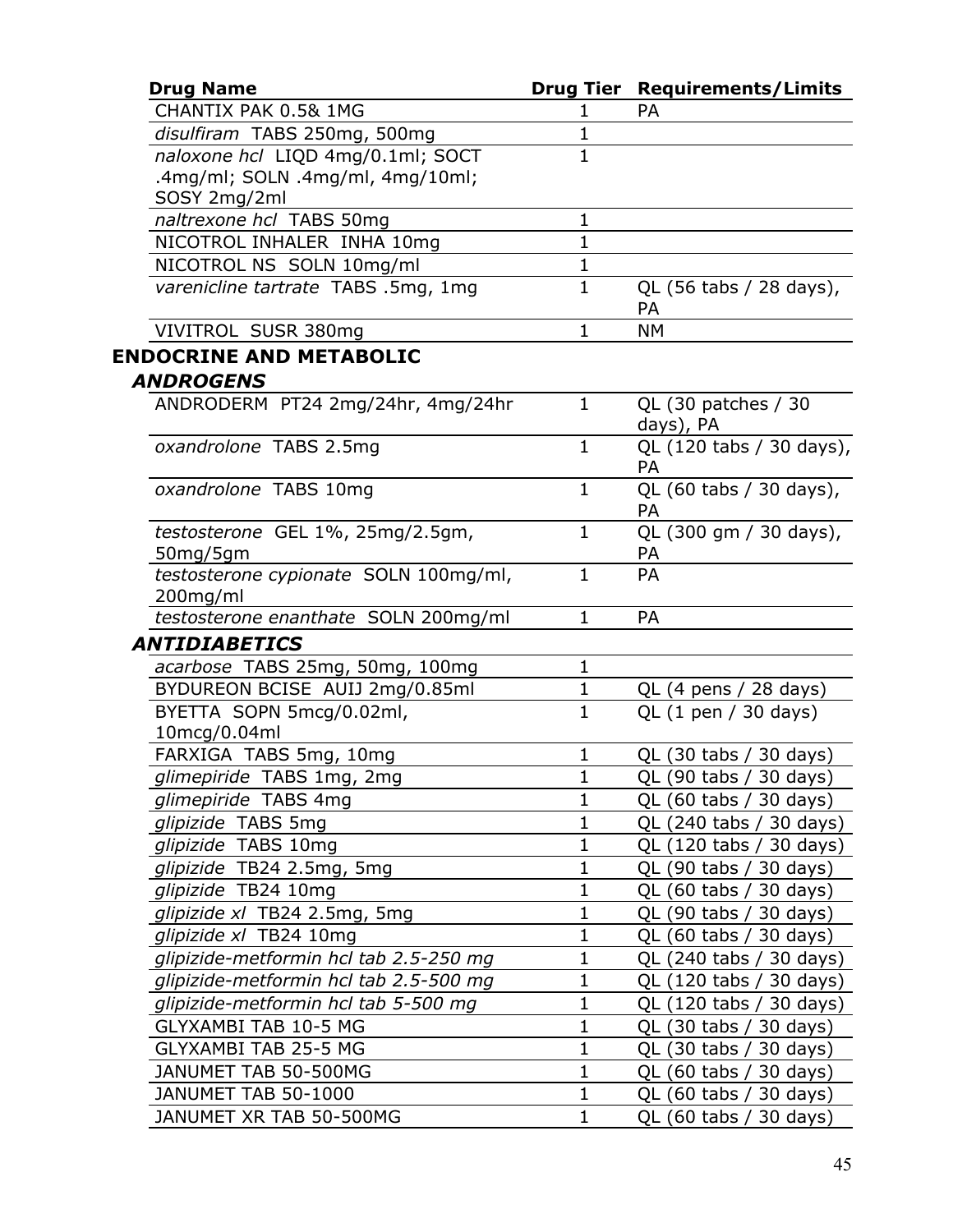| <b>Drug Name</b>                       | Drug Tier    | <b>Requirements/Limits</b>              |
|----------------------------------------|--------------|-----------------------------------------|
| JANUMET XR TAB 50-1000                 | 1            | QL (60 tabs / 30 days)                  |
| JANUMET XR TAB 100-1000                | $\mathbf{1}$ | QL (30 tabs / 30 days)                  |
| JANUVIA TABS 25mg, 50mg, 100mg         | $\mathbf 1$  | QL (30 tabs / 30 days)                  |
| JARDIANCE TABS 10mg                    | $\mathbf{1}$ | QL (60 tabs / 30 days)                  |
| JARDIANCE TABS 25mg                    | $\mathbf{1}$ | QL (30 tabs / 30 days)                  |
| JENTADUETO TAB 2.5-500                 | $\mathbf{1}$ | QL (60 tabs / 30 days)                  |
| JENTADUETO TAB 2.5-850                 | $\mathbf{1}$ | QL (60 tabs / 30 days)                  |
| JENTADUETO TAB 2.5-1000                | $\mathbf 1$  | QL (60 tabs / 30 days)                  |
| JENTADUETO TAB XR 2.5-1000MG           | $\mathbf{1}$ | QL (60 tabs / 30 days)                  |
| JENTADUETO TAB XR 5-1000MG             | $\mathbf{1}$ | QL (30 tabs / 30 days)                  |
| metformin hcl TABS 500mg               | $\mathbf{1}$ | QL (150 tabs / 30 days)                 |
| metformin hcl TABS 850mg               | $\mathbf{1}$ | QL (90 tabs / 30 days)                  |
| metformin hcl TABS 1000mg              | 1            | QL (75 tabs / 30 days)                  |
| metformin hcl TB24 500mg               | $\mathbf{1}$ | QL (120 tabs / 30 days);                |
|                                        |              | (generic of                             |
|                                        |              | <b>GLUCOPHAGE XR)</b>                   |
| metformin hcl TB24 750mg               | $\mathbf{1}$ | QL (60 tabs / 30 days);                 |
|                                        |              | (generic of                             |
|                                        |              | <b>GLUCOPHAGE XR)</b>                   |
| nateglinide TABS 60mg, 120mg           | 1            | QL (90 tabs / 30 days)                  |
| OZEMPIC (0.25 OR 0.5MG/DOSE) SOPN      | $\mathbf{1}$ | QL $(1$ pen $/$ 28 days)                |
| 2mg/1.5ml                              |              |                                         |
| OZEMPIC (1MG/DOSE) SOPN 2mg/1.5ml      | $\mathbf 1$  | QL $(2 \text{ pens} / 28 \text{ days})$ |
| OZEMPIC (1MG/DOSE) SOPN 4mg/3ml        | $\mathbf 1$  | QL (1 pen / 28 days)                    |
| OZEMPIC INJ 8MG/3ML                    | $\mathbf{1}$ | QL $(1$ pen $/$ 28 days)                |
| pioglitazone hcl TABS 15mg, 30mg, 45mg | $\mathbf{1}$ | QL (30 tabs / 30 days)                  |
| repaglinide TABS 2mg                   | $\mathbf{1}$ | QL (240 tabs / 30 days)                 |
| repaglinide TABS .5mg, 1mg             | $\mathbf{1}$ | QL (120 tabs / 30 days)                 |
| RYBELSUS TABS 3mg, 7mg, 14mg           | $\mathbf 1$  | QL (30 tabs / 30 days)                  |
| SYNJARDY TAB 5-500MG                   | $\mathbf{1}$ | QL (120 tabs / 30 days)                 |
| SYNJARDY TAB 5-1000MG                  | $\mathbf 1$  | QL (60 tabs / 30 days)                  |
| SYNJARDY TAB 12.5-500                  | 1            | QL (60 tabs / 30 days)                  |
| SYNJARDY TAB 12.5-1000MG               | $\mathbf 1$  | QL (60 tabs / 30 days)                  |
| SYNJARDY XR TAB 5-1000MG               | $\mathbf 1$  | QL (60 tabs / 30 days)                  |
| SYNJARDY XR TAB 10-1000                | $\mathbf{1}$ | QL (60 tabs / 30 days)                  |
| SYNJARDY XR TAB 12.5-1000MG            | $\mathbf 1$  | QL (60 tabs / 30 days)                  |
| SYNJARDY XR TAB 25-1000                | 1            | QL (30 tabs / 30 days)                  |
| <b>TRADJENTA TABS 5mg</b>              | $\mathbf{1}$ | QL (30 tabs / 30 days)                  |
| TRIJARDY XR TAB ER 24HR 5-2.5-1000MG   | $\mathbf 1$  | QL (60 tabs / 30 days)                  |
| TRIJARDY XR TAB ER 24HR 10-5-1000MG    | $\mathbf{1}$ | QL (30 tabs / 30 days)                  |
| TRIJARDY XR TAB ER 24HR 12.5-2.5-      | $\mathbf{1}$ | QL (60 tabs / 30 days)                  |
| 1000MG                                 |              |                                         |
| TRIJARDY XR TAB ER 24HR 25-5-1000MG    | 1            | QL (30 tabs / 30 days)                  |
| TRULICITY SOPN .75mg/0.5ml,            | $\mathbf{1}$ | QL $(4$ pens $/ 28$ days)               |
| 1.5mg/0.5ml, 3mg/0.5ml, 4.5mg/0.5ml    |              |                                         |
| VICTOZA SOPN 18mg/3ml                  | $\mathbf{1}$ | QL (3 pens / 30 days)                   |
| XIGDUO XR TAB 2.5-1000                 | $\mathbf{1}$ | QL (60 tabs / 30 days)                  |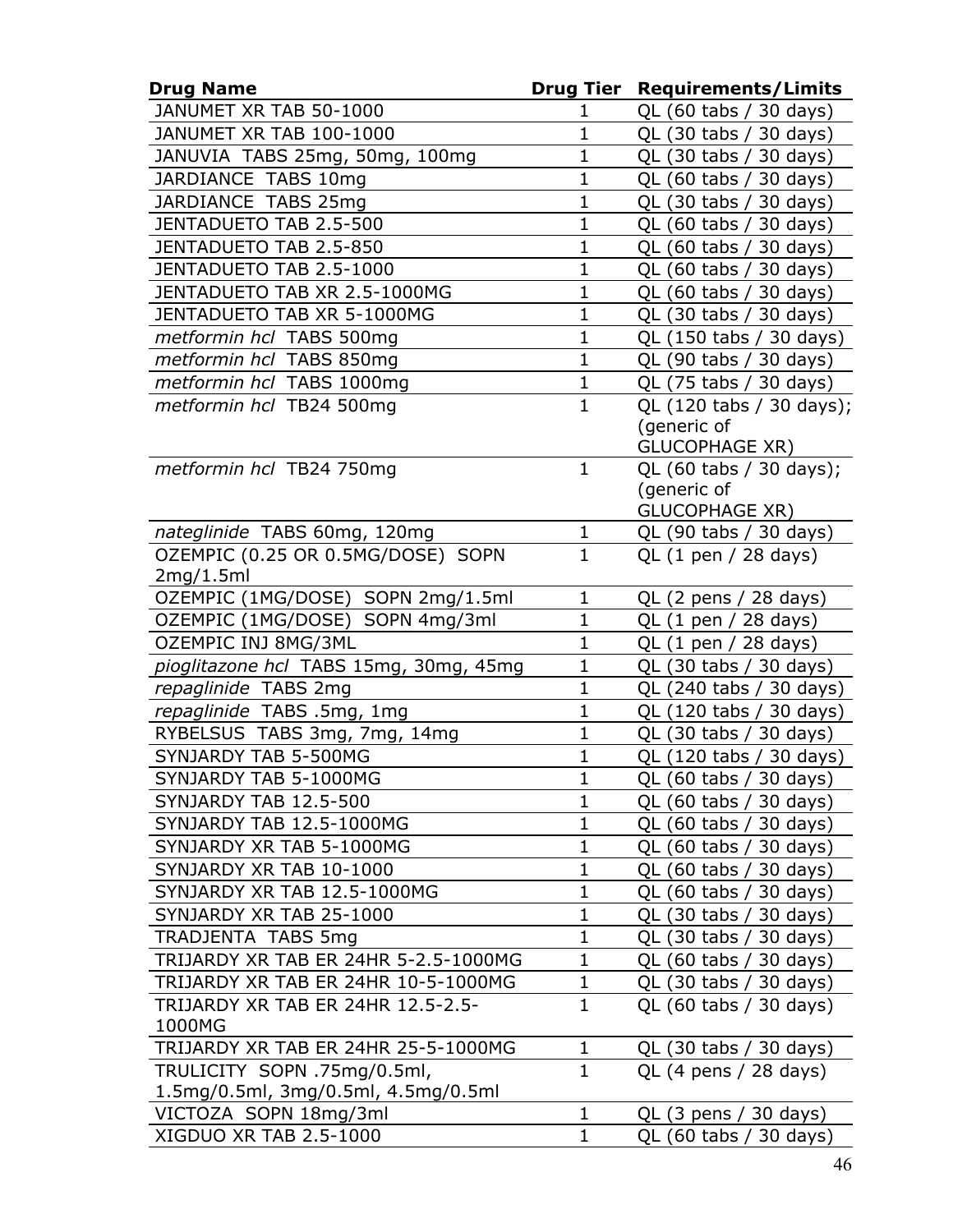| <b>Drug Name</b>                  |                | <b>Drug Tier Requirements/Limits</b> |
|-----------------------------------|----------------|--------------------------------------|
| XIGDUO XR TAB 5-500MG             | 1              | QL (60 tabs / 30 days)               |
| XIGDUO XR TAB 5-1000MG            | $\mathbf{1}$   | QL (60 tabs / 30 days)               |
| XIGDUO XR TAB 10-500MG            | 1              | QL (30 tabs / 30 days)               |
| XIGDUO XR TAB 10-1000             | $\mathbf{1}$   | QL (30 tabs / 30 days)               |
| ANTIDIABETICS, INSULINS           |                |                                      |
| BASAGLAR KWIKPEN SOPN 100unit/ml  | 1              |                                      |
| <b>BD ALCOHOL SWABS</b>           | $\mathbf{1}$   |                                      |
| FIASP FLEX INJ TOUCH              | $\mathbf{1}$   |                                      |
| FIASP INJ 100/ML                  | $\mathbf 1$    |                                      |
| FIASP PENFIL INJ U-100            | $\mathbf{1}$   |                                      |
| GAUZE PADS 2" X 2"                | $\mathbf{1}$   |                                      |
| HUMULIN R U-500 (CONCENTR SOLN    | $\mathbf{1}$   | B/D                                  |
| 500unit/ml                        |                |                                      |
| HUMULIN R U-500 KWIKPEN SOPN      | $\mathbf{1}$   |                                      |
| 500unit/ml                        |                |                                      |
| <b>INSULIN SAFETY NEEDLES</b>     | $\mathbf{1}$   |                                      |
| <b>INSULIN SYRINGES:</b>          | $\overline{1}$ |                                      |
| BD/ULTIMED/ALLISON/TRIVIDIA/MHC   |                |                                      |
| LEVEMIR SOLN 100unit/ml           | $\mathbf{1}$   |                                      |
| LEVEMIR FLEXTOUCH SOPN 100unit/ml | $\mathbf{1}$   |                                      |
| NOVOLIN INJ 70/30                 | $\mathbf{1}$   | (brand RELION not                    |
|                                   |                | covered)                             |
| NOVOLIN INJ 70/30 FP              | $\mathbf{1}$   | (brand RELION not                    |
|                                   |                | covered)                             |
| NOVOLIN N SUSP 100unit/ml         | $\mathbf{1}$   | (brand RELION not                    |
|                                   |                | covered)                             |
| NOVOLIN N FLEXPEN SUPN 100unit/ml | $\mathbf{1}$   | (brand RELION not<br>covered)        |
| NOVOLIN R SOLN 100unit/ml         | $\mathbf{1}$   | (brand RELION not                    |
|                                   |                | covered)                             |
| NOVOLIN R FLEXPEN SOPN 100unit/ml | $\mathbf{1}$   | (brand RELION not                    |
|                                   |                | covered)                             |
| NOVOLOG SOLN 100unit/ml           | $\mathbf{1}$   | (brand RELION not                    |
|                                   |                | covered)                             |
| NOVOLOG FLEXPEN SOPN 100unit/ml   | $\mathbf{1}$   | (brand RELION not                    |
|                                   |                | covered)                             |
| NOVOLOG MIX INJ 70/30             | $\mathbf{1}$   | (brand RELION not                    |
|                                   |                | covered)                             |
| NOVOLOG MIX INJ FLEXPEN           | $\mathbf{1}$   | (brand RELION not                    |
|                                   |                | covered)                             |
| NOVOLOG PENFILL SOCT 100unit/ml   | $\mathbf{1}$   | (brand RELION not                    |
|                                   |                | covered)                             |
| OMNIPOD DASH MIS PODS             | $\mathbf{1}$   | QL (15 pods / 30 days),              |
|                                   |                | <b>PA</b>                            |
| OMNIPOD MIS CLASSIC               | 1              | QL (15 pods / 30 days),              |
|                                   |                | PA                                   |
| OMNIPOD PDM KIT CLASSIC           | 1              | QL (1 kit / year), PA                |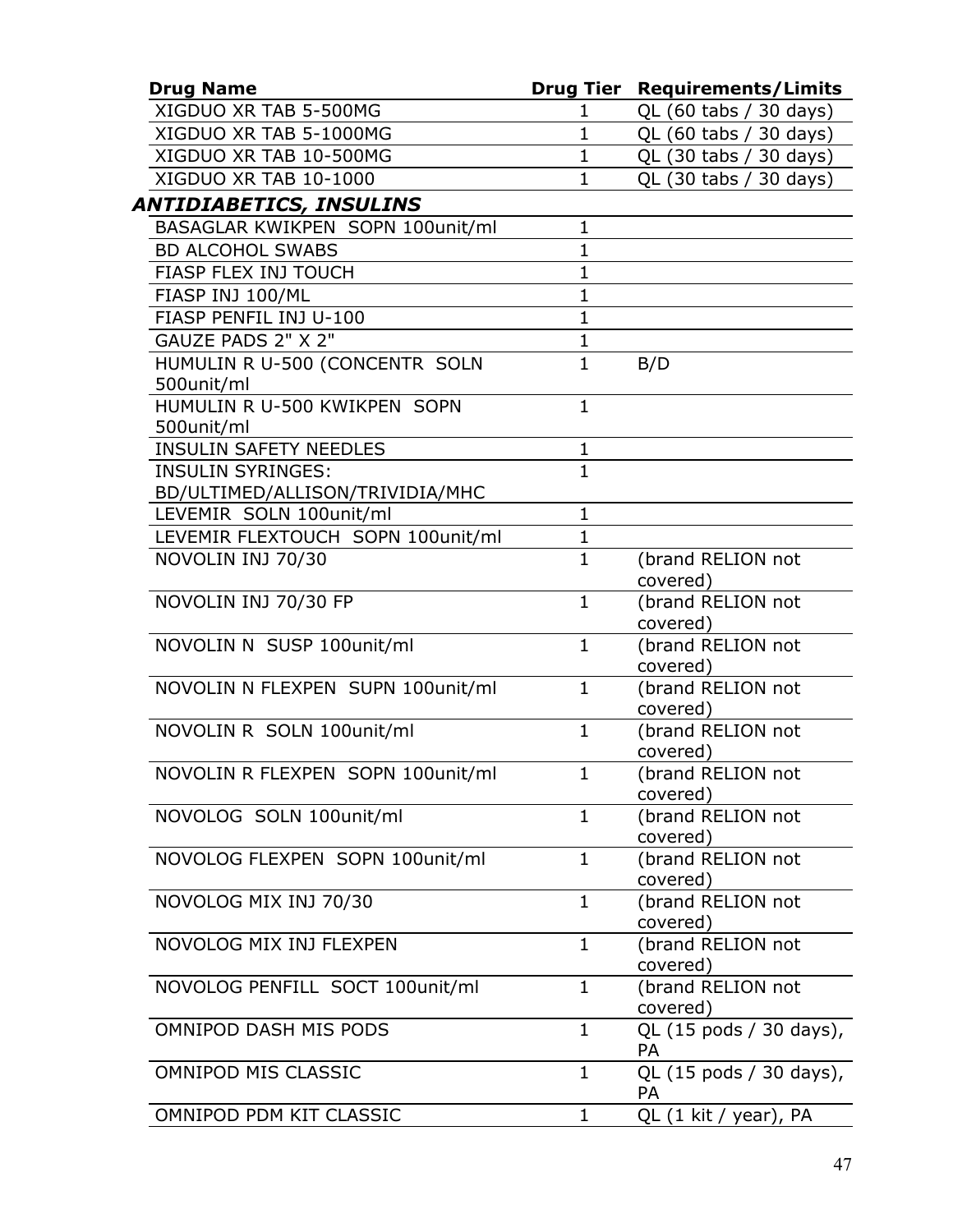| <b>Drug Name</b>                     |                     | <b>Drug Tier Requirements/Limits</b> |
|--------------------------------------|---------------------|--------------------------------------|
| PEN NEEDLES:                         |                     |                                      |
| NOVO/BD/ULTIMED/OWEN/TRIVIDIA        |                     |                                      |
| SOLIQUA INJ 100/33                   | $\mathbf{1}$        | QL (10 pens / 30 days)               |
| TRESIBA SOLN 100unit/ml              | $\mathbf{1}$        |                                      |
| TRESIBA FLEXTOUCH SOPN 100unit/ml,   | 1                   |                                      |
| 200unit/ml                           |                     |                                      |
| <b>V-GO 20 KIT</b>                   | $\mathbf{1}$        | QL (1 kit / 30 days), PA             |
| V-GO 30 KIT                          | $\mathbf 1$         | QL (1 kit / 30 days), PA             |
| <b>V-GO 40 KIT</b>                   | $\mathbf{1}$        | QL (1 kit / 30 days), PA             |
| XULTOPHY INJ 100/3.6                 | $\mathbf{1}$        | QL (5 pens / 30 days)                |
| <b>CALCIUM REGULATORS</b>            |                     |                                      |
| alendronate sodium SOLN 70mg/75ml;   | $\mathbf{1}$        |                                      |
| TABS 10mg, 35mg, 70mg                |                     |                                      |
| calcitonin (salmon) spray SOLN       | $\mathbf{1}$        | B/D                                  |
| 200unit/act                          |                     |                                      |
| FORTEO SOPN 600mcg/2.4ml             | $\mathbf{1}$        | NM, PA                               |
| ibandronate sodium TABS 150mg        | $\mathbf{1}$        | B/D                                  |
| NATPARA CART 25mcg, 50mcg, 75mcg,    | $\mathbf{1}$        | NM, PA                               |
| 100 <sub>mcq</sub>                   |                     |                                      |
| PAMIDRONATE DISODIUM SOLN 6mg/ml     | $\mathbf{1}$        | B/D                                  |
| pamidronate disodium SOLN 30mg/10ml, | $\mathbf{1}$        | B/D                                  |
| 90mg/10ml; SOLR 30mg, 90mg           |                     |                                      |
| PROLIA SOSY 60mg/ml                  | $\mathbf{1}$        | QL (1 syringe / 180                  |
|                                      |                     | days), NM                            |
| risedronate sodium TABS 5mg, 35mg,   | $\mathbf{1}$        |                                      |
| 150mg; TBEC 35mg                     |                     |                                      |
| XGEVA SOLN 120mg/1.7ml               | 1                   | NM, PA                               |
| zoledronic acid CONC 4mg/5ml; SOLN   | $\mathbf{1}$        | B/D, NM                              |
| 4mg/100ml, 5mg/100ml                 |                     |                                      |
| <b>CHELATING AGENTS</b>              |                     |                                      |
| CHEMET CAPS 100mg                    | $\blacksquare$<br>T |                                      |
| deferasirox PACK 90mg, 180mg, 360mg; | $\mathbf{1}$        | NM, PA                               |
| TABS 90mg, 180mg, 360mg              |                     |                                      |
| LOKELMA PACK 5gm, 10gm               | $\mathbf 1$         |                                      |
| penicillamine TABS 250mg             | 1                   | NΜ                                   |
| sodium polystyrene sulfonate powder  | 1                   |                                      |
| sps SUSP 15gm/60ml                   | 1                   |                                      |
| trientine hcl CAPS 250mg             | $\mathbf 1$         | NM, PA                               |
| VELTASSA PACK 8.4gm, 16.8gm, 25.2gm  | $\mathbf 1$         |                                      |
| <b>CONTRACEPTIVES</b>                |                     |                                      |
| afirmelle                            | 1                   |                                      |
| altavera                             | $\mathbf 1$         |                                      |
| alyacen 1/35                         | 1                   |                                      |
| alyacen 7/7/7                        | 1                   |                                      |
| amethia                              | 1                   |                                      |
| apri                                 | 1                   |                                      |
| aranelle                             | 1                   |                                      |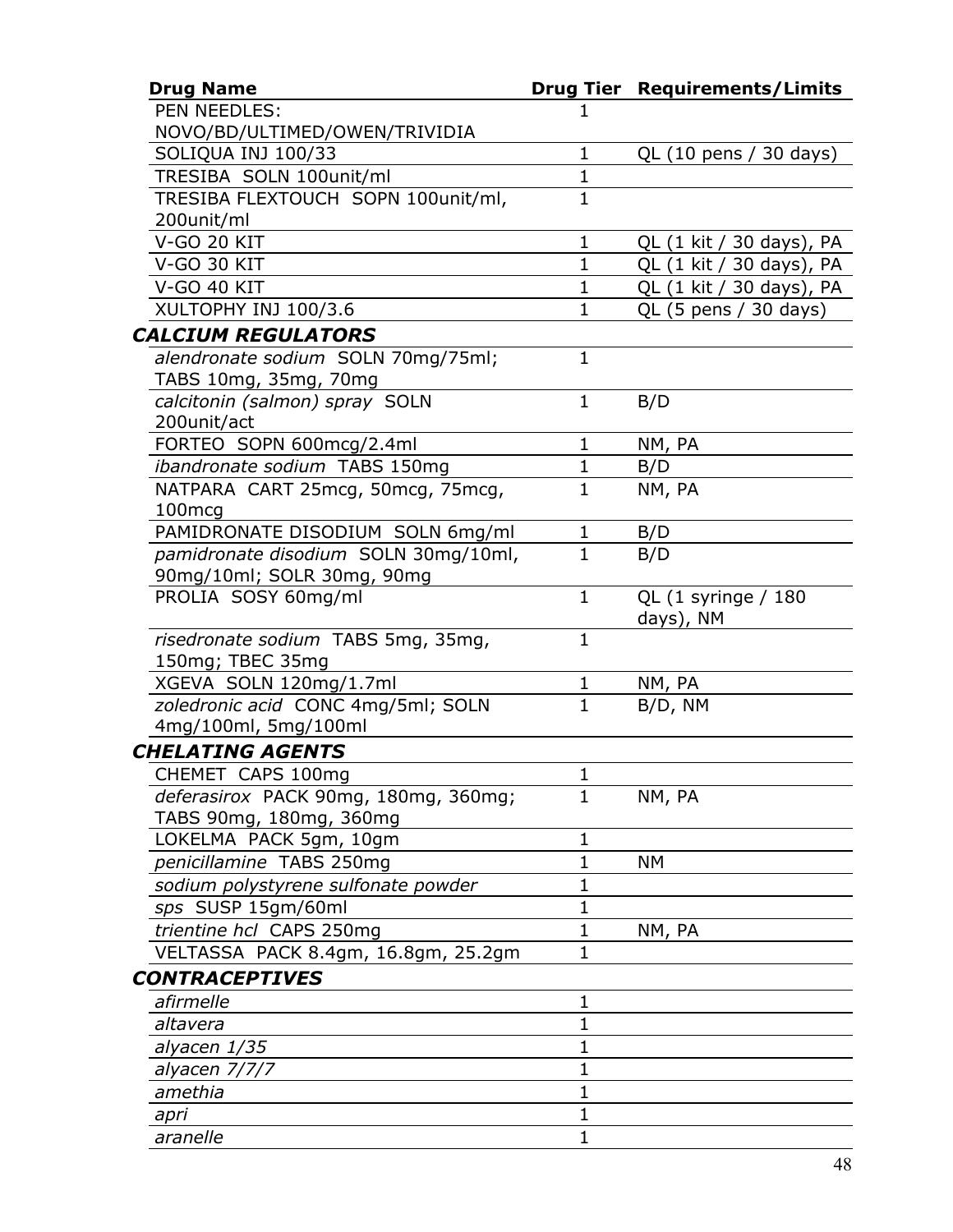| <b>Drug Name</b>                             |              | <b>Drug Tier Requirements/Limits</b> |
|----------------------------------------------|--------------|--------------------------------------|
| ashlyna                                      |              |                                      |
| aubra eq                                     | 1            |                                      |
| aurovela 1/20                                | 1            |                                      |
| aurovela 24 fe                               | $\mathbf 1$  |                                      |
| aurovela fe 1.5/30                           | 1            |                                      |
| aurovela fe 1/20                             | 1            |                                      |
| aviane                                       | 1            |                                      |
| ayuna                                        | 1            |                                      |
| azurette                                     | $\mathbf 1$  |                                      |
| balziva                                      | 1            |                                      |
| blisovi 24 fe                                | 1            |                                      |
| blisovi fe 1.5/30                            | 1            |                                      |
| briellyn                                     | 1            |                                      |
| camila TABS .35mg                            | $\mathbf 1$  |                                      |
| camrese                                      | 1            |                                      |
| camrese lo                                   | 1            |                                      |
| caziant                                      | 1            |                                      |
| chateal                                      | 1            |                                      |
| cryselle-28                                  | $\mathbf 1$  |                                      |
| cyred eq                                     | 1            |                                      |
| dasetta 1/35                                 | 1            |                                      |
| dasetta 7/7/7                                | 1            |                                      |
| daysee                                       | $\mathbf 1$  |                                      |
| deblitane TABS .35mg                         | $\mathbf{1}$ |                                      |
| desogest-eth estrad & eth estrad tab 0.15-   | $\mathbf{1}$ |                                      |
| $0.02/0.01$ mg(21/5)                         |              |                                      |
| desogestrel & ethinyl estradiol tab 0.15     | $\mathbf 1$  |                                      |
| mg-30 mcg                                    |              |                                      |
| drospirenone-ethinyl estrad-levomefolate     | $\mathbf{1}$ |                                      |
| tab 3-0.03-0.451 mg                          |              |                                      |
| drospirenone-ethinyl estradiol tab 3-0.02    | 1            |                                      |
| mg                                           |              |                                      |
| drospirenone-ethinyl estradiol tab 3-0.03    | $\mathbf{1}$ |                                      |
| mg                                           |              |                                      |
| elinest                                      | 1            |                                      |
| ELLA TABS 30mg                               | $\mathbf 1$  |                                      |
| eluryng                                      | $\mathbf 1$  |                                      |
| emoquette                                    | $\mathbf{1}$ |                                      |
| enpresse-28                                  | $\mathbf 1$  |                                      |
| enskyce                                      | 1            |                                      |
| errin TABS .35mg                             | $\mathbf{1}$ |                                      |
| estarylla                                    | $\mathbf 1$  |                                      |
| ethynodiol diacetate & ethinyl estradiol tab | $\mathbf{1}$ |                                      |
| 1 mg-35 mcg                                  |              |                                      |
| ethynodiol diacetate & ethinyl estradiol tab | 1            |                                      |
| 1 mg-50 mcg                                  |              |                                      |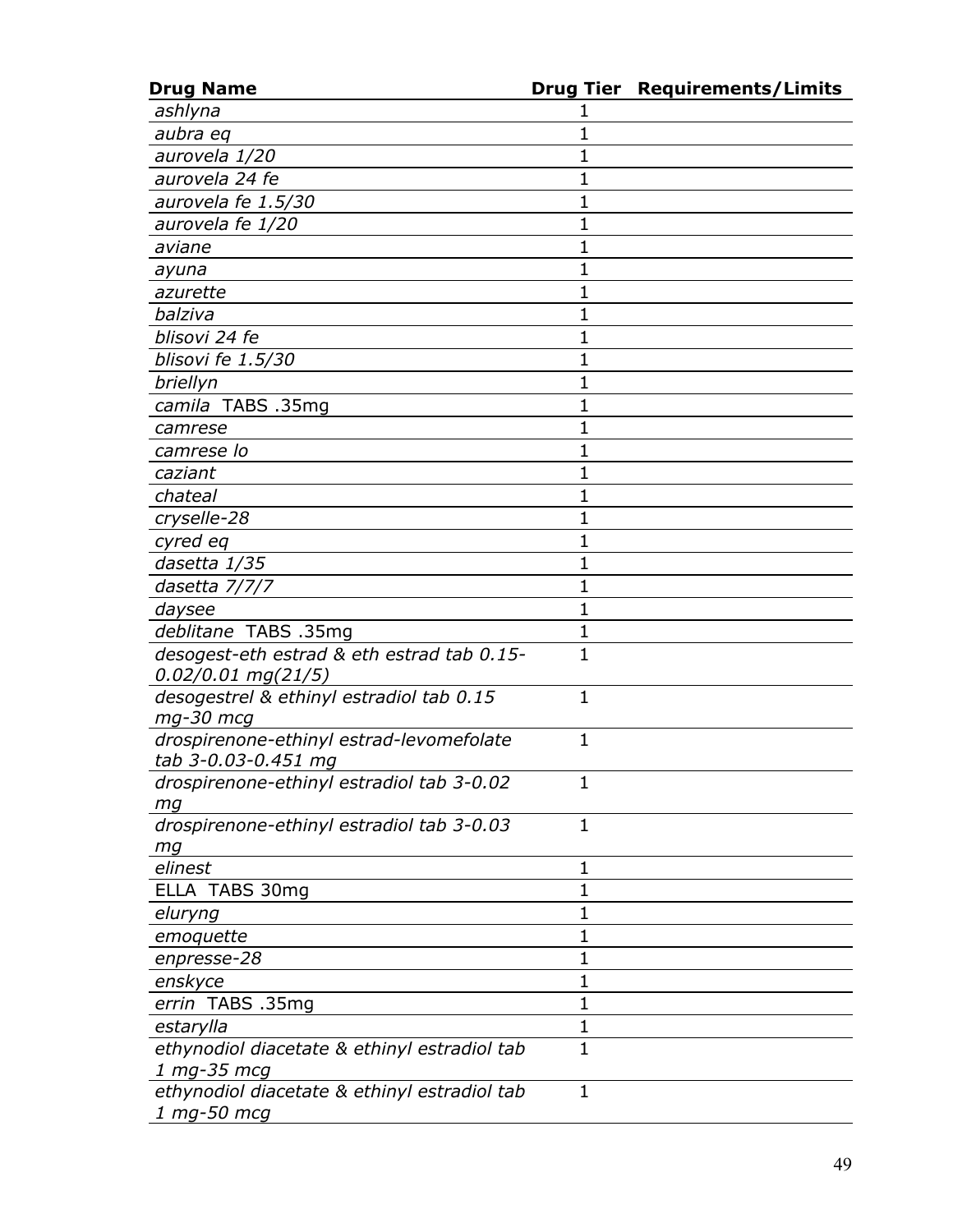| <b>Drug Name</b>                            |              | <b>Drug Tier Requirements/Limits</b> |
|---------------------------------------------|--------------|--------------------------------------|
| etonogestrel-ethinyl estradiol va ring      |              |                                      |
| 0.120-0.015 mg/24hr                         |              |                                      |
| falmina                                     | $\mathbf{1}$ |                                      |
| femynor                                     | 1            |                                      |
| hailey 1.5/30                               | 1            |                                      |
| hailey 24 fe                                | 1            |                                      |
| heather TABS .35mg                          | 1            |                                      |
| iclevia                                     | $\mathbf{1}$ |                                      |
| incassia TABS .35mg                         | 1            |                                      |
| introvale                                   | 1            |                                      |
| isibloom                                    | 1            |                                      |
| jasmiel                                     | 1            |                                      |
| jolessa                                     | $\mathbf 1$  |                                      |
| juleber                                     | 1            |                                      |
| junel 1.5/30                                | 1            |                                      |
| junel 1/20                                  | 1            |                                      |
| junel fe 1.5/30                             | 1            |                                      |
| junel fe 1/20                               | $\mathbf 1$  |                                      |
| junel fe 24                                 | 1            |                                      |
| kaitlib fe                                  | 1            |                                      |
| kariva                                      | 1            |                                      |
| kelnor 1/35                                 | 1            |                                      |
| kelnor 1/50                                 | 1            |                                      |
| kurvelo                                     | 1            |                                      |
| larin 1.5/30                                | 1            |                                      |
| larin 1/20                                  | 1            |                                      |
| larin 24 fe                                 | 1            |                                      |
| larin fe 1.5/30                             | $\mathbf 1$  |                                      |
| larin fe 1/20                               | 1            |                                      |
| larissia                                    | $\mathbf{1}$ |                                      |
| layolis fe                                  | 1            |                                      |
| leena                                       | 1            |                                      |
| lessina                                     | $\mathbf{1}$ |                                      |
| levonest                                    | 1            |                                      |
| levonor-eth est tab 0.15-0.02/0.025/0.03    | $\mathbf{1}$ |                                      |
| mg ð est 0.01 mg                            |              |                                      |
| levonorg-eth est tab 0.1-0.02mg(84) & eth   | $\mathbf{1}$ |                                      |
| est tab $0.01$ mg $(7)$                     |              |                                      |
| levonorg-eth est tab 0.15-0.03mg(84) &      | $\mathbf{1}$ |                                      |
| eth est tab $0.01$ mg $(7)$                 |              |                                      |
| levonorgestrel & ethinyl estradiol (91-day) | $\mathbf{1}$ |                                      |
| tab 0.15-0.03 mg                            |              |                                      |
| levonorgestrel & ethinyl estradiol tab 0.1  | $\mathbf{1}$ |                                      |
| $mg-20$ mcg                                 |              |                                      |
| levonorgestrel & ethinyl estradiol tab 0.15 | $\mathbf{1}$ |                                      |
| mg-30 mcg                                   |              |                                      |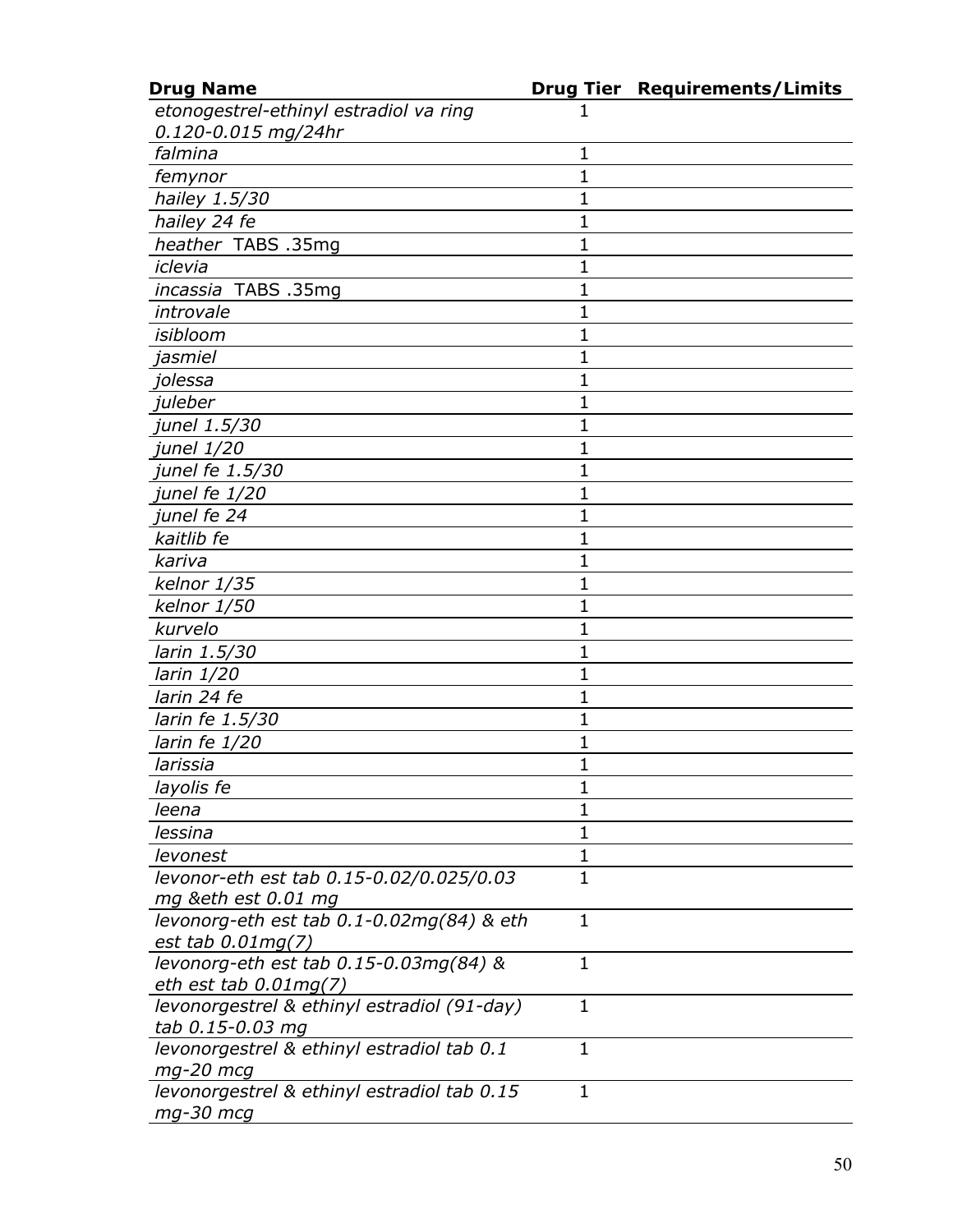| <b>Drug Name</b>                            |              | <b>Drug Tier Requirements/Limits</b> |
|---------------------------------------------|--------------|--------------------------------------|
| levonorgestrel-eth estra tab 0.05-          |              |                                      |
| 30/0.075-40/0.125-30mg-mcg                  |              |                                      |
| levora 0.15/30-28                           | $\mathbf{1}$ |                                      |
| lillow                                      | 1            |                                      |
| loestrin 1.5/30-21                          | 1            |                                      |
| loestrin 1/20-21                            | 1            |                                      |
| loestrin fe 1.5/30                          | 1            |                                      |
| loestrin fe 1/20                            | $\mathbf{1}$ |                                      |
| loryna                                      | 1            |                                      |
| low-ogestrel                                | 1            |                                      |
| lutera                                      | 1            |                                      |
| lyleq TABS .35mg                            | $\mathbf 1$  |                                      |
| lyza TABS .35mg                             | $\mathbf{1}$ |                                      |
| marlissa                                    | $\mathbf 1$  |                                      |
| medroxyprogesterone acetate                 | $\mathbf{1}$ |                                      |
| (contraceptive) SUSP 150mg/ml; SUSY         |              |                                      |
| 150mg/ml                                    |              |                                      |
| microgestin 1.5/30                          | $\mathbf 1$  |                                      |
| microgestin 1/20                            | 1            |                                      |
| microgestin 24 fe                           | 1            |                                      |
| microgestin fe 1.5/30                       | 1            |                                      |
| microgestin fe 1/20                         | 1            |                                      |
| mili                                        | 1            |                                      |
| mono-linyah                                 | 1            |                                      |
| necon 0.5/35-28                             | $\mathbf 1$  |                                      |
| nikki                                       | 1            |                                      |
| nora-be TABS .35mg                          | $\mathbf{1}$ |                                      |
| norethindrone & ethinyl estradiol-fe chew   | $\mathbf{1}$ |                                      |
| tab 0.4 mg-35 mcg                           |              |                                      |
| norethindrone & ethinyl estradiol-fe chew   | $\mathbf{1}$ |                                      |
| tab 0.8 mg-25 mcg                           |              |                                      |
| norethindrone (contraceptive) TABS          | $\mathbf 1$  |                                      |
| .35mg                                       |              |                                      |
| norethindrone ace & ethinyl estradiol tab 1 | $\mathbf{1}$ |                                      |
| mg-20 mcg                                   |              |                                      |
| norethindrone ace & ethinyl estradiol tab   | $\mathbf{1}$ |                                      |
| 1.5 mg-30 mcg                               |              |                                      |
| norethindrone ace & ethinyl estradiol-fe    | $\mathbf{1}$ |                                      |
| tab 1 mg-20 mcg                             |              |                                      |
| norethindrone ace-eth estradiol-fe chew     | $\mathbf{1}$ |                                      |
| tab 1 mg-20 mcg (24)                        |              |                                      |
| norgestimate & ethinyl estradiol tab 0.25   | $\mathbf{1}$ |                                      |
| $mg-35$ mcg                                 |              |                                      |
| norgestimate-eth estrad tab 0.18-           | $\mathbf 1$  |                                      |
| 25/0.215-25/0.25-25 mg-mcg                  |              |                                      |
| norgestimate-eth estrad tab 0.18-           | $\mathbf{1}$ |                                      |
| 35/0.215-35/0.25-35 mg-mcg                  |              |                                      |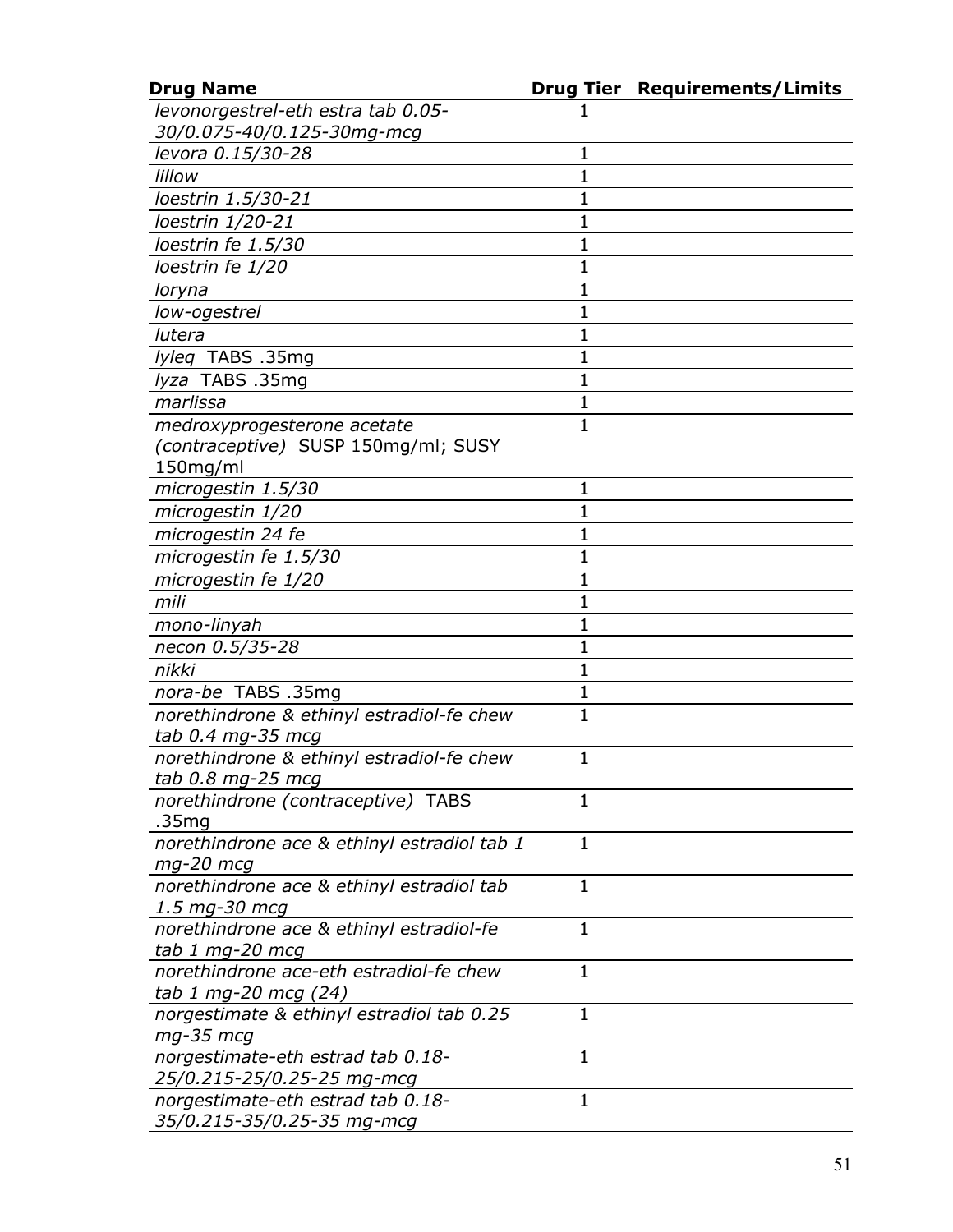| <b>Drug Name</b>    |              | <b>Drug Tier Requirements/Limits</b> |
|---------------------|--------------|--------------------------------------|
| norlyroc TABS .35mg | 1            |                                      |
| nortrel 0.5/35 (28) | 1            |                                      |
| nortrel 1/35 (21)   | $\mathbf 1$  |                                      |
| nortrel 1/35 (28)   | $\mathbf 1$  |                                      |
| nortrel 7/7/7       | $\mathbf{1}$ |                                      |
| nylia 1/35          | 1            |                                      |
| nylia 7/7/7         | $\mathbf 1$  |                                      |
| nymyo               | $\mathbf 1$  |                                      |
| ocella              | $\mathbf 1$  |                                      |
| orsythia            | $\mathbf 1$  |                                      |
| philith             | $\mathbf 1$  |                                      |
| pimtrea             | $\mathbf 1$  |                                      |
| pirmella 1/35       | $\mathbf 1$  |                                      |
| portia-28           | $\mathbf 1$  |                                      |
| previfem            | $\mathbf 1$  |                                      |
| reclipsen           | $\mathbf 1$  |                                      |
| rivelsa             | $\mathbf 1$  |                                      |
| setlakin            | $\mathbf 1$  |                                      |
| sharobel TABS .35mg | $\mathbf 1$  |                                      |
| simliya             | $\mathbf 1$  |                                      |
| simpesse            | 1            |                                      |
| sprintec 28         | $\mathbf 1$  |                                      |
| sronyx              | $\mathbf 1$  |                                      |
| syeda               | $\mathbf 1$  |                                      |
| tarina 24 fe        | $\mathbf 1$  |                                      |
| tarina fe 1/20 eq   | $\mathbf 1$  |                                      |
| tilia fe            | $\mathbf 1$  |                                      |
| tri-estarylla       | $\mathbf 1$  |                                      |
| tri-legest fe       | 1            |                                      |
| tri-linyah          | $\mathbf{1}$ |                                      |
| tri-lo-estarylla    | 1            |                                      |
| tri-lo-marzia       | $\mathbf{1}$ |                                      |
| tri-lo-mili         | $\mathbf 1$  |                                      |
| tri-lo-sprintec     | $\mathbf{1}$ |                                      |
| tri-mili            | $\mathbf 1$  |                                      |
| tri-nymyo           | $\mathbf 1$  |                                      |
| tri-sprintec        | 1            |                                      |
| tri-vylibra         | $\mathbf 1$  |                                      |
| tri-vylibra lo      | $\mathbf 1$  |                                      |
| trivora-28          | $\mathbf{1}$ |                                      |
| tydemy              | 1            |                                      |
| velivet             | $\mathbf 1$  |                                      |
| vestura             | $\mathbf 1$  |                                      |
| vienva              | $\mathbf 1$  |                                      |
| viorele             | $\mathbf 1$  |                                      |
| vyfemla             | 1            |                                      |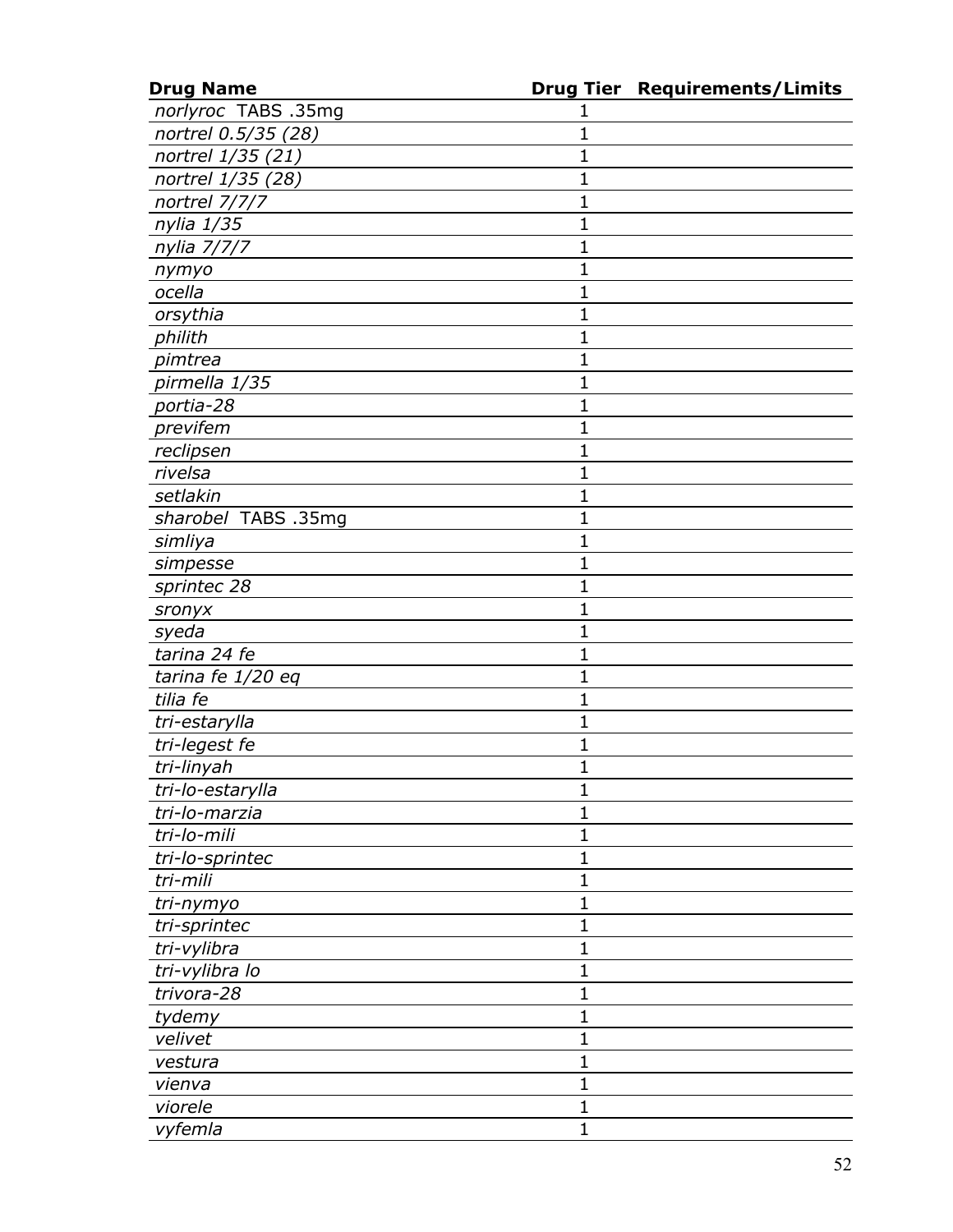| <b>Drug Name</b>                                          |              | <b>Drug Tier Requirements/Limits</b> |
|-----------------------------------------------------------|--------------|--------------------------------------|
| vylibra                                                   |              |                                      |
| wera                                                      | 1            |                                      |
| wymzya fe                                                 | 1            |                                      |
| xulane                                                    | 1            |                                      |
| zafemy                                                    | 1            |                                      |
| zovia 1/35                                                | 1            |                                      |
| zumandimine                                               | 1            |                                      |
| ENDOMETRIOSIS                                             |              |                                      |
| danazol CAPS 50mg, 100mg, 200mg                           | $\mathbf 1$  |                                      |
| SYNAREL SOLN 2mg/ml                                       | 1            |                                      |
| <i><b>ESTROGENS</b></i>                                   |              |                                      |
| amabelz                                                   | 1            |                                      |
| DELESTROGEN OIL 10mg/ml                                   | $\mathbf{1}$ |                                      |
| dotti PTTW .025mg/24hr, .037mg/24hr,                      | 1            |                                      |
| .05mg/24hr, .075mg/24hr, .1mg/24hr                        |              |                                      |
| estradiol PTTW .025mg/24hr,                               | 1            |                                      |
| .037mg/24hr, .05mg/24hr, .075mg/24hr,                     |              |                                      |
| .1mg/24hr; PTWK .025mg/24hr,                              |              |                                      |
| .05mg/24hr, .06mg/24hr, .075mg/24hr,                      |              |                                      |
| .1mg/24hr, 37.5mcg/24hr; TABS .5mg,                       |              |                                      |
| $1mg$ , $2mg$                                             |              |                                      |
| estradiol & norethindrone acetate tab 0.5-                | 1            |                                      |
| $0.1$ mg                                                  |              |                                      |
| estradiol & norethindrone acetate tab 1-0.5               | 1            |                                      |
| mq                                                        |              |                                      |
| estradiol vaginal CREA .1mg/gm; TABS<br>10 <sub>mcg</sub> | 1            |                                      |
| estradiol valerate OIL 20mg/ml, 40mg/ml                   | 1            |                                      |
| fyavolv tab 0.5mg-2.5mcg                                  | 1            |                                      |
| fyavolv tab 1mg-5mcg                                      | 1            |                                      |
| jinteli                                                   | 1            |                                      |
| lyllana PTTW .025mg/24hr, .037mg/24hr,                    | $\mathbf{1}$ |                                      |
| .05mg/24hr, .075mg/24hr, .1mg/24hr                        |              |                                      |
| mimvey                                                    | $\mathbf{1}$ |                                      |
| norethindrone acetate-ethinyl estradiol tab               | 1            |                                      |
| $0.5$ mg-2.5 mcg                                          |              |                                      |
| norethindrone acetate-ethinyl estradiol tab               | $\mathbf{1}$ |                                      |
| $1$ mg-5 mcg                                              |              |                                      |
| yuvafem TABS 10mcg                                        | 1            |                                      |
| GLUCOCORTICOIDS                                           |              |                                      |
| dexamethasone ELIX .5mg/5ml; SOLN                         | 1            |                                      |
| .5mg/5ml; TABS .5mg, .75mg, 1mg,                          |              |                                      |
| 1.5mg, 2mg, 4mg, 6mg                                      |              |                                      |
| DEXAMETHASONE INTENSOL CONC                               | 1            |                                      |
| 1mg/ml                                                    |              |                                      |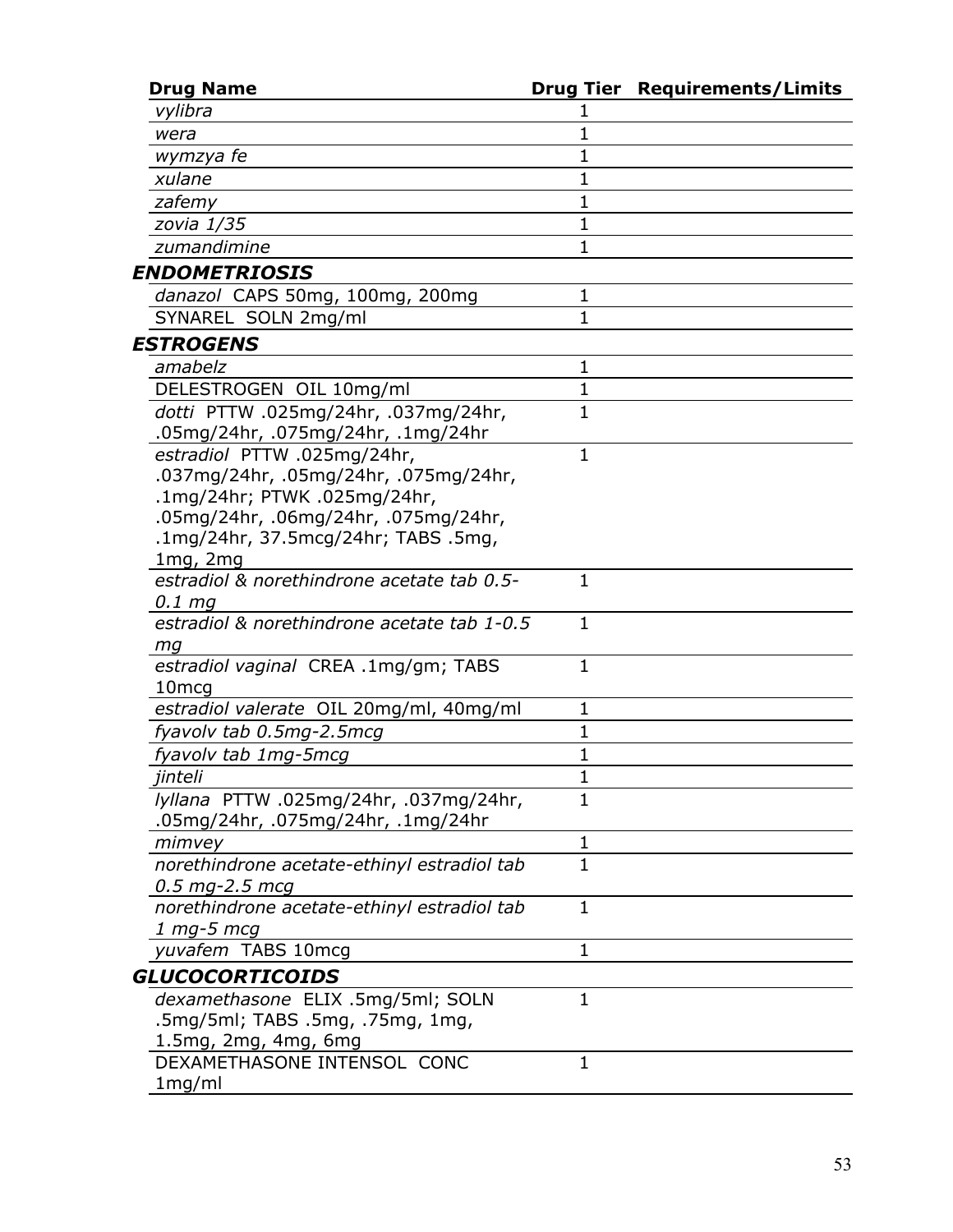| <b>Drug Name</b>                        |              | <b>Drug Tier Requirements/Limits</b> |
|-----------------------------------------|--------------|--------------------------------------|
| dexamethasone sodium phosphate SOLN     |              |                                      |
| 4mg/ml, 10mg/ml, 20mg/5ml,              |              |                                      |
| 100mg/10ml, 120mg/30ml                  |              |                                      |
| fludrocortisone acetate TABS .1mg       | $\mathbf{1}$ |                                      |
| hydrocortisone TABS 5mg, 10mg, 20mg     | $\mathbf 1$  |                                      |
| methylprednisolone TABS 4mg, 8mg,       | $\mathbf{1}$ | B/D                                  |
| 16mg, 32mg                              |              |                                      |
| methylprednisolone TBPK 4mg             | 1            |                                      |
| methylprednisolone acetate SUSP         | $\mathbf{1}$ | B/D                                  |
| 40mg/ml, 80mg/ml                        |              |                                      |
| methylprednisolone sod succ SOLR 40mg,  | $\mathbf{1}$ | B/D                                  |
| 125mg, 1000mg                           |              |                                      |
| prednisolone SOLN 15mg/5ml              | $\mathbf{1}$ | B/D                                  |
| prednisolone sodium phosphate SOLN      | $\mathbf{1}$ | B/D                                  |
| 5mg/5ml, 15mg/5ml, 25mg/5ml             |              |                                      |
| prednisone SOLN 5mg/5ml; TABS 1mg,      | $\mathbf{1}$ | B/D                                  |
| 2.5mg, 5mg, 10mg, 20mg, 50mg            |              |                                      |
| prednisone TBPK 5mg, 10mg               | 1            |                                      |
| PREDNISONE INTENSOL CONC 5mg/ml         | $\mathbf{1}$ | B/D                                  |
| SOLU-CORTEF SOLR 100mg, 250mg,          | 1            |                                      |
| 500mg, 1000mg                           |              |                                      |
| <b>GLUCOSE ELEVATING AGENTS</b>         |              |                                      |
| diazoxide SUSP 50mg/ml                  | 1            |                                      |
| <b>GVOKE HYPOPEN 2-PACK SOAJ</b>        | $\mathbf{1}$ |                                      |
| .5mg/0.1ml, 1mg/0.2ml                   |              |                                      |
| GVOKE KIT SOLN 1mg/0.2ml                | 1            |                                      |
| GVOKE PFS SOSY .5mg/0.1ml, 1mg/0.2ml    | $\mathbf{1}$ |                                      |
| <b>MISCELLANEOUS</b>                    |              |                                      |
| ALDURAZYME SOLN 2.9mg/5ml               | 1            | NM, LA, PA                           |
| betaine powder for oral solution        | $\mathbf{1}$ | NM, LA                               |
| cabergoline TABS .5mg                   |              |                                      |
| CARBAGLU TBSO 200mg                     | 1            | NM, LA, PA                           |
| carglumic acid TBSO 200mg               | $\mathbf 1$  | NM, LA, PA                           |
| CERDELGA CAPS 84mg                      | $\mathbf 1$  | NM, PA                               |
| CEREZYME SOLR 400unit                   | $\mathbf{1}$ | NM, LA, PA                           |
| cinacalcet hcl TABS 30mg, 90mg          | 1            | B/D, QL (120 tabs / 30               |
|                                         |              | days), NM                            |
| cinacalcet hcl TABS 60mg                | $\mathbf{1}$ | B/D, QL (60 tabs / 30                |
|                                         |              | days), NM                            |
| <b>CYSTADANE POW</b>                    | 1            | NM, LA                               |
| CYSTAGON CAPS 50mg, 150mg               | $\mathbf{1}$ | NM, LA, PA                           |
| desmopressin acetate SOLN 4mcg/ml;      | 1            |                                      |
| TABS .1mg, .2mg                         |              |                                      |
| desmopressin acetate spray SOLN .01%    | 1            |                                      |
| desmopressin acetate spray refrigerated | $\mathbf{1}$ |                                      |
| SOLN .01%                               |              |                                      |
| FABRAZYME SOLR 5mg, 35mg                | 1            | NM, LA, PA                           |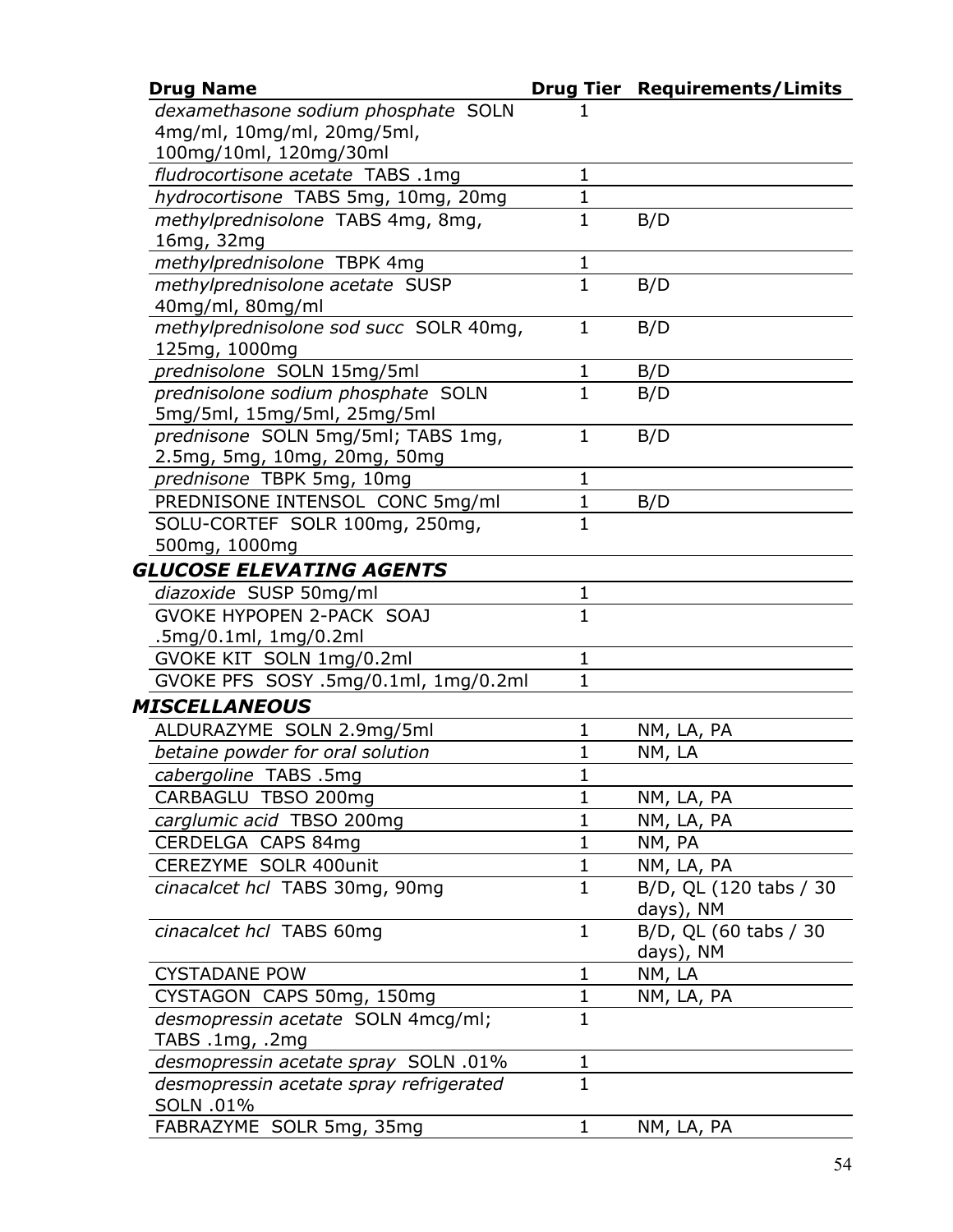| <b>Drug Name</b>                         |              | <b>Drug Tier Requirements/Limits</b> |
|------------------------------------------|--------------|--------------------------------------|
| GENOTROPIN CART 5mg, 12mg                | 1            | NM, PA                               |
| GENOTROPIN MINIQUICK PRSY .2mg,          | $\mathbf{1}$ | NM, PA                               |
| .4mg, .6mg, .8mg, 1mg, 1.2mg, 1.4mg,     |              |                                      |
| 1.6mg, 1.8mg, 2mg                        |              |                                      |
| INCRELEX SOLN 40mg/4ml                   | $\mathbf{1}$ | NM, LA, PA                           |
| KORLYM TABS 300mg                        | $\mathbf{1}$ | NM, LA, PA                           |
| levocarnitine (metabolic modifiers) SOLN | $\mathbf{1}$ | B/D                                  |
| 1gm/10ml; TABS 330mg                     |              |                                      |
| LUMIZYME SOLR 50mg                       | $\mathbf{1}$ | NM, LA, PA                           |
| LUPRON DEPOT-PED (1-MONTH KIT            | $\mathbf{1}$ | NM, PA                               |
| 7.5mg, 11.25mg, 15mg                     |              |                                      |
| LUPRON DEPOT-PED (3-MONTH KIT            | $\mathbf{1}$ | NM, PA                               |
| 11.25mg, 30mg                            |              |                                      |
| miglustat CAPS 100mg                     | $\mathbf{1}$ | QL (90 caps / 30 days),              |
|                                          |              | NM, PA                               |
| NAGLAZYME SOLN 1mg/ml                    | 1            | NM, LA, PA                           |
| nitisinone CAPS 2mg, 5mg, 10mg           | $\mathbf{1}$ | NM, PA                               |
| octreotide acetate SOLN 50mcq/ml,        | $\mathbf{1}$ | NM, PA                               |
| 100mcg/ml, 200mcg/ml, 500mcg/ml,         |              |                                      |
| 1000mcg/ml; SOSY 50mcg/ml,               |              |                                      |
| 100mcg/ml, 500mcg/ml                     |              |                                      |
| raloxifene hcl TABS 60mg                 | 1            |                                      |
| sapropterin dihydrochloride PACK 100mg,  | $\mathbf{1}$ | NM, PA                               |
| 500mg; TABS 100mg                        |              |                                      |
| SIGNIFOR SOLN.3mg/ml,.6mg/ml,            | $\mathbf{1}$ | NM, LA, PA                           |
| .9mg/ml                                  |              |                                      |
| sodium phenylbutyrate POWD 3gm/tsp;      | $\mathbf{1}$ | NM, PA                               |
| TABS 500mg                               |              |                                      |
| SOMATULINE DEPOT SOLN 60mg/0.2ml,        | $\mathbf{1}$ | NM, PA                               |
| 90mg/0.3ml, 120mg/0.5ml                  |              |                                      |
| SOMAVERT SOLR 10mg, 15mg, 20mg,          | $\mathbf{1}$ | NM, LA, PA                           |
| 25mg, 30mg                               |              |                                      |
| <b>PHOSPHATE BINDER AGENTS</b>           |              |                                      |
| calcium acetate (phosphate binder) CAPS  | 1            | QL (360 caps / 30 days)              |
| 667 <sub>mg</sub>                        |              |                                      |
| calcium acetate (phosphate binder) TABS  | $\mathbf{1}$ | QL (360 tabs / 30 days)              |
| 667mg                                    |              |                                      |
| sevelamer carbonate PACK 2.4gm           | $\mathbf{1}$ | QL (180 packets / 30                 |
|                                          |              | days)                                |
| sevelamer carbonate PACK .8gm            | 1            | QL (540 packets / 30                 |
|                                          |              | days)                                |
| sevelamer carbonate TABS 800mg           | 1            | QL (540 tabs / 30 days)              |
| VELPHORO CHEW 500mg                      | 1            | QL (180 tabs / 30 days)              |
| PROGESTINS                               |              |                                      |
| medroxyprogesterone acetate TABS         | 1            |                                      |
| 2.5mg, 5mg, 10mg                         |              |                                      |
| megestrol acetate SUSP 40mg/ml           | 1            |                                      |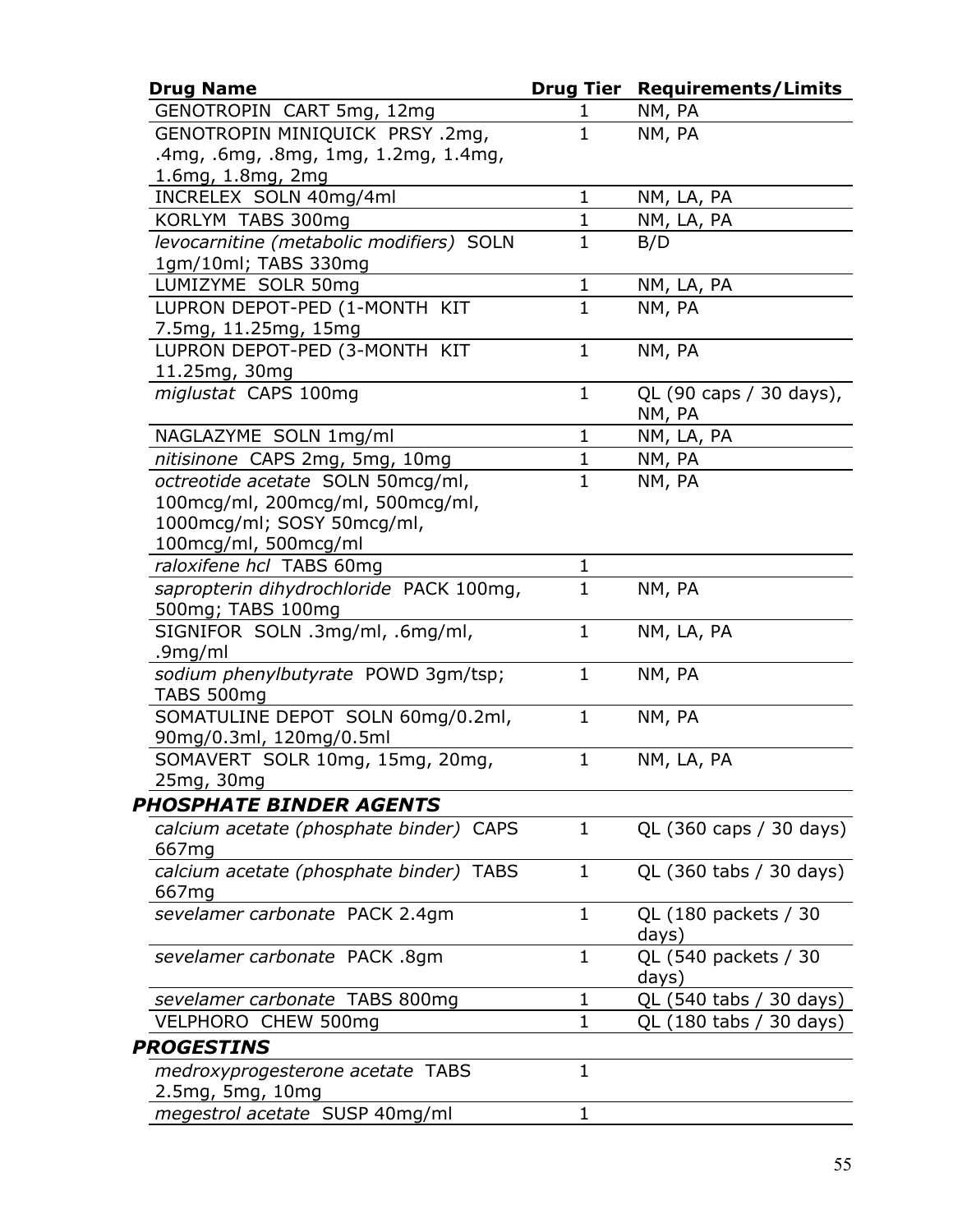| <b>Drug Name</b>                                           |              | <b>Drug Tier Requirements/Limits</b> |
|------------------------------------------------------------|--------------|--------------------------------------|
| megestrol acetate (appetite) SUSP<br>625mg/5ml             | 1            | <b>PA</b>                            |
| norethindrone acetate TABS 5mg                             | $\mathbf{1}$ |                                      |
| <i><b>THYROID AGENTS</b></i>                               |              |                                      |
| euthyrox TABS 25mcg, 50mcg, 75mcg,                         | $\mathbf{1}$ |                                      |
| 88mcg, 100mcg, 112mcg, 125mcg,                             |              |                                      |
| 137mcg, 150mcg, 175mcg, 200mcg                             |              |                                      |
| levo-t TABS 25mcg, 50mcg, 75mcg,                           | $\mathbf{1}$ |                                      |
| 88mcg, 100mcg, 112mcg, 125mcg,                             |              |                                      |
| 137 mcg, 150 mcg, 175 mcg, 200 mcg,                        |              |                                      |
| 300 <sub>mcq</sub>                                         |              |                                      |
| levothyroxine sodium TABS 25mcg,                           | $\mathbf{1}$ |                                      |
| 50 mcg, 75 mcg, 88 mcg, 100 mcg, 112 mcg,                  |              |                                      |
| 125 mcg, 137 mcg, 150 mcg, 175 mcg,                        |              |                                      |
| 200mcg, 300mcg                                             |              |                                      |
| levoxyl TABS 25mcg, 50mcg, 75mcg,                          | $\mathbf{1}$ |                                      |
| 88mcg, 100mcg, 112mcg, 125mcg,                             |              |                                      |
| 137mcg, 150mcg, 175mcg, 200mcg                             | $\mathbf{1}$ |                                      |
| liothyronine sodium TABS 5mcg, 25mcg,<br>50 <sub>mcg</sub> |              |                                      |
| methimazole TABS 5mg, 10mg                                 | $\mathbf{1}$ |                                      |
| propylthiouracil TABS 50mg                                 | $\mathbf 1$  |                                      |
| SYNTHROID TABS 25mcg, 50mcg, 75mcg,                        | $\mathbf{1}$ |                                      |
| 88mcg, 100mcg, 112mcg, 125mcg,                             |              |                                      |
| 137 mcg, 150 mcg, 175 mcg, 200 mcg,                        |              |                                      |
| 300 <sub>mcg</sub>                                         |              |                                      |
| unithroid TABS 25mcg, 50mcg, 75mcg,                        | $\mathbf{1}$ |                                      |
| 88 mcg, 100 mcg, 112 mcg, 125 mcg,                         |              |                                      |
| 137 mcg, 150 mcg, 175 mcg, 200 mcg,                        |              |                                      |
| 300 <sub>mcg</sub>                                         |              |                                      |
| VITAMIN D ANALOGS                                          |              |                                      |
| calcitriol CAPS .25mcg, .5mcg; SOLN                        | $\mathbf 1$  | B/D                                  |
| 1mcg/ml                                                    |              |                                      |
| paricalcitol CAPS 1mcg, 2mcg, 4mcg                         | $\mathbf{1}$ | B/D                                  |
| RAYALDEE CPCR 30mcg                                        | $\mathbf{1}$ |                                      |
| GASTROINTESTINAL                                           |              |                                      |
| <b>ANTIEMETICS</b>                                         |              |                                      |
| aprepitant CAPS 40mg, 80mg, 125mg                          | 1            | B/D                                  |
| aprepitant capsule therapy pack 80 & 125                   | $\mathbf{1}$ | B/D                                  |
| mg                                                         |              |                                      |
| compro SUPP 25mg                                           | 1            |                                      |
| dronabinol CAPS 2.5mg, 5mg, 10mg                           | $\mathbf{1}$ | B/D, QL (60 caps / 30                |
|                                                            |              | days)                                |
| granisetron hcl SOLN 1mg/ml, 4mg/4ml                       | 1            |                                      |
| granisetron hcl TABS 1mg                                   | 1            | B/D                                  |
| meclizine hcl TABS 12.5mg, 25mg                            | $\mathbf 1$  |                                      |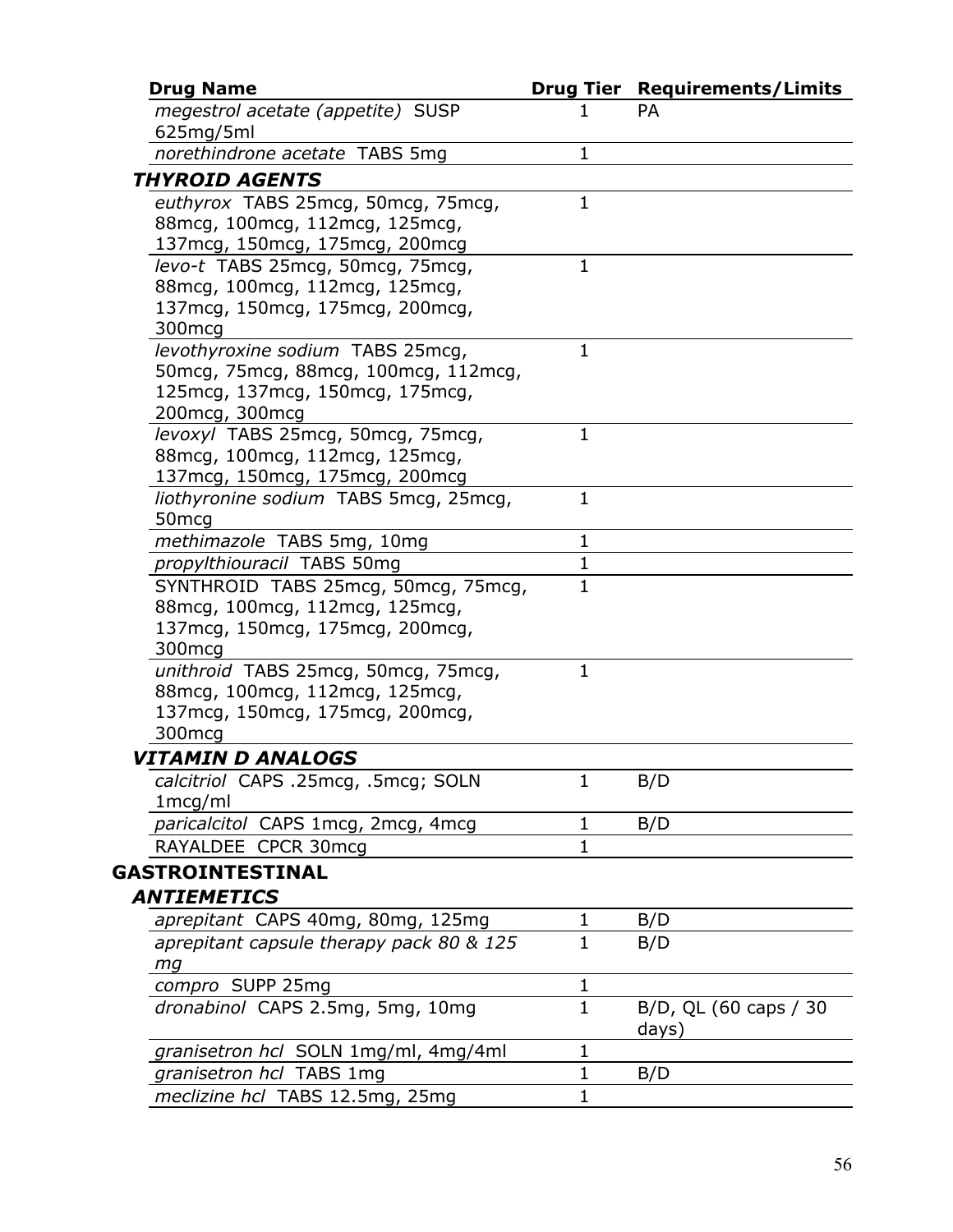| <b>Drug Name</b>                                                 |                | <b>Drug Tier Requirements/Limits</b> |
|------------------------------------------------------------------|----------------|--------------------------------------|
| metoclopramide hcl SOLN 5mg/5ml,                                 |                |                                      |
| 5mg/ml; TABS 5mg, 10mg                                           |                |                                      |
| ondansetron TBDP 4mg, 8mg                                        | 1              | B/D                                  |
| ondansetron hcl SOLN 4mg/2ml,                                    | $\mathbf{1}$   |                                      |
| 40mg/20ml; SOSY 4mg/2ml                                          |                |                                      |
| ondansetron hcl SOLN 4mg/5ml; TABS                               | 1              | B/D                                  |
| 4mg, 8mg, 24mg                                                   |                |                                      |
| prochlorperazine SUPP 25mg                                       | 1              |                                      |
| prochlorperazine edisylate SOLN                                  | $\overline{1}$ |                                      |
| 10mg/2ml                                                         |                |                                      |
| prochlorperazine maleate TABS 5mg,                               | $\mathbf{1}$   |                                      |
| 10 <sub>mg</sub>                                                 |                |                                      |
| promethazine hcl SOLN 25mg/ml,<br>50mg/ml; SYRP 6.25mg/5ml; TABS | $\mathbf 1$    | PA; PA if 70 years and<br>older      |
| 12.5mg, 25mg, 50mg                                               |                |                                      |
| scopolamine PT72 1mg/3days                                       | $\mathbf{1}$   | QL (10 patches / 30                  |
|                                                                  |                | days), PA; PA if 70 years            |
|                                                                  |                | and older                            |
| ANTISPASMODICS                                                   |                |                                      |
| dicyclomine hcl CAPS 10mg; SOLN                                  | $\mathbf{1}$   |                                      |
| 10mg/5ml; TABS 20mg                                              |                |                                      |
| glycopyrrolate TABS 1mg, 2mg                                     | 1              |                                      |
| <i><b>H2-RECEPTOR ANTAGONISTS</b></i>                            |                |                                      |
| famotidine SOLN 20mg/2ml, 40mg/4ml,                              | 1              |                                      |
| 200mg/20ml                                                       |                |                                      |
| famotidine SUSR 40mg/5ml                                         | $\mathbf 1$    | QL (300 mL / 30 days)                |
| famotidine TABS 20mg                                             | $\mathbf 1$    | QL (120 tabs / 30 days)              |
| famotidine TABS 40mg                                             | $\mathbf{1}$   | QL (60 tabs / 30 days)               |
| famotidine in nacl 0.9% iv soln 20                               | $\mathbf{1}$   |                                      |
| mg/50ml                                                          |                |                                      |
| nizatidine CAPS 150mg, 300mg                                     | $\mathbf 1$    |                                      |
| INFLAMMATORY BOWEL DISEASE                                       |                |                                      |
| balsalazide disodium CAPS 750mg                                  | 1              |                                      |
| budesonide CPEP 3mg; TB24 9mg                                    | 1              | PA                                   |
| hydrocortisone (intrarectal) ENEM                                | $\mathbf{1}$   |                                      |
| 100mg/60ml                                                       |                |                                      |
| mesalamine CP24 .375gm                                           | $\mathbf 1$    | QL (120 caps / 30 days)              |
| mesalamine CPDR 400mg                                            | $\mathbf 1$    | QL (180 caps / 30 days)              |
| mesalamine ENEM 4gm; SUPP 1000mg                                 | $\mathbf 1$    |                                      |
| mesalamine TBEC 1.2gm                                            | $\mathbf 1$    | QL (120 tabs / 30 days)              |
| mesalamine w/ cleanser KIT 4gm                                   | $\mathbf{1}$   |                                      |
| sulfasalazine TABS 500mg; TBEC 500mg                             | $\mathbf 1$    |                                      |
| <b>LAXATIVES</b>                                                 |                |                                      |
| constulose SOLN 10gm/15ml                                        | $\mathbf 1$    |                                      |
| enulose SOLN 10gm/15ml                                           | 1              |                                      |
| gavilyte-c                                                       | $\mathbf{1}$   |                                      |
| gavilyte-g                                                       | $\mathbf 1$    |                                      |
|                                                                  |                |                                      |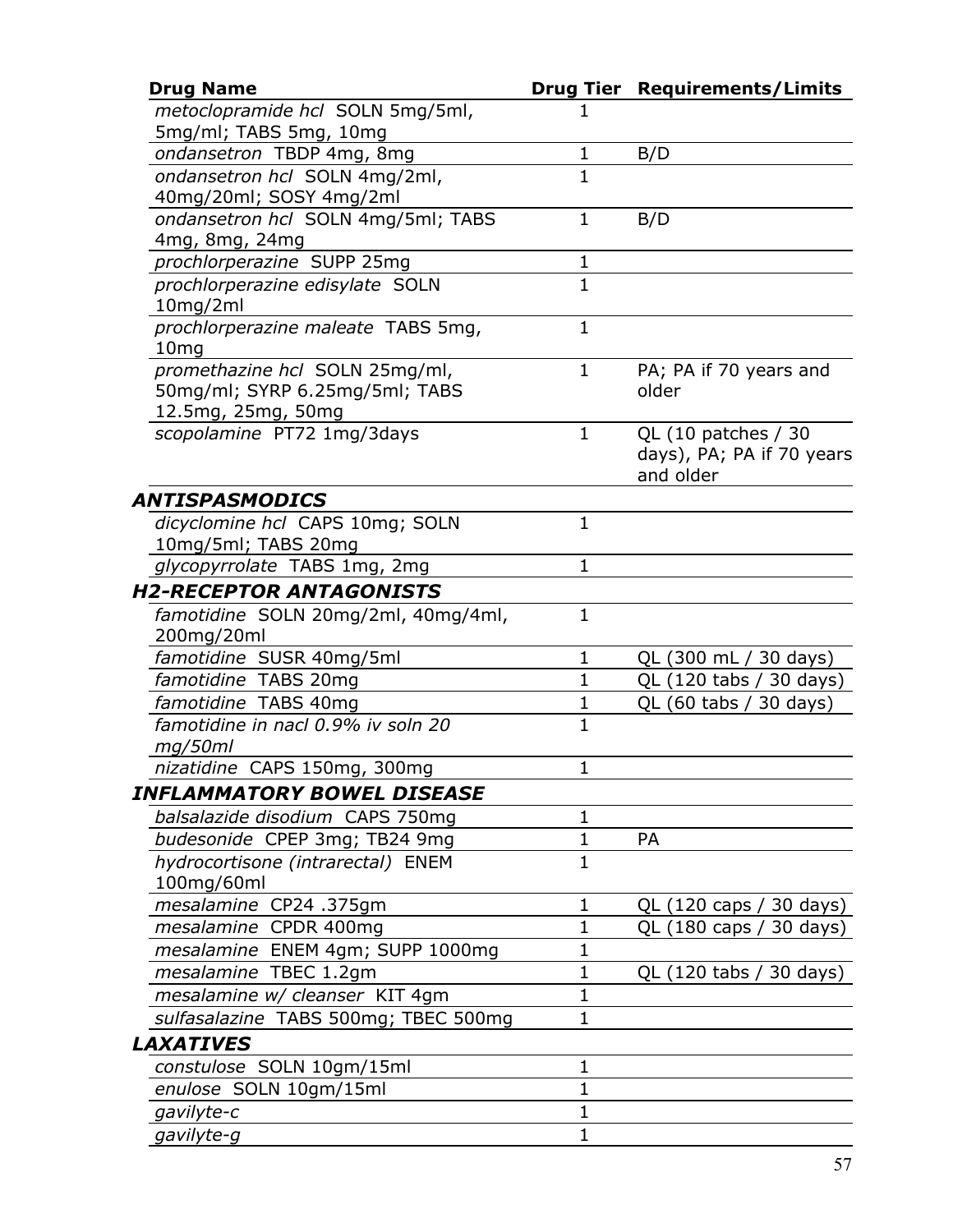| <b>Drug Name</b>                           |              | <b>Drug Tier Requirements/Limits</b> |
|--------------------------------------------|--------------|--------------------------------------|
| gavilyte-n/flavor pack                     |              |                                      |
| generlac SOLN 10gm/15ml                    | 1            |                                      |
| <b>GOLYTELY SOL</b>                        | 1            |                                      |
| lactulose SOLN 10gm/15ml                   | 1            |                                      |
| lactulose (encephalopathy) SOLN            | $\mathbf{1}$ |                                      |
| 10gm/15ml                                  |              |                                      |
| NULYTELY SOL LMN/LIME                      | 1            |                                      |
| peg 3350-kcl-na bicarb-nacl-na sulfate for | $\mathbf{1}$ |                                      |
| soln 236 gm                                |              |                                      |
| peg 3350-kcl-sod bicarb-nacl for soln 420  | $\mathbf{1}$ |                                      |
| gm                                         |              |                                      |
| PLENVU SOL                                 | 1            |                                      |
| SUPREP BOWEL SOL PREP KIT                  | $\mathbf{1}$ |                                      |
| MISCELLANEOUS                              |              |                                      |
| alosetron hcl TABS .5mg, 1mg               | 1            | QL (60 tabs / 30 days),              |
|                                            |              | <b>PA</b>                            |
| cromolyn sodium (mastocytosis) CONC        | $\mathbf{1}$ |                                      |
| $100$ mg/5ml                               |              |                                      |
| diphenoxylate w/ atropine lig 2.5-0.025    | $\mathbf{1}$ |                                      |
| mg/5ml                                     |              |                                      |
| diphenoxylate w/ atropine tab 2.5-0.025    | $\mathbf{1}$ |                                      |
| mg                                         |              |                                      |
| GATTEX KIT 5mg                             | 1            | NM, LA, PA                           |
| LINZESS CAPS 72mcg, 145mcg, 290mcg         | 1            | QL (30 caps / 30 days)               |
| loperamide hcl CAPS 2mg                    | $\mathbf 1$  |                                      |
| misoprostol TABS 100mcg, 200mcg            | $\mathbf 1$  |                                      |
| MOVANTIK TABS 12.5mg                       | $\mathbf 1$  | QL (60 tabs / 30 days)               |
| MOVANTIK TABS 25mg                         | $\mathbf{1}$ | QL (30 tabs / 30 days)               |
| RELISTOR SOLN 8mg/0.4ml, 12mg/0.6ml        | 1            | <b>PA</b>                            |
| sucralfate TABS 1gm                        | 1            |                                      |
| ursodiol CAPS 300mg; TABS 250mg,           | 1            |                                      |
| 500 <sub>mg</sub>                          |              |                                      |
| XERMELO TABS 250mg                         | $\mathbf{1}$ | QL (90 tabs / 30 days),              |
|                                            |              | NM, LA, PA                           |
| XIFAXAN TABS 550mg                         | $\mathbf{1}$ | <b>PA</b>                            |
| <b>PANCREATIC ENZYMES</b>                  |              |                                      |
| <b>CREON CAP 3000UNIT</b>                  | 1            |                                      |
| <b>CREON CAP 6000UNIT</b>                  | $\mathbf 1$  |                                      |
| CREON CAP 12000UNT                         | $\mathbf{1}$ |                                      |
| CREON CAP 24000UNT                         | 1            |                                      |
| CREON CAP 36000UNT                         | $\mathbf 1$  |                                      |
| ZENPEP CAP 3000UNIT                        | $\mathbf 1$  |                                      |
| ZENPEP CAP 5000UNIT                        | $\mathbf 1$  |                                      |
| ZENPEP CAP 10000UNT                        | $\mathbf{1}$ |                                      |
| ZENPEP CAP 15000UNT                        | 1            |                                      |
| ZENPEP CAP 20000UNT                        | $\mathbf 1$  |                                      |
| ZENPEP CAP 25000                           | $\mathbf{1}$ |                                      |
|                                            |              |                                      |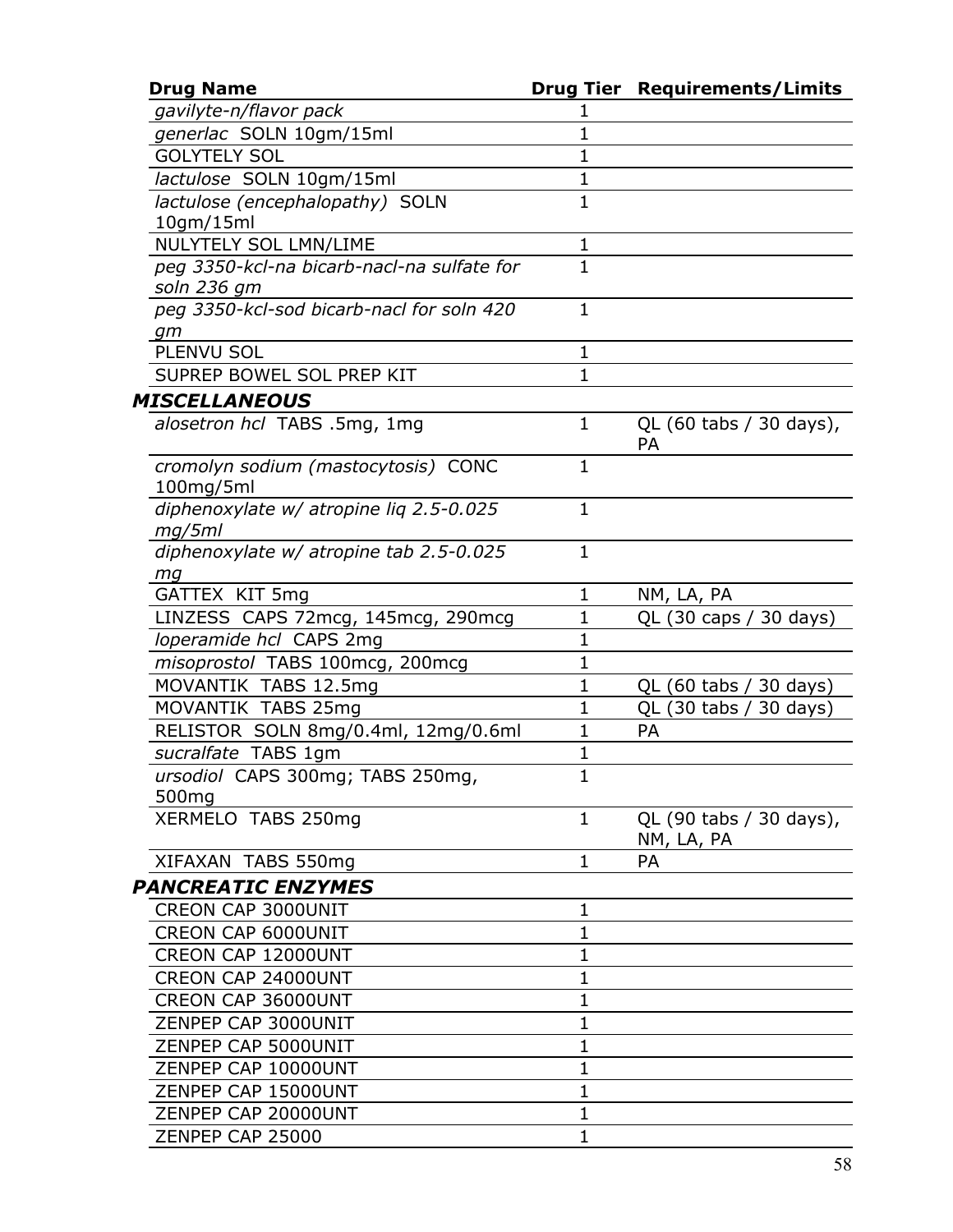| <b>Drug Name</b>                          |              | <b>Drug Tier Requirements/Limits</b> |
|-------------------------------------------|--------------|--------------------------------------|
| ZENPEP CAP 40000                          | 1            |                                      |
| <b>PROTON PUMP INHIBITORS</b>             |              |                                      |
| DEXILANT CPDR 30mg, 60mg                  | $\mathbf 1$  | QL (30 caps / 30 days)               |
| dexlansoprazole CPDR 30mg, 60mg           | $\mathbf 1$  | QL (30 caps / 30 days)               |
| esomeprazole magnesium CPDR 20mq,         | 1            | QL (30 caps / 30 days),              |
| 40 <sub>mg</sub>                          |              | <b>ST</b>                            |
| lansoprazole CPDR 15mg, 30mg              | $\mathbf 1$  | QL (60 caps / 30 days)               |
| omeprazole CPDR 10mg, 20mg, 40mg          | $\mathbf 1$  |                                      |
| pantoprazole sodium SOLR 40mg; TBEC       | $\mathbf{1}$ |                                      |
| 20mg, 40mg                                |              |                                      |
| rabeprazole sodium TBEC 20mg              | 1            | QL (30 tabs / 30 days)               |
| <b>GENITOURINARY</b>                      |              |                                      |
| <b>BENIGN PROSTATIC HYPERPLASIA</b>       |              |                                      |
| alfuzosin hcl TB24 10mg                   | 1            | QL (30 tabs / 30 days)               |
| dutasteride CAPS .5mg                     | $\mathbf{1}$ | QL (30 caps / 30 days)               |
| dutasteride-tamsulosin hcl cap 0.5-0.4 mg | $\mathbf 1$  | QL (30 caps / 30 days)               |
| finasteride TABS 5mg                      | $\mathbf{1}$ |                                      |
| tamsulosin hcl CAPS .4mg                  | $\mathbf{1}$ |                                      |
| <b>MISCELLANEOUS</b>                      |              |                                      |
| acetic acid SOLN .25%                     | $\mathbf{1}$ |                                      |
| bethanechol chloride TABS 5mg, 10mg,      | $\mathbf{1}$ |                                      |
| 25mg, 50mg                                |              |                                      |
| potassium citrate (alkalinizer) TBCR      | $\mathbf{1}$ |                                      |
| 15meq, 540mg, 1080mg                      |              |                                      |
| <b>URINARY ANTISPASMODICS</b>             |              |                                      |
| MYRBETRIQ SRER 8mg/ml                     | $\mathbf{1}$ | QL (300 mL / 28 days)                |
| MYRBETRIQ TB24 25mg, 50mg                 | 1            | QL (30 tabs / 30 days)               |
| oxybutynin chloride SYRP 5mg/5ml; TABS    | $\mathbf{1}$ |                                      |
| 5 <sub>mg</sub>                           |              |                                      |
| oxybutynin chloride TB24 5mg              | $\mathbf 1$  | QL (30 tabs / 30 days)               |
| oxybutynin chloride TB24 10mg, 15mg       | 1            | QL (60 tabs / 30 days)               |
| solifenacin succinate TABS 5mg, 10mg      | 1            | QL $(30 \t{tabs} / 30 \t{days})$     |
| tolterodine tartrate CP24 2mg, 4mg        | $\mathbf 1$  | QL (30 caps / 30 days),              |
|                                           |              | <b>ST</b>                            |
| tolterodine tartrate TABS 1mg, 2mg        | 1            | QL (60 tabs / 30 days),              |
|                                           |              | ST                                   |
| TOVIAZ TB24 4mg, 8mg                      | $\mathbf 1$  | QL (30 tabs / 30 days)               |
| trospium chloride TABS 20mg               | $\mathbf{1}$ | QL (60 tabs / 30 days)               |
| VAGINAL ANTI-INFECTIVES                   |              |                                      |
| clindamycin phosphate vaginal CREA 2%     | 1            |                                      |
| metronidazole vaginal GEL .75%            | $\mathbf 1$  |                                      |
| terconazole vaginal CREA .4%, .8%; SUPP   | $\mathbf 1$  |                                      |
| 80 <sub>mg</sub>                          |              |                                      |
| VANDAZOLE GEL .75%                        | 1            |                                      |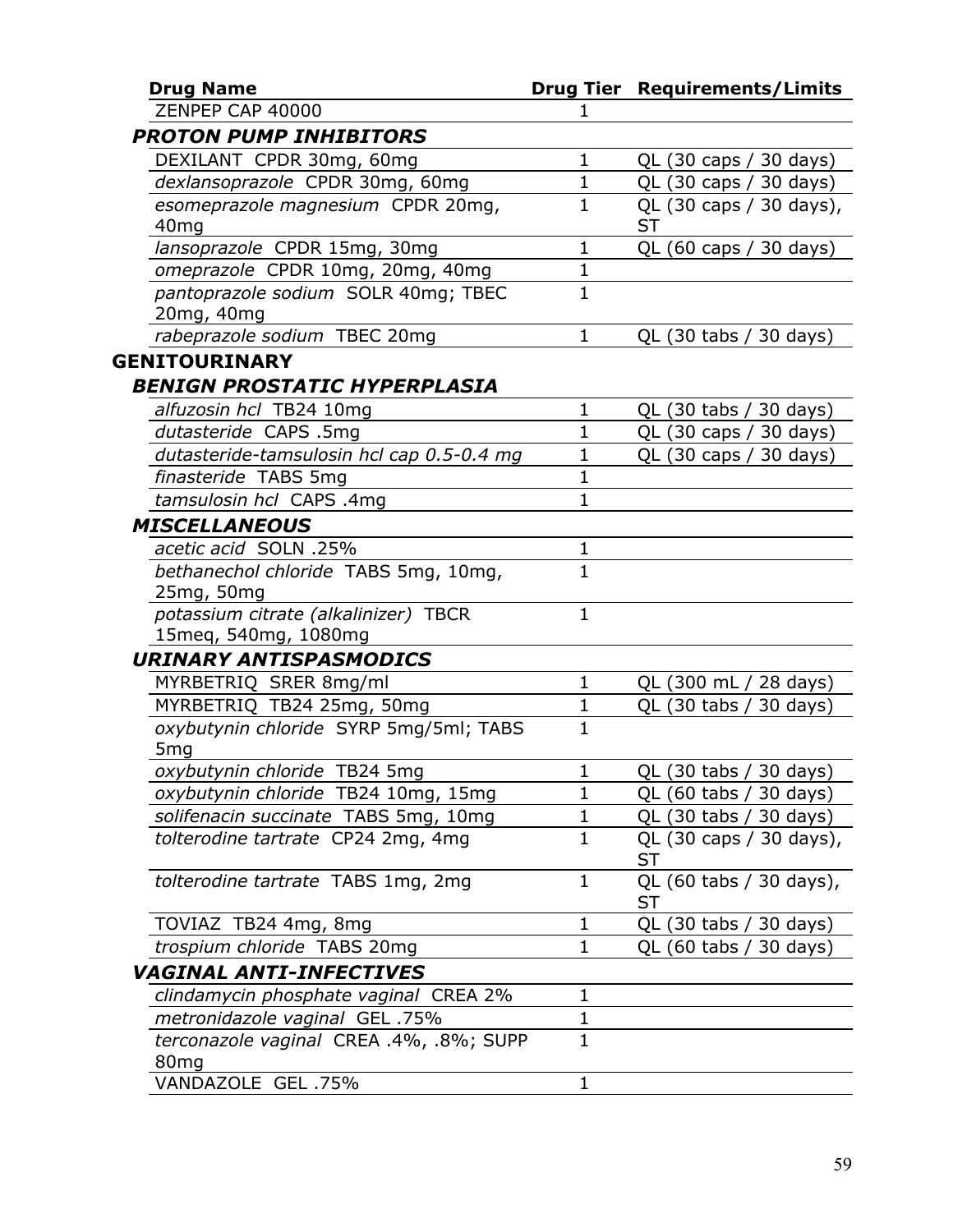## **HEMATOLOGIC** *ANTICOAGULANTS*

| ELIQUIS TABS 2.5mg                                              | $\mathbf{1}$ | QL (60 tabs / 30 days)      |
|-----------------------------------------------------------------|--------------|-----------------------------|
| ELIQUIS TABS 5mg                                                | $\mathbf 1$  | QL (74 tabs / 30 days)      |
| ELIQUIS STARTER PACK TBPK 5mg                                   | $\mathbf 1$  | QL (74 tabs / 30 days)      |
| enoxaparin sodium SOLN 300mg/3ml;                               | 1            |                             |
| SOSY 30mg/0.3ml, 40mg/0.4ml,                                    |              |                             |
| 60mg/0.6ml, 80mg/0.8ml, 100mg/ml,                               |              |                             |
| 120mg/0.8ml, 150mg/ml                                           |              |                             |
| fondaparinux sodium SOLN 2.5mg/0.5ml,                           | $\mathbf{1}$ |                             |
| 5mg/0.4ml, 7.5mg/0.6ml, 10mg/0.8ml                              |              |                             |
| HEP SOD/NACL INJ 25000UNT                                       | 1            |                             |
| heparin sodium (porcine) SOLN                                   | $\mathbf{1}$ | B/D                         |
| 1000unit/ml, 5000unit/ml, 10000unit/ml,                         |              |                             |
| 20000unit/ml                                                    |              |                             |
| heparin sodium (porcine) 100 unit/ml in                         | $\mathbf{1}$ |                             |
| d5w                                                             | $\mathbf{1}$ |                             |
| heparin sodium (porcine)-dextrose iv sol<br>20000 unit/500ml-5% |              |                             |
| heparin sodium (porcine)-dextrose iv sol                        | $\mathbf{1}$ |                             |
| 25000 unit/500ml-5%                                             |              |                             |
| HEPARIN/NACL INJ 25000UNT                                       | $\mathbf 1$  |                             |
| jantoven TABS 1mg, 2mg, 2.5mg, 3mg,                             | $\mathbf{1}$ |                             |
| 4mg, 5mg, 6mg, 7.5mg, 10mg                                      |              |                             |
| PRADAXA CAPS 75mg, 150mg                                        | $\mathbf{1}$ | QL (60 caps / 30 days)      |
| PRADAXA CAPS 110mg                                              | $\mathbf{1}$ | QL (120 caps / 30 days)     |
| warfarin sodium TABS 1mg, 2mg, 2.5mg,                           | $\mathbf{1}$ |                             |
| 3mg, 4mg, 5mg, 6mg, 7.5mg, 10mg                                 |              |                             |
| XARELTO SUSR 1mg/ml                                             | $\mathbf 1$  | QL (620 mL / 30 days)       |
| XARELTO TABS 2.5mg                                              | $\mathbf{1}$ | QL (60 tabs / 30 days)      |
| XARELTO TABS 10mg, 15mg, 20mg                                   | $\mathbf{1}$ | QL (30 tabs / 30 days)      |
| XARELTO STAR TAB 15/20MG                                        | 1            | QL $(51$ tabs /<br>30 days) |
| <b>HEMATOPOIETIC GROWTH FACTORS</b>                             |              |                             |
| PROCRIT SOLN 2000unit/ml, 3000unit/ml,                          | 1            | NM,<br>PA                   |
| 4000unit/ml, 10000unit/ml, 20000unit/ml,                        |              |                             |
| 40000unit/ml                                                    |              |                             |
| ZARXIO SOSY 300mcg/0.5ml,                                       | $\mathbf{1}$ | NM, PA                      |
| 480mcg/0.8ml                                                    |              |                             |
| MISCELLANEOUS                                                   |              |                             |
| anagrelide hcl CAPS .5mg, 1mg                                   | $\mathbf 1$  |                             |
| BERINERT KIT 500unit                                            | $\mathbf{1}$ | QL (24 boxes / 30           |
|                                                                 |              | days), NM, LA, PA           |
| cilostazol TABS 50mg, 100mg                                     | $\mathbf 1$  |                             |
| DOPTELET TABS 20mg                                              | $\mathbf 1$  | NM, LA, PA                  |
| DROXIA CAPS 200mg, 300mg, 400mg                                 | $\mathbf 1$  |                             |
| ENDARI PACK 5gm                                                 | $\mathbf{1}$ | NM, LA, PA                  |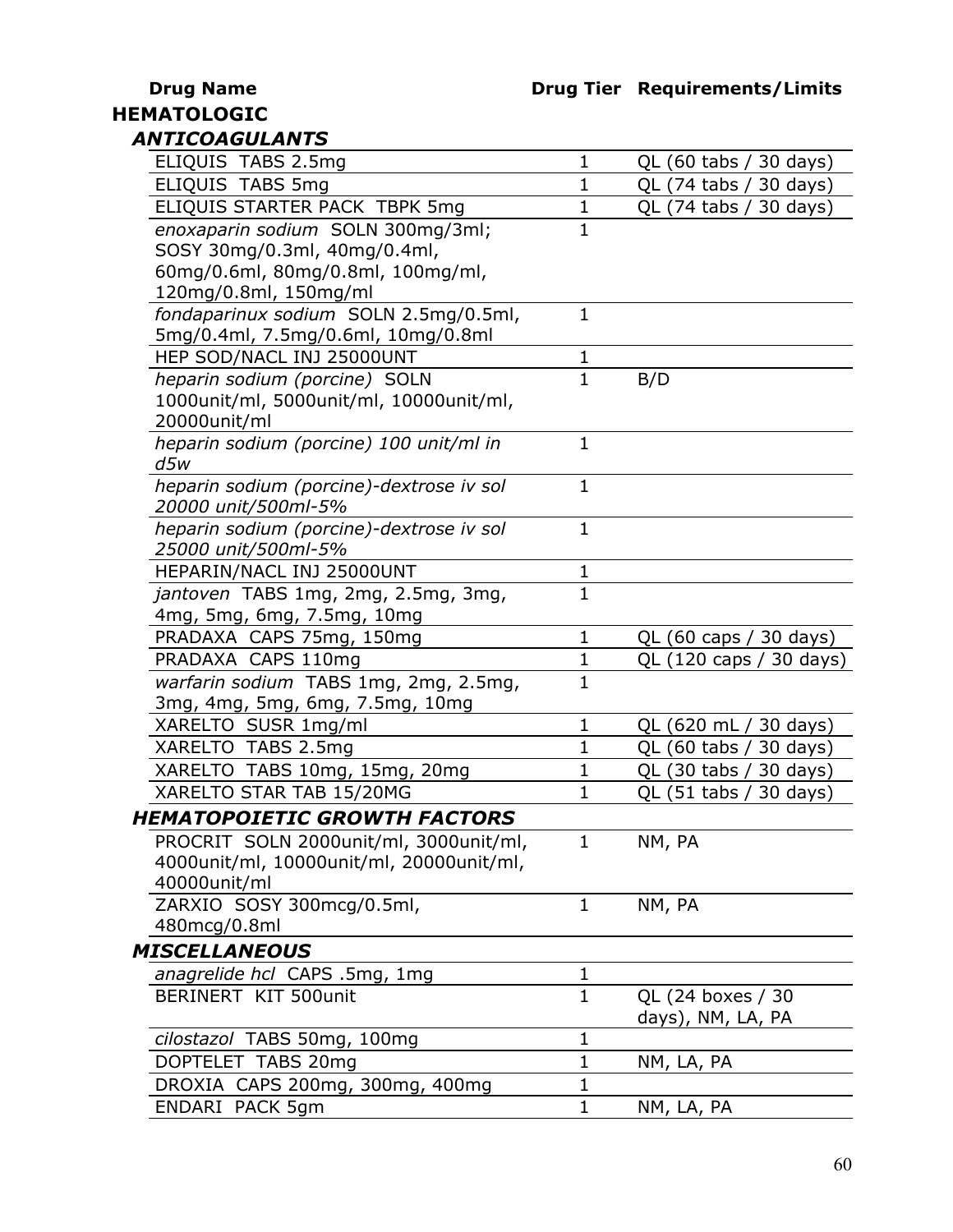| <b>Drug Name</b>                                |              | <b>Drug Tier Requirements/Limits</b>      |
|-------------------------------------------------|--------------|-------------------------------------------|
| HAEGARDA SOLR 2000unit                          | 1            | QL (30 vials / 30 days),<br>NM, LA, PA    |
| HAEGARDA SOLR 3000unit                          | $\mathbf{1}$ | QL (20 vials / 30 days),<br>NM, LA, PA    |
| icatibant acetate SOLN 30mg/3ml                 | $\mathbf{1}$ | QL (9 syringes / 30<br>days), NM, PA      |
| pentoxifylline TBCR 400mg                       | $\mathbf{1}$ |                                           |
| PROMACTA PACK 12.5mg                            | $\mathbf{1}$ | QL (360 packets / 30<br>days), NM, LA, PA |
| PROMACTA PACK 25mg                              | $\mathbf{1}$ | QL (180 packets / 30<br>days), NM, LA, PA |
| PROMACTA TABS 12.5mg, 25mg                      | $\mathbf{1}$ | QL (30 tabs / 30 days),<br>NM, LA, PA     |
| PROMACTA TABS 50mg, 75mg                        | $\mathbf{1}$ | QL (60 tabs / 30 days),<br>NM, LA, PA     |
| sajazir SOLN 30mg/3ml                           | $\mathbf{1}$ | QL (9 syringes / 30<br>days), NM, PA      |
| tranexamic acid SOLN 1000mg/10ml;<br>TABS 650mg | $\mathbf{1}$ |                                           |
| <b>PLATELET AGGREGATION INHIBITORS</b>          |              |                                           |
| aspirin-dipyridamole cap er 12hr 25-200<br>mq   | $\mathbf{1}$ |                                           |
| BRILINTA TABS 60mg, 90mg                        | $\mathbf{1}$ |                                           |
| clopidogrel bisulfate TABS 75mg                 | $\mathbf{1}$ |                                           |
| dipyridamole TABS 25mg, 50mg, 75mg              | $\mathbf{1}$ | PA; PA if 70 years and<br>older           |
| prasugrel hcl TABS 5mg, 10mg                    | $\mathbf{1}$ |                                           |
| <b>IMMUNOLOGIC AGENTS</b>                       |              |                                           |
| <b>AUTOIMMUNE AGENTS</b>                        |              |                                           |
| ENBREL SOLN 25mg/0.5ml; SOLR 25mg               | $\mathbf{1}$ | QL (16 vials / 28 days),<br>NM, PA        |
| ENBREL SOSY 25mg/0.5ml                          | $\mathbf{1}$ | QL (16 syringes / 28<br>days), NM, PA     |
| ENBREL SOSY 50mg/ml                             | $\mathbf{1}$ | QL (8 syringes / 28<br>days), NM, PA      |
| ENBREL MINI SOCT 50mg/ml                        | $\mathbf{1}$ | QL (8 cartridges / 28<br>days), NM, PA    |
| ENBREL SURECLICK SOAJ 50mg/ml                   | $\mathbf{1}$ | QL (8 pens / 28 days),<br>NM, PA          |
| HUMIRA PSKT 10mg/0.1ml, 20mg/0.2ml              | $\mathbf{1}$ | QL (2 syringes / 28<br>days), NM, PA      |
| HUMIRA PSKT 40mg/0.4ml, 40mg/0.8ml              | $\mathbf{1}$ | QL (6 syringes / 28<br>days), NM, PA      |
| HUMIRA PEDIA INJ CROHNS                         | 1            | NM, PA                                    |
| HUMIRA PEDIATRIC CROHNS D PSKT<br>80mg/0.8ml    | $\mathbf{1}$ | NM, PA                                    |
| HUMIRA PEN PNKT 40mg/0.4ml,<br>40mg/0.8ml       | $\mathbf{1}$ | QL (6 pens / 28 days),<br>NM, PA          |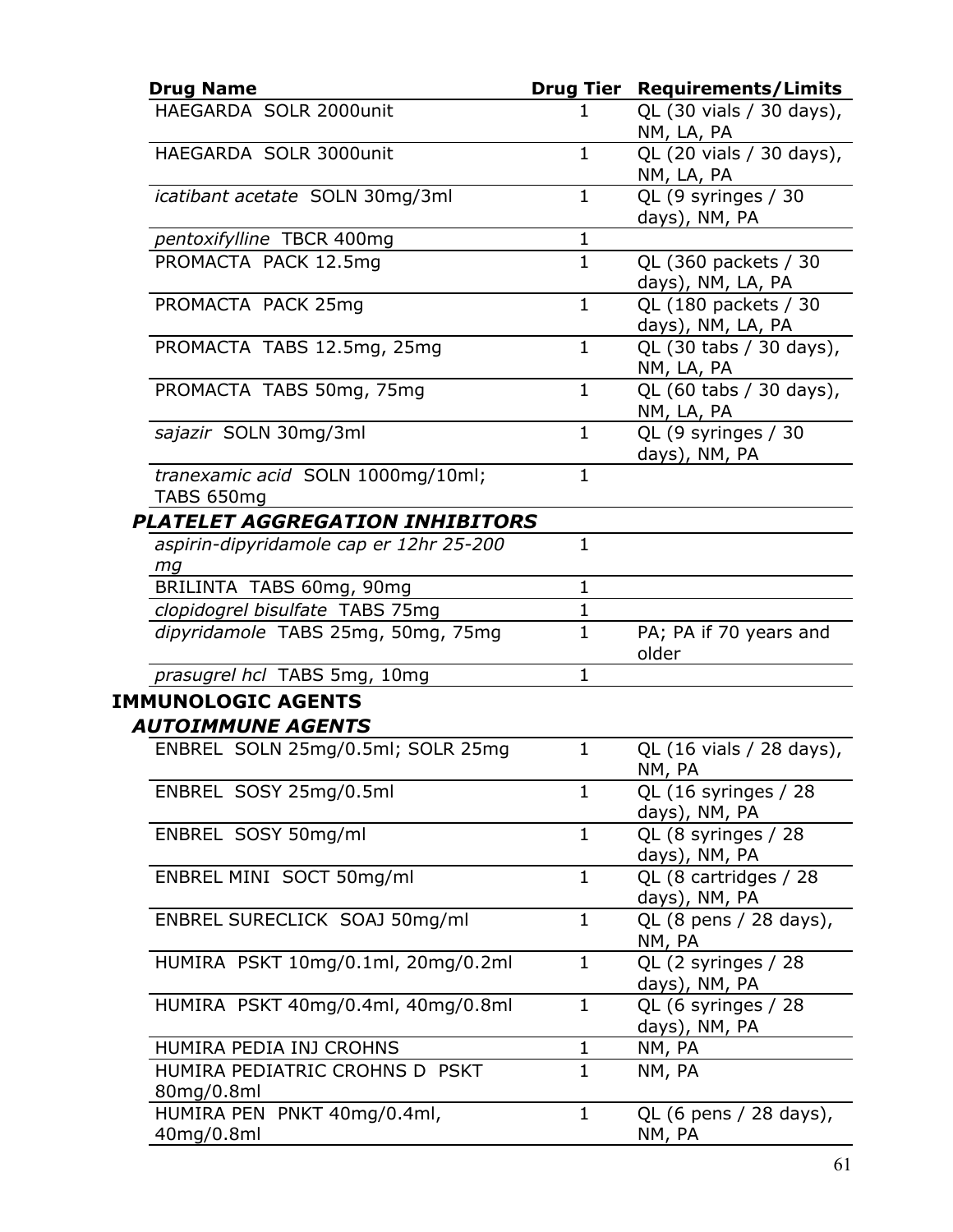| <b>Drug Name</b>                                            |              | <b>Drug Tier Requirements/Limits</b>     |
|-------------------------------------------------------------|--------------|------------------------------------------|
| HUMIRA PEN PNKT 80mg/0.8ml                                  | 1            | QL (4 pens / 28 days),<br>NM, PA         |
| HUMIRA PEN KIT PS/UV                                        | $\mathbf{1}$ | NM, PA                                   |
| HUMIRA PEN-CD/UC/HS START PNKT<br>40mg/0.8ml, 80mg/0.8ml    | $\mathbf{1}$ | NM, PA                                   |
| HUMIRA PEN-PEDIATRIC UC S PNKT<br>80mg/0.8ml                | $\mathbf{1}$ | NM, PA                                   |
| HUMIRA PEN-PS/UV STARTER PNKT<br>40mg/0.8ml                 | $\mathbf{1}$ | NM, PA                                   |
| INFLIXIMAB SOLR 100mg                                       | $\mathbf{1}$ | NM, LA, PA                               |
| REMICADE SOLR 100mg                                         | $\mathbf{1}$ | NM, PA                                   |
| RENFLEXIS SOLR 100mg                                        | $\mathbf{1}$ | NM, LA, PA                               |
| RINVOQ TB24 15mg, 30mg                                      | $\mathbf{1}$ | QL (30 tabs / 30 days),<br>NM, PA        |
| RINVOQ TB24 45mq                                            | $\mathbf{1}$ | QL $(112$ tabs / year),<br>NM, PA        |
| SKYRIZI PSKT 75mg/0.83ml                                    | $\mathbf{1}$ | QL (7 kits / 365 days),<br>NM, PA        |
| SKYRIZI SOSY 150mg/ml                                       | $\mathbf{1}$ | QL (7 syringes / 365<br>days), NM, PA    |
| SKYRIZI PEN SOAJ 150mg/ml                                   | $\mathbf{1}$ | QL (7 pens / 365 days),<br>NM, PA        |
| STELARA SOLN 45mg/0.5ml                                     | $\mathbf{1}$ | QL (2 vials / 28 days),<br>NM, LA, PA    |
| STELARA SOSY 45mg/0.5ml, 90mg/ml                            | $\mathbf{1}$ | QL (1 syringe / 28<br>days), NM, PA      |
| TALTZ SOAJ 80mg/ml; SOSY 80mg/ml                            | $\mathbf{1}$ | QL (3 syringes / 28<br>days), NM, LA, PA |
| XELJANZ SOLN 1mg/ml                                         | $\mathbf{1}$ | QL (240 mL / 24 days),<br>NM, PA         |
| XELJANZ TABS 5mg, 10mg                                      | $\mathbf{1}$ | QL (60 tabs / 30 days),<br>NM, PA        |
| XELJANZ XR TB24 11mg, 22mg                                  | $\mathbf{1}$ | QL (30 tabs / 30 days),<br>NM, PA        |
| DISEASE-MODIFYING ANTI-RHEUMATIC DRUGS (DMARDS)             |              |                                          |
| hydroxychloroquine sulfate TABS 200mg                       | 1            |                                          |
| leflunomide TABS 10mg, 20mg                                 | $\mathbf 1$  | QL (30 tabs / 30 days)                   |
| methotrexate sodium TABS 2.5mg                              | $\mathbf{1}$ |                                          |
| XATMEP SOLN 2.5mg/ml                                        | $\mathbf{1}$ | B/D                                      |
| IMMUNOGLOBULINS                                             |              |                                          |
| BIVIGAM SOLN 5gm/50ml                                       | $\mathbf{1}$ | NM, PA                                   |
| FLEBOGAMMA DIF SOLN 2.5gm/50ml,                             | $\mathbf{1}$ | NM, PA                                   |
| 5gm/100ml, 5gm/50ml, 10gm/100ml,                            |              |                                          |
| 10gm/200ml, 20gm/200ml, 20gm/400ml                          |              |                                          |
| <b>GAMASTAN INJ</b>                                         | $\mathbf{1}$ | B/D, NM                                  |
| GAMMAGARD LIQUID SOLN 1gm/10ml,                             | $\mathbf{1}$ | NM, PA                                   |
| 2.5gm/25ml, 5gm/50ml, 10gm/100ml,<br>20gm/200ml, 30gm/300ml |              |                                          |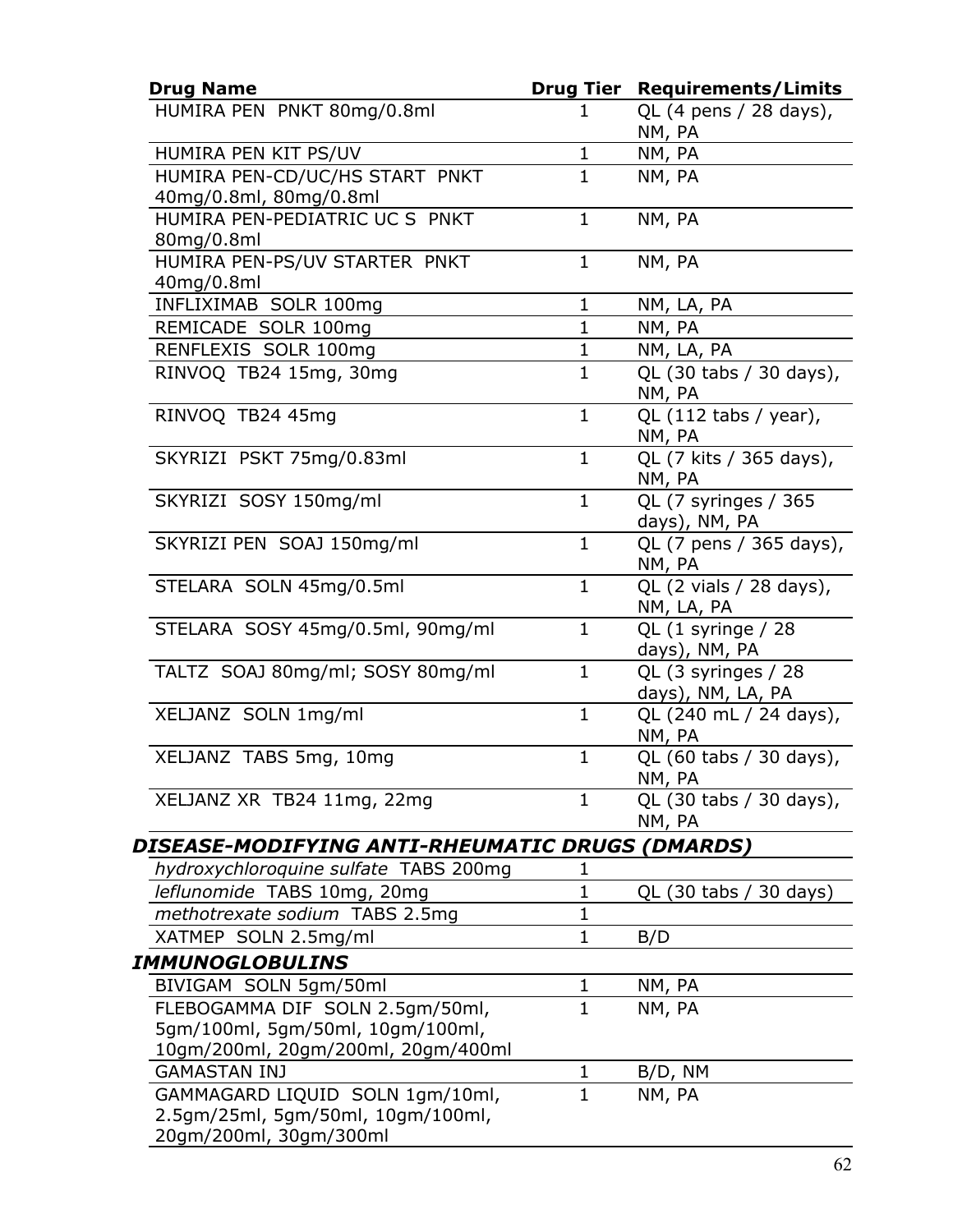| <b>Drug Name</b>                                                     |              | <b>Drug Tier Requirements/Limits</b> |
|----------------------------------------------------------------------|--------------|--------------------------------------|
| GAMMAGARD S/D IGA LESS TH SOLR                                       | 1            | NM, PA                               |
| 5gm, 10gm                                                            |              |                                      |
| GAMMAKED SOLN 1gm/10ml, 5gm/50ml,                                    | $\mathbf{1}$ | NM, PA                               |
| 10gm/100ml, 20gm/200ml                                               |              |                                      |
| GAMMAPLEX SOLN 5gm/100ml,                                            | $\mathbf{1}$ | NM, PA                               |
| 5gm/50ml, 10gm/100ml, 10gm/200ml,                                    |              |                                      |
| 20gm/200ml, 20gm/400ml                                               |              |                                      |
| GAMUNEX-C SOLN 1gm/10ml,                                             | $\mathbf{1}$ | NM, PA                               |
| 2.5gm/25ml, 5gm/50ml, 10gm/100ml,                                    |              |                                      |
| 20gm/200ml, 40gm/400ml                                               | $\mathbf{1}$ |                                      |
| OCTAGAM SOLN 1gm/20ml, 2gm/20ml,<br>2.5gm/50ml, 5gm/100ml, 5gm/50ml, |              | NM, PA                               |
| 10gm/100ml, 10gm/200ml, 20gm/200ml,                                  |              |                                      |
| 25gm/500ml, 30gm/300ml                                               |              |                                      |
| PANZYGA SOLN 1gm/10ml, 2.5gm/25ml,                                   | $\mathbf{1}$ | NM, PA                               |
| 5gm/50ml, 10gm/100ml, 20gm/200ml,                                    |              |                                      |
| 30gm/300ml                                                           |              |                                      |
| PRIVIGEN SOLN 5gm/50ml, 10gm/100ml,                                  | 1            | NM, PA                               |
| 20gm/200ml, 40gm/400ml                                               |              |                                      |
| IMMUNOMODULATORS                                                     |              |                                      |
| ACTIMMUNE SOLN 2000000unit/0.5ml                                     | $\mathbf 1$  | NM, LA, PA                           |
| ARCALYST SOLR 220mg                                                  | 1            | NM, PA                               |
| INTRON A SOLN 6000000unit/ml,                                        | $\mathbf{1}$ | B/D, NM                              |
| 10000000unit/ml; SOLR 10000000unit,                                  |              |                                      |
| 18000000unit, 50000000unit                                           |              |                                      |
| IMMUNOSUPPRESSANTS                                                   |              |                                      |
| azathioprine TABS 50mg                                               | $\mathbf{1}$ | B/D                                  |
| BENLYSTA SOAJ 200mg/ml; SOSY                                         | $\mathbf{1}$ | QL (8 syringes / 28                  |
| 200mg/ml                                                             |              | days), NM, PA                        |
| BENLYSTA SOLR 120mg, 400mg                                           | 1            | NM, PA                               |
| cyclosporine CAPS 25mg, 100mg; SOLN                                  | $\mathbf{1}$ | B/D, NM                              |
| 50mg/ml                                                              |              |                                      |
| cyclosporine modified (for microemulsion)                            | 1            | B/D, NM                              |
| CAPS 25mg, 50mg, 100mg; SOLN                                         |              |                                      |
| $100$ mg/ml                                                          |              |                                      |
| everolimus (immunosuppressant) TABS                                  | $\mathbf 1$  | B/D, NM                              |
| .25mg, .5mg, .75mg, 1mg                                              |              |                                      |
| gengraf CAPS 25mg, 100mg; SOLN                                       | $\mathbf{1}$ | B/D, NM                              |
| $100$ mg/ml                                                          |              |                                      |
| mycophenolate mofetil CAPS 250mg;                                    | $\mathbf 1$  | B/D, NM                              |
| SUSR 200mg/ml; TABS 500mg                                            |              |                                      |
| mycophenolate sodium TBEC 180mg,                                     | $\mathbf 1$  | B/D, NM                              |
| 360 <sub>mg</sub>                                                    |              |                                      |
| NULOJIX SOLR 250mg                                                   | 1            | B/D, NM                              |
| PROGRAF PACK .2mg, 1mg                                               | $\mathbf{1}$ | B/D, NM                              |
| REZUROCK TABS 200mg                                                  | $\mathbf 1$  | NM, LA, PA                           |
| SANDIMMUNE SOLN 100mg/ml                                             | $\mathbf 1$  | B/D, NM                              |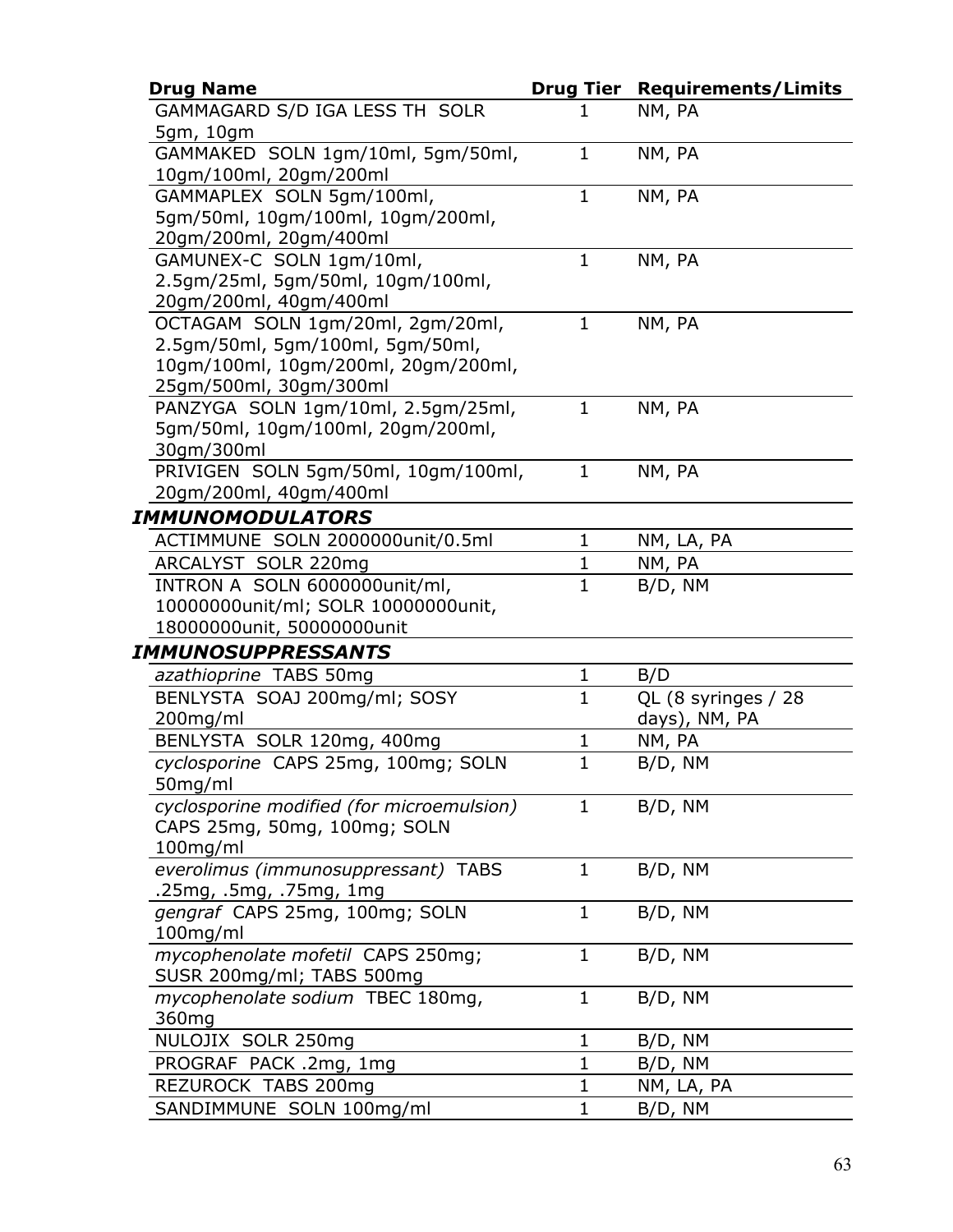| <b>Drug Name</b>                        |              | <b>Drug Tier Requirements/Limits</b> |
|-----------------------------------------|--------------|--------------------------------------|
| sirolimus SOLN 1mg/ml; TABS .5mg,       | 1            | B/D, NM                              |
| 1mg, 2mg                                |              |                                      |
| tacrolimus CAPS .5mg, 1mg, 5mg          | $\mathbf{1}$ | B/D, NM                              |
| ZORTRESS TABS 1mg                       | $\mathbf{1}$ | B/D, NM                              |
| <b>VACCINES</b>                         |              |                                      |
| <b>ACTHIB INJ</b>                       | $\mathbf 1$  |                                      |
| <b>ADACEL INJ</b>                       | $\mathbf{1}$ |                                      |
| BCG VACCINE SOLR 50mg                   | $\mathbf{1}$ |                                      |
| <b>BEXSERO INJ</b>                      | $\mathbf 1$  |                                      |
| <b>BOOSTRIX INJ</b>                     | $\mathbf{1}$ |                                      |
| <b>DAPTACEL INJ</b>                     | $\mathbf{1}$ |                                      |
| <b>DENGVAXIA SUS</b>                    | $\mathbf{1}$ |                                      |
| DIP/TET PED INJ 25-5LFU                 | $\mathbf{1}$ | B/D                                  |
| ENGERIX-B SUSP 10mcg/0.5ml,             | $\mathbf{1}$ | B/D                                  |
| 20mcg/ml                                |              |                                      |
| <b>GARDASIL 9 INJ</b>                   | $\mathbf{1}$ |                                      |
| HAVRIX SUSP 720elu/0.5ml, 1440elu/ml    | $\mathbf 1$  |                                      |
| HIBERIX SOLR 10mcq                      | $\mathbf{1}$ |                                      |
| IMOVAX RABIES (H.D.C.V.) INJ 2.5unit/ml | $\mathbf{1}$ | B/D                                  |
| <b>INFANRIX INJ</b>                     | 1            |                                      |
| <b>IPOL INJ INACTIVE</b>                | $\mathbf{1}$ |                                      |
| <b>IXIARO INJ</b>                       | $\mathbf{1}$ |                                      |
| <b>KINRIX INJ</b>                       | $\mathbf{1}$ |                                      |
| M-M-R II INJ                            | 1            |                                      |
| <b>MENACTRA INJ</b>                     | $\mathbf{1}$ |                                      |
| MENQUADFI INJ                           | $\mathbf 1$  |                                      |
| <b>MENVEO INJ</b>                       | $\mathbf{1}$ |                                      |
| PEDIARIX INJ 0.5ML                      | $\mathbf{1}$ |                                      |
| PEDVAX HIB SUSP 7.5mcg/0.5ml            | $\mathbf{1}$ |                                      |
| PENTACEL INJ                            | $\mathbf{1}$ |                                      |
| PREHEVBRIO SUSP 10mcg/ml                | $\mathbf{1}$ | B/D                                  |
| PROQUAD INJ                             | $\mathbf 1$  |                                      |
| <b>QUADRACEL INJ</b>                    | $\mathbf{1}$ |                                      |
| <b>RABAVERT INJ</b>                     | $\mathbf{1}$ | B/D                                  |
| RECOMBIVAX HB SUSP 5mcg/0.5ml,          | $\mathbf{1}$ | B/D                                  |
| 10mcg/ml, 40mcg/ml                      |              |                                      |
| <b>ROTARIX SUS</b>                      | $\mathbf{1}$ |                                      |
| ROTATEQ SOL                             | $\mathbf{1}$ |                                      |
| SHINGRIX SUSR 50mcg/0.5ml               | $\mathbf{1}$ | QL (2 vials per lifetime)            |
| TDVAX INJ 2-2 LF                        | 1            | B/D                                  |
| TENIVAC INJ 5-2LF                       | 1            | B/D                                  |
| TICOVAC SUSY 2.4mcg/0.5ml               | $\mathbf{1}$ |                                      |
| TRUMENBA INJ                            | $\mathbf{1}$ |                                      |
| TWINRIX INJ                             | $\mathbf 1$  |                                      |
| TYPHIM VI SOLN 25mcg/0.5ml; SOSY        | $\mathbf{1}$ |                                      |
| 25mcg/0.5ml                             |              |                                      |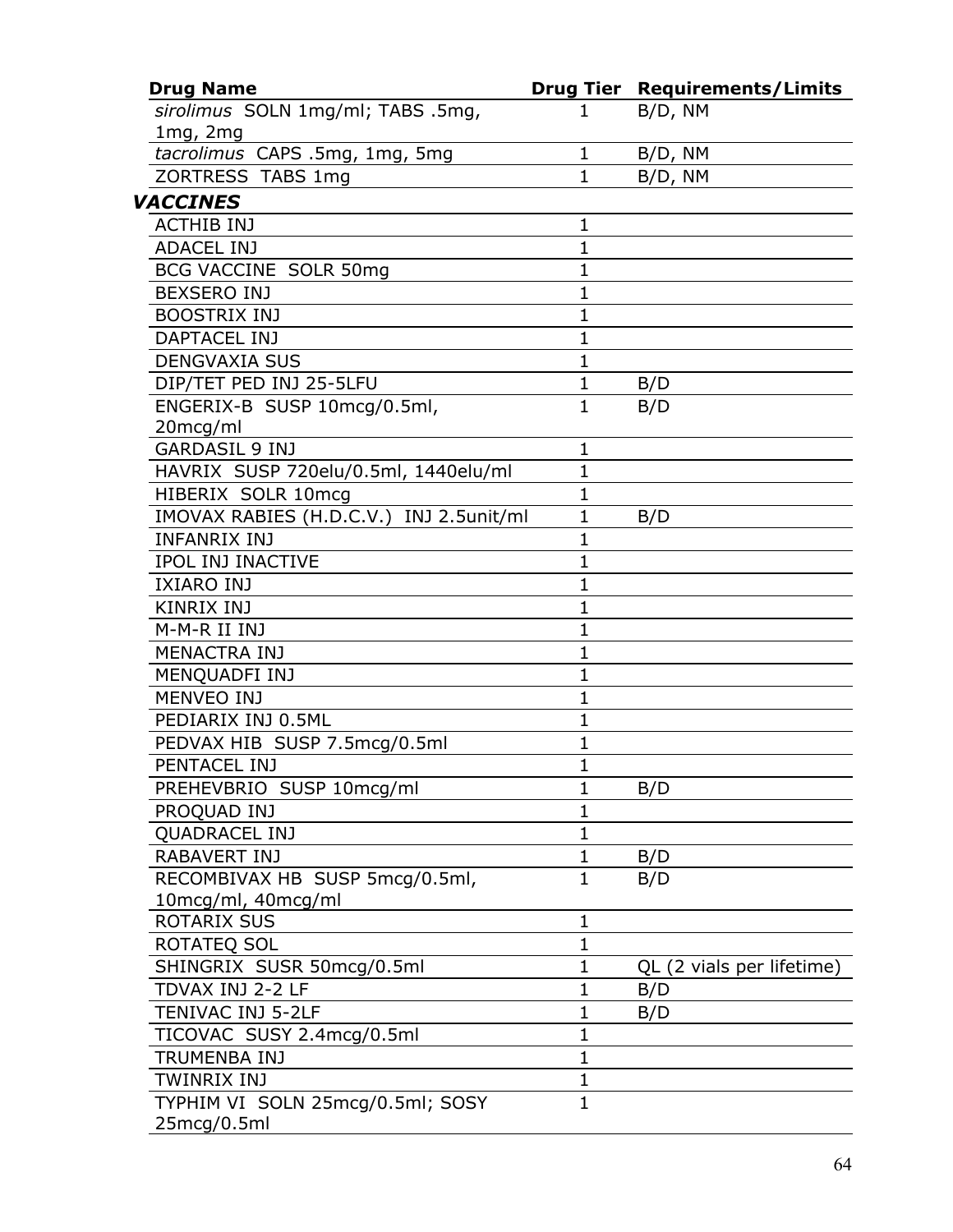| <b>Drug Name</b>                                                                         |              | <b>Drug Tier Requirements/Limits</b> |
|------------------------------------------------------------------------------------------|--------------|--------------------------------------|
| VAQTA SUSP 25unit/0.5ml, 50unit/ml                                                       | 1            |                                      |
| VARIVAX INJ 1350pfu/0.5ml                                                                | 1            |                                      |
| YF-VAX INJ                                                                               | 1            |                                      |
| <b>NUTRITIONAL/SUPPLEMENTS</b>                                                           |              |                                      |
| ELECTROLYTES/MINERALS, INJECTABLE                                                        |              |                                      |
| D2.5W/NACL INJ 0.45%                                                                     | 1            |                                      |
| D5W/LYTES INJ #48                                                                        | $\mathbf{1}$ |                                      |
| D10W/NACL INJ 0.2%                                                                       | 1            |                                      |
| dextrose 2.5% w/ sodium chloride 0.45%                                                   | 1            |                                      |
| dextrose 5% in lactated ringers                                                          | 1            |                                      |
| dextrose 5% w/ sodium chloride 0.2%                                                      | 1            |                                      |
| dextrose 5% w/ sodium chloride 0.3%                                                      | 1            |                                      |
| dextrose 5% w/ sodium chloride 0.9%                                                      | 1            |                                      |
| dextrose 5% w/ sodium chloride 0.45%                                                     | 1            |                                      |
| dextrose 5% w/ sodium chloride 0.225%                                                    | 1            |                                      |
| dextrose 10% w/ sodium chloride 0.45%                                                    | $\mathbf{1}$ |                                      |
| ISOLYTE-P INJ /D5W                                                                       | 1            |                                      |
| ISOLYTE-S INJ                                                                            | $\mathbf{1}$ |                                      |
| ISOLYTE-S INJ PH 7.4                                                                     | 1            |                                      |
| kcl 10 meg/l (0.075%) in dextrose 5% &<br>nacl 0.45% inj                                 | $\mathbf{1}$ |                                      |
| kcl 20 meq/l (0.15%) in dextrose 5% &                                                    | 1            |                                      |
| nacl 0.2% inj<br>kcl 20 meg/l (0.15%) in dextrose 5% &<br>nacl 0.9% inj                  | $\mathbf{1}$ |                                      |
| kcl 20 meq/l (0.15%) in dextrose 5% &<br>nacl 0.45% inj                                  | $\mathbf{1}$ |                                      |
| kcl 20 meq/l (0.15%) in nacl 0.9% inj                                                    | 1            |                                      |
| kcl 20 meg/l (0.15%) in nacl 0.45% inj                                                   | 1            |                                      |
| KCL 20 MEQ/L (0.15%) IN NACL 0.45%<br><b>INJ</b>                                         | $\mathbf{1}$ |                                      |
| kcl 30 meg/l (0.224%) in dextrose 5% &<br>nacl 0.45% inj                                 | 1            |                                      |
| kcl 40 meq/l (0.3%) in dextrose 5% & nacl<br>0.45% inj                                   | 1            |                                      |
| KCL 40 MEQ/L (0.3%) IN NACL 0.9% INJ                                                     | 1            |                                      |
| KCL/D5W/NACL INJ 0.3/0.9%                                                                | $\mathbf{1}$ |                                      |
| lactated ringer's solution                                                               | $\mathbf{1}$ |                                      |
| MAGNESIUM SULFATE SOLN 2gm/50ml,                                                         | $\mathbf{1}$ |                                      |
| 4gm/100ml, 4gm/50ml, 20gm/500ml,<br>40gm/1000ml                                          |              |                                      |
| magnesium sulfate SOLN 2gm/50ml,<br>4qm/100ml, 4gm/50ml, 20gm/500ml,<br>40gm/1000ml, 50% | $\mathbf{1}$ |                                      |
| magnesium sulfate in dextrose 5% iv soln<br>1 gm/100ml                                   | 1            |                                      |
| MG SO4/D5W INJ 10MG/ML                                                                   | 1            |                                      |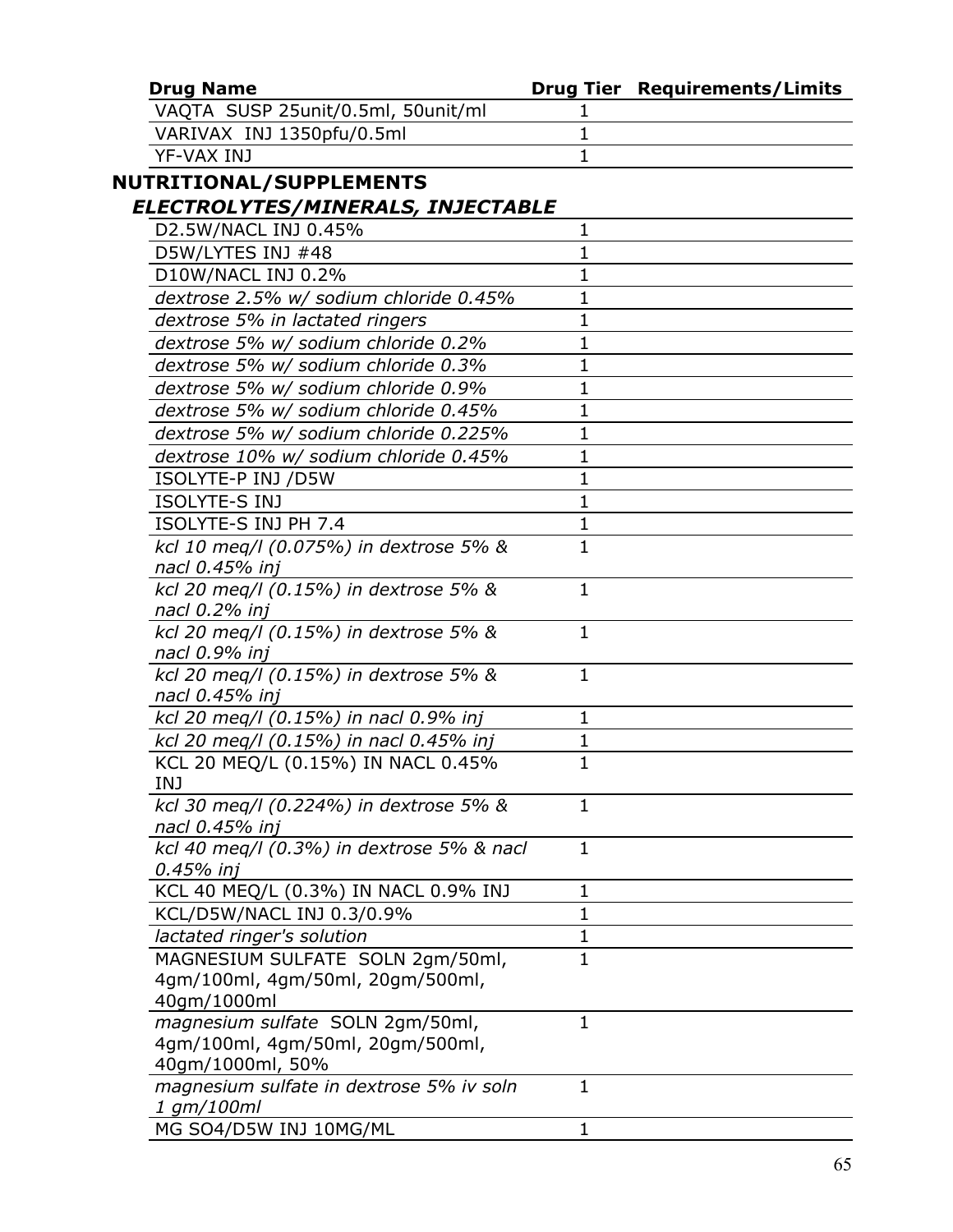| <b>Drug Name</b>                       |              | <b>Drug Tier Requirements/Limits</b> |
|----------------------------------------|--------------|--------------------------------------|
| PLASMA-LYTE INJ -148                   |              |                                      |
| PLASMA-LYTE INJ -A                     | 1            |                                      |
| potassium chloride SOLN 2meq/ml,       | $\mathbf{1}$ |                                      |
| 10meg/100ml, 20meg/100ml,              |              |                                      |
| 40meg/100ml                            |              |                                      |
| POTASSIUM CHLORIDE SOLN                | 1            |                                      |
| 10meq/50ml, 20meq/50ml                 |              |                                      |
| potassium chloride 20 meg/l (0.15%) in | $\mathbf{1}$ |                                      |
| dextrose 5% inj                        |              |                                      |
| sodium chloride SOLN .45%, .9%,        | $\mathbf{1}$ |                                      |
| 2.5 meg/ml, 3%, 5%                     |              |                                      |
| TPN ELECTROL INJ                       | 1            | B/D                                  |
| ELECTROLYTES/MINERALS/VITAMINS, ORAL   |              |                                      |
| klor-con PACK 20meq                    | 1            |                                      |
| klor-con 8 TBCR 8meg                   | 1            |                                      |
| klor-con 10 TBCR 10meg                 | 1            |                                      |
| klor-con m10 TBCR 10meg                | 1            |                                      |
| klor-con m15 TBCR 15meg                | $\mathbf{1}$ |                                      |
| klor-con m20 TBCR 20meg                | 1            |                                      |
| <b>M-NATAL PLUS TAB</b>                | $\mathbf{1}$ |                                      |
| potassium chloride CPCR 8meq, 10meq;   | $\mathbf{1}$ |                                      |
| PACK 20meg; SOLN 10%, 20%; TBCR        |              |                                      |
| 8meq, 10meq, 20meq                     |              |                                      |
| potassium chloride microencapsulated   | $\mathbf{1}$ |                                      |
| crystals er TBCR 10meg, 15meg, 20meg   |              |                                      |
| PRENATAL TAB 27-1MG                    | $\mathbf{1}$ |                                      |
| PRENATAL TAB PLUS                      | 1            |                                      |
| PRENATAL VIT TAB LOW IRON              | 1            |                                      |
| sodium fluoride chew; tab; 1.1 (0.5 f) | 1            |                                      |
| mg/ml soln                             |              |                                      |
| TRICARE TAB PRENATAL                   | 1            |                                      |
| <b>IV NUTRITION</b>                    |              |                                      |
| CLINIMIX INJ 4.25/D5W                  | $\mathbf{1}$ | B/D                                  |
| CLINIMIX INJ 4.25/D10                  | 1            | B/D                                  |
| CLINIMIX INJ 5%/D15W                   | 1            | B/D                                  |
| CLINIMIX INJ 5%/D20W                   | 1            | B/D                                  |
| CLINIMIX INJ 6/5                       | 1            | B/D                                  |
| CLINIMIX INJ 8/10                      | 1            | B/D                                  |
| CLINIMIX INJ 8/14                      | 1            | B/D                                  |
| clinisol sf 15%                        | 1            | B/D                                  |
| CLINOLIPID EMU 20%                     | $\mathbf 1$  | B/D                                  |
| dextrose SOLN 5%, 10%                  | 1            |                                      |
| dextrose SOLN 50%, 70%                 | $\mathbf{1}$ | B/D                                  |
| FREAMINE III INJ 10%                   | $\mathbf{1}$ | B/D                                  |
| hepatamine                             | 1            | B/D                                  |
| INTRALIPID EMUL 20gm/100ml,            | $\mathbf{1}$ | B/D                                  |
| 30gm/100ml                             |              |                                      |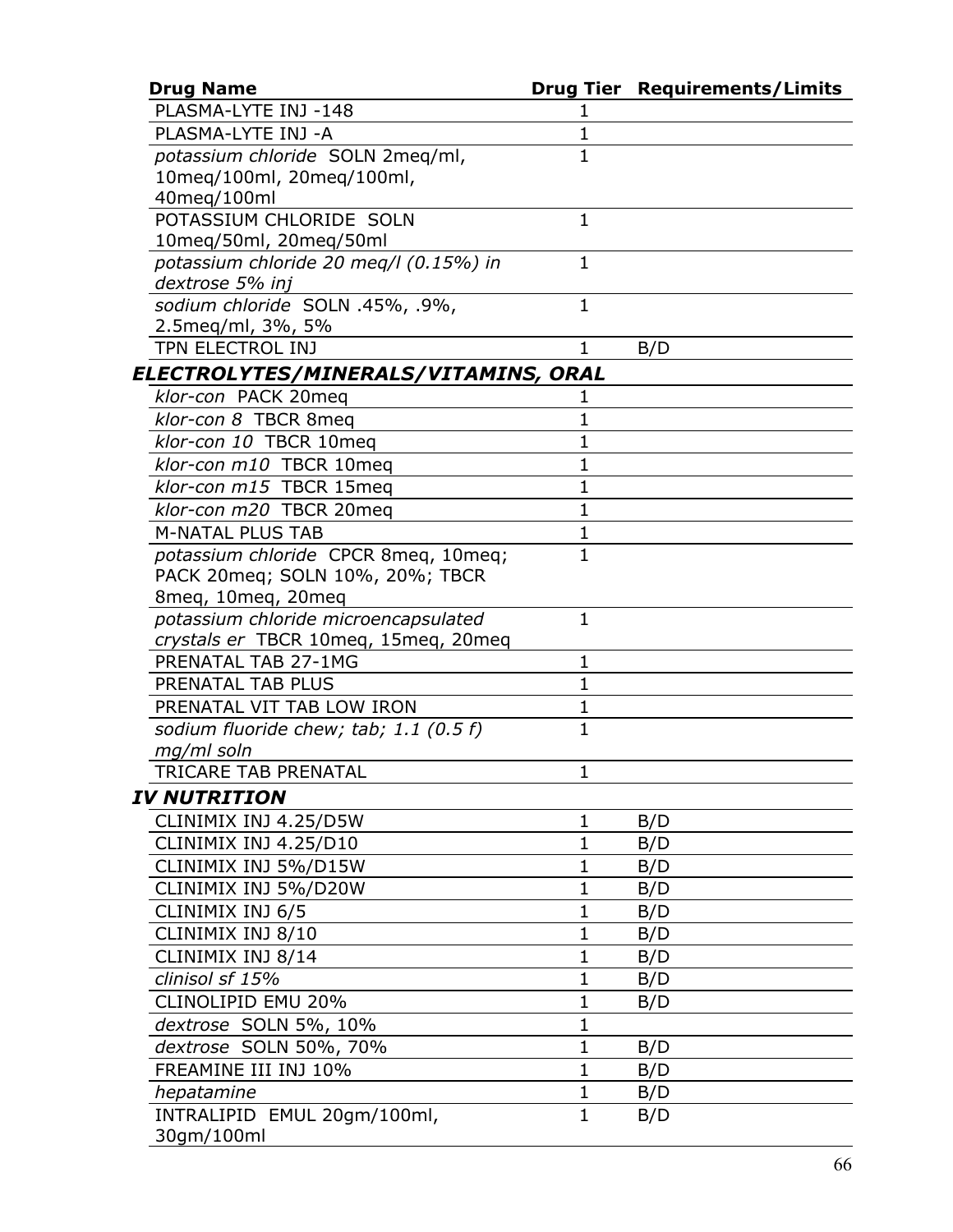| <b>Drug Name</b>                                                 |                | <b>Drug Tier Requirements/Limits</b> |
|------------------------------------------------------------------|----------------|--------------------------------------|
| NUTRILIPID EMUL 20gm/100ml                                       |                | B/D                                  |
| plenamine                                                        | 1              | B/D                                  |
| PREMASOL SOL 10%                                                 | 1              | B/D                                  |
| PROCALAMINE INJ 3%                                               | 1              | B/D                                  |
| PROSOL INJ 20%                                                   | 1              | B/D                                  |
| TRAVASOL INJ 10%                                                 | $\mathbf 1$    | B/D                                  |
| TROPHAMINE INJ 10%                                               | 1              | B/D                                  |
| <b>OPHTHALMIC</b>                                                |                |                                      |
| ANTI-INFECTIVE/ANTI-INFLAMMATORY                                 |                |                                      |
| bacitracin-polymyxin-neomycin-hc ophth<br>oint 1%                | 1              |                                      |
| BLEPHAMIDE OIN S.O.P.                                            | 1              |                                      |
| neomycin-polymyxin-dexamethasone<br>ophth oint 0.1%              | $\overline{1}$ |                                      |
| neomycin-polymyxin-dexamethasone<br>ophth susp 0.1%              | $\mathbf 1$    |                                      |
| neomycin-polymyxin-hc ophth susp                                 | 1              |                                      |
| sulfacetamide sodium-prednisolone ophth<br>soln 10-0.23(0.25)%   | $\overline{1}$ |                                      |
| TOBRADEX OIN 0.3-0.1%                                            | 1              |                                      |
| TOBRADEX ST SUS 0.3-0.05                                         | 1              |                                      |
| tobramycin-dexamethasone ophth susp<br>$0.3 - 0.1\%$             | $\mathbf{1}$   |                                      |
| ZYLET SUS 0.5-0.3%                                               | $\mathbf{1}$   |                                      |
| <b>ANTI-INFECTIVES</b>                                           |                |                                      |
| bacitracin (ophthalmic) OINT 500unit/qm                          | 1              |                                      |
| bacitracin-polymyxin b ophth oint                                | $\mathbf{1}$   |                                      |
| <b>BESIVANCE SUSP .6%</b>                                        | 1              |                                      |
| CILOXAN OINT .3%                                                 | 1              |                                      |
| ciprofloxacin hcl (ophth) SOLN .3%                               | $\mathbf{1}$   |                                      |
| erythromycin (ophth) OINT 5mg/gm                                 | 1              |                                      |
| gatifloxacin (ophth) SOLN .5%                                    | 1              |                                      |
| gentak OINT.3%                                                   | 1              |                                      |
| gentamicin sulfate (ophth) SOLN .3%                              | 1              |                                      |
| moxifloxacin hcl (ophth) SOLN .5%                                | 1              |                                      |
| <b>NATACYN SUSP 5%</b>                                           | $\mathbf 1$    |                                      |
| neomycin-bacitrac zn-polymyx 5(3.5)mg-<br>400unt-10000unt op oin | 1              |                                      |
| neomycin-polymy-gramicid op sol 1.75-<br>10000-0.025mg-unt-mg/ml | $\mathbf{1}$   |                                      |
| ofloxacin (ophth) SOLN .3%                                       | 1              |                                      |
| polymyxin b-trimethoprim ophth soln<br>10000 unit/ml-0.1%        | $\mathbf{1}$   |                                      |
| sulfacetamide sodium (ophth) OINT 10%;<br><b>SOLN 10%</b>        | $\mathbf{1}$   |                                      |
| tobramycin (ophth) SOLN .3%                                      | 1              |                                      |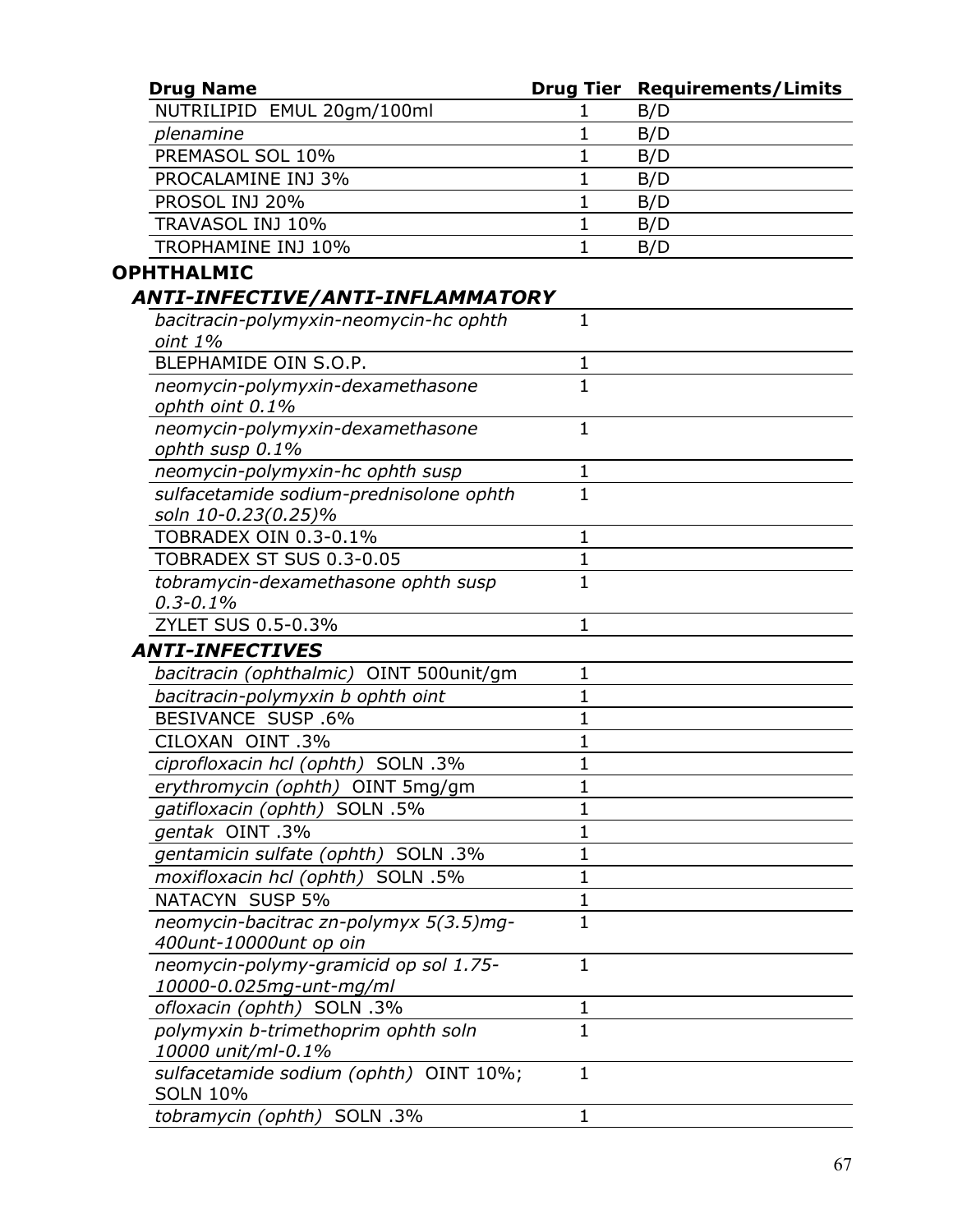| <b>Drug Name</b>                                             |              | <b>Drug Tier Requirements/Limits</b> |
|--------------------------------------------------------------|--------------|--------------------------------------|
| trifluridine SOLN 1%                                         | 1            |                                      |
| ZIRGAN GEL .15%                                              | $\mathbf 1$  |                                      |
| ANTI-INFLAMMATORIES                                          |              |                                      |
| ALREX SUSP.2%                                                | $\mathbf{1}$ |                                      |
| bromfenac sodium (ophth) SOLN .09%                           | $\mathbf{1}$ |                                      |
| <b>BROMSITE SOLN .075%</b>                                   | $\mathbf{1}$ |                                      |
| dexamethasone sodium phosphate (ophth)<br><b>SOLN .1%</b>    | $\mathbf{1}$ |                                      |
| diclofenac sodium (ophth) SOLN .1%                           | $\mathbf{1}$ |                                      |
| difluprednate EMUL .05%                                      | $\mathbf{1}$ |                                      |
| FLAREX SUSP.1%                                               | 1            |                                      |
| fluorometholone (ophth) SUSP .1%                             | $\mathbf{1}$ |                                      |
| flurbiprofen sodium SOLN .03%                                | $\mathbf 1$  |                                      |
| ILEVRO SUSP.3%                                               | $\mathbf{1}$ |                                      |
| ketorolac tromethamine (ophth) SOLN<br>$.4\%$ , .5%          | $\mathbf{1}$ |                                      |
| LOTEMAX OINT .5%                                             | $\mathbf{1}$ |                                      |
| prednisolone acetate (ophth) SUSP 1%                         | $\mathbf{1}$ |                                      |
| PREDNISOLONE SODIUM PHOSP SOLN 1%                            | $\mathbf{1}$ |                                      |
| PROLENSA SOLN .07%                                           | $\mathbf{1}$ |                                      |
| ANTIALLERGICS                                                |              |                                      |
| azelastine hcl (ophth) SOLN .05%                             | $\mathbf{1}$ |                                      |
| bepotastine besilate SOLN 1.5%                               | $\mathbf{1}$ |                                      |
| BEPREVE SOLN 1.5%                                            | $\mathbf 1$  |                                      |
| cromolyn sodium (ophth) SOLN 4%                              | $\mathbf{1}$ |                                      |
| LASTACAFT SOLN .25%                                          | $\mathbf{1}$ |                                      |
| olopatadine hcl SOLN .1%                                     | $\mathbf{1}$ |                                      |
| ZERVIATE SOLN .24%                                           | 1            |                                      |
| ANTIGLAUCOMA                                                 |              |                                      |
| ALPHAGAN P SOLN .1%                                          | 1            |                                      |
| betaxolol hcl (ophth) SOLN .5%                               | 1            |                                      |
| <b>BETOPTIC-S SUSP .25%</b>                                  | $\mathbf 1$  |                                      |
| brimonidine tartrate SOLN .15%, .2%                          | $\mathbf 1$  |                                      |
| brinzolamide SUSP 1%                                         | $\mathbf{1}$ |                                      |
| carteolol hcl (ophth) SOLN 1%                                | $\mathbf{1}$ |                                      |
| COMBIGAN SOL 0.2/0.5%                                        | $\mathbf{1}$ |                                      |
| dorzolamide hcl SOLN 2%                                      | $\mathbf 1$  |                                      |
| dorzolamide hcl-timolol maleate ophth soln<br>22.3-6.8 mg/ml | $\mathbf{1}$ |                                      |
| latanoprost SOLN .005%                                       | $\mathbf{1}$ |                                      |
| levobunolol hcl SOLN .5%                                     | $\mathbf{1}$ |                                      |
| LUMIGAN SOLN .01%                                            | $\mathbf 1$  |                                      |
| pilocarpine hcl SOLN 1%, 2%, 4%                              | $\mathbf{1}$ |                                      |
| RHOPRESSA SOLN .02%                                          | $\mathbf{1}$ |                                      |
| SIMBRINZA SUS 1-0.2%                                         | $\mathbf{1}$ |                                      |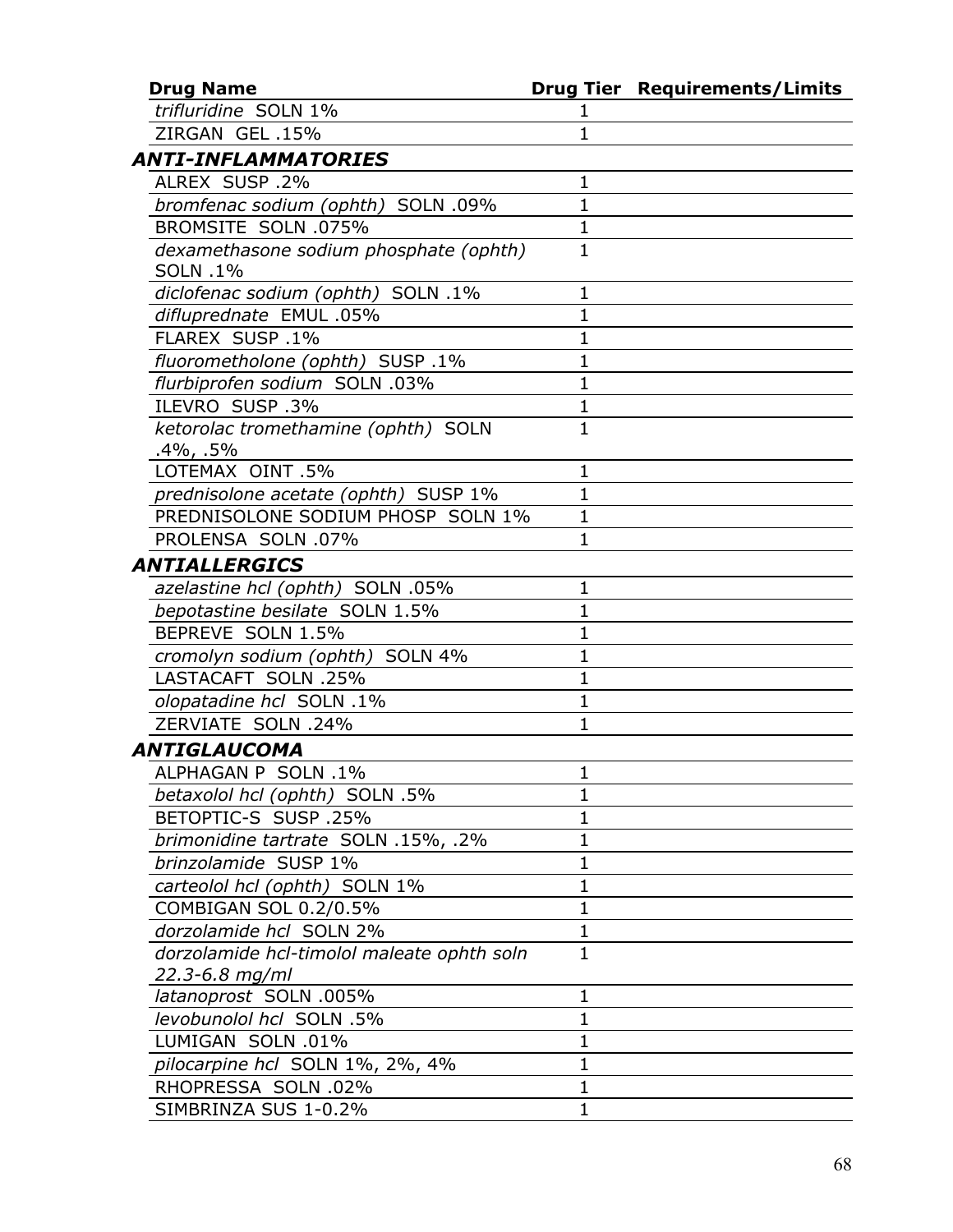| <b>Drug Name</b>                                              |              | <b>Drug Tier Requirements/Limits</b> |
|---------------------------------------------------------------|--------------|--------------------------------------|
| timolol maleate (ophth) SOLG .25%, .5%;<br>SOLN .25%, .5%     |              |                                      |
| timolol maleate (ophth) once-daily SOLN<br>$.5\%$             | $\mathbf{1}$ |                                      |
| VYZULTA SOLN .024%                                            | $\mathbf{1}$ |                                      |
| <b>MISCELLANEOUS</b>                                          |              |                                      |
| <b>ATROPINE SULFATE SOLN 1%</b>                               | $\mathbf 1$  |                                      |
| atropine sulfate (ophthalmic) SOLN 1%                         | $\mathbf{1}$ |                                      |
| CYSTADROPS SOLN .37%                                          | $\mathbf 1$  | NM, LA, PA                           |
| CYSTARAN SOLN .44%                                            | $\mathbf{1}$ | NM, LA, PA                           |
| ISOPTO ATROPINE SOLN 1%                                       | 1            |                                      |
| proparacaine hcl SOLN .5%                                     | $\mathbf{1}$ |                                      |
| RESTASIS EMUL .05%                                            | $\mathbf{1}$ |                                      |
| RESTASIS MULTIDOSE EMUL .05%                                  | $\mathbf 1$  |                                      |
| XIIDRA SOLN 5%                                                | $\mathbf{1}$ |                                      |
| <b>OTIC</b>                                                   |              |                                      |
| <b>OTIC AGENTS</b>                                            |              |                                      |
| acetic acid (otic) SOLN 2%                                    | 1            |                                      |
| ciprofloxacin-dexamethasone otic susp 0.3-                    | $\mathbf{1}$ |                                      |
| 0.1%                                                          |              |                                      |
| flac OIL .01%                                                 | 1            |                                      |
| fluocinolone acetonide (otic) OIL .01%                        | $\mathbf{1}$ |                                      |
| neomycin-polymyxin-hc otic soln 1%                            | 1            |                                      |
| neomycin-polymyxin-hc otic susp 3.5<br>mg/ml-10000 unit/ml-1% | $\mathbf{1}$ |                                      |
| ofloxacin (otic) SOLN .3%                                     | $\mathbf{1}$ |                                      |
| <b>RESPIRATORY</b>                                            |              |                                      |
| ANTICHOLINERGIC/BETA AGONIST COMBINATIONS                     |              |                                      |
| ANORO ELLIPT AER 62.5-25                                      | 1            | QL (60 blisters / 30                 |
|                                                               |              | days)                                |
| BEVESPI AER 9-4.8MCG                                          | 1            | QL (1 inhaler / 30 days)             |
| BREZTRI AERO AER SPHERE                                       | 1            | QL (1 inhaler / 30 days)             |
| BREZTRI AERO AER SPHERE                                       | $\mathbf{1}$ | QL (4 inhalers / 28                  |
| (INSTITUTIONAL PACK)                                          |              | days)                                |
| COMBIVENT AER 20-100                                          | $\mathbf{1}$ | QL (2 inhalers / 30<br>days)         |
| ipratropium-albuterol nebu soln 0.5-2.5(3)<br>mg/3ml          | $\mathbf{1}$ | B/D                                  |
| TRELEGY AER ELLIPTA 100-62.5-25 MCG                           | $\mathbf{1}$ | QL (60 blisters / 30<br>days)        |
| TRELEGY AER ELLIPTA 200-62.5-25 MCG                           | $\mathbf{1}$ | QL (60 blisters / 30<br>days)        |
| <b>ANTICHOLINERGICS</b>                                       |              |                                      |
| ATROVENT HFA AERS 17mcg/act                                   | $\mathbf{1}$ | QL (2 inhalers / 30<br>days)         |
|                                                               |              |                                      |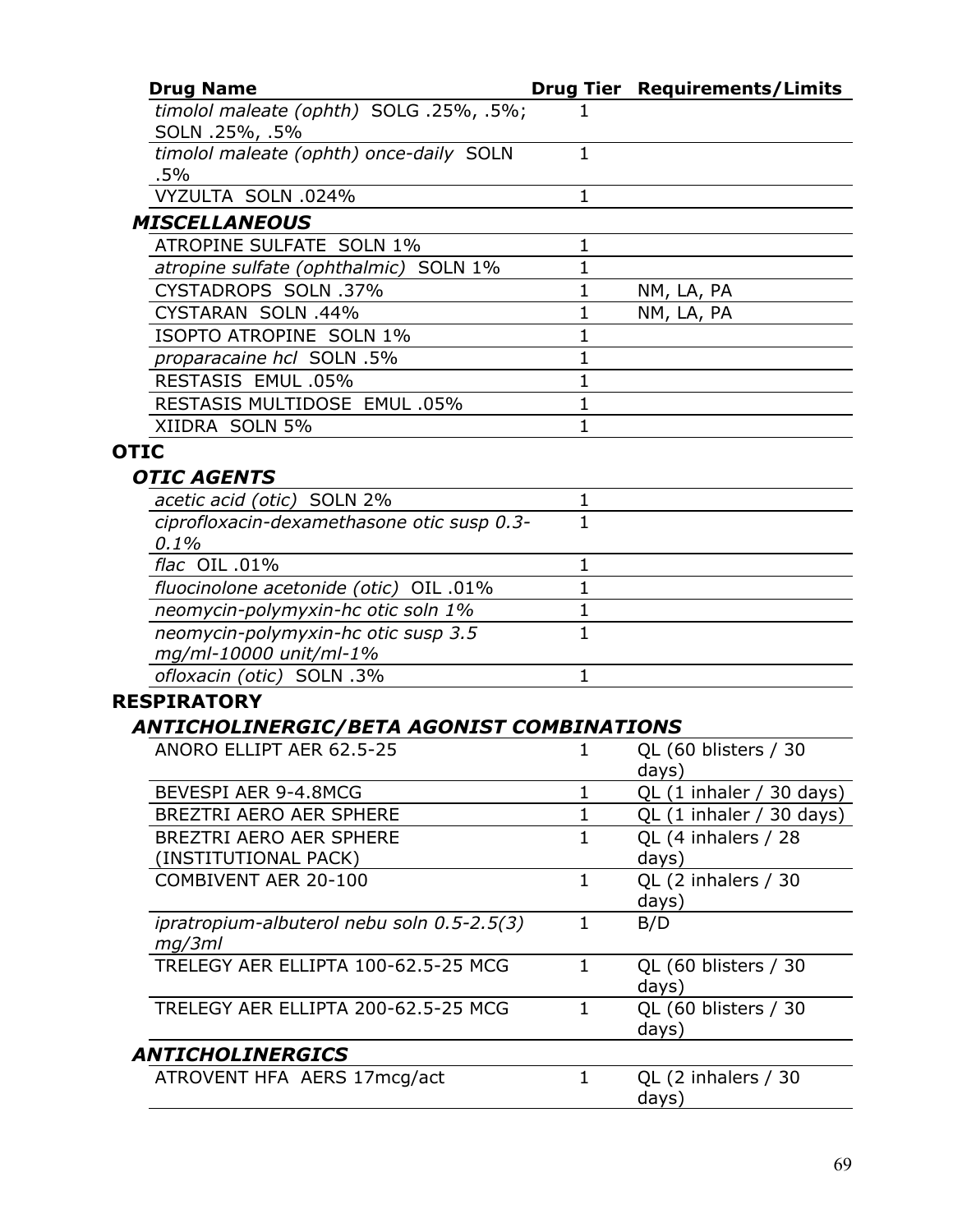| <b>Drug Name</b>                                                                  | <b>Drug Tier</b> | <b>Requirements/Limits</b>                                  |
|-----------------------------------------------------------------------------------|------------------|-------------------------------------------------------------|
| INCRUSE ELLIPTA AEPB 62.5mcg/inh                                                  |                  | QL (30 blisters / 30<br>days)                               |
| ipratropium bromide SOLN .02%                                                     | 1                | B/D                                                         |
| ipratropium bromide (nasal) SOLN .03%,<br>.06%                                    | $\mathbf{1}$     |                                                             |
| <b>ANTIHISTAMINES</b>                                                             |                  |                                                             |
| azelastine hcl SOLN .1%, .15%                                                     | $\mathbf 1$      |                                                             |
| cetirizine hcl SOLN 1mg/ml                                                        | $\mathbf{1}$     |                                                             |
| cyproheptadine hcl SYRP 2mg/5ml; TABS<br>4 <sub>mg</sub>                          | $\mathbf{1}$     | PA; PA if 70 years and<br>older                             |
| diphenhydramine hcl SOLN 50mg/ml                                                  | $\mathbf{1}$     |                                                             |
| hydroxyzine hcl SOLN 25mg/ml,<br>50mg/ml; SYRP 10mg/5ml; TABS 10mg,<br>25mg, 50mg | $\mathbf{1}$     | PA; PA if 70 years and<br>older                             |
| hydroxyzine pamoate CAPS 25mg, 50mg                                               | $\mathbf{1}$     | PA; PA if 70 years and<br>older                             |
| levocetirizine dihydrochloride SOLN<br>2.5mg/5ml; TABS 5mg                        | $\mathbf{1}$     |                                                             |
| <b>BETA AGONISTS</b>                                                              |                  |                                                             |
| albuterol sulfate AERS 108mcg/act                                                 | $\mathbf{1}$     | QL (2 inhalers / 30<br>days); (generic of Proair<br>HFA)    |
| albuterol sulfate AERS 108mcg/act                                                 | $\mathbf{1}$     | QL (2 inhalers / 30<br>days); (generic of<br>Proventil HFA) |
| albuterol sulfate AERS 108mcg/act                                                 | $\mathbf{1}$     | QL (2 inhalers / 30<br>days); (generic of<br>Ventolin HFA)  |
| albuterol sulfate NEBU .083%,<br>.63mg/3ml, 1.25mg/3ml, 2.5mg/0.5ml               | $\mathbf 1$      | B/D                                                         |
| albuterol sulfate SYRP 2mg/5ml; TABS<br>2mg, 4mg                                  | $\mathbf{1}$     |                                                             |
| levalbuterol hcl NEBU .31mg/3ml,<br>.63mg/3ml, 1.25mg/0.5ml, 1.25mg/3ml           | 1                | B/D                                                         |
| levalbuterol tartrate AERO 45mcg/act                                              | $\mathbf{1}$     | QL (2 inhalers / 30<br>days)                                |
| SEREVENT DISKUS AEPB 50mcg/dose                                                   | $\mathbf{1}$     | QL (60 inhalations / 30<br>days)                            |
| terbutaline sulfate TABS 2.5mg, 5mg                                               | 1                |                                                             |
| VENTOLIN HFA AERS 108mcg/act                                                      | $\mathbf{1}$     | QL (2 inhalers / 30<br>days)                                |
| VENTOLIN HFA (INSTITUTIONAL PACK)<br>AERS 108mcg/act                              | $\mathbf{1}$     | QL (6 inhalers / 30<br>days)                                |
| <i><b>LEUKOTRIENE MODULATORS</b></i>                                              |                  |                                                             |
| montelukast sodium CHEW 4mg, 5mg;<br>PACK 4mg; TABS 10mg                          | 1                |                                                             |
| zafirlukast TABS 10mg, 20mg                                                       | 1                |                                                             |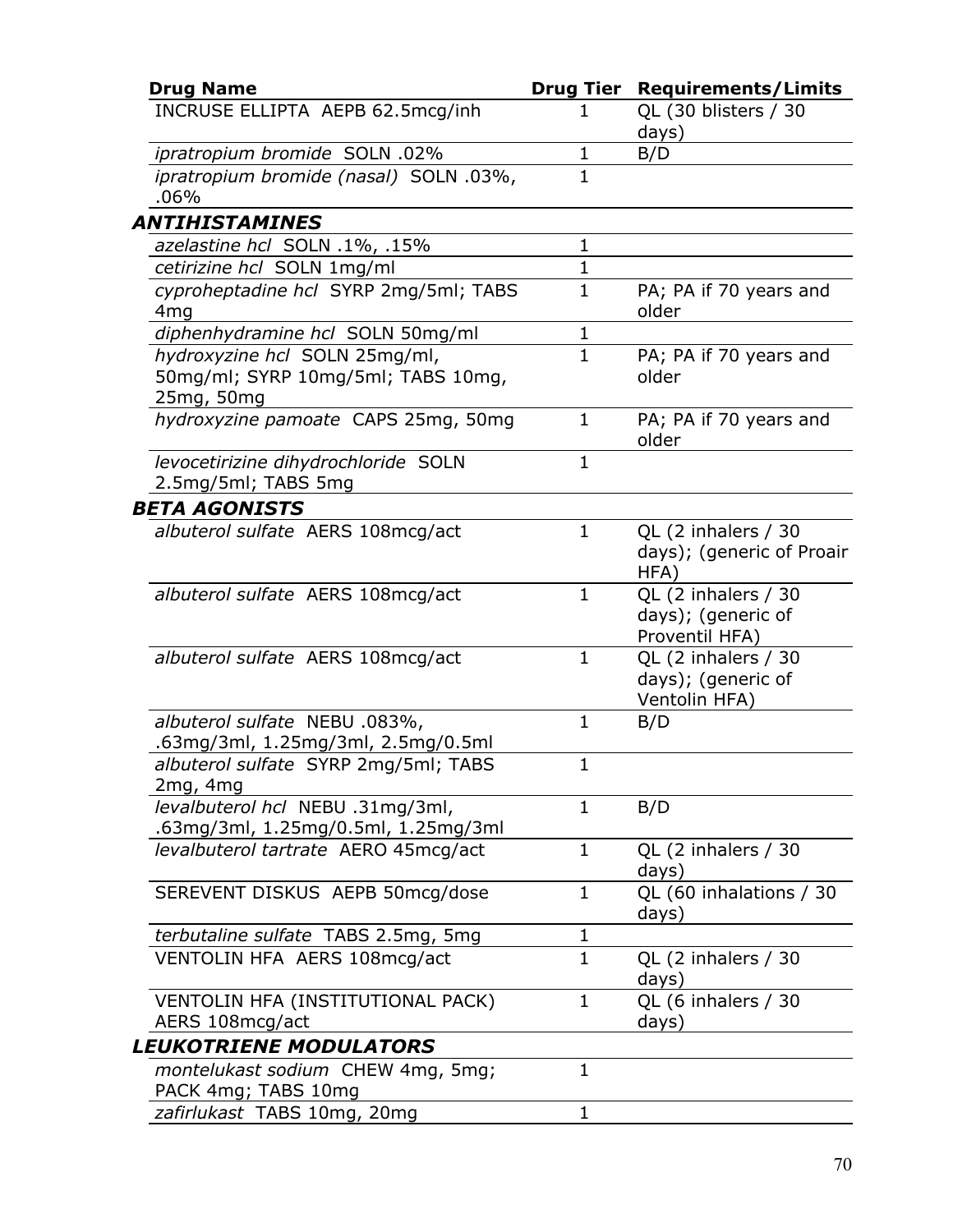## **Drug Name Drug Tier Requirements/Limits**

| <b>MISCELLANEOUS</b>                                                 |              |                                       |
|----------------------------------------------------------------------|--------------|---------------------------------------|
| acetylcysteine SOLN 10%, 20%                                         | $\mathbf{1}$ | B/D                                   |
| ARALAST NP SOLR 500mg, 1000mg                                        | $\mathbf{1}$ | NM, LA, PA                            |
| cromolyn sodium NEBU 20mg/2ml                                        | $\mathbf{1}$ | B/D                                   |
| DALIRESP TABS 250mcg, 500mcg                                         | 1            |                                       |
| epinephrine (anaphylaxis) SOAJ                                       | $\mathbf{1}$ | (generic of EpiPen)                   |
| .15mg/0.3ml, .3mg/0.3ml                                              |              |                                       |
| epinephrine (anaphylaxis) SOAJ                                       | $\mathbf{1}$ | (generic of Adrenaclick)              |
| .15mg/0.15ml, .3mg/0.3ml                                             |              |                                       |
| ESBRIET CAPS 267mg                                                   | $\mathbf{1}$ | QL (270 caps / 30<br>days), NM, PA    |
| ESBRIET TABS 267mg                                                   | $\mathbf{1}$ | QL (270 tabs / 30 days),<br>NM, PA    |
| ESBRIET TABS 801mg                                                   | $\mathbf{1}$ | QL (90 tabs / 30 days),<br>NM, PA     |
| FASENRA SOSY 30mg/ml                                                 | $\mathbf{1}$ | NM, LA, PA                            |
| FASENRA PEN SOAJ 30mg/ml                                             | $\mathbf{1}$ | NM, LA, PA                            |
| KALYDECO PACK 25mg, 50mg, 75mg                                       | $\mathbf{1}$ | QL (56 packs / 28 days),<br>NM, PA    |
| KALYDECO TABS 150mg                                                  | $\mathbf{1}$ | QL (60 tabs / 30 days),<br>NM, PA     |
| OFEV CAPS 100mg, 150mg                                               | $\mathbf{1}$ | QL (60 caps / 30 days),<br>NM, PA     |
| ORKAMBI GRA 100-125                                                  | $\mathbf{1}$ | QL (56 packs / 28 days),<br>NM, PA    |
| ORKAMBI GRA 150-188                                                  | $\mathbf{1}$ | QL (56 packs / 28 days),<br>NM, PA    |
| ORKAMBI TAB 100-125                                                  | $\mathbf{1}$ | QL (112 tabs / 28 days),<br>NM, PA    |
| ORKAMBI TAB 200-125                                                  | $\mathbf{1}$ | QL (112 tabs / 28 days),<br>NM, PA    |
| PROLASTIN-C SOLN 1000mg/20ml; SOLR<br>1000mg                         | 1            | NM, LA, PA                            |
| PULMOZYME SOLN 2.5mg/2.5ml                                           | $\mathbf{1}$ | NM, PA                                |
| SYMDEKO TAB 50-75MG                                                  | $\mathbf{1}$ | QL (56 tabs / 28 days),<br>NM, LA, PA |
| SYMDEKO TAB 100-150                                                  | $\mathbf{1}$ | QL (56 tabs / 28 days),<br>NM, LA, PA |
| SYMJEPI SOSY .15mg/0.3ml, .3mg/0.3ml                                 | $\mathbf 1$  |                                       |
| THEO-24 CP24 100mg, 200mg, 300mg,<br>400mg                           | $\mathbf{1}$ |                                       |
| theophylline SOLN 80mg/15ml; TB12<br>300mg, 450mg; TB24 400mg, 600mg | $\mathbf{1}$ |                                       |
| TRIKAFTA TAB 50-25-37.5MG & 75MG                                     | $\mathbf 1$  | QL (84 tabs / 28 days),<br>NM, LA, PA |
| TRIKAFTA TAB 100-50-75MG & 150MG                                     | $\mathbf{1}$ | QL (84 tabs / 28 days),<br>NM, LA, PA |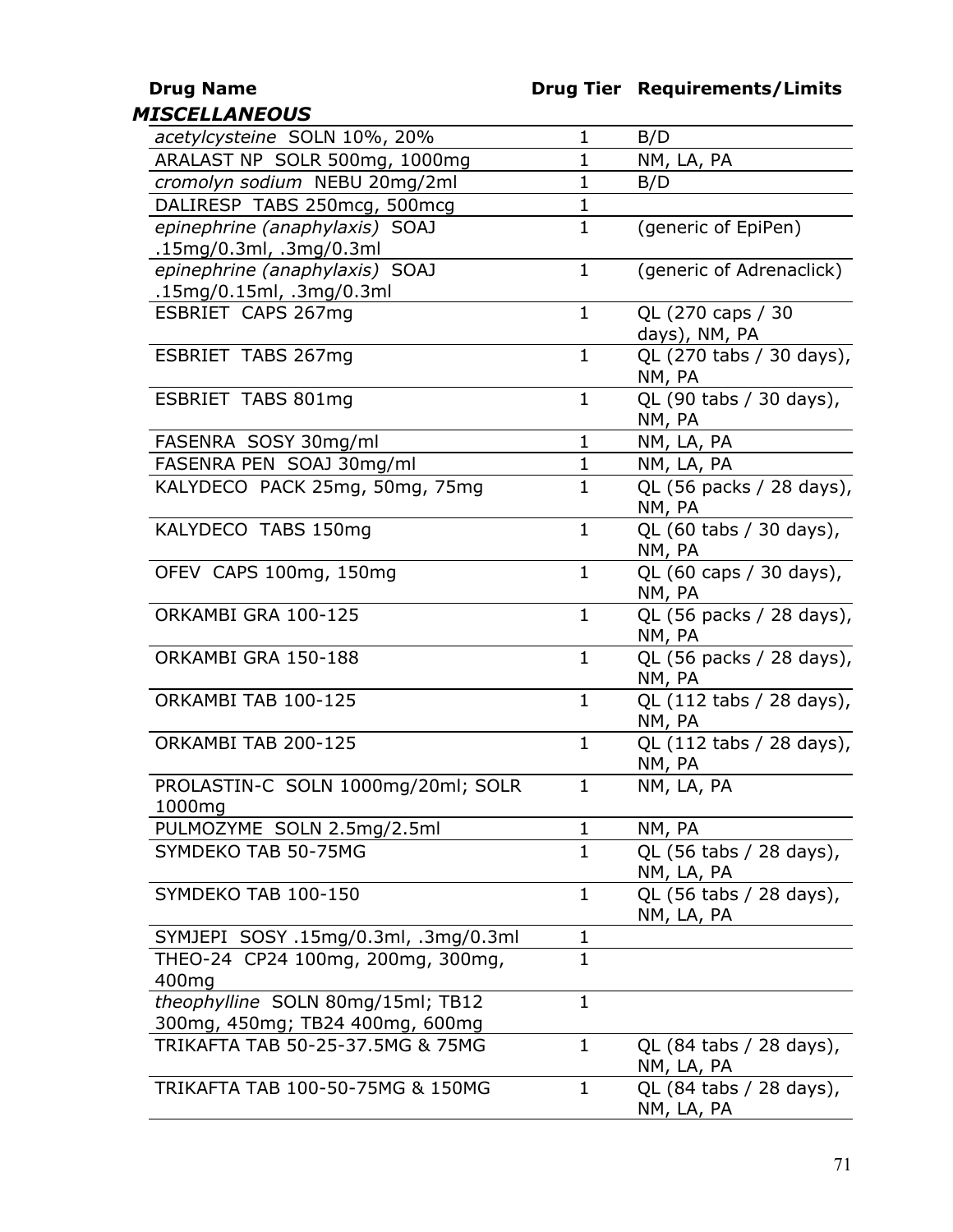| <b>Drug Name</b>                        |              | <b>Drug Tier Requirements/Limits</b>        |
|-----------------------------------------|--------------|---------------------------------------------|
| XOLAIR SOLR 150mg; SOSY 75mg/0.5ml,     | ı            | NM, LA, PA                                  |
| 150mg/ml                                |              |                                             |
| ZEMAIRA SOLR 1000mg                     | $\mathbf{1}$ | NM, LA, PA                                  |
| <b>NASAL STEROIDS</b>                   |              |                                             |
| flunisolide (nasal) SOLN .025%          | 1            | QL (3 bottles / 30 days)                    |
| fluticasone propionate (nasal) SUSP     | $\mathbf{1}$ | QL $(1 \text{ bottle} / 30 \text{ days})$   |
| 50mcg/act                               |              |                                             |
| <b>STEROID INHALANTS</b>                |              |                                             |
| ARNUITY ELLIPTA AEPB 50mcg/act,         | $\mathbf{1}$ | QL (30 inhalations / 30                     |
| 100mcg/act, 200mcg/act                  |              | days)                                       |
| budesonide (inhalation) SUSP .25mg/2ml, | $\mathbf{1}$ | B/D                                         |
| .5mg/2ml                                |              |                                             |
| FLOVENT DISKUS AEPB 50mcg/blist         | $\mathbf{1}$ | QL (180 inhalations / 30                    |
|                                         |              | days)                                       |
| FLOVENT DISKUS AEPB 100mcg/blist,       | $\mathbf{1}$ | QL (240 inhalations / 30                    |
| 250mcg/blist                            |              | days)                                       |
| FLOVENT HFA AERO 44mcg/act,             | $\mathbf{1}$ | QL (2 inhalers / 30                         |
| 110mcg/act, 220mcg/act                  | $\mathbf{1}$ | days)                                       |
| PULMICORT FLEXHALER AEPB 90mcg/act      |              | QL (3 inhalers / 30                         |
| PULMICORT FLEXHALER AEPB 180mcg/act     | $\mathbf{1}$ | days)<br>QL (2 inhalers / 30                |
|                                         |              | days)                                       |
| STEROID/BETA-AGONIST COMBINATIONS       |              |                                             |
| ADVAIR DISKU AER 100/50                 | $\mathbf{1}$ | QL (60 inhalations / 30                     |
|                                         |              | days)                                       |
| ADVAIR DISKU AER 250/50                 | $\mathbf{1}$ | QL (60 inhalations / 30                     |
|                                         |              | days)                                       |
| ADVAIR DISKU AER 500/50                 | $\mathbf 1$  | QL (60 inhalations / 30                     |
|                                         |              | days)                                       |
| ADVAIR HFA AER 45/21                    | $\mathbf{1}$ | QL (1 inhaler / 30 days)                    |
| ADVAIR HFA AER 115/21                   | 1            | QL (1 inhaler / 30 days)                    |
| ADVAIR HFA AER 230/21                   | 1            | $QL(1)$ inhaler / 30 days)                  |
| BREO ELLIPTA INH 100-25                 | $\mathbf{1}$ | QL (60 blisters / 30                        |
|                                         |              | days)                                       |
| BREO ELLIPTA INH 200-25                 | $\mathbf{1}$ | QL (60 blisters / 30                        |
|                                         |              | days)                                       |
| SYMBICORT AER 80-4.5                    | 1            | QL $(1 \text{ inhaler } / 30 \text{ days})$ |
| SYMBICORT AER 160-4.5                   | 1            | QL (1 inhaler / 30 days)                    |
| <b>TOPICAL</b>                          |              |                                             |
| <b>DERMATOLOGY, ACNE</b>                |              |                                             |
| accutane CAPS 10mg, 20mg, 30mg, 40mg    | 1            | <b>PA</b>                                   |
| amnesteem CAPS 10mg, 20mg, 40mg         | 1            | <b>PA</b>                                   |
| avita CREA .025%; GEL .025%             | $\mathbf{1}$ | QL (45 gm / 30 days),                       |
|                                         |              | PA                                          |
| benzoyl peroxide-erythromycin gel 5-3%  | 1            | QL (46.6 gm / 30 days)                      |
| claravis CAPS 10mg, 20mg, 30mg, 40mg    | 1            | <b>PA</b>                                   |

*clindamycin phosphate (topical)* GEL 1% 1 QL (75 gm / 30 days)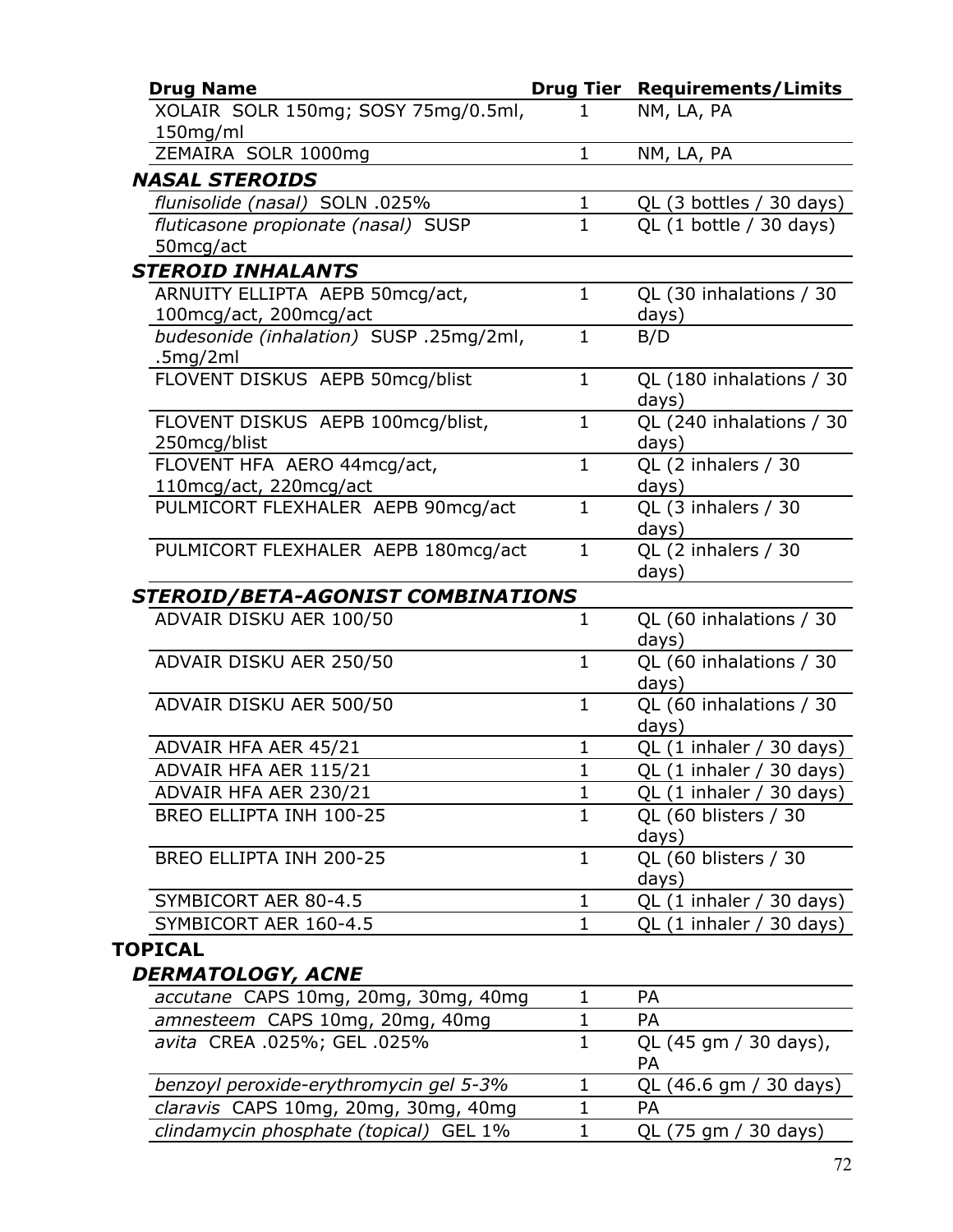| <b>Drug Name</b>                                             |              | <b>Drug Tier Requirements/Limits</b> |
|--------------------------------------------------------------|--------------|--------------------------------------|
| clindamycin phosphate (topical) LOTN<br>1%; SOLN 1%          | 1            | QL (60 mL / 30 days)                 |
| ery PADS 2%                                                  | $\mathbf 1$  | QL (60 pledgets / 30<br>days)        |
| erythromycin (acne aid) SOLN 2%                              | $\mathbf 1$  | QL (60 mL / 30 days)                 |
| isotretinoin CAPS 10mg, 20mg, 30mg,<br>40 <sub>mg</sub>      | $\mathbf{1}$ | PA                                   |
| myorisan CAPS 10mg, 20mg, 30mg, 40mg                         | 1            | PA                                   |
| sulfacetamide sodium (acne) LOTN 10%                         | $\mathbf 1$  | QL (118 mL / 30 days)                |
| tretinoin CREA .025%, .05%, .1%; GEL<br>$.01\%$ , .025%      | $\mathbf{1}$ | QL (45 gm / 30 days),<br>PA          |
| zenatane CAPS 10mg, 20mg, 30mg, 40mg                         | $\mathbf 1$  | PA                                   |
| DERMATOLOGY, ANTIBIOTICS                                     |              |                                      |
| gentamicin sulfate (topical) CREA .1%;<br><b>OINT.1%</b>     | $\mathbf{1}$ | QL (30 gm / 30 days)                 |
| mupirocin OINT 2%                                            | 1            | QL (220 gm / 30 days)                |
| silver sulfadiazine CREA 1%                                  | $\mathbf{1}$ |                                      |
| ssd CREA 1%                                                  | $\mathbf{1}$ |                                      |
| SULFAMYLON CREA 85mg/gm                                      | $\mathbf{1}$ | QL (453.6 gm / 30 days)              |
| DERMATOLOGY, ANTIFUNGALS                                     |              |                                      |
| ciclopirox olamine CREA .77%                                 | $\mathbf 1$  | QL (90 gm / 30 days)                 |
| ciclopirox olamine SUSP .77%                                 | $\mathbf{1}$ | QL (60 mL / 30 days)                 |
| clotrimazole (topical) CREA 1%                               | $\mathbf 1$  | QL (45 gm / 30 days)                 |
| clotrimazole (topical) SOLN 1%                               | $\mathbf 1$  | QL (30 mL / 30 days)                 |
| clotrimazole w/ betamethasone cream 1-<br>0.05%              | $\mathbf{1}$ | QL (45 gm / 30 days)                 |
| ketoconazole (topical) CREA 2%                               | $\mathbf 1$  | QL (60 gm / 30 days)                 |
| nyamyc POWD 100000unit/gm                                    | $\mathbf 1$  | QL (60 gm / 30 days)                 |
| nystatin (topical) CREA 100000unit/gm;<br>OINT 100000unit/gm | $\mathbf{1}$ | QL (30 gm / 30 days)                 |
| nystatin (topical) POWD 100000unit/gm                        | 1            | QL (60 gm / 30 days)                 |
| nystop POWD 100000unit/gm                                    | $\mathbf{1}$ | QL (60 gm / 30 days)                 |
| DERMATOLOGY, ANTIPSORIATICS                                  |              |                                      |
| acitretin CAPS 10mg, 17.5mg, 25mg                            | 1            | <b>PA</b>                            |
| calcipotriene OINT .005%                                     | $\mathbf{1}$ | QL (120 gm / 30 days),<br>PA         |
| calcipotriene SOLN .005%                                     | $\mathbf{1}$ | QL (120 mL / 30 days),<br>PА         |
| calcitrene OINT .005%                                        | $\mathbf{1}$ | QL (120 gm / 30 days),<br>PA         |
| tazarotene CREA .1%                                          | $\mathbf{1}$ | QL (60 gm / 30 days),<br>PA          |
| TAZORAC CREA .05%                                            | $\mathbf{1}$ | QL (60 gm / 30 days),<br><b>PA</b>   |
| DERMATOLOGY, ANTISEBORRHEICS                                 |              |                                      |
| ketoconazole (topical) SHAM 2%                               | 1            | QL (120 mL / 30 days)                |
| selenium sulfide LOTN 2.5%                                   | $\mathbf{1}$ |                                      |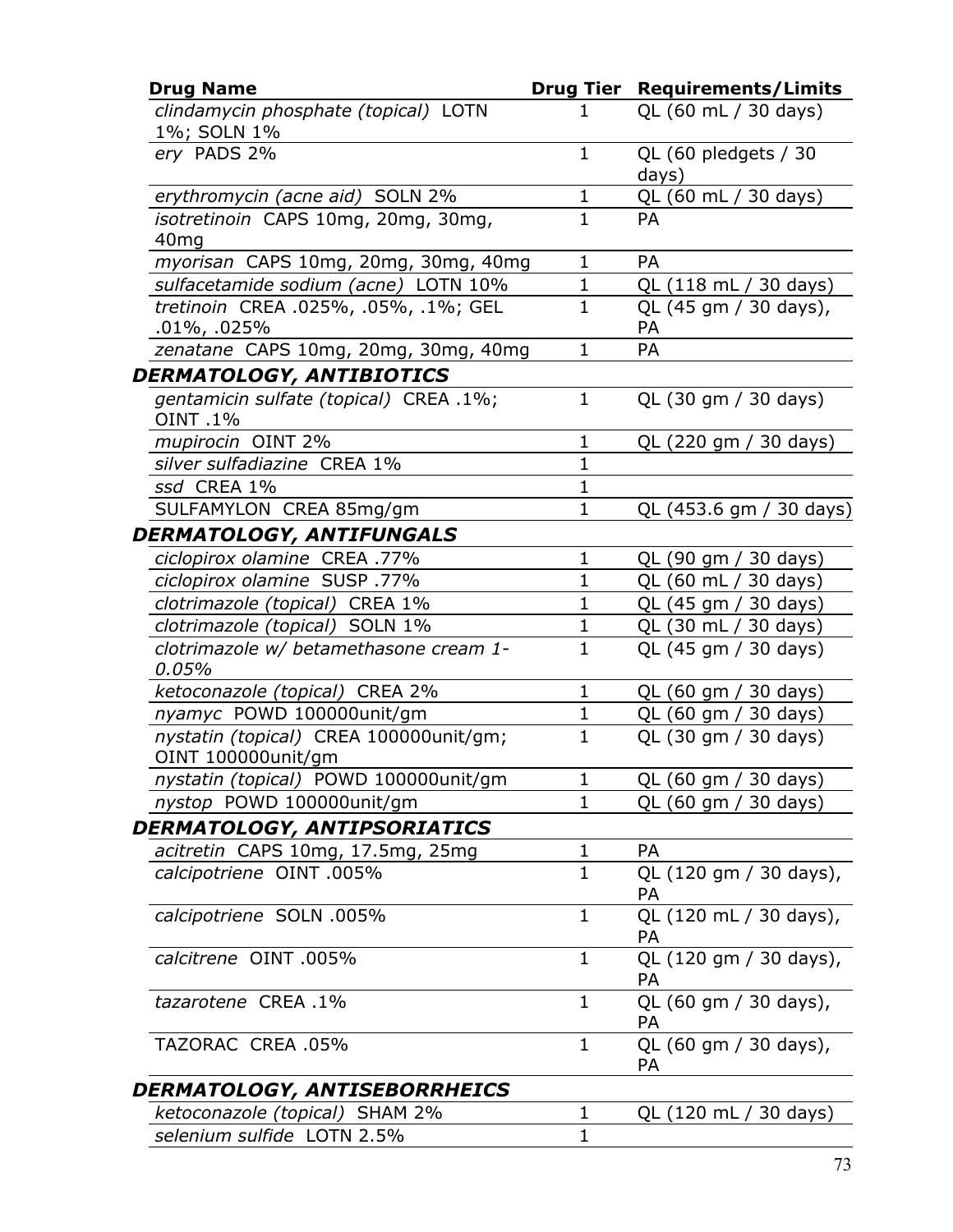## **Drug Name Drug Tier Requirements/Limits** *DERMATOLOGY, CORTICOSTEROIDS*

| ala-cort CREA 1%, 2.5%                                          | $\mathbf{1}$                |                        |
|-----------------------------------------------------------------|-----------------------------|------------------------|
| alclometasone dipropionate CREA .05%;                           | $\mathbf{1}$                | QL (60 gm / 30 days)   |
| <b>OINT.05%</b>                                                 |                             |                        |
| betamethasone dipropionate (topical)                            | $\mathbf{1}$                | QL (120 gm / 30 days)  |
| CREA .05%; OINT .05%                                            |                             |                        |
| betamethasone dipropionate (topical)                            | $\mathbf{1}$                | QL (120 mL / 30 days)  |
| LOTN .05%                                                       |                             |                        |
| betamethasone dipropionate augmented                            | $\mathbf{1}$                | QL (120 gm / 30 days)  |
| CREA .05%; GEL .05%; OINT .05%                                  |                             |                        |
| betamethasone dipropionate augmented                            | $\mathbf{1}$                | QL (120 mL / 30 days)  |
| LOTN .05%                                                       |                             |                        |
| betamethasone valerate CREA .1%; OINT                           | $\mathbf{1}$                | QL (120 gm / 30 days)  |
| $.1\%$                                                          |                             |                        |
| betamethasone valerate LOTN .1%                                 | $\mathbf{1}$                | QL (120 mL / 30 days)  |
| clobetasol propionate CREA .05%; GEL                            | $\mathbf{1}$                | QL (60 gm / 30 days)   |
| .05%; OINT .05%                                                 |                             |                        |
| clobetasol propionate SOLN .05%                                 | $\mathbf{1}$                | QL (50 mL / 30 days)   |
| clobetasol propionate e CREA .05%                               | $\mathbf 1$                 | QL (60 gm / 30 days)   |
| <b>ENSTILAR AER</b>                                             | $\mathbf{1}$                | QL (120 gm / 30 days), |
|                                                                 |                             | PA                     |
| fluocinolone acetonide CREA .01%                                | $\mathbf 1$                 | QL (60 gm / 30 days)   |
| fluocinolone acetonide CREA .025%; OINT                         | $\mathbf{1}$                | QL (120 gm / 30 days)  |
| .025%                                                           | $\mathbf{1}$                |                        |
| fluocinolone acetonide OIL .01%                                 |                             | QL (118.28 mL / 30     |
| fluocinolone acetonide SOLN .01%                                | $\mathbf 1$                 | days)                  |
|                                                                 |                             | QL (90 mL / 30 days)   |
| fluocinonide CREA .05%                                          | $\mathbf 1$<br>$\mathbf{1}$ | QL (120 gm / 30 days)  |
| fluocinonide GEL .05%; OINT .05%<br>fluocinonide SOLN .05%      |                             | QL (60 gm / 30 days)   |
|                                                                 | $\mathbf{1}$                | QL (60 mL / 30 days)   |
| fluocinonide emulsified base CREA .05%                          | $\mathbf{1}$                | QL (120 gm / 30 days)  |
| fluticasone propionate CREA .05%; OINT                          | $\mathbf{1}$                |                        |
| .005%                                                           |                             |                        |
| halobetasol propionate CREA .05%; OINT                          | 1                           | QL (50 gm / 30 days)   |
| .05%                                                            | $\mathbf{1}$                |                        |
| hydrocortisone (topical) CREA 1%, 2.5%;<br>LOTN 2.5%; OINT 2.5% |                             |                        |
| mometasone furoate CREA .1%; OINT                               | $\mathbf 1$                 |                        |
| .1%; SOLN .1%                                                   |                             |                        |
| triamcinolone acetonide (topical) CREA                          | 1                           | QL (454 gm / 30 days)  |
| $.1\%$                                                          |                             |                        |
| triamcinolone acetonide (topical) CREA                          | 1                           |                        |
| .025%, .5%; LOTN .025%, .1%; OINT                               |                             |                        |
| .025%, .1%, .5%                                                 |                             |                        |
| triderm CREA .5%                                                | 1                           |                        |
| DERMATOLOGY, LOCAL ANESTHETICS                                  |                             |                        |
| glydo PRSY 2%                                                   | 1                           | QL (60 mL / 30 days),  |
|                                                                 |                             | PA                     |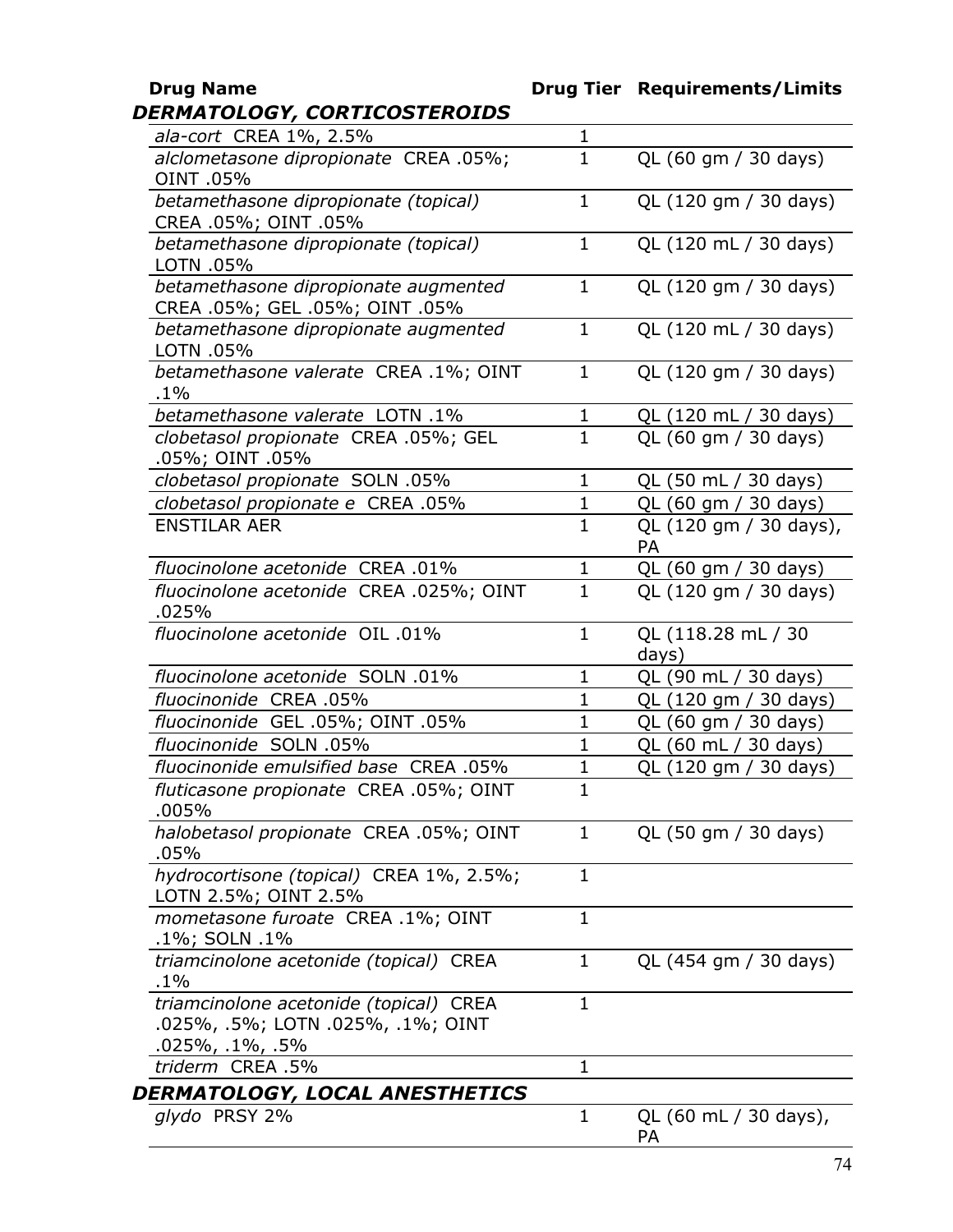| <b>Drug Name</b>                                     |              | <b>Drug Tier Requirements/Limits</b> |
|------------------------------------------------------|--------------|--------------------------------------|
| lidocaine OINT 5%                                    | 1            | QL (50 gm / 30 days),<br><b>PA</b>   |
| lidocaine PTCH 5%                                    | $\mathbf{1}$ | QL $(3$ patches $/ 1$ day),<br>PA    |
| lidocaine hcl GEL 2%                                 | $\mathbf{1}$ | QL (30 mL / 30 days),<br><b>PA</b>   |
| lidocaine hcl SOLN 4%                                | $\mathbf{1}$ | QL (50 mL / 30 days),<br><b>PA</b>   |
| lidocaine-prilocaine cream 2.5-2.5%                  | $\mathbf{1}$ | QL (30 gm / 30 days),<br>PA          |
| DERMATOLOGY, MISCELLANEOUS SKIN AND MUCOUS MEMBRANE  |              |                                      |
| diclofenac sodium (topical) GEL 1%                   | 1            | QL (1000 gm / 30 days),<br>PA        |
| fluorouracil (topical) CREA 5%                       | 1            | QL (40 gm / 30 days)                 |
| fluorouracil (topical) SOLN 2%, 5%                   | $\mathbf 1$  | QL (10 mL / 30 days)                 |
| hydrocortisone (rectal) CREA 2.5%                    | $\mathbf{1}$ |                                      |
| imiquimod CREA 5%                                    | $\mathbf{1}$ | QL (24 packets / 30<br>days)         |
| lactic acid (ammonium lactate) CREA<br>12%; LOTN 12% | $\mathbf{1}$ |                                      |
| metronidazole (topical) CREA .75%; GEL<br>.75%       | $\mathbf{1}$ | QL (45 gm / 30 days)                 |
| metronidazole (topical) LOTN .75%                    | $\mathbf{1}$ | QL (59 mL / 30 days)                 |
| PANRETIN GEL .1%                                     | $\mathbf{1}$ | QL (60 gm / 30 days),<br>PA          |
| podofilox SOLN .5%                                   | $\mathbf{1}$ | QL (7 mL / 28 days)                  |
| procto-med hc CREA 2.5%                              | 1            |                                      |
| procto-pak CREA 1%                                   | $\mathbf{1}$ |                                      |
| proctosol hc CREA 2.5%                               | $\mathbf{1}$ |                                      |
| proctozone-hc CREA 2.5%                              | $\mathbf{1}$ |                                      |
| RECTIV OINT .4%                                      | $\mathbf{1}$ | QL (30 gm / 30 days)                 |
| rosadan CREA .75%                                    | $\mathbf{1}$ | QL (45 gm / 30 days)                 |
| tacrolimus (topical) OINT .03%, .1%                  | $\mathbf{1}$ | QL (100 gm / 30 days)                |
| TARGRETIN GEL 1%                                     | $\mathbf{1}$ | QL (60 gm / 30 days),<br>NM, PA      |
| VALCHLOR GEL 016%                                    | $\mathbf{1}$ | QL (60 gm / 30 days),<br>NM, LA, PA  |
| DERMATOLOGY, SCABICIDES AND PEDICULIDES              |              |                                      |
| malathion LOTN .5%                                   | 1            | QL (59 mL / 30 days)                 |
| permethrin CREA 5%                                   | $\mathbf 1$  | QL (60 gm / 30 days)                 |
| DERMATOLOGY, WOUND CARE AGENTS                       |              |                                      |
| REGRANEX GEL 01%                                     | $\mathbf{1}$ | QL (30 gm / 30 days),<br>PA          |
| SANTYL OINT 250unit/gm                               | $\mathbf{1}$ | QL (180 gm / 30 days)                |
| sodium chloride (gu irrigant) SOLN .9%               | $\mathbf 1$  |                                      |
| water for irrigation, sterile irrigation soln        | $\mathbf 1$  |                                      |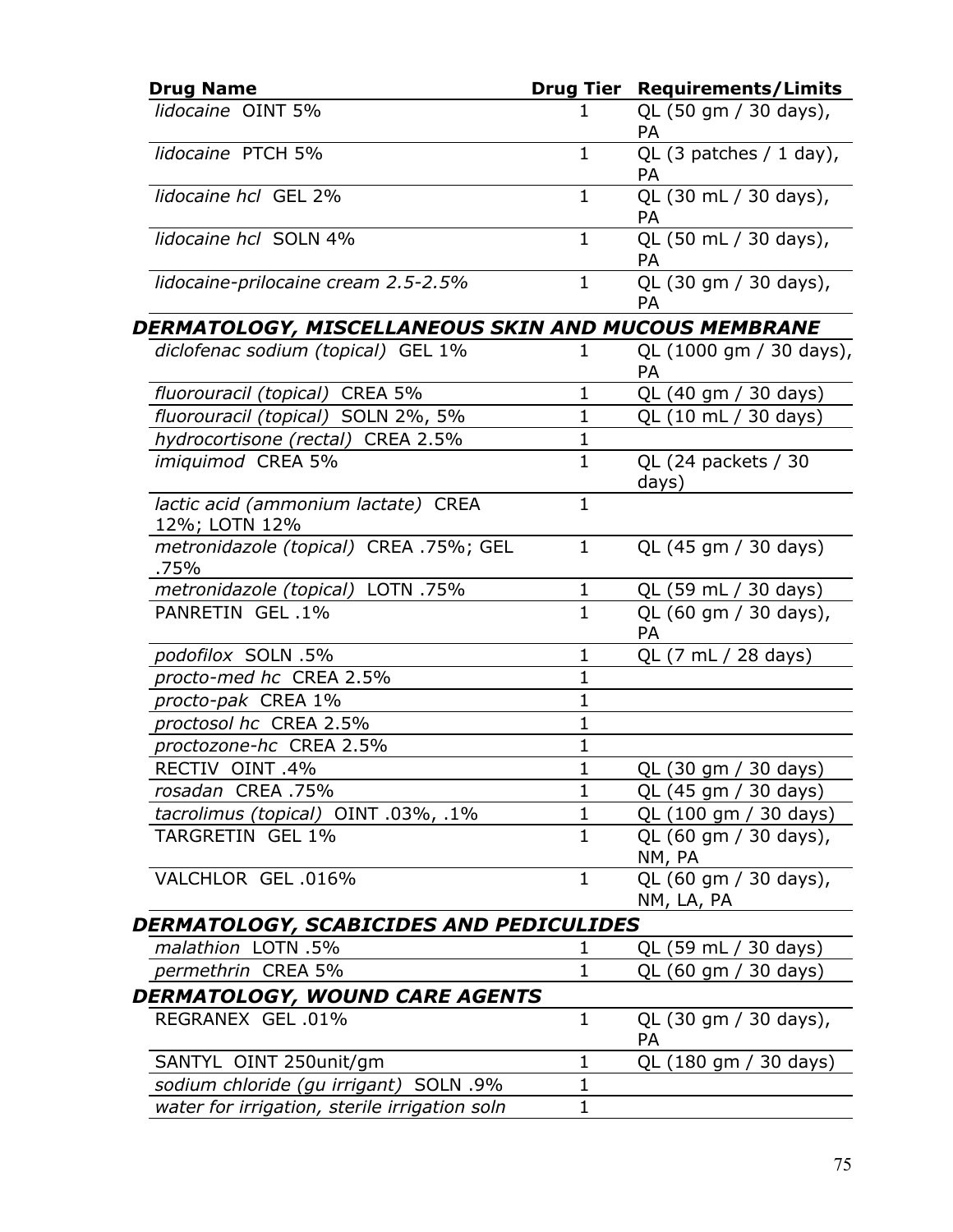| <b>Drug Name</b>                                    | <b>Drug Tier Requirements/Limits</b> |
|-----------------------------------------------------|--------------------------------------|
| <i><b>MOUTH/THROAT/DENTAL AGENTS</b></i>            |                                      |
| cevimeline hcl CAPS 30mg                            |                                      |
| chlorhexidine gluconate (mouth-throat)<br>SOLN .12% |                                      |
| clotrimazole TROC 10mg                              | QL (150 lozenges / 30<br>days)       |
| lidocaine hcl (mouth-throat) SOLN 2%                |                                      |
| nystatin (mouth-throat) SUSP<br>100000unit/ml       |                                      |
| periogard SOLN .12%                                 |                                      |
| pilocarpine hcl (oral) TABS 5mg, 7.5mg              |                                      |
| triamcinolone acetonide (mouth) PSTE<br>$.1\%$      |                                      |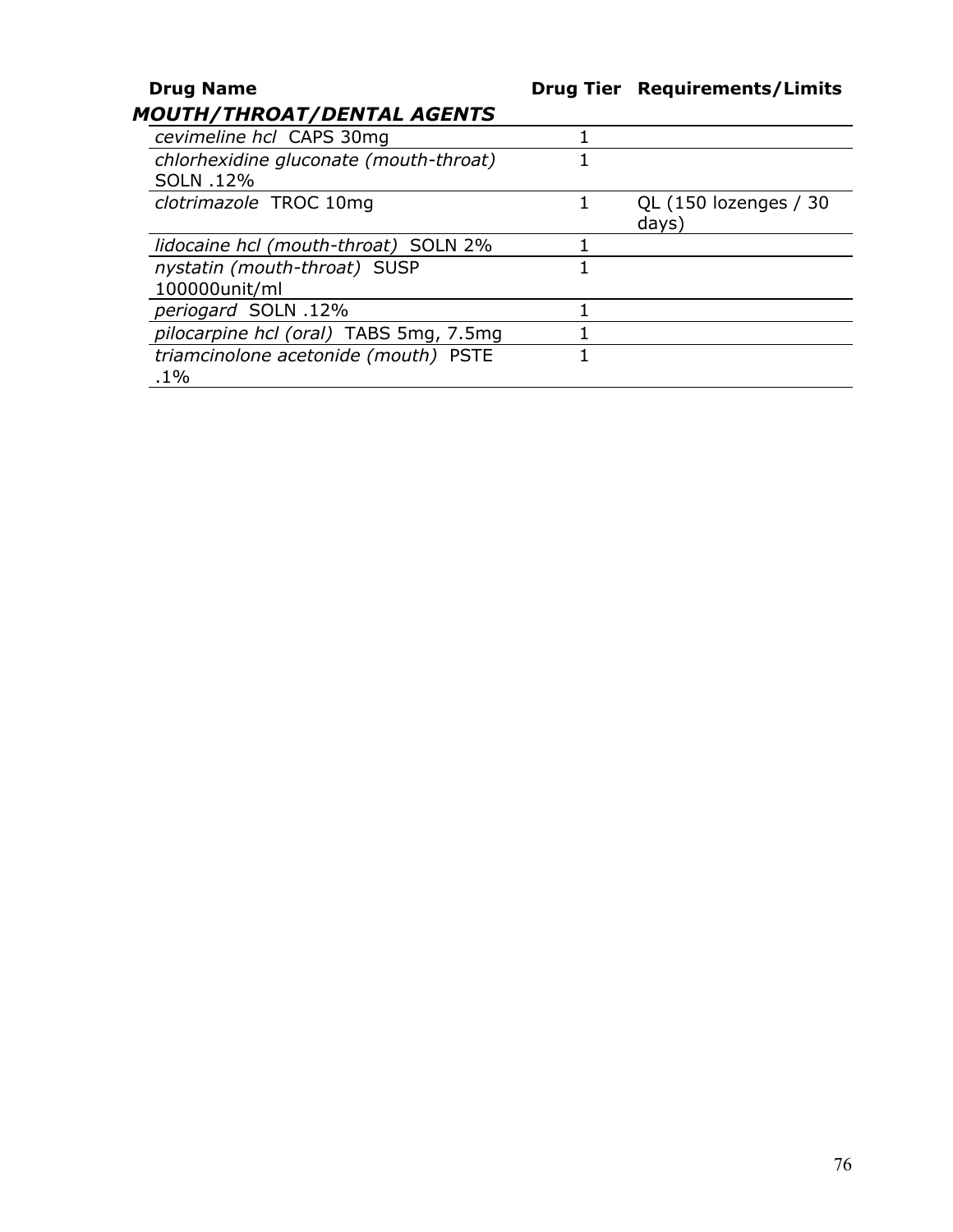## **Index**

| A                                      |
|----------------------------------------|
| abacavir sulfate 11                    |
| abacavir sulfate-lamivudine tab 600-   |
|                                        |
| abacavir sulfate-lamivudine-zidovudine |
| tab 300-150-300 mg 13                  |
|                                        |
| ABILIFY MAINTENA 38                    |
| abiraterone acetate 18                 |
| ABRAXANE INJ 100MG 20                  |
| acamprosate calcium 44                 |
|                                        |
|                                        |
|                                        |
| acetaminophen w/ codeine soln 120-12   |
|                                        |
|                                        |
| acetaminophen w/ codeine tab 300-15    |
|                                        |
|                                        |
|                                        |
| acetaminophen w/ codeine tab 300-60    |
|                                        |
|                                        |
|                                        |
| acetic acid (otic) 69                  |
|                                        |
|                                        |
|                                        |
|                                        |
|                                        |
| acyclovir sodium 14                    |
|                                        |
| adefovir dipivoxil14                   |
|                                        |
|                                        |
|                                        |
| ADVAIR DISKU AER 100/5072              |
| ADVAIR DISKU AER 250/5072              |
| ADVAIR DISKU AER 500/5072              |
| ADVAIR HFA AER 115/21 72               |
| ADVAIR HFA AER 230/21 72               |
| ADVAIR HFA AER 45/21 72                |
|                                        |
| AFINITOR DISPERZ 20                    |
|                                        |
|                                        |
|                                        |

| albuterol sulfate70                    |  |
|----------------------------------------|--|
| alclometasone dipropionate 74          |  |
| ALDURAZYME 54                          |  |
|                                        |  |
| alendronate sodium48                   |  |
|                                        |  |
|                                        |  |
| aliskiren fumarate 31                  |  |
|                                        |  |
|                                        |  |
|                                        |  |
|                                        |  |
|                                        |  |
|                                        |  |
|                                        |  |
| ALUNBRIG PAK 20                        |  |
|                                        |  |
|                                        |  |
|                                        |  |
| amantadine hcl 37                      |  |
|                                        |  |
|                                        |  |
|                                        |  |
|                                        |  |
| amiloride & hydrochlorothiazide tab 5- |  |
|                                        |  |
|                                        |  |
|                                        |  |
|                                        |  |
| amitriptyline hcl 36                   |  |
| amlodipine besylate30                  |  |
| amlodipine besylate-benazepril hcl cap |  |
|                                        |  |
| amlodipine besylate-benazepril hcl cap |  |
|                                        |  |
| amlodipine besylate-benazepril hcl cap |  |
|                                        |  |
| amlodipine besylate-benazepril hcl cap |  |
|                                        |  |
| amlodipine besylate-benazepril hcl cap |  |
|                                        |  |
| amlodipine besylate-benazepril hcl cap |  |
|                                        |  |
| amlodipine besylate-olmesartan         |  |
| medoxomil tab 10-20 mg 26              |  |
|                                        |  |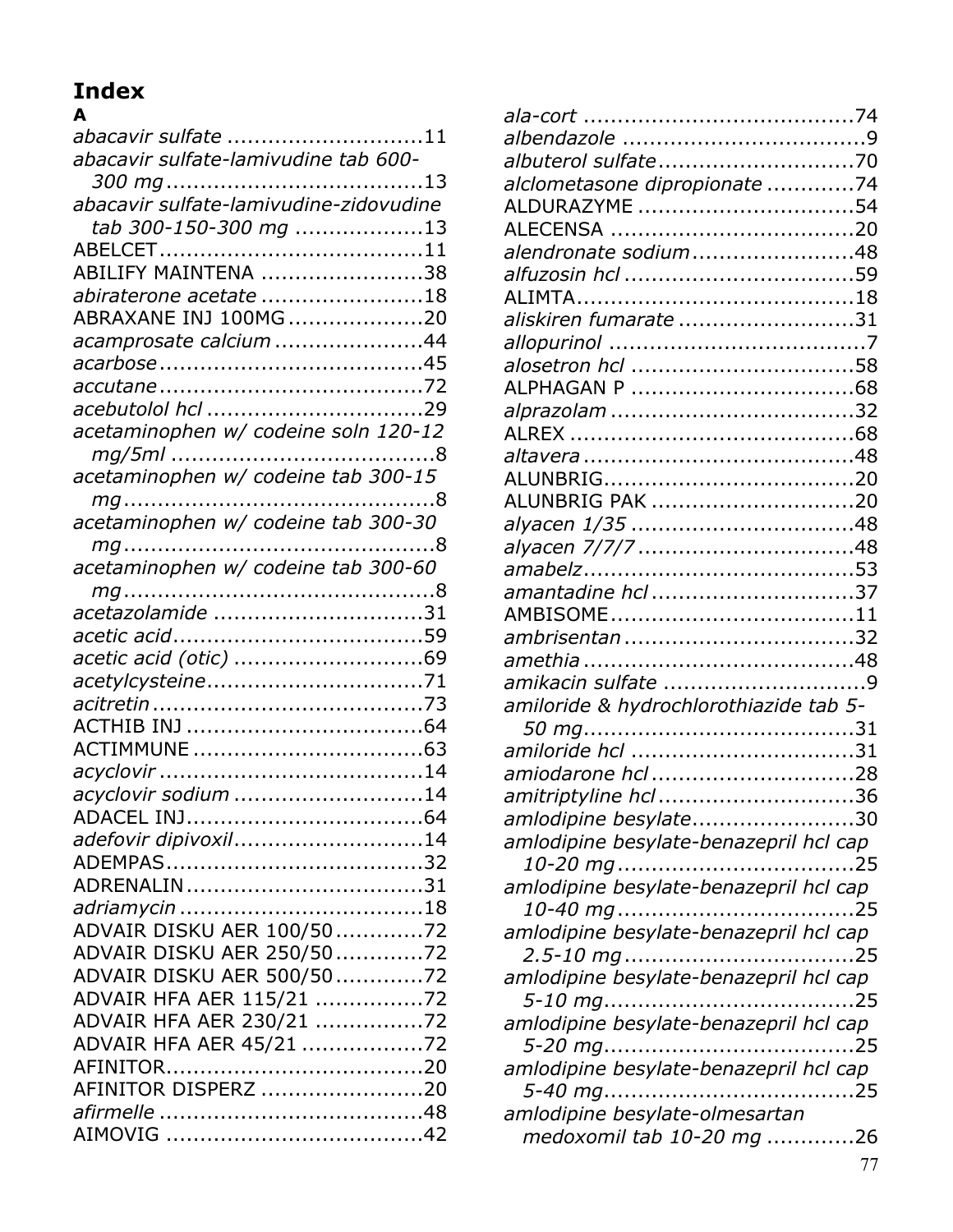| amlodipine besylate-olmesartan          |
|-----------------------------------------|
| medoxomil tab 10-40 mg 26               |
| amlodipine besylate-olmesartan          |
| medoxomil tab 5-20 mg 26                |
| amlodipine besylate-olmesartan          |
| medoxomil tab 5-40 mg 26                |
| amlodipine besylate-valsartan tab 10-   |
|                                         |
| amlodipine besylate-valsartan tab 10-   |
|                                         |
| amlodipine besylate-valsartan tab 5-    |
|                                         |
| amlodipine besylate-valsartan tab 5-    |
|                                         |
| amlodipine-valsartan-                   |
| hydrochlorothiazide tab 10-160-12.5     |
|                                         |
| amlodipine-valsartan-                   |
| hydrochlorothiazide tab 10-160-25       |
|                                         |
| amlodipine-valsartan-                   |
| hydrochlorothiazide tab 10-320-25       |
|                                         |
|                                         |
|                                         |
| amlodipine-valsartan-                   |
| hydrochlorothiazide tab 5-160-12.5      |
|                                         |
| amlodipine-valsartan-                   |
| hydrochlorothiazide tab 5-160-25 mg     |
|                                         |
|                                         |
|                                         |
|                                         |
| amoxicillin & k clavulanate chew tab    |
| 200-28.5 mg 16                          |
| amoxicillin & k clavulanate chew tab    |
|                                         |
| amoxicillin & k clavulanate for susp    |
| 200-28.5 mg/5ml16                       |
| amoxicillin & k clavulanate for susp    |
| 250-62.5 mg/5ml16                       |
| amoxicillin & k clavulanate for susp    |
| 400-57 mg/5ml16                         |
| amoxicillin & k clavulanate for susp    |
| 600-42.9 mg/5ml16                       |
| amoxicillin & k clavulanate tab 250-125 |

| amoxicillin & k clavulanate tab 500-125              |
|------------------------------------------------------|
|                                                      |
| amoxicillin & k clavulanate tab 875-125              |
|                                                      |
| amoxicillin & k clavulanate tab er 12hr              |
| 1000-62.5 mg16<br>amphetamine-dextroamphetamine cap  |
| er 24hr 10 mg 41                                     |
| amphetamine-dextroamphetamine cap                    |
| er 24hr 15 mg 41                                     |
| amphetamine-dextroamphetamine cap                    |
| er 24hr 20 mg 41                                     |
| amphetamine-dextroamphetamine cap                    |
| er 24hr 25 mg 41                                     |
| amphetamine-dextroamphetamine cap                    |
| er 24hr 30 mg 41                                     |
| amphetamine-dextroamphetamine cap<br>er 24hr 5 mg 41 |
| amphetamine-dextroamphetamine tab                    |
|                                                      |
| amphetamine-dextroamphetamine tab                    |
|                                                      |
| amphetamine-dextroamphetamine tab                    |
|                                                      |
| amphetamine-dextroamphetamine tab                    |
|                                                      |
| amphetamine-dextroamphetamine tab                    |
| amphetamine-dextroamphetamine tab                    |
|                                                      |
| amphetamine-dextroamphetamine tab                    |
|                                                      |
| amphotericin b 11                                    |
| amphotericin b liposome 11                           |
|                                                      |
| ampicillin & sulbactam sodium for inj                |
| $1.5$ (1-0.5) gm16                                   |
| ampicillin & sulbactam sodium for inj 3              |
| ampicillin & sulbactam sodium for iv                 |
| soln 1.5 (1-0.5) gm 16                               |
| ampicillin & sulbactam sodium for iv                 |
| soln 15 (10-5) gm 17                                 |
| ampicillin & sulbactam sodium for iv                 |
| soln 3 (2-1) gm 17                                   |
| ampicillin sodium 17                                 |
|                                                      |
|                                                      |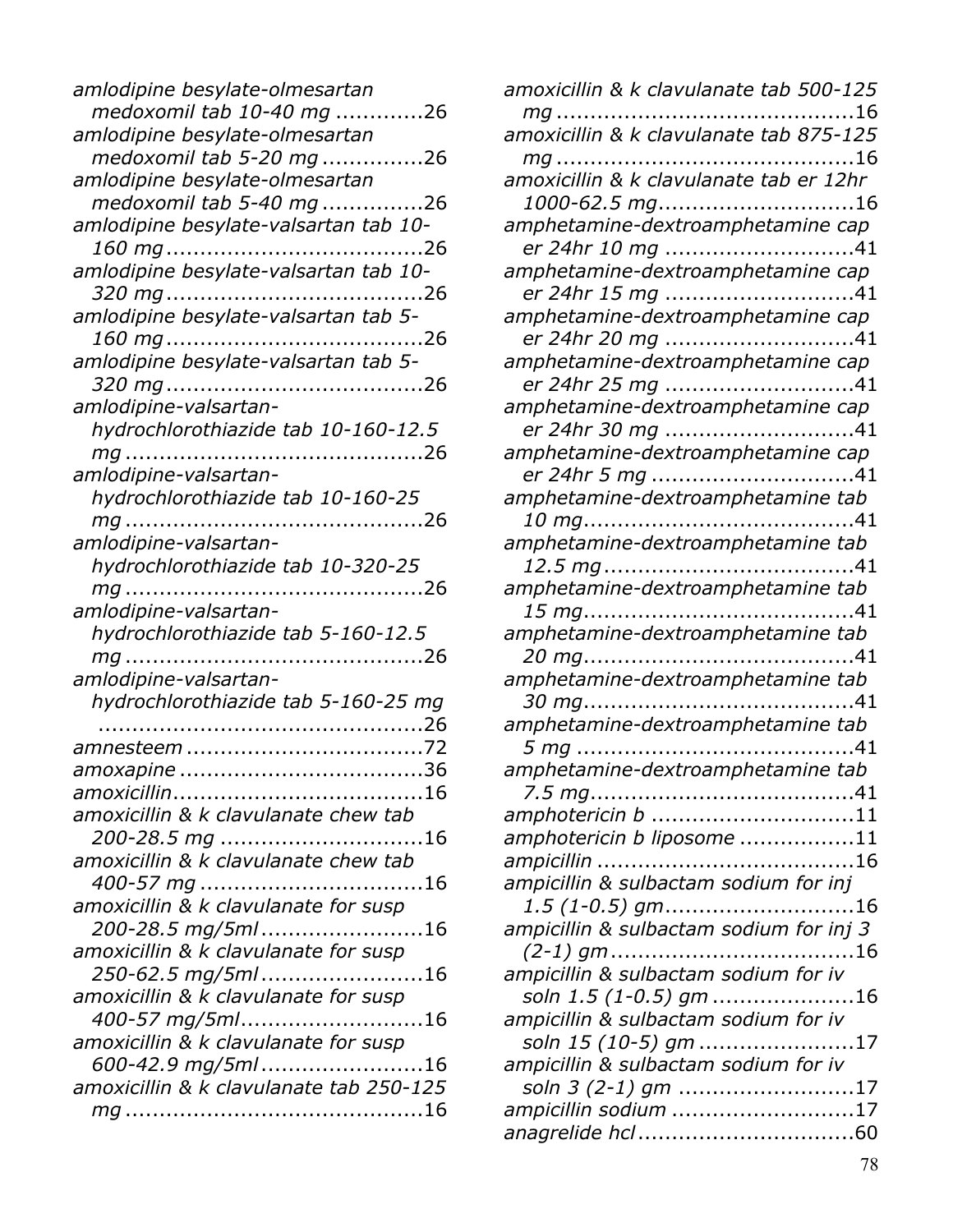| ANDRODERM45                            |  |
|----------------------------------------|--|
| ANORO ELLIPT AER 62.5-25 69            |  |
|                                        |  |
| aprepitant capsule therapy pack 80 &   |  |
|                                        |  |
|                                        |  |
|                                        |  |
|                                        |  |
|                                        |  |
|                                        |  |
|                                        |  |
| aripiprazole38, 39                     |  |
|                                        |  |
| ARISTADA INITIO 39                     |  |
|                                        |  |
| ARNUITY ELLIPTA72                      |  |
| asenapine maleate 39                   |  |
|                                        |  |
| aspirin-dipyridamole cap er 12hr 25-   |  |
|                                        |  |
| atazanavir sulfate 11                  |  |
|                                        |  |
| atenolol & chlorthalidone tab 100-25   |  |
|                                        |  |
| atenolol & chlorthalidone tab 50-25 mg |  |
|                                        |  |
| atomoxetine hcl 41                     |  |
| atorvastatin calcium 29                |  |
|                                        |  |
| atovaquone-proguanil hcl tab 250-100   |  |
|                                        |  |
| atovaquone-proguanil hcl tab 62.5-25   |  |
|                                        |  |
| ATROPINE SULFATE69                     |  |
| atropine sulfate (ophthalmic)69        |  |
| ATROVENT HFA69                         |  |
|                                        |  |
|                                        |  |
|                                        |  |
| aurovela fe 1/20 49                    |  |
| aurovela fe 1.5/30 49                  |  |
|                                        |  |
|                                        |  |
|                                        |  |
|                                        |  |
|                                        |  |
|                                        |  |

| azelastine hcl (ophth) 68<br>azithromycin 15<br>в                                              |  |
|------------------------------------------------------------------------------------------------|--|
| bacitracin (ophthalmic) 67<br>bacitracin-polymyxin b ophth oint 67                             |  |
| bacitracin-polymyxin-neomycin-hc<br>ophth oint 1%67<br>balsalazide disodium57                  |  |
| BARACLUDE 14<br>BASAGLAR KWIKPEN 47                                                            |  |
| BD ALCOHOL SWABS47                                                                             |  |
| benazepril & hydrochlorothiazide tab<br>benazepril & hydrochlorothiazide tab                   |  |
| benazepril & hydrochlorothiazide tab                                                           |  |
| benazepril & hydrochlorothiazide tab 5-                                                        |  |
|                                                                                                |  |
| benzoyl peroxide-erythromycin gel 5-<br>benztropine mesylate 37, 38<br>bepotastine besilate 68 |  |
| betaine powder for oral solution 54<br>betamethasone dipropionate (topical)                    |  |
| betamethasone dipropionate<br>betamethasone valerate74                                         |  |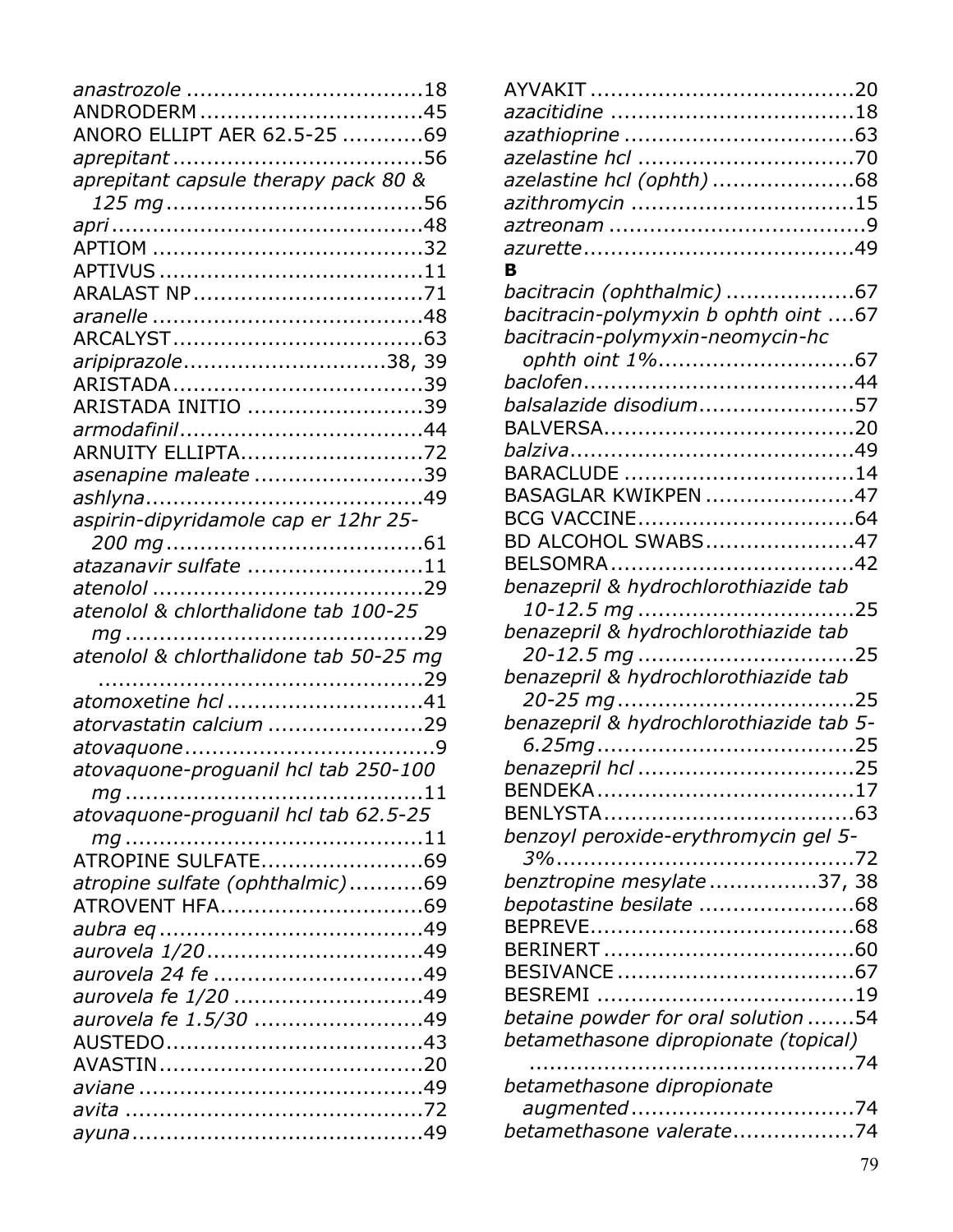| BETASERON 43                            |  |
|-----------------------------------------|--|
|                                         |  |
|                                         |  |
| bethanechol chloride 59                 |  |
|                                         |  |
| BEVESPI AER 9-4.8MCG69                  |  |
|                                         |  |
|                                         |  |
| bicalutamide18                          |  |
| BICILLIN L-A 17                         |  |
| BIKTARVY TAB 30-120-15 MG13             |  |
| BIKTARVY TAB 50-200-25 MG13             |  |
| bisoprolol & hydrochlorothiazide tab    |  |
|                                         |  |
| bisoprolol & hydrochlorothiazide tab    |  |
|                                         |  |
| bisoprolol & hydrochlorothiazide tab 5- |  |
|                                         |  |
| bisoprolol fumarate 30                  |  |
|                                         |  |
| BLEPHAMIDE OIN S.O.P. 67                |  |
|                                         |  |
| blisovi fe 1.5/3049                     |  |
| BOOSTRIX INJ64                          |  |
| BORTEZOMIB 20                           |  |
|                                         |  |
|                                         |  |
|                                         |  |
| BREO ELLIPTA INH 100-25 72              |  |
| BREO ELLIPTA INH 200-25 72              |  |
| BREZTRI AERO AER SPHERE69               |  |
| <b>BREZTRI AERO AER SPHERE</b>          |  |
| (INSTITUTIONAL PACK) 69                 |  |
|                                         |  |
|                                         |  |
|                                         |  |
|                                         |  |
| BRIVIACT 32, 33                         |  |
| bromfenac sodium (ophth) 68             |  |
| bromocriptine mesylate 38               |  |
|                                         |  |
|                                         |  |
|                                         |  |
| budesonide (inhalation) 72              |  |
|                                         |  |
| buprenorphine hcl 44                    |  |
|                                         |  |

| buprenorphine hcl-naloxone hcl sl film  |
|-----------------------------------------|
| 12-3 mg (base equiv) 44                 |
| buprenorphine hcl-naloxone hcl sl film  |
| 2-0.5 mg (base equiv) 44                |
| buprenorphine hcl-naloxone hcl sl film  |
| 4-1 mg (base equiv) 44                  |
| buprenorphine hcl-naloxone hcl sl film  |
| 8-2 mg (base equiv) 44                  |
| buprenorphine hcl-naloxone hcl sl tab   |
| 2-0.5 mg (base equiv) 44                |
| buprenorphine hcl-naloxone hcl sl tab   |
| 8-2 mg (base equiv) 44                  |
| bupropion hcl 36                        |
| bupropion hcl (smoking deterrent) 44    |
| buspirone hcl32                         |
| butorphanol tartrate8                   |
| BYDUREON BCISE 45                       |
|                                         |
| C                                       |
|                                         |
| CABOMETYX 20                            |
|                                         |
| calcitonin (salmon) spray 48            |
|                                         |
|                                         |
| calcium acetate (phosphate binder)55    |
|                                         |
|                                         |
|                                         |
|                                         |
| candesartan cilexetil 28                |
| candesartan cilexetil-                  |
| hydrochlorothiazide tab 16-12.5 mg      |
| . 27                                    |
| candesartan cilexetil-                  |
| hydrochlorothiazide tab 32-12.5 mg      |
|                                         |
| candesartan cilexetil-                  |
| hydrochlorothiazide tab 32-25 mg.27     |
|                                         |
|                                         |
|                                         |
| carb/levo orally disintegrating tab 10- |
|                                         |
| carb/levo orally disintegrating tab 25- |
|                                         |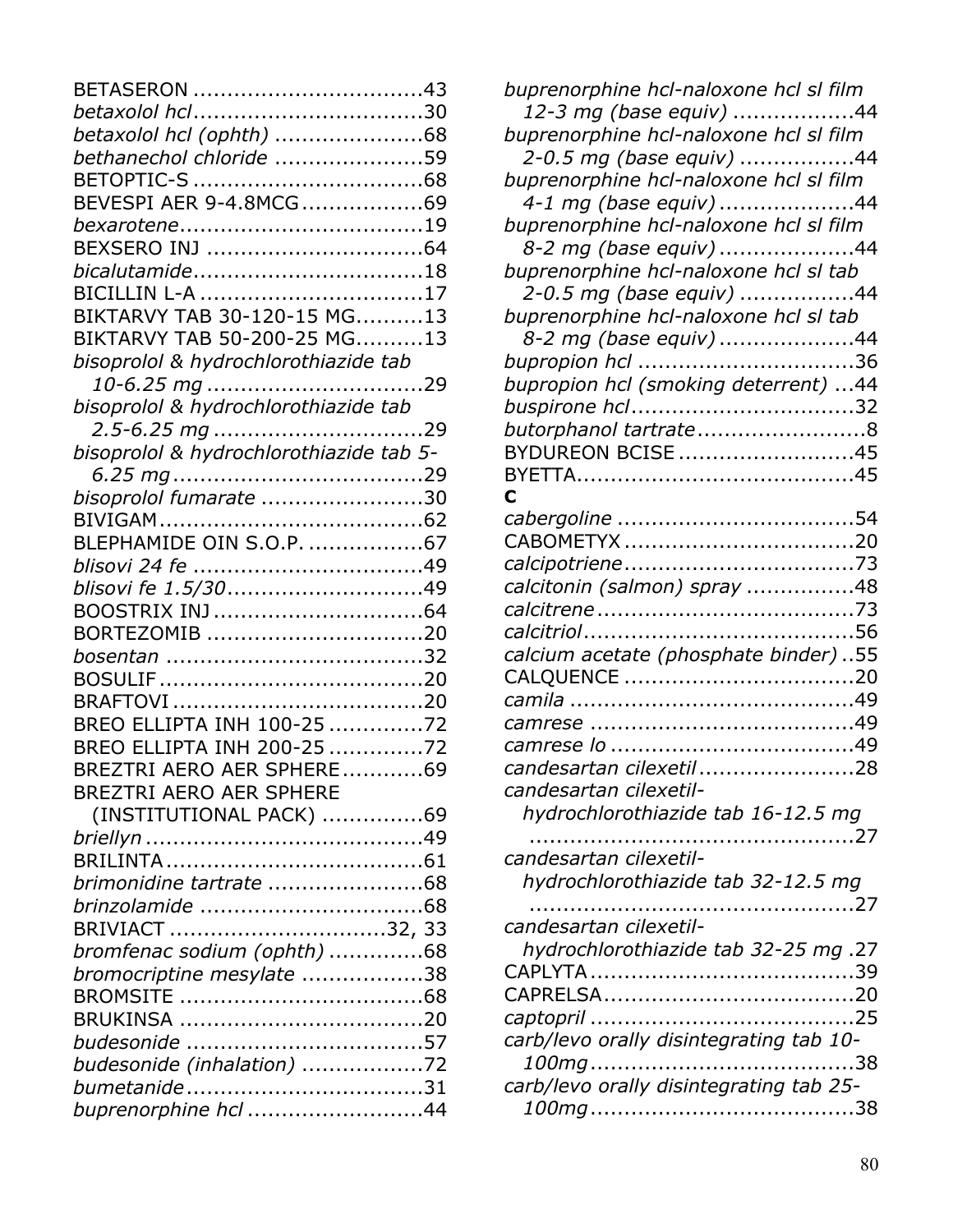| carb/levo orally disintegrating tab 25- |
|-----------------------------------------|
|                                         |
|                                         |
| carbamazepine 33                        |
| carbidopa & levodopa tab 10-100 mg38    |
| carbidopa & levodopa tab 25-100 mg38    |
| carbidopa & levodopa tab 25-250 mg38    |
| carbidopa & levodopa tab er 25-100      |
|                                         |
| carbidopa & levodopa tab er 50-200      |
|                                         |
| carbidopa-levodopa-entacapone tabs      |
| <i>12.5-50-200 mg</i> ……………………38        |
| carbidopa-levodopa-entacapone tabs      |
| 18.75-75-200 mg38                       |
| carbidopa-levodopa-entacapone tabs      |
| 25-100-200 mg38                         |
| carbidopa-levodopa-entacapone tabs      |
| 31.25-125-200 mg 38                     |
| carbidopa-levodopa-entacapone tabs      |
| 37.5-150-200 mg38                       |
| carbidopa-levodopa-entacapone tabs      |
| <i>50-200-200 mg</i> 38                 |
|                                         |
| carglumic acid 54                       |
|                                         |
| carteolol hcl (ophth) 68                |
|                                         |
|                                         |
| caspofungin acetate 11                  |
| <b>CAYSTON</b><br>9                     |
|                                         |
|                                         |
| CEFACLOR ER15                           |
|                                         |
| CEFAZOLIN INJ 1GM/50ML 15               |
| cefazolin sodium 15                     |
| CEFAZOLIN SOLN 2GM/100ML-4% 15          |
|                                         |
|                                         |
|                                         |
| cefoxitin sodium15                      |
| cefpodoxime proxetil 15                 |
|                                         |
|                                         |
| CEFTAZIDIME/ SOL D5W 1GM 15             |
| CEFTAZIDIME/ SOL D5W 2GM 15             |

| ceftriaxone sodium15<br>cefuroxime axetil 15<br>cefuroxime sodium 15<br>CHANTIX PAK 0.5& 1MG 45<br>chlorhexidine gluconate (mouth-throat)<br>chloroquine phosphate11<br>chlorpromazine hcl 39<br>CHLORPROMAZINE HYDROCHLOR 39<br>chlorthalidone31<br>cholestyramine 29<br>cholestyramine light 29<br>ciclopirox olamine 73<br>CIMDUO TAB 300-300 13<br>ciprofloxacin 200 mg/100ml in d5w 16<br>ciprofloxacin 400 mg/200ml in d5w 16<br>ciprofloxacin-dexamethasone otic susp<br>ciprofloxacin hcl 16<br>ciprofloxacin hcl (ophth) 67<br>citalopram hydrobromide 36<br>clarithromycin 15<br>clindamycin palmitate hydrochloride9<br>clindamycin phosphate 9<br>clindamycin phosphate (topical)72, 73<br>clindamycin phosphate in d5w iv soln<br>clindamycin phosphate in d5w iv soln<br>clindamycin phosphate in d5w iv soln |  |
|-----------------------------------------------------------------------------------------------------------------------------------------------------------------------------------------------------------------------------------------------------------------------------------------------------------------------------------------------------------------------------------------------------------------------------------------------------------------------------------------------------------------------------------------------------------------------------------------------------------------------------------------------------------------------------------------------------------------------------------------------------------------------------------------------------------------------------|--|
|                                                                                                                                                                                                                                                                                                                                                                                                                                                                                                                                                                                                                                                                                                                                                                                                                             |  |
|                                                                                                                                                                                                                                                                                                                                                                                                                                                                                                                                                                                                                                                                                                                                                                                                                             |  |
|                                                                                                                                                                                                                                                                                                                                                                                                                                                                                                                                                                                                                                                                                                                                                                                                                             |  |
|                                                                                                                                                                                                                                                                                                                                                                                                                                                                                                                                                                                                                                                                                                                                                                                                                             |  |
|                                                                                                                                                                                                                                                                                                                                                                                                                                                                                                                                                                                                                                                                                                                                                                                                                             |  |
|                                                                                                                                                                                                                                                                                                                                                                                                                                                                                                                                                                                                                                                                                                                                                                                                                             |  |
|                                                                                                                                                                                                                                                                                                                                                                                                                                                                                                                                                                                                                                                                                                                                                                                                                             |  |
|                                                                                                                                                                                                                                                                                                                                                                                                                                                                                                                                                                                                                                                                                                                                                                                                                             |  |
|                                                                                                                                                                                                                                                                                                                                                                                                                                                                                                                                                                                                                                                                                                                                                                                                                             |  |
|                                                                                                                                                                                                                                                                                                                                                                                                                                                                                                                                                                                                                                                                                                                                                                                                                             |  |
|                                                                                                                                                                                                                                                                                                                                                                                                                                                                                                                                                                                                                                                                                                                                                                                                                             |  |
|                                                                                                                                                                                                                                                                                                                                                                                                                                                                                                                                                                                                                                                                                                                                                                                                                             |  |
|                                                                                                                                                                                                                                                                                                                                                                                                                                                                                                                                                                                                                                                                                                                                                                                                                             |  |
|                                                                                                                                                                                                                                                                                                                                                                                                                                                                                                                                                                                                                                                                                                                                                                                                                             |  |
|                                                                                                                                                                                                                                                                                                                                                                                                                                                                                                                                                                                                                                                                                                                                                                                                                             |  |
|                                                                                                                                                                                                                                                                                                                                                                                                                                                                                                                                                                                                                                                                                                                                                                                                                             |  |
|                                                                                                                                                                                                                                                                                                                                                                                                                                                                                                                                                                                                                                                                                                                                                                                                                             |  |
|                                                                                                                                                                                                                                                                                                                                                                                                                                                                                                                                                                                                                                                                                                                                                                                                                             |  |
|                                                                                                                                                                                                                                                                                                                                                                                                                                                                                                                                                                                                                                                                                                                                                                                                                             |  |
|                                                                                                                                                                                                                                                                                                                                                                                                                                                                                                                                                                                                                                                                                                                                                                                                                             |  |
|                                                                                                                                                                                                                                                                                                                                                                                                                                                                                                                                                                                                                                                                                                                                                                                                                             |  |
|                                                                                                                                                                                                                                                                                                                                                                                                                                                                                                                                                                                                                                                                                                                                                                                                                             |  |
|                                                                                                                                                                                                                                                                                                                                                                                                                                                                                                                                                                                                                                                                                                                                                                                                                             |  |
|                                                                                                                                                                                                                                                                                                                                                                                                                                                                                                                                                                                                                                                                                                                                                                                                                             |  |
|                                                                                                                                                                                                                                                                                                                                                                                                                                                                                                                                                                                                                                                                                                                                                                                                                             |  |
|                                                                                                                                                                                                                                                                                                                                                                                                                                                                                                                                                                                                                                                                                                                                                                                                                             |  |
|                                                                                                                                                                                                                                                                                                                                                                                                                                                                                                                                                                                                                                                                                                                                                                                                                             |  |
|                                                                                                                                                                                                                                                                                                                                                                                                                                                                                                                                                                                                                                                                                                                                                                                                                             |  |
|                                                                                                                                                                                                                                                                                                                                                                                                                                                                                                                                                                                                                                                                                                                                                                                                                             |  |
|                                                                                                                                                                                                                                                                                                                                                                                                                                                                                                                                                                                                                                                                                                                                                                                                                             |  |
|                                                                                                                                                                                                                                                                                                                                                                                                                                                                                                                                                                                                                                                                                                                                                                                                                             |  |
|                                                                                                                                                                                                                                                                                                                                                                                                                                                                                                                                                                                                                                                                                                                                                                                                                             |  |
|                                                                                                                                                                                                                                                                                                                                                                                                                                                                                                                                                                                                                                                                                                                                                                                                                             |  |
|                                                                                                                                                                                                                                                                                                                                                                                                                                                                                                                                                                                                                                                                                                                                                                                                                             |  |
|                                                                                                                                                                                                                                                                                                                                                                                                                                                                                                                                                                                                                                                                                                                                                                                                                             |  |
|                                                                                                                                                                                                                                                                                                                                                                                                                                                                                                                                                                                                                                                                                                                                                                                                                             |  |
|                                                                                                                                                                                                                                                                                                                                                                                                                                                                                                                                                                                                                                                                                                                                                                                                                             |  |
|                                                                                                                                                                                                                                                                                                                                                                                                                                                                                                                                                                                                                                                                                                                                                                                                                             |  |
|                                                                                                                                                                                                                                                                                                                                                                                                                                                                                                                                                                                                                                                                                                                                                                                                                             |  |
|                                                                                                                                                                                                                                                                                                                                                                                                                                                                                                                                                                                                                                                                                                                                                                                                                             |  |
|                                                                                                                                                                                                                                                                                                                                                                                                                                                                                                                                                                                                                                                                                                                                                                                                                             |  |
|                                                                                                                                                                                                                                                                                                                                                                                                                                                                                                                                                                                                                                                                                                                                                                                                                             |  |
|                                                                                                                                                                                                                                                                                                                                                                                                                                                                                                                                                                                                                                                                                                                                                                                                                             |  |
|                                                                                                                                                                                                                                                                                                                                                                                                                                                                                                                                                                                                                                                                                                                                                                                                                             |  |
|                                                                                                                                                                                                                                                                                                                                                                                                                                                                                                                                                                                                                                                                                                                                                                                                                             |  |
|                                                                                                                                                                                                                                                                                                                                                                                                                                                                                                                                                                                                                                                                                                                                                                                                                             |  |
|                                                                                                                                                                                                                                                                                                                                                                                                                                                                                                                                                                                                                                                                                                                                                                                                                             |  |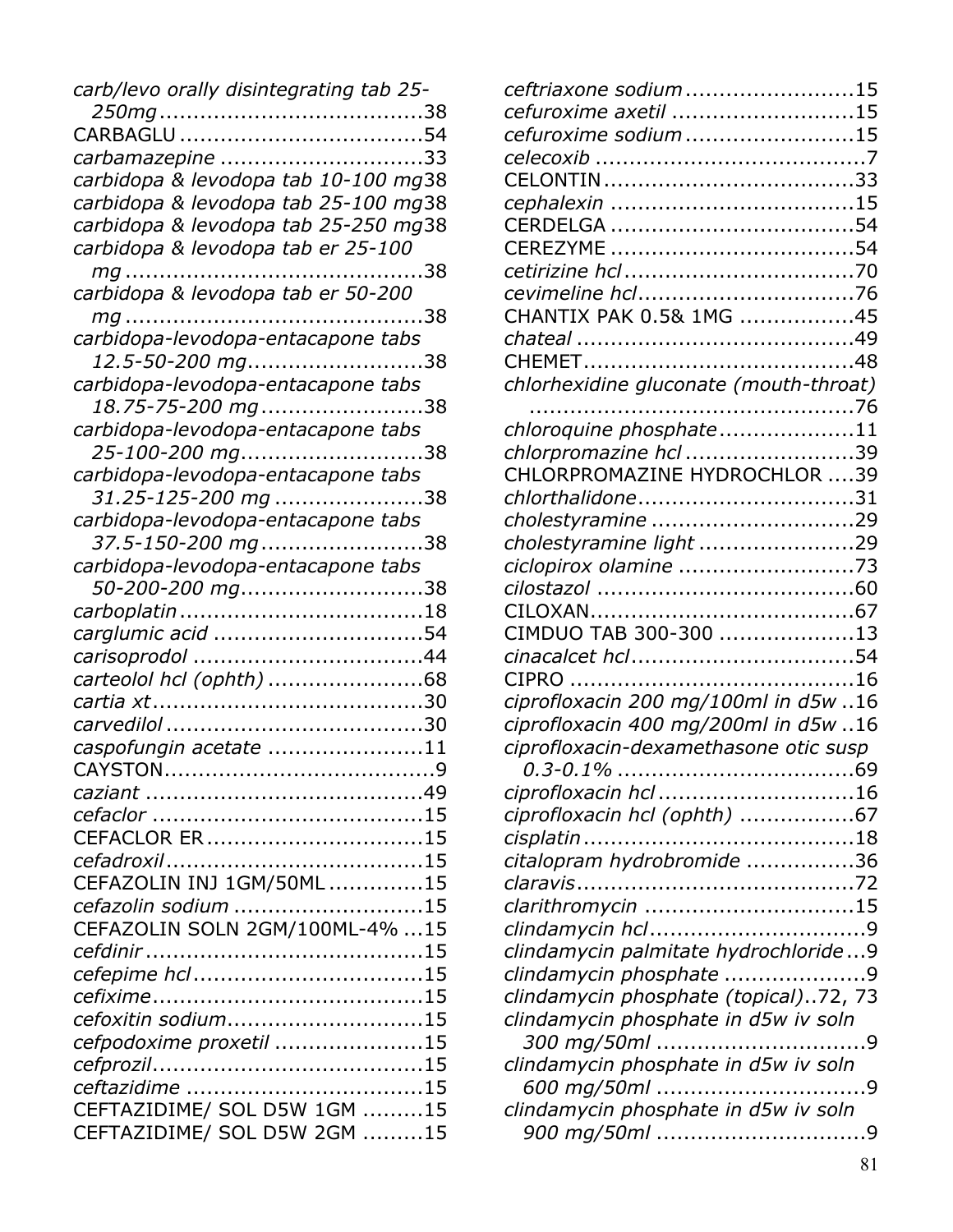| clindamycin phosphate vaginal59      |  |
|--------------------------------------|--|
| CLINDMYC/NAC INJ 300/50ML9           |  |
| CLINDMYC/NAC INJ 600/50ML9           |  |
| CLINDMYC/NAC INJ 900/50ML9           |  |
| CLINIMIX INJ 4.25/D10 66             |  |
| CLINIMIX INJ 4.25/D5W 66             |  |
| CLINIMIX INJ 5%/D15W 66              |  |
| CLINIMIX INJ 5%/D20W 66              |  |
|                                      |  |
| CLINIMIX INJ 8/10 66                 |  |
|                                      |  |
|                                      |  |
| CLINOLIPID EMU 20% 66                |  |
|                                      |  |
|                                      |  |
| clobetasol propionate74              |  |
| clobetasol propionate e 74           |  |
| clomipramine hcl36                   |  |
|                                      |  |
|                                      |  |
|                                      |  |
|                                      |  |
| clorazepate dipotassium33            |  |
|                                      |  |
| clotrimazole (topical) 73            |  |
| clotrimazole w/ betamethasone cream  |  |
|                                      |  |
|                                      |  |
| COARTEM TAB 20-120MG11               |  |
|                                      |  |
| colchicine w/ probenecid tab 0.5-500 |  |
|                                      |  |
| colesevelam hcl 29                   |  |
|                                      |  |
| colistimethate sodium9               |  |
| COMBIGAN SOL 0.2/0.5% 68             |  |
| COMBIVENT AER 20-10069               |  |
| COMETRIQ (60MG DOSE)20               |  |
| COMETRIQ KIT 100MG20                 |  |
| COMETRIQ KIT 140MG20                 |  |
| COMPLERA TAB13                       |  |
|                                      |  |
|                                      |  |
|                                      |  |
|                                      |  |
|                                      |  |
| CREON CAP 12000UNT 58                |  |
|                                      |  |
| CREON CAP 24000UNT 58                |  |

| CREON CAP 3000UNIT58                            |  |
|-------------------------------------------------|--|
| CREON CAP 36000UNT 58                           |  |
| CREON CAP 6000UNIT 58                           |  |
| cromolyn sodium 71                              |  |
| cromolyn sodium (mastocytosis) 58               |  |
| cromolyn sodium (ophth) 68                      |  |
|                                                 |  |
| cyclobenzaprine hcl 44                          |  |
| cyclophosphamide18                              |  |
| CYCLOPHOSPHAMIDE 18                             |  |
| CYCLOPHOSPHAMIDE MONOHYDR18                     |  |
|                                                 |  |
|                                                 |  |
| cyclosporine modified (for                      |  |
| microemulsion) 63                               |  |
|                                                 |  |
|                                                 |  |
| CYSTADANE POW 54                                |  |
|                                                 |  |
|                                                 |  |
|                                                 |  |
|                                                 |  |
| D                                               |  |
| D10W/NACL INJ 0.2% 65<br>D2.5W/NACL INJ 0.45%65 |  |
| D5W/LYTES INJ #4865                             |  |
| dalfampridine 43                                |  |
|                                                 |  |
|                                                 |  |
| dantrolene sodium 44                            |  |
|                                                 |  |
|                                                 |  |
|                                                 |  |
|                                                 |  |
|                                                 |  |
|                                                 |  |
|                                                 |  |
|                                                 |  |
|                                                 |  |
|                                                 |  |
| DELESTROGEN 53                                  |  |
| DELSTRIGO TAB 13                                |  |
| DENGVAXIA SUS64                                 |  |
| DESCOVY TAB 120-15MG13                          |  |
| DESCOVY TAB 200/25MG13                          |  |
| desipramine hcl 36                              |  |
| desmopressin acetate 54                         |  |
|                                                 |  |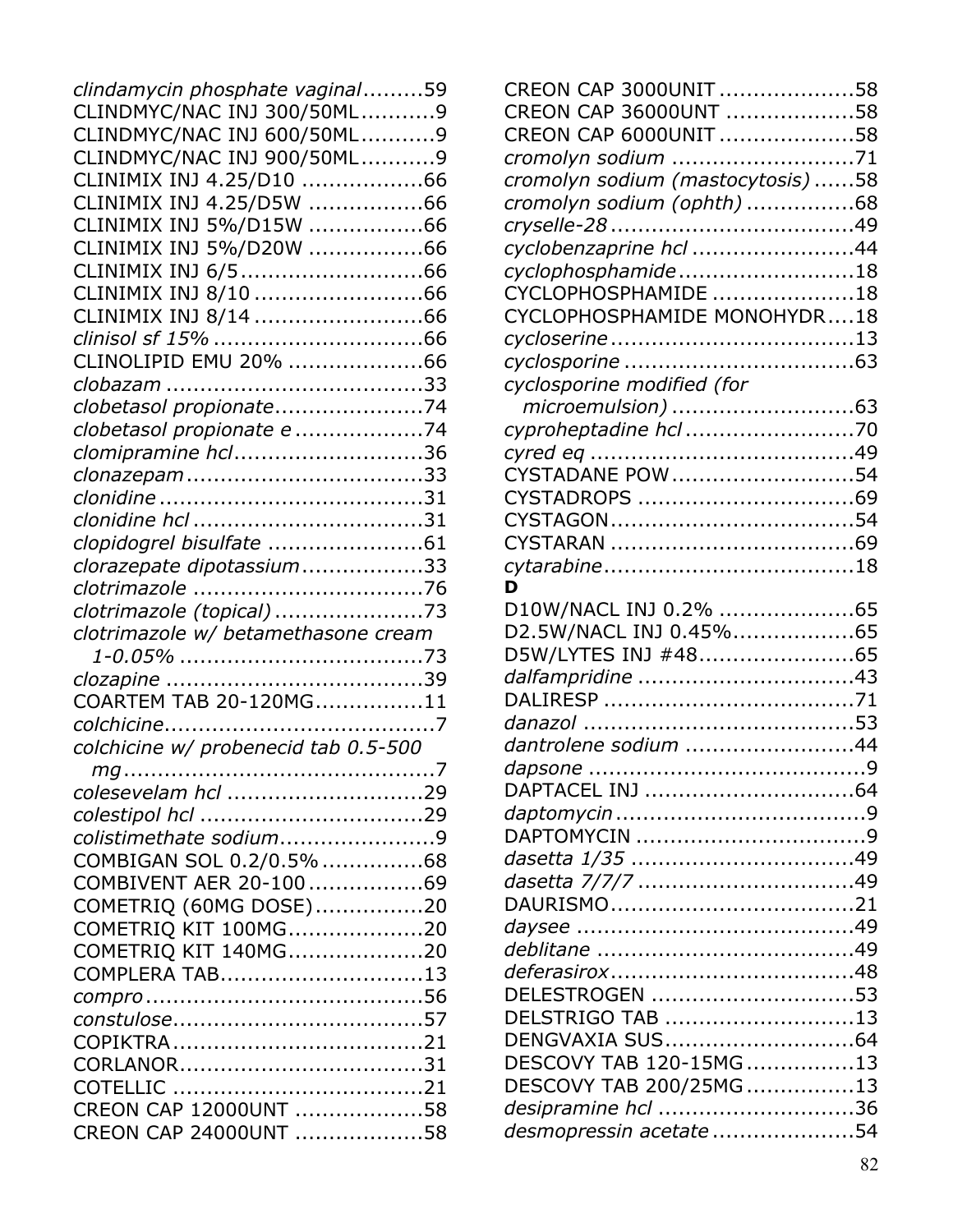| desmopressin acetate spray 54            |  |
|------------------------------------------|--|
| desmopressin acetate spray               |  |
| refrigerated 54                          |  |
| desogest-eth estrad & eth estrad tab     |  |
| <i>0.15-0.02/0.01 mg(21/5)</i> .49       |  |
| desogestrel & ethinyl estradiol tab 0.15 |  |
|                                          |  |
| desvenlafaxine succinate36               |  |
| dexamethasone 53                         |  |
| DEXAMETHASONE INTENSOL53                 |  |
| dexamethasone sodium phosphate54         |  |
| dexamethasone sodium phosphate           |  |
|                                          |  |
|                                          |  |
| dexlansoprazole 59                       |  |
| dexmethylphenidate hcl 41                |  |
|                                          |  |
| dextrose 10% w/ sodium chloride          |  |
|                                          |  |
| dextrose 2.5% w/ sodium chloride         |  |
|                                          |  |
| dextrose 5% in lactated ringers 65       |  |
| dextrose 5% w/ sodium chloride 0.2%      |  |
| . 65                                     |  |
| dextrose 5% w/ sodium chloride           |  |
|                                          |  |
| dextrose 5% w/ sodium chloride 0.3%      |  |
| . 65                                     |  |
| dextrose 5% w/ sodium chloride 0.45%     |  |
| 65                                       |  |
| dextrose 5% w/ sodium chloride 0.9%      |  |
|                                          |  |
|                                          |  |
|                                          |  |
| diazepam (anticonvulsant) 33             |  |
| diazepam inj 33                          |  |
|                                          |  |
| diclofenac potassium 7                   |  |
|                                          |  |
| diclofenac sodium (ophth) 68             |  |
| diclofenac sodium (topical) 75           |  |
| dicloxacillin sodium 17                  |  |
| dicyclomine hcl 57                       |  |
|                                          |  |
|                                          |  |
|                                          |  |
|                                          |  |
|                                          |  |

| dihydroergotamine mesylate42            |  |
|-----------------------------------------|--|
|                                         |  |
| DILANTIN-125 33                         |  |
| DILANTIN INFATABS 33                    |  |
|                                         |  |
| diltiazem hcl coated beads 30           |  |
| diltiazem hcl extended release beads 30 |  |
|                                         |  |
| DIP/TET PED INJ 25-5LFU 64              |  |
| diphenhydramine hcl 70                  |  |
| diphenoxylate w/ atropine liq 2.5-0.025 |  |
|                                         |  |
| diphenoxylate w/ atropine tab 2.5-      |  |
|                                         |  |
|                                         |  |
|                                         |  |
| disopyramide phosphate 28               |  |
| divalproex sodium33                     |  |
|                                         |  |
|                                         |  |
| DOCETAXEL 20                            |  |
|                                         |  |
| donepezil hydrochloride 36              |  |
|                                         |  |
|                                         |  |
| dorzolamide hcl-timolol maleate ophth   |  |
| soln 22.3-6.8 mg/ml68                   |  |
|                                         |  |
| DOVATO TAB 50-300MG 13                  |  |
| doxazosin mesylate 26                   |  |
|                                         |  |
| doxepin hcl (sleep)42                   |  |
| doxorubicin hcl 18                      |  |
| doxorubicin hcl liposomal 18            |  |
|                                         |  |
| doxycycline (monohydrate) 17            |  |
| doxycycline hyclate 17                  |  |
| DRIZALMA SPRINKLE36                     |  |
|                                         |  |
| drospirenone-ethinyl estradiol tab 3-   |  |
|                                         |  |
| drospirenone-ethinyl estradiol tab 3-   |  |
|                                         |  |
| drospirenone-ethinyl estrad-            |  |
| levomefolate tab 3-0.03-0.451 mg 49     |  |
|                                         |  |
|                                         |  |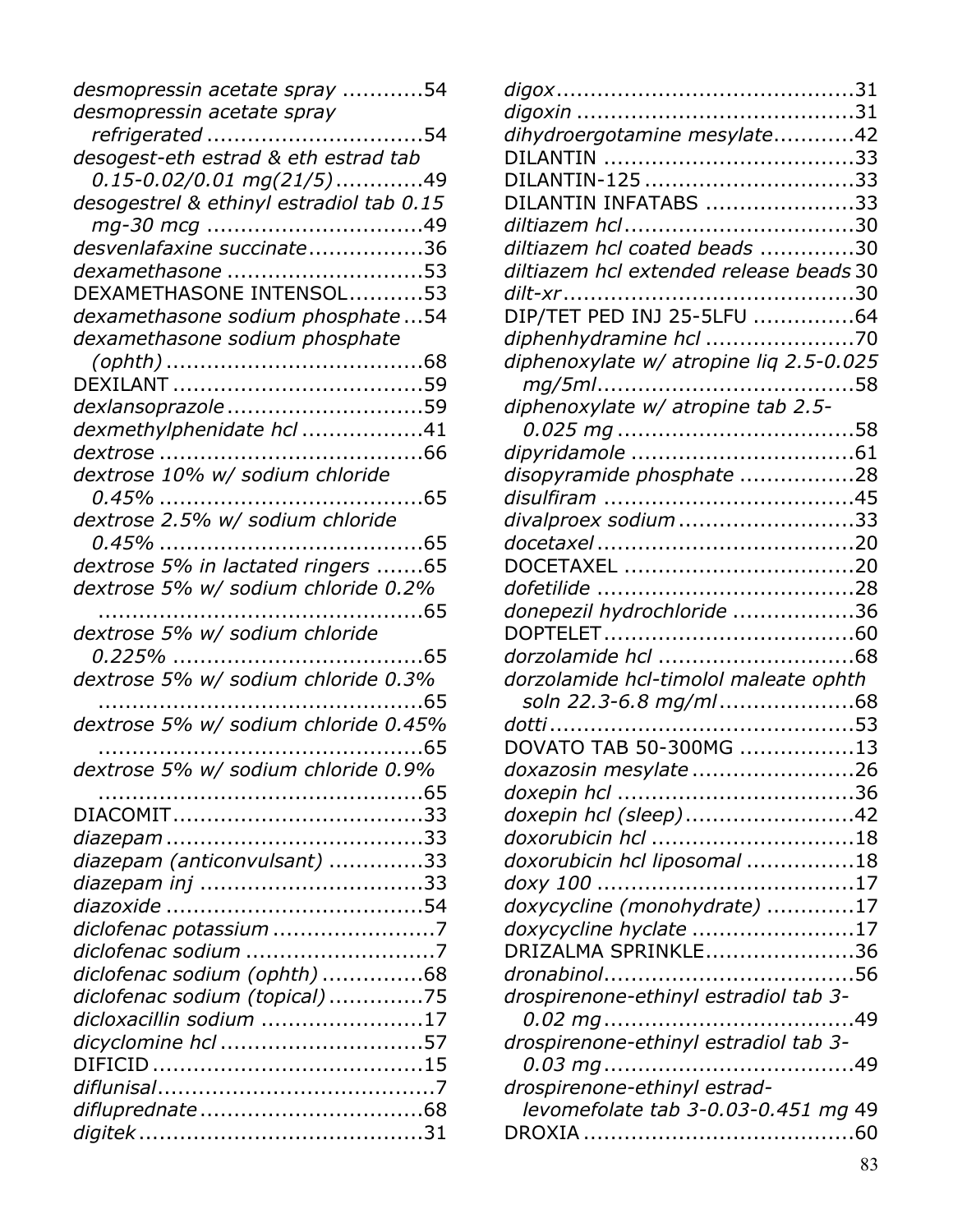| duloxetine hcl 36                        |
|------------------------------------------|
|                                          |
| dutasteride-tamsulosin hcl cap 0.5-0.4   |
|                                          |
| Е                                        |
|                                          |
|                                          |
|                                          |
|                                          |
| efavirenz-emtricitabine-tenofovir df tab |
| 600-200-300 mg13                         |
| efavirenz-lamivudine-tenofovir df tab    |
| 400-300-300 mg13                         |
| efavirenz-lamivudine-tenofovir df tab    |
| 600-300-300 mg13                         |
|                                          |
|                                          |
| ELIQUIS STARTER PACK 60                  |
|                                          |
|                                          |
|                                          |
|                                          |
|                                          |
| emtricitabine 12                         |
| emtricitabine-tenofovir disoproxil       |
| fumarate tab 100-150 mg 13               |
| emtricitabine-tenofovir disoproxil       |
| fumarate tab 133-200 mg 13               |
| emtricitabine-tenofovir disoproxil       |
| fumarate tab 167-250 mg 13               |
| emtricitabine-tenofovir disoproxil       |
| fumarate tab 200-300 mg 13               |
|                                          |
|                                          |
| enalapril maleate 25                     |
| enalapril maleate & hydrochlorothiazide  |
| tab 10-25 mg 25                          |
| enalapril maleate & hydrochlorothiazide  |
| tab 5-12.5 mg 25                         |
|                                          |
|                                          |
| ENBREL SURECLICK 61                      |
|                                          |
|                                          |
| endocet tab 10-325mg 8                   |
| endocet tab 2.5-325mg 8                  |
| endocet tab 5-325mg8                     |

| endocet tab 7.5-325mg 8               |  |
|---------------------------------------|--|
|                                       |  |
| enoxaparin sodium60                   |  |
|                                       |  |
|                                       |  |
|                                       |  |
|                                       |  |
|                                       |  |
| ENTRESTO TAB 24-26MG 27               |  |
| ENTRESTO TAB 49-51MG 27               |  |
| ENTRESTO TAB 97-103MG 27              |  |
|                                       |  |
| EPCLUSA PAK 150-37.5 14               |  |
| EPCLUSA PAK 200-50MG14                |  |
| EPCLUSA TAB 200-50MG14                |  |
| EPCLUSA TAB 400-100 14                |  |
|                                       |  |
| epinephrine (anaphylaxis) 71          |  |
|                                       |  |
|                                       |  |
| EPIVIR HBV14                          |  |
|                                       |  |
|                                       |  |
| ergotamine w/ caffeine tab 1-100 mg   |  |
|                                       |  |
|                                       |  |
|                                       |  |
|                                       |  |
| ertapenem sodium 9                    |  |
|                                       |  |
|                                       |  |
|                                       |  |
|                                       |  |
| ERYTHROCIN LACTOBIONATE 15            |  |
| erythrocin stearate15                 |  |
| erythromycin (acne aid)73             |  |
| erythromycin (ophth) 67               |  |
| erythromycin base 16                  |  |
| erythromycin ethylsuccinate 16        |  |
| erythromycin lactobionate 16          |  |
| escitalopram oxalate 37               |  |
| esomeprazole magnesium 59             |  |
|                                       |  |
|                                       |  |
| estradiol & norethindrone acetate tab |  |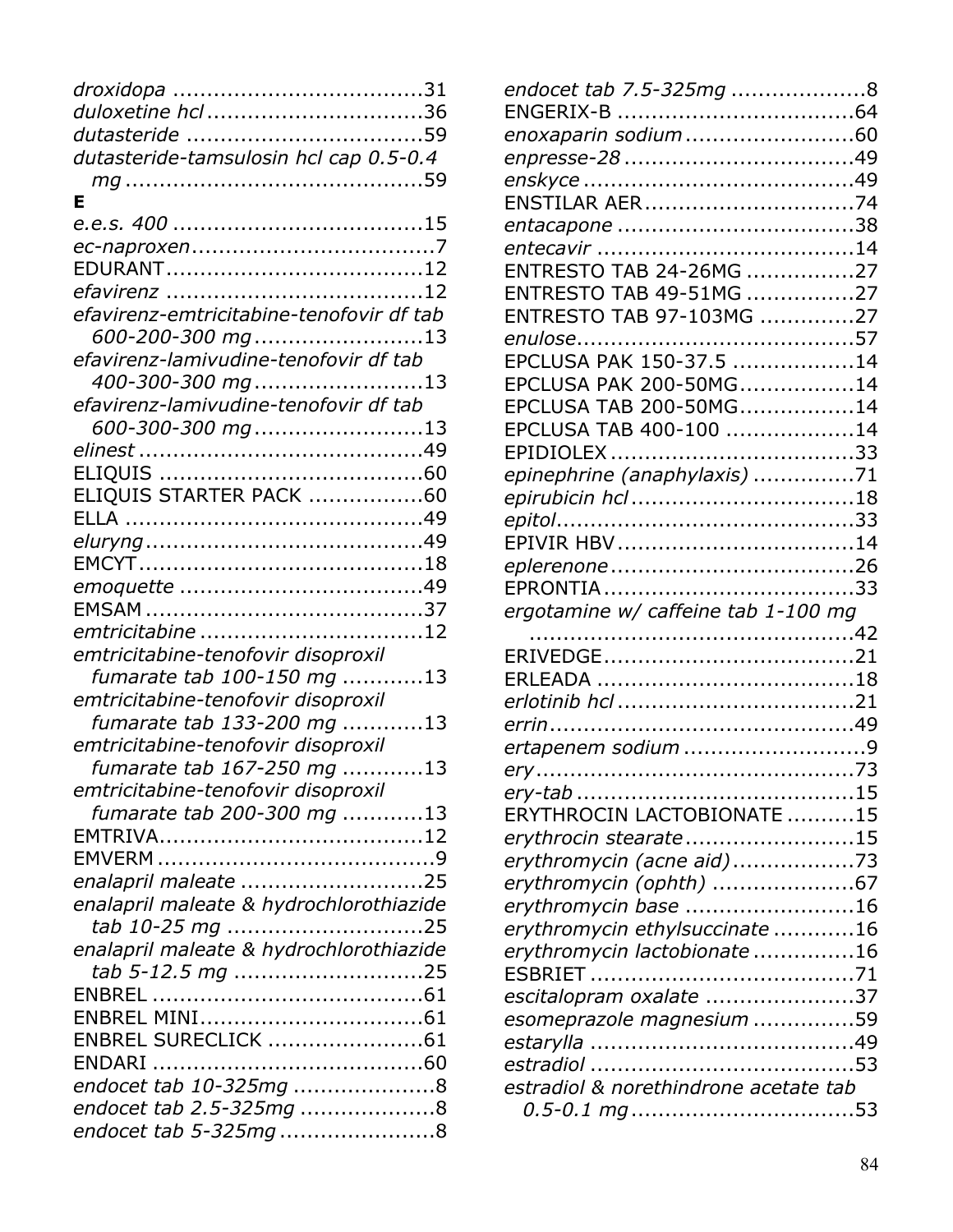| estradiol & norethindrone acetate tab    |  |
|------------------------------------------|--|
|                                          |  |
| estradiol vaginal 53                     |  |
| estradiol valerate 53                    |  |
|                                          |  |
| ethambutol hcl 13                        |  |
| ethosuximide34                           |  |
| ethynodiol diacetate & ethinyl estradiol |  |
| tab 1 mg-35 mcg 49                       |  |
| ethynodiol diacetate & ethinyl estradiol |  |
| tab 1 mg-50 mcg 49                       |  |
|                                          |  |
| etonogestrel-ethinyl estradiol va ring   |  |
| 0.120-0.015 mg/24hr 50                   |  |
|                                          |  |
|                                          |  |
|                                          |  |
|                                          |  |
| everolimus (immunosuppressant)63         |  |
| EVOTAZ TAB 300-15013                     |  |
|                                          |  |
|                                          |  |
|                                          |  |
| ezetimibe-simvastatin tab 10-10 mg.29    |  |
| ezetimibe-simvastatin tab 10-20 mg.29    |  |
| ezetimibe-simvastatin tab 10-40 mg.29    |  |
| ezetimibe-simvastatin tab 10-80 mg.29    |  |
| F                                        |  |
| FABRAZYME 54                             |  |
|                                          |  |
| famciclovir                              |  |
|                                          |  |
| famotidine in nacl 0.9% iv soln 20       |  |
|                                          |  |
|                                          |  |
|                                          |  |
|                                          |  |
|                                          |  |
| FASENRA PEN71                            |  |
|                                          |  |
|                                          |  |
|                                          |  |
|                                          |  |
| fenofibrate micronized 28                |  |
|                                          |  |
|                                          |  |
|                                          |  |

| FETZIMA CAP TITRATIO 37                 |  |
|-----------------------------------------|--|
| FIASP FLEX INJ TOUCH 47                 |  |
| FIASP INJ 100/ML 47                     |  |
| FIASP PENFIL INJ U-100 47               |  |
|                                         |  |
|                                         |  |
|                                         |  |
|                                         |  |
| FLEBOGAMMA DIF62                        |  |
| flecainide acetate 28                   |  |
| FLOVENT DISKUS72                        |  |
| FLOVENT HFA 72                          |  |
|                                         |  |
| fluconazole in nacl 0.9% inj 200        |  |
| mg/100ml11                              |  |
| fluconazole in nacl 0.9% inj 400        |  |
| mg/200ml11                              |  |
|                                         |  |
| fludrocortisone acetate 54              |  |
| flunisolide (nasal)72                   |  |
| fluocinolone acetonide 74               |  |
| fluocinolone acetonide (otic)69         |  |
|                                         |  |
| fluocinonide emulsified base 74         |  |
| fluorometholone (ophth) 68              |  |
|                                         |  |
| fluorouracil (topical) 75               |  |
| fluoxetine hcl37                        |  |
| fluphenazine decanoate 39               |  |
| fluphenazine hcl39                      |  |
|                                         |  |
| flurbiprofen sodium 68                  |  |
|                                         |  |
| fluticasone propionate 74               |  |
| fluticasone propionate (nasal)72        |  |
| fluvoxamine maleate 32                  |  |
| fondaparinux sodium 60                  |  |
|                                         |  |
| fosamprenavir calcium12                 |  |
| fosinopril sodium26                     |  |
| fosinopril sodium & hydrochlorothiazide |  |
| tab 10-12.5 mg25                        |  |
| fosinopril sodium & hydrochlorothiazide |  |
| tab 20-12.5 mg25                        |  |
|                                         |  |
| FREAMINE III INJ 10% 66                 |  |
|                                         |  |
|                                         |  |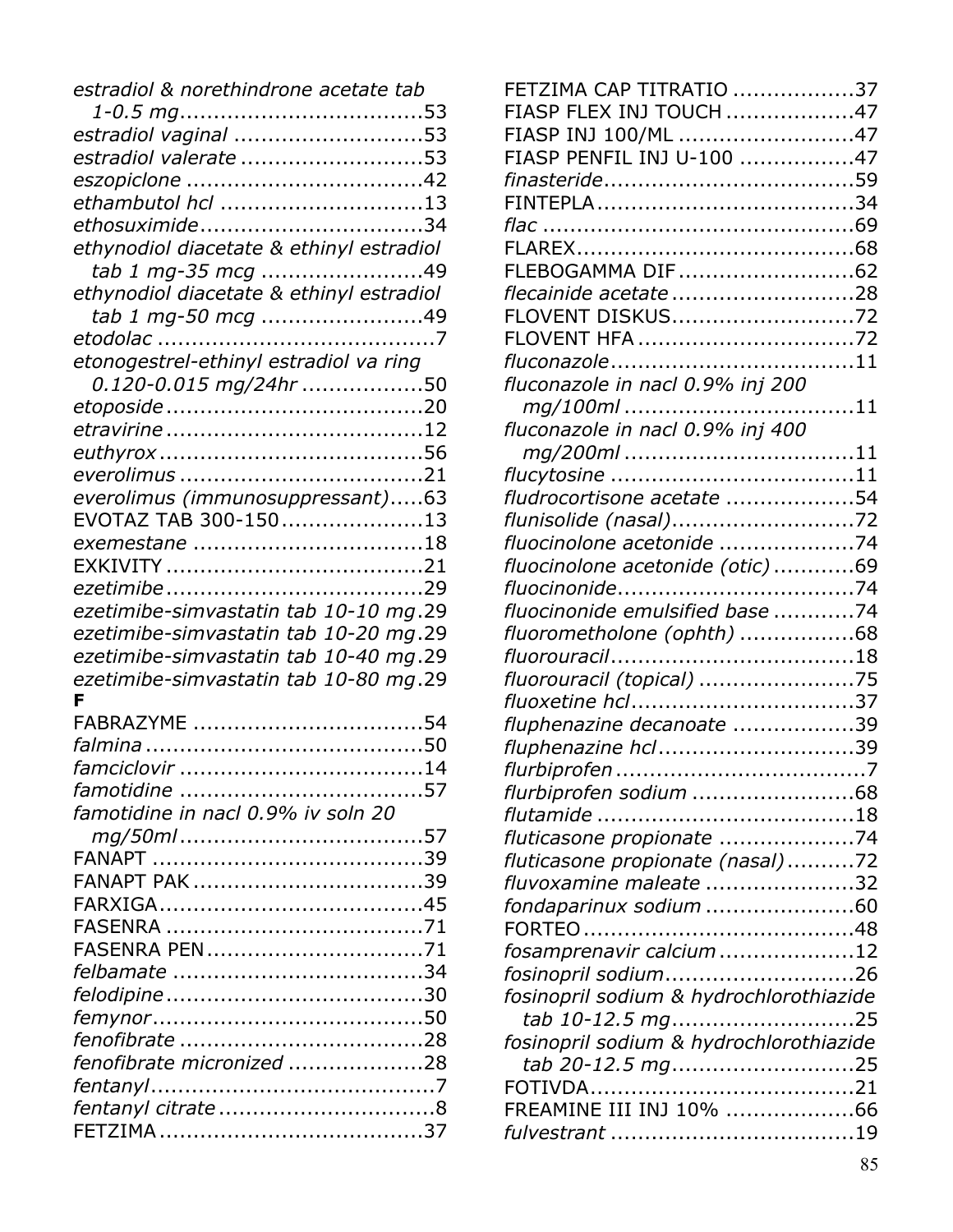| furosemide inj 31                    |  |
|--------------------------------------|--|
|                                      |  |
| fyavolv tab 0.5mg-2.5mcg 53          |  |
| fyavolv tab 1mg-5mcg53               |  |
|                                      |  |
| G                                    |  |
|                                      |  |
| galantamine hydrobromide36           |  |
|                                      |  |
| GAMMAGARD LIQUID 62                  |  |
| GAMMAGARD S/D IGA LESS TH 63         |  |
|                                      |  |
|                                      |  |
|                                      |  |
| ganciclovir sodium 14                |  |
| GARDASIL 9 INJ 64                    |  |
| gatifloxacin (ophth) 67              |  |
|                                      |  |
| GAUZE PADS 2 47                      |  |
|                                      |  |
|                                      |  |
| gavilyte-n/flavor pack58             |  |
|                                      |  |
| gemcitabine hcl 18                   |  |
|                                      |  |
|                                      |  |
|                                      |  |
| GENOTROPIN 55                        |  |
| GENOTROPIN MINIQUICK55               |  |
|                                      |  |
| gentamicin in saline inj 0.8 mg/ml 9 |  |
| gentamicin in saline inj 1.2 mg/ml 9 |  |
| gentamicin in saline inj 1.6 mg/ml 9 |  |
| gentamicin in saline inj 1 mg/ml 9   |  |
| gentamicin in saline inj 2 mg/ml 9   |  |
|                                      |  |
| gentamicin sulfate (ophth) 67        |  |
| gentamicin sulfate (topical) 73      |  |
| GENVOYA TAB 13                       |  |
|                                      |  |
|                                      |  |
| glatiramer acetate 43, 44            |  |
|                                      |  |
|                                      |  |
|                                      |  |
|                                      |  |

| glipizide-metformin hcl tab 2.5-250 mg                              |
|---------------------------------------------------------------------|
| glipizide-metformin hcl tab 2.5-500 mg                              |
| glipizide-metformin hcl tab 5-500 mg45                              |
| glycopyrrolate 57                                                   |
| GLYXAMBI TAB 10-5 MG 45<br>GLYXAMBI TAB 25-5 MG 45                  |
| GOLYTELY SOL 58                                                     |
| granisetron hcl 56<br>griseofulvin microsize 11                     |
| griseofulvin ultramicrosize11<br>guanfacine hcl 31                  |
| quanfacine hcl (adhd)41                                             |
| GVOKE HYPOPEN 2-PACK 54                                             |
|                                                                     |
| н                                                                   |
|                                                                     |
| halobetasol propionate74                                            |
| haloperidol decanoate39                                             |
| haloperidol lactate39<br>HARVONI PAK 33.75-150MG14                  |
| HARVONI PAK 45-200MG 14                                             |
| HARVONI TAB 45-200MG 14<br>HARVONI TAB 90-400MG 14                  |
|                                                                     |
| HEPARIN/NACL INJ 25000UNT 60                                        |
| heparin sodium (porcine) 60<br>heparin sodium (porcine) 100 unit/ml |
|                                                                     |
| heparin sodium (porcine)-dextrose iv<br>sol 20000 unit/500ml-5%60   |
| heparin sodium (porcine)-dextrose iv                                |
|                                                                     |
| HEP SOD/NACL INJ 25000UNT60<br>HERCEP HYLEC SOL 60-10000 21         |
|                                                                     |
|                                                                     |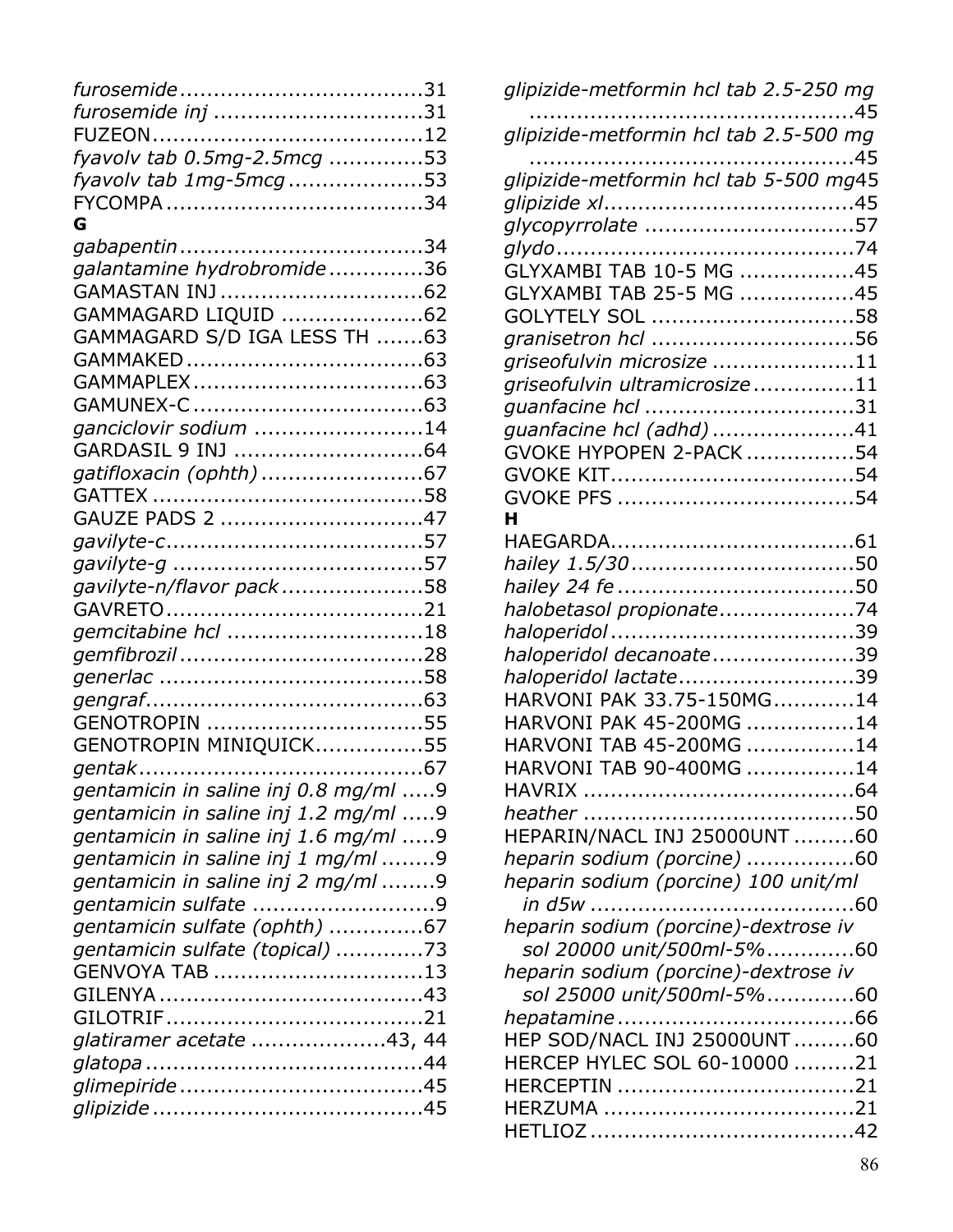| HUMIRA PEDIA INJ CROHNS 61           |
|--------------------------------------|
| HUMIRA PEDIATRIC CROHNS D61          |
| HUMIRA PEN 61, 62                    |
| HUMIRA PEN-CD/UC/HS START62          |
| HUMIRA PEN KIT PS/UV 62              |
| HUMIRA PEN-PEDIATRIC UC S 62         |
| HUMIRA PEN-PS/UV STARTER62           |
| HUMULIN R U-500 (CONCENTR47          |
| HUMULIN R U-500 KWIKPEN47            |
| hydralazine hcl 31                   |
| hydrochlorothiazide31                |
| hydrocodone-acetaminophen soln 7.5-  |
| 325 mg/15ml 8                        |
| hydrocodone-acetaminophen tab 10-    |
|                                      |
| hydrocodone-acetaminophen tab 5-325  |
|                                      |
| hydrocodone-acetaminophen tab 7.5-   |
|                                      |
| hydrocodone bitartrate 7             |
| hydrocodone-ibuprofen tab 7.5-200 mg |
|                                      |
| hydrocortisone54                     |
| hydrocortisone (intrarectal) 57      |
| hydrocortisone (rectal) 75           |
| hydrocortisone (topical) 74          |
| hydromorphone hcl 8                  |
| hydroxychloroquine sulfate62         |
| hydroxyurea19                        |
|                                      |
| hydroxyzine pamoate 70               |
|                                      |
| I                                    |
| ibandronate sodium48                 |
|                                      |
|                                      |
|                                      |
|                                      |
|                                      |
|                                      |
|                                      |
|                                      |
| imatinib mesylate21                  |
|                                      |
|                                      |

| imipenem-cilastatin intravenous for  |
|--------------------------------------|
| soln 250 mg 10                       |
| imipenem-cilastatin intravenous for  |
| soln 500 mg 10                       |
| imipramine hcl37                     |
|                                      |
| IMOVAX RABIES (H.D.C.V.) 64          |
|                                      |
|                                      |
| <b>INCRUSE ELLIPTA 70</b>            |
|                                      |
|                                      |
|                                      |
|                                      |
| INGREZZA CAP 40-80MG 43              |
|                                      |
| INQOVI TAB 35-100MG18                |
|                                      |
| INSULIN SAFETY NEEDLES 47            |
| <b>INSULIN SYRINGES:</b>             |
| BD/ULTIMED/ALLISON/TRIVIDIA/MH       |
|                                      |
|                                      |
|                                      |
|                                      |
|                                      |
| INVEGA SUSTENNA 39                   |
| INVEGA TRINZA39                      |
| IPOL INJ INACTIVE64                  |
|                                      |
| ipratropium-albuterol nebu soln 0.5- |
| ipratropium bromide70                |
|                                      |
| ipratropium bromide (nasal) 70       |
| irbesartan-hydrochlorothiazide tab   |
| 150-12.5 mg 27                       |
| irbesartan-hydrochlorothiazide tab   |
| 300-12.5 mg 27                       |
|                                      |
| irinotecan hcl19                     |
|                                      |
| ISENTRESS HD 12                      |
|                                      |
| ISOLYTE-P INJ /D5W 65                |
| ISOLYTE-S INJ65                      |
| ISOLYTE-S INJ PH 7.465               |
|                                      |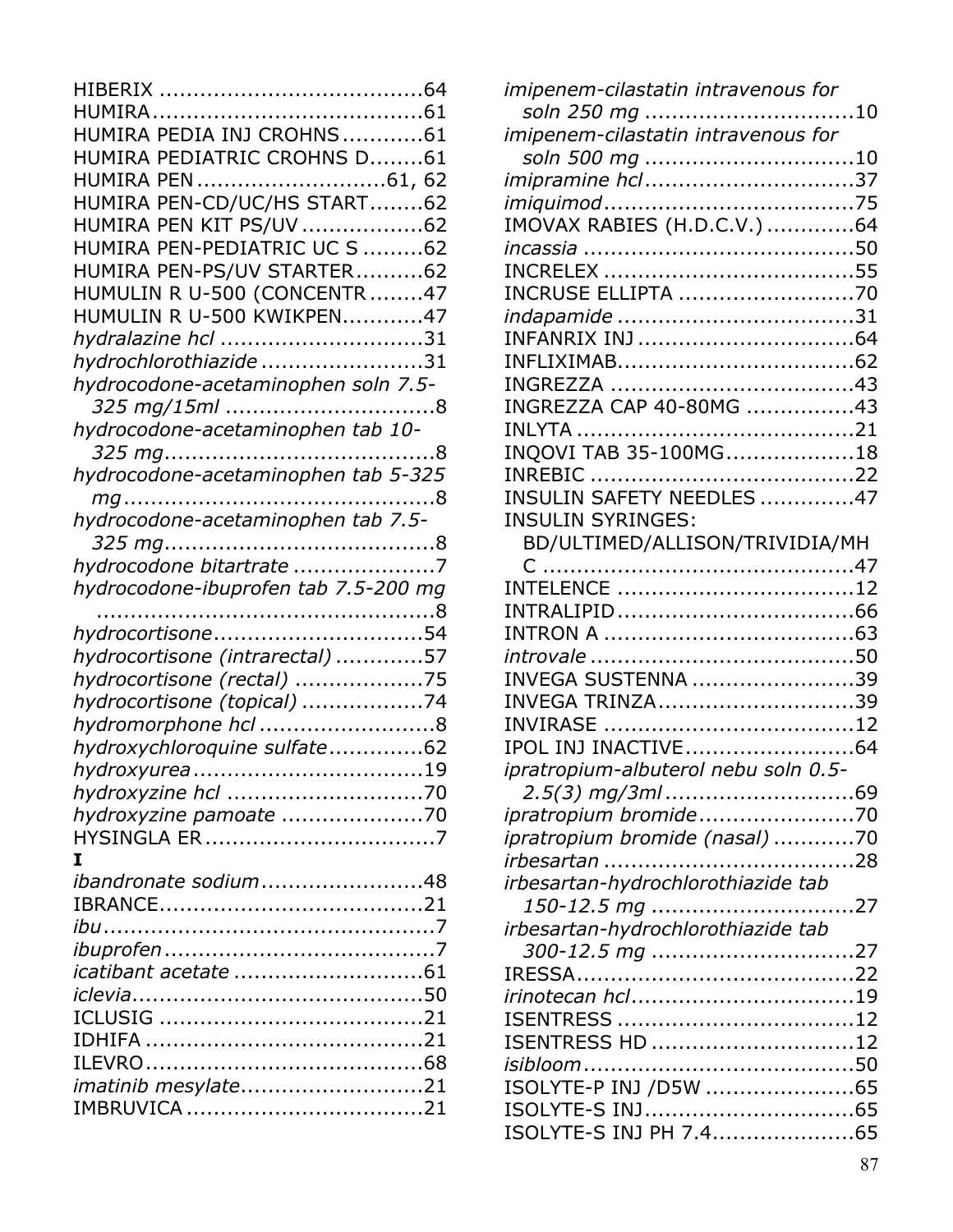| ISOPTO ATROPINE 69                    |  |
|---------------------------------------|--|
| isosorbide dinitrate32                |  |
| isosorbide mononitrate 32             |  |
|                                       |  |
|                                       |  |
| itraconazole 11                       |  |
|                                       |  |
|                                       |  |
| J                                     |  |
|                                       |  |
| JANUMET TAB 50-1000 45                |  |
| JANUMET TAB 50-500MG 45               |  |
| JANUMET XR TAB 100-100046             |  |
| JANUMET XR TAB 50-1000 46             |  |
| JANUMET XR TAB 50-500MG45             |  |
|                                       |  |
|                                       |  |
|                                       |  |
| JENTADUETO TAB 2.5-100046             |  |
| JENTADUETO TAB 2.5-500 46             |  |
| JENTADUETO TAB 2.5-850 46             |  |
| JENTADUETO TAB XR 2.5-1000MG 46       |  |
| JENTADUETO TAB XR 5-1000MG 46         |  |
|                                       |  |
|                                       |  |
|                                       |  |
| JULUCA TAB 50-25MG 13                 |  |
|                                       |  |
|                                       |  |
|                                       |  |
|                                       |  |
| junel fe 1.5/3050                     |  |
| K                                     |  |
|                                       |  |
|                                       |  |
|                                       |  |
|                                       |  |
|                                       |  |
| KCL/D5W/NACL INJ 0.3/0.9%65           |  |
|                                       |  |
| kcl 10 meg/l (0.075%) in dextrose 5%  |  |
| & nacl 0.45% inj 65                   |  |
| kcl 20 meq/l (0.15%) in dextrose 5% & |  |
|                                       |  |
| kcl 20 meg/l (0.15%) in dextrose 5% & |  |
|                                       |  |

| kcl 20 meq/l (0.15%) in dextrose 5% &                       |
|-------------------------------------------------------------|
| kcl 20 meg/l (0.15%) in nacl 0.45% inj                      |
|                                                             |
| KCL 20 MEQ/L (0.15%) IN NACL 0.45%                          |
|                                                             |
|                                                             |
| kcl 30 meg/l (0.224%) in dextrose 5%                        |
| & nacl 0.45% inj 65<br>kcl 40 meq/l (0.3%) in dextrose 5% & |
| nacl 0.45% inj 65                                           |
| KCL 40 MEQ/L (0.3%) IN NACL 0.9%                            |
|                                                             |
|                                                             |
|                                                             |
| ketoconazole 11                                             |
| ketoconazole (topical)73                                    |
| ketorolac tromethamine (ophth)68                            |
|                                                             |
| KISQALI 200 DOSE 22                                         |
| KISQALI 200 PAK FEMARA19                                    |
| KISQALI 400 DOSE 22                                         |
| KISQALI 400 PAK FEMARA19<br>KISQALI 600 DOSE 22             |
| KISQALI 600 PAK FEMARA19                                    |
|                                                             |
|                                                             |
|                                                             |
|                                                             |
|                                                             |
|                                                             |
|                                                             |
|                                                             |
|                                                             |
| lactated ringer's solution 65                               |
| lactic acid (ammonium lactate) 75                           |
| lactulose (encephalopathy)58                                |
| lamivudine (hbv)14                                          |
|                                                             |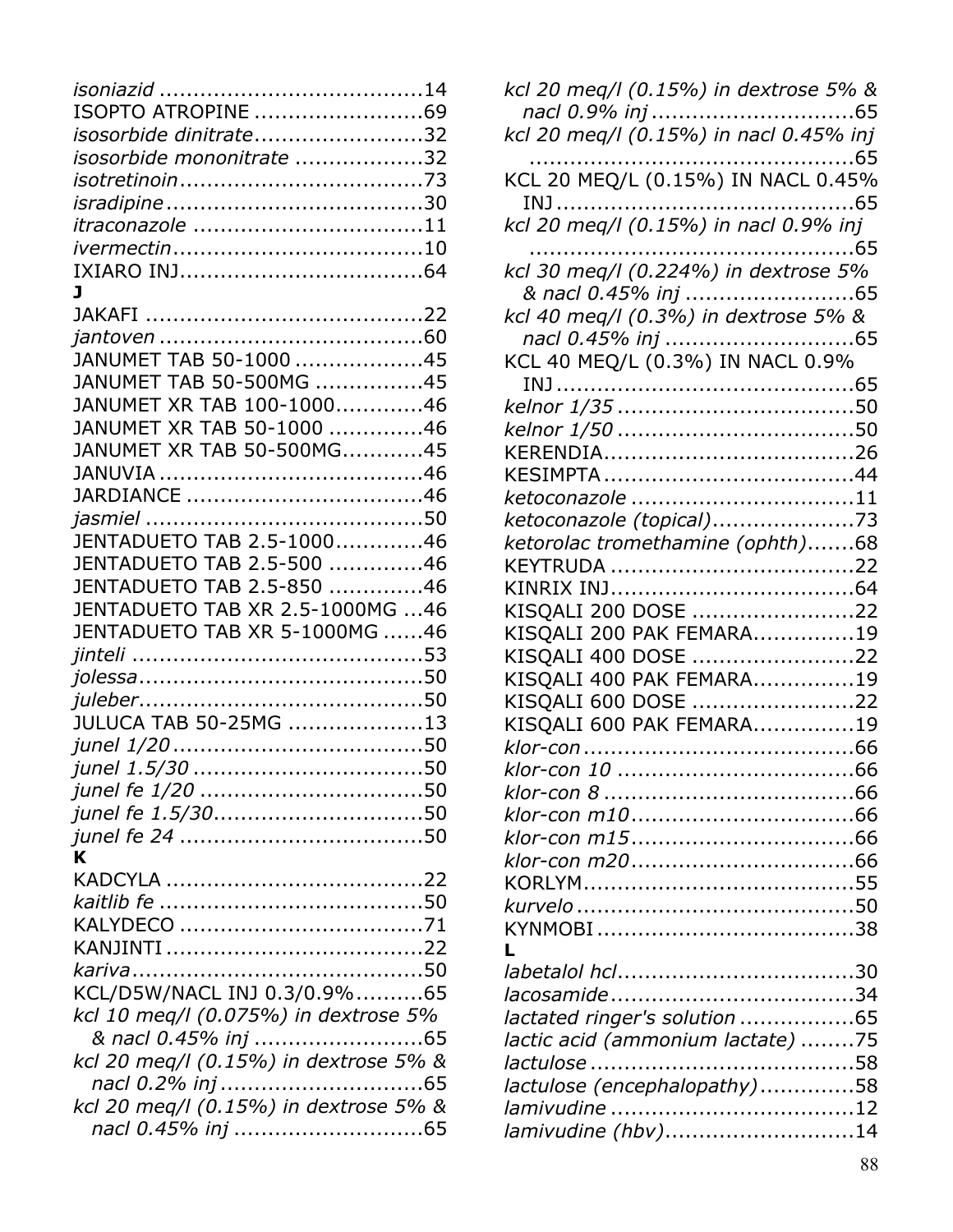| lamivudine-zidovudine tab 150-300 mg     |
|------------------------------------------|
|                                          |
|                                          |
|                                          |
| lapatinib ditosylate 22                  |
|                                          |
|                                          |
|                                          |
|                                          |
| larin fe 1.5/30 50                       |
|                                          |
|                                          |
|                                          |
|                                          |
|                                          |
|                                          |
|                                          |
| lenalidomide19                           |
| LENVIMA 10 MG DAILY DOSE 22              |
| LENVIMA 12MG DAILY DOSE 22               |
| LENVIMA 20 MG DAILY DOSE 22              |
| LENVIMA 4 MG DAILY DOSE 22               |
| LENVIMA 8 MG DAILY DOSE 22               |
| LENVIMA CAP 14 MG 22                     |
| LENVIMA CAP 18 MG 22                     |
| LENVIMA CAP 24 MG 22                     |
|                                          |
|                                          |
| leucovorin calcium24                     |
|                                          |
| leuprolide acetate 19                    |
|                                          |
| levalbuterol tartrate 70                 |
|                                          |
| LEVEMIR FLEXTOUCH 47                     |
| levetiracetam 34                         |
| levetiracetam in sodium chloride iv soln |
| 1000 mg/100ml 34                         |
| levetiracetam in sodium chloride iv soln |
| 1500 mg/100ml34                          |
| levetiracetam in sodium chloride iv soln |
| 500 mg/100ml34                           |
|                                          |
| levocarnitine (metabolic modifiers)55    |
| levocetirizine dihydrochloride70         |
|                                          |
|                                          |

| levofloxacin in d5w iv soln 250          |  |
|------------------------------------------|--|
|                                          |  |
| levofloxacin in d5w iv soln 500          |  |
|                                          |  |
| levofloxacin in d5w iv soln 750          |  |
| <i>mg/150ml</i> 16                       |  |
|                                          |  |
| levonor-eth est tab 0.15-                |  |
| 0.02/0.025/0.03 mg ð est 0.01            |  |
|                                          |  |
| levonorgestrel & ethinyl estradiol (91-  |  |
| day) tab 0.15-0.03 mg50                  |  |
| levonorgestrel & ethinyl estradiol tab   |  |
| 0.15 mg-30 mcg 50                        |  |
| levonorgestrel & ethinyl estradiol tab   |  |
| 0.1 mg-20 mcg 50                         |  |
| levonorgestrel-eth estra tab 0.05-       |  |
| 30/0.075-40/0.125-30mg-mcg 51            |  |
| levonorg-eth est tab 0.1-0.02mg(84) &    |  |
| eth est tab 0.01mg(7)50                  |  |
| levonorg-eth est tab 0.15-0.03mg(84)     |  |
| & eth est tab 0.01mg(7)50                |  |
| levora 0.15/30-28 51                     |  |
|                                          |  |
| levothyroxine sodium 56                  |  |
|                                          |  |
|                                          |  |
|                                          |  |
|                                          |  |
| lidocaine hcl (local anesth.) 9          |  |
| lidocaine hcl (mouth-throat) 76          |  |
| lidocaine-prilocaine cream 2.5-2.5%.75   |  |
|                                          |  |
|                                          |  |
| linezolid in sodium chloride iv soln 600 |  |
| mg/300ml-0.9% 10                         |  |
|                                          |  |
| liothyronine sodium 56                   |  |
|                                          |  |
| lisinopril & hydrochlorothiazide tab 10- |  |
|                                          |  |
| lisinopril & hydrochlorothiazide tab 20- |  |
|                                          |  |
| lisinopril & hydrochlorothiazide tab 20- |  |
|                                          |  |
|                                          |  |
| lithium carbonate 43                     |  |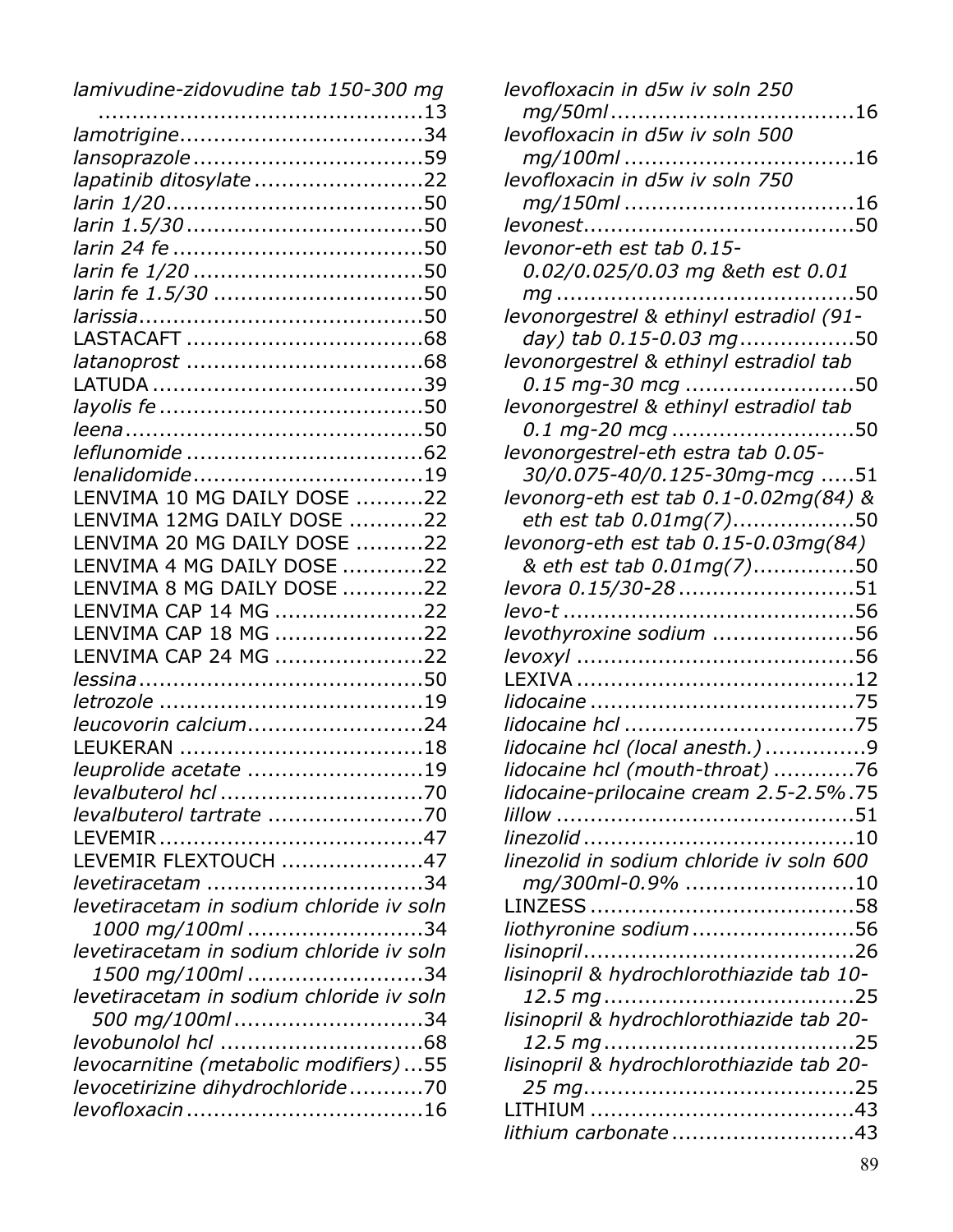| loestrin 1/20-2151                  |  |
|-------------------------------------|--|
| loestrin 1.5/30-21 51               |  |
| loestrin fe 1/20 51                 |  |
| loestrin fe 1.5/30 51               |  |
|                                     |  |
| LONSURF TAB 15-6.1418               |  |
| LONSURF TAB 20-8.1918               |  |
| loperamide hcl58                    |  |
| lopinavir-ritonavir soln 400-100    |  |
| mg/5ml (80-20 mg/ml)13              |  |
| lopinavir-ritonavir tab 100-25 mg13 |  |
| lopinavir-ritonavir tab 200-50 mg13 |  |
|                                     |  |
| lorazepam intensol 32               |  |
|                                     |  |
|                                     |  |
| losartan potassium28                |  |
| losartan potassium &                |  |
| hydrochlorothiazide tab 100-12.5 mg |  |
|                                     |  |
| losartan potassium &                |  |
| hydrochlorothiazide tab 100-25 mg27 |  |
| losartan potassium &                |  |
| hydrochlorothiazide tab 50-12.5 mg  |  |
|                                     |  |
|                                     |  |
|                                     |  |
|                                     |  |
| loxapine succinate40                |  |
|                                     |  |
|                                     |  |
|                                     |  |
| LUPRON DEPOT (1-MONTH)19            |  |
| LUPRON DEPOT (3-MONTH)19            |  |
| LUPRON DEPOT-PED (1-MONTH 55        |  |
| LUPRON DEPOT-PED (3-MONTH 55        |  |
|                                     |  |
|                                     |  |
|                                     |  |
|                                     |  |
|                                     |  |
| M                                   |  |
| magnesium sulfate65                 |  |
| MAGNESIUM SULFATE 65                |  |
| magnesium sulfate in dextrose 5% iv |  |
| soln 1 gm/100ml65                   |  |
|                                     |  |

| MATULANE 19                          |  |
|--------------------------------------|--|
| MAVYRET PAK 50-20MG 14               |  |
| MAVYRET TAB 100-40MG 14              |  |
|                                      |  |
| medroxyprogesterone acetate55        |  |
| medroxyprogesterone acetate          |  |
|                                      |  |
| mefloquine hcl 11                    |  |
| megestrol acetate19, 55              |  |
| megestrol acetate (appetite) 56      |  |
|                                      |  |
|                                      |  |
|                                      |  |
| memantine hcl36                      |  |
| memantine hcl tab 28 x 5 mg & 21 x   |  |
| 10 mg titration pack 36              |  |
|                                      |  |
|                                      |  |
|                                      |  |
| mercaptopurine 18                    |  |
|                                      |  |
|                                      |  |
| mesalamine w/ cleanser57             |  |
|                                      |  |
|                                      |  |
|                                      |  |
|                                      |  |
| methadone hydrochloride i8           |  |
| methazolamide31                      |  |
| methenamine hippurate 10             |  |
| methimazole 56                       |  |
| methocarbamol44                      |  |
| methotrexate sodium 18, 62           |  |
|                                      |  |
| methylphenidate hcl41, 42            |  |
| methylprednisolone 54                |  |
| methylprednisolone acetate54         |  |
| methylprednisolone sod succ 54       |  |
| metoclopramide hcl 57                |  |
| metolazone 31                        |  |
| metoprolol & hydrochlorothiazide tab |  |
|                                      |  |
|                                      |  |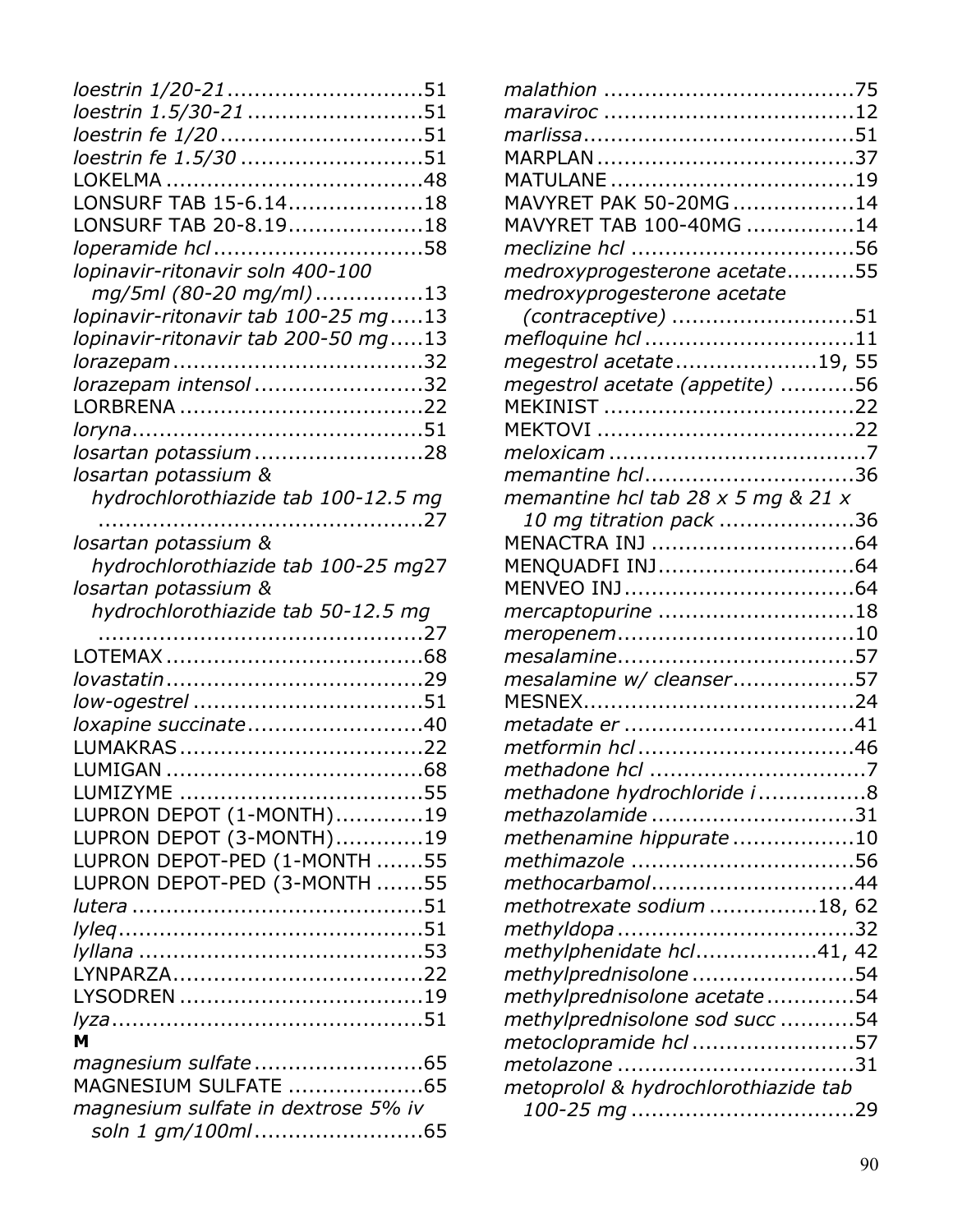| metoprolol & hydrochlorothiazide tab |  |
|--------------------------------------|--|
|                                      |  |
| metoprolol & hydrochlorothiazide tab |  |
|                                      |  |
| metoprolol succinate 30              |  |
| metoprolol tartrate30                |  |
| metronidazole10                      |  |
| metronidazole (topical) 75           |  |
| metronidazole vaginal59              |  |
|                                      |  |
| MG SO4/D5W INJ 10MG/ML65             |  |
| micafungin sodium 11                 |  |
| microgestin 1/2051                   |  |
| microgestin 1.5/30 51                |  |
| microgestin 24 fe 51                 |  |
| microgestin fe 1/20 51               |  |
| microgestin fe 1.5/30 51             |  |
| midodrine hcl 32                     |  |
|                                      |  |
|                                      |  |
|                                      |  |
| minocycline hcl 17                   |  |
|                                      |  |
|                                      |  |
|                                      |  |
|                                      |  |
|                                      |  |
| M-NATAL PLUS TAB 66                  |  |
|                                      |  |
|                                      |  |
| mometasone furoate 74                |  |
|                                      |  |
|                                      |  |
| montelukast sodium 70                |  |
|                                      |  |
| MORPHINE SULFATE8                    |  |
|                                      |  |
| moxifloxacin hcl 16                  |  |
| moxifloxacin hcl (ophth) 67          |  |
|                                      |  |
|                                      |  |
|                                      |  |
| mycophenolate mofetil63              |  |
| mycophenolate sodium 63              |  |
|                                      |  |
|                                      |  |

## **N**

| nafcillin sodium17                   |  |
|--------------------------------------|--|
| NAGLAZYME 55                         |  |
|                                      |  |
|                                      |  |
| naltrexone hcl45                     |  |
| NAMZARIC CAP 14-10MG 36              |  |
| NAMZARIC CAP 21-10MG 36              |  |
| NAMZARIC CAP 28-10MG 36              |  |
| NAMZARIC CAP 7-10MG36                |  |
| NAMZARIC CAP PACK 36                 |  |
|                                      |  |
| naproxen sodium 7                    |  |
| naratriptan hcl43                    |  |
|                                      |  |
|                                      |  |
|                                      |  |
|                                      |  |
|                                      |  |
| necon 0.5/35-28 51                   |  |
| nefazodone hcl 37                    |  |
| neomycin-bacitrac zn-polymyx         |  |
| 5(3.5)mg-400unt-10000unt op oin 67   |  |
| neomycin-polymy-gramicid op sol      |  |
| 1.75-10000-0.025mg-unt-mg/ml 67      |  |
| neomycin-polymyxin-dexamethasone     |  |
| ophth oint 0.1%67                    |  |
| neomycin-polymyxin-dexamethasone     |  |
| ophth susp 0.1%67                    |  |
| neomycin-polymyxin-hc ophth susp67   |  |
| neomycin-polymyxin-hc otic soln 1%69 |  |
| neomycin-polymyxin-hc otic susp 3.5  |  |
| mg/ml-10000 unit/ml-1% 69            |  |
| neomycin sulfate10                   |  |
|                                      |  |
|                                      |  |
|                                      |  |
|                                      |  |
| niacin (antihyperlipidemic) 29       |  |
| nicardipine hcl 30                   |  |
| NICOTROL INHALER 45                  |  |
| NICOTROL NS45                        |  |
|                                      |  |
|                                      |  |
|                                      |  |
|                                      |  |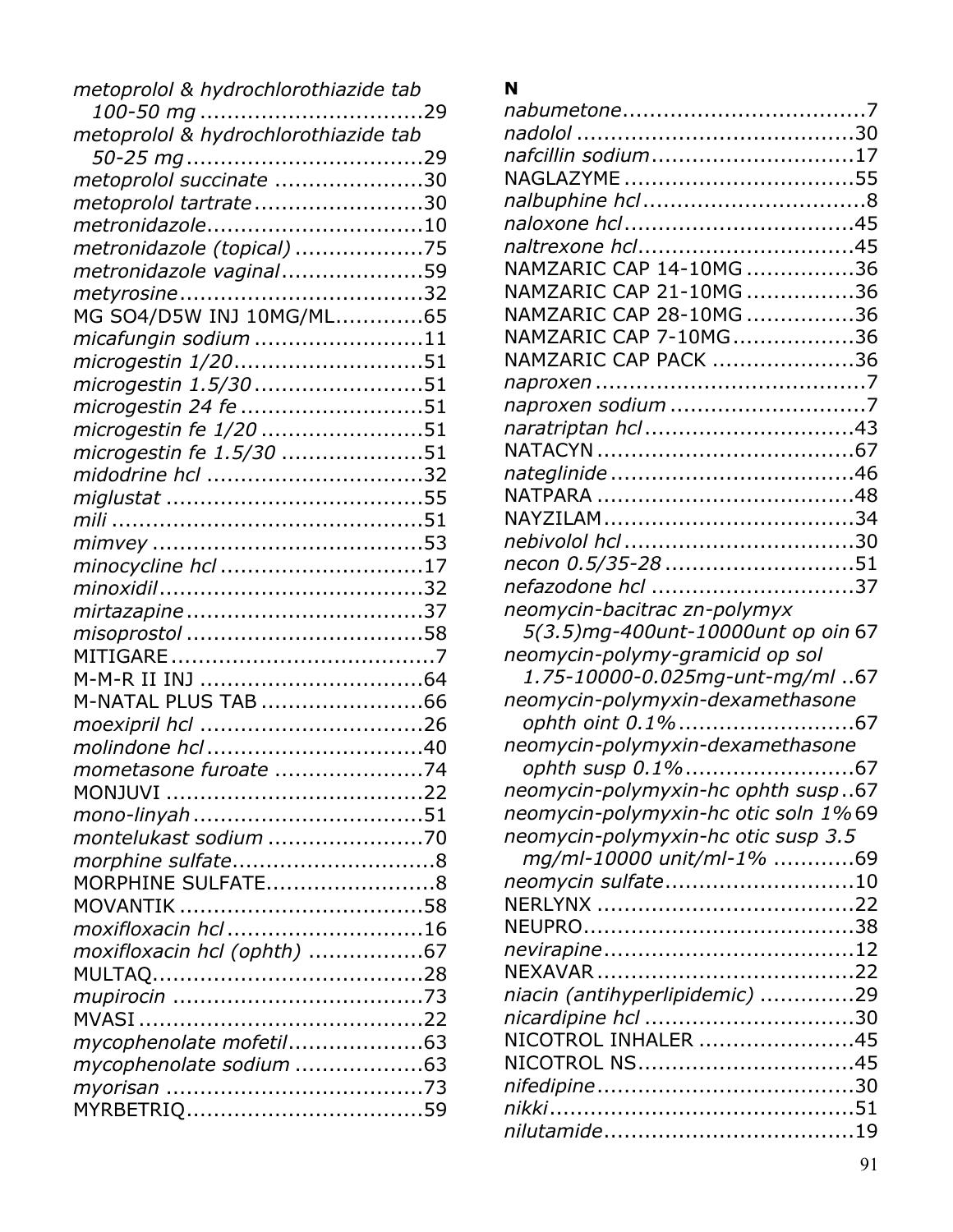| nitazoxanide10                           |
|------------------------------------------|
|                                          |
| NITRO-BID32                              |
| nitrofurantoin macrocrystal 10           |
| nitrofurantoin monohyd macro10           |
|                                          |
|                                          |
|                                          |
| norethindrone (contraceptive)51          |
| norethindrone & ethinyl estradiol-fe     |
| chew tab 0.4 mg-35 mcg51                 |
| norethindrone & ethinyl estradiol-fe     |
| chew tab 0.8 mg-25 mcg51                 |
| norethindrone ace & ethinyl estradiol-fe |
| tab 1 mg-20 mcg 51                       |
| norethindrone ace & ethinyl estradiol    |
| tab 1.5 mg-30 mcg51                      |
| norethindrone ace & ethinyl estradiol    |
| tab 1 mg-20 mcg 51                       |
| norethindrone ace-eth estradiol-fe       |
| chew tab 1 mg-20 mcg (24) 51             |
| norethindrone acetate56                  |
| norethindrone acetate-ethinyl estradiol  |
| tab 0.5 mg-2.5 mcg53                     |
| norethindrone acetate-ethinyl estradiol  |
| tab 1 mg-5 mcg 53                        |
|                                          |
| norgestimate & ethinyl estradiol tab     |
| 0.25 mg-35 mcg 51                        |
| norgestimate-eth estrad tab 0.18-        |
| 25/0.215-25/0.25-25 mg-mcg 51            |
| norgestimate-eth estrad tab 0.18-        |
| 35/0.215-35/0.25-35 mg-mcg 51            |
|                                          |
|                                          |
| nortrel 0.5/35 (28)52                    |
| nortrel 1/35 (21) 52                     |
| nortrel 1/35 (28) 52                     |
|                                          |
| nortriptyline hcl 37                     |
|                                          |
| NOVOLIN INJ 70/30 47                     |
| NOVOLIN INJ 70/30 FP 47                  |
|                                          |
| NOVOLIN N FLEXPEN 47                     |

| NOVOLIN R FLEXPEN 47                |  |
|-------------------------------------|--|
|                                     |  |
| NOVOLOG FLEXPEN 47                  |  |
| NOVOLOG MIX INJ 70/30 47            |  |
| NOVOLOG MIX INJ FLEXPEN 47          |  |
| NOVOLOG PENFILL47                   |  |
|                                     |  |
|                                     |  |
| NUEDEXTA CAP 20-10MG43              |  |
|                                     |  |
| NULYTELY SOL LMN/LIME58             |  |
|                                     |  |
|                                     |  |
|                                     |  |
|                                     |  |
|                                     |  |
|                                     |  |
|                                     |  |
|                                     |  |
|                                     |  |
|                                     |  |
| nystatin (mouth-throat) 76          |  |
| nystatin (topical) 73               |  |
|                                     |  |
| n                                   |  |
|                                     |  |
|                                     |  |
| octreotide acetate 55               |  |
| ODEFSEY TAB13                       |  |
|                                     |  |
|                                     |  |
|                                     |  |
| <i>ofloxacin (otic) </i> .69        |  |
|                                     |  |
| OGIVRI INJ 420MG22                  |  |
|                                     |  |
| olmesartan-amlodipine-              |  |
| hydrochlorothiazide tab 20-5-12.5   |  |
|                                     |  |
| olmesartan-amlodipine-              |  |
| hydrochlorothiazide tab 40-10-12.5  |  |
|                                     |  |
| olmesartan-amlodipine-              |  |
| hydrochlorothiazide tab 40-10-25 mg |  |
|                                     |  |
|                                     |  |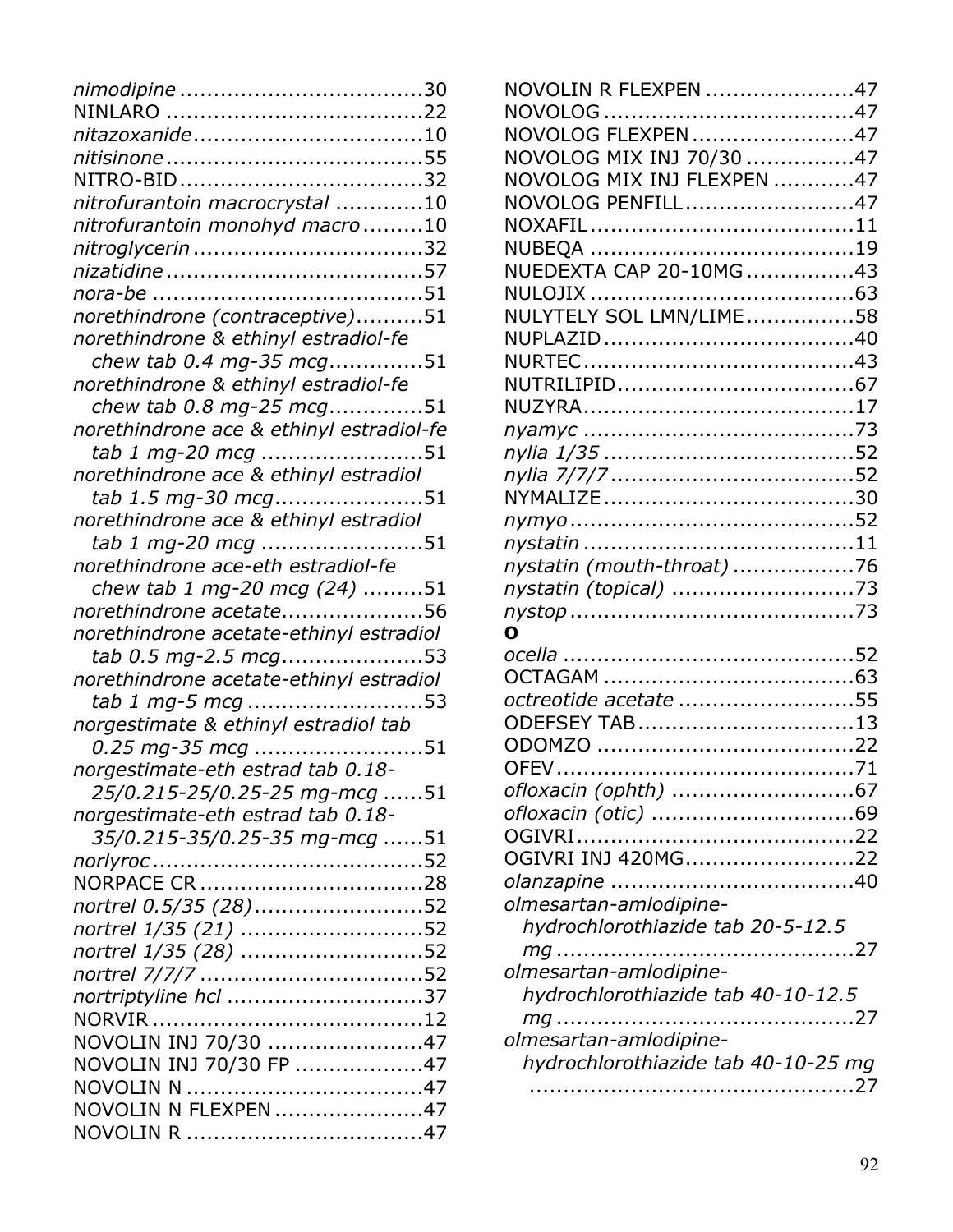| olmesartan-amlodipine-<br>hydrochlorothiazide tab 40-5-12.5   |
|---------------------------------------------------------------|
| olmesartan-amlodipine-                                        |
| hydrochlorothiazide tab 40-5-25 mg                            |
| olmesartan medoxomil28<br>olmesartan medoxomil-               |
| hydrochlorothiazide tab 20-12.5 mg                            |
| olmesartan medoxomil-                                         |
| hydrochlorothiazide tab 40-12.5 mg                            |
| olmesartan medoxomil-<br>hydrochlorothiazide tab 40-25 mg .27 |
|                                                               |
| OMNIPOD DASH MIS PODS 47                                      |
| OMNIPOD MIS CLASSIC 47                                        |
| OMNIPOD PDM KIT CLASSIC47<br>ondansetron 57                   |
| ondansetron hcl 57                                            |
| ONTRUZANT22                                                   |
|                                                               |
| ORKAMBI GRA 100-125 71                                        |
| ORKAMBI GRA 150-188 71<br>ORKAMBI TAB 100-12571               |
| ORKAMBI TAB 200-12571                                         |
| oseltamivir phosphate14                                       |
| oxacillin sodium 17                                           |
|                                                               |
| oxcarbazepine 34                                              |
| oxybutynin chloride 59                                        |
| oxycodone w/ acetaminophen tab 10-                            |
| oxycodone w/ acetaminophen tab 2.5-                           |
| oxycodone w/ acetaminophen tab 5-                             |
| oxycodone w/ acetaminophen tab 7.5-                           |
|                                                               |
| OZEMPIC (0.25 OR 0.5MG/DOSE) 46                               |

| OZEMPIC (1MG/DOSE) 46                     |  |
|-------------------------------------------|--|
| OZEMPIC INJ 8MG/3ML46                     |  |
| P                                         |  |
|                                           |  |
|                                           |  |
| paclitaxel protein-bound particles for iv |  |
| susp 100 mg 20                            |  |
|                                           |  |
| pamidronate disodium 48                   |  |
| PAMIDRONATE DISODIUM48                    |  |
|                                           |  |
| pantoprazole sodium 59                    |  |
|                                           |  |
|                                           |  |
|                                           |  |
| paromomycin sulfate 10                    |  |
| paroxetine hcl37                          |  |
|                                           |  |
|                                           |  |
| PEDIARIX INJ 0.5ML64                      |  |
|                                           |  |
| peg 3350-kcl-na bicarb-nacl-na sulfate    |  |
| for soln 236 gm 58                        |  |
| peg 3350-kcl-sod bicarb-nacl for soln     |  |
|                                           |  |
|                                           |  |
| PEMAZYRE 22                               |  |
| PEN GK/DEXTR INJ 40000/ML17               |  |
| PEN GK/DEXTR INJ 60000/ML17               |  |
|                                           |  |
| penicillin q potassium 17                 |  |
| PENICILLIN G PROCAINE17                   |  |
| penicillin g sodium 17                    |  |
| penicillin v potassium 17                 |  |
| PEN NEEDLES:                              |  |
| NOVO/BD/ULTIMED/OWEN/TRIVIDIA             |  |
|                                           |  |
|                                           |  |
| pentamidine isethionate inh10             |  |
| pentamidine isethionate inj 10            |  |
|                                           |  |
| perindopril erbumine 26                   |  |
|                                           |  |
|                                           |  |
| perphenazine40                            |  |
|                                           |  |
|                                           |  |
|                                           |  |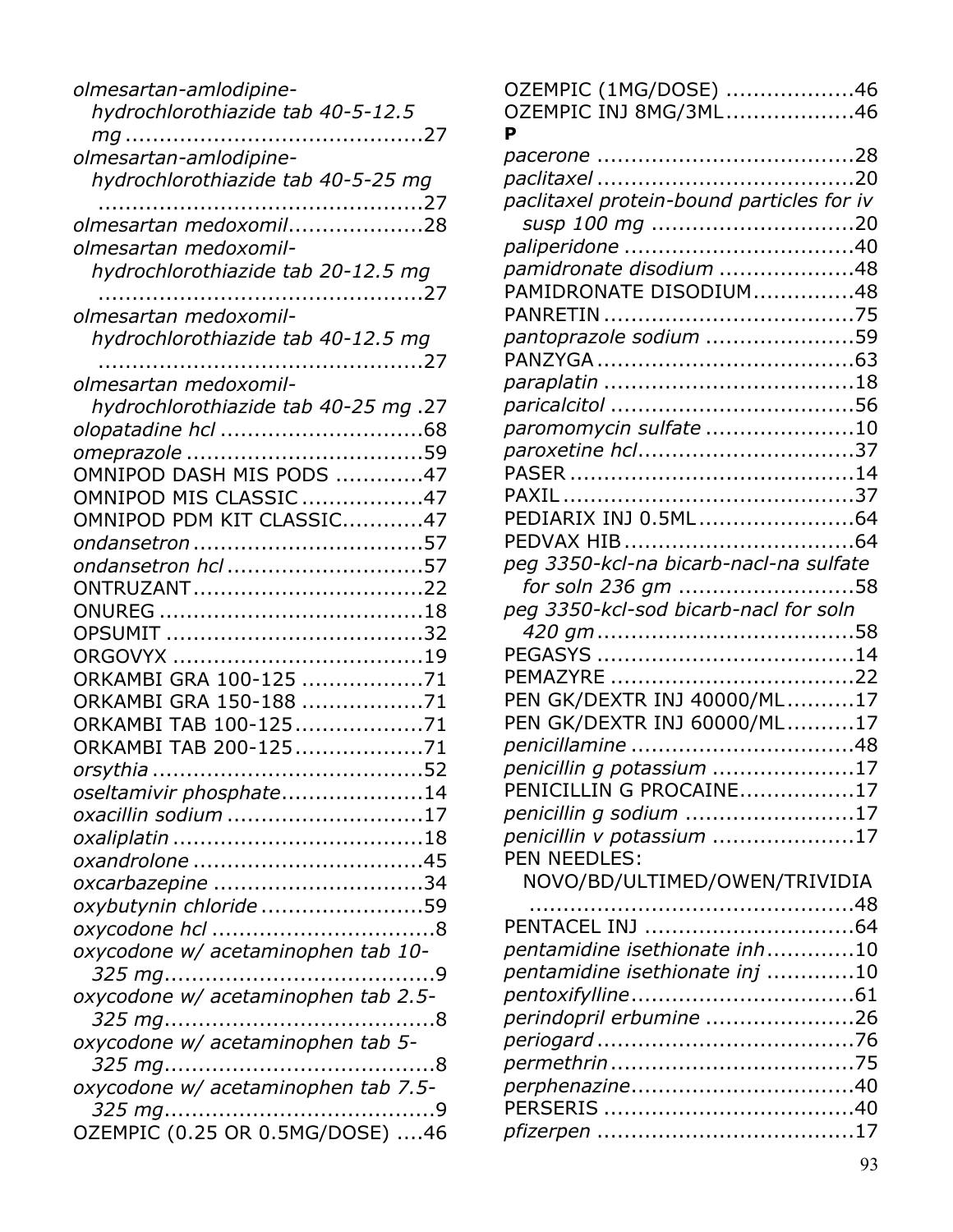| phenelzine sulfate 37                   |  |
|-----------------------------------------|--|
| phenobarbital 34                        |  |
| phenobarbital sodium 34                 |  |
|                                         |  |
|                                         |  |
| phenytoin sodium 34                     |  |
| phenytoin sodium extended34             |  |
|                                         |  |
|                                         |  |
|                                         |  |
|                                         |  |
| pilocarpine hcl (oral)76                |  |
|                                         |  |
|                                         |  |
|                                         |  |
| pioglitazone hcl46                      |  |
| piperacillin sod-tazobactam na for inj  |  |
| 3.375 gm (3-0.375 gm) 17                |  |
| piperacillin sod-tazobactam sod for inj |  |
| 13.5 gm (12-1.5 gm)17                   |  |
| piperacillin sod-tazobactam sod for inj |  |
| 2.25 gm (2-0.25 gm)17                   |  |
| piperacillin sod-tazobactam sod for inj |  |
| $4.5$ gm (4-0.5 gm) 17                  |  |
| piperacillin sod-tazobactam sod for inj |  |
| 40.5 gm (36-4.5 gm)17                   |  |
| PIQRAY 200MG DAILY DOSE23               |  |
| PIQRAY 250MG TAB DOSE23                 |  |
| PIQRAY 300MG DAILY DOSE23               |  |
| pirmella 1/3552                         |  |
|                                         |  |
| PLASMA-LYTE INJ -148 66                 |  |
| PLASMA-LYTE INJ -A66                    |  |
|                                         |  |
|                                         |  |
|                                         |  |
| polymyxin b-trimethoprim ophth soln     |  |
|                                         |  |
|                                         |  |
|                                         |  |
| posaconazole11                          |  |
| ,<br>potassium chloride 66              |  |
| POTASSIUM CHLORIDE66                    |  |
| potassium chloride 20 meq/l (0.15%)     |  |
| in dextrose 5% inj66                    |  |
| potassium chloride microencapsulated    |  |
|                                         |  |
|                                         |  |

| potassium citrate (alkalinizer)59 |  |
|-----------------------------------|--|
|                                   |  |
|                                   |  |
| pramipexole dihydrochloride38     |  |
|                                   |  |
| pravastatin sodium29              |  |
| praziquantel 10                   |  |
|                                   |  |
| prednisolone 54                   |  |
| prednisolone acetate (ophth) 68   |  |
| PREDNISOLONE SODIUM PHOSP 68      |  |
| prednisolone sodium phosphate 54  |  |
|                                   |  |
| PREDNISONE INTENSOL 54            |  |
|                                   |  |
| pregabalin (once-daily) 43        |  |
|                                   |  |
| PREMASOL SOL 10% 67               |  |
| PRENATAL TAB 27-1MG 66            |  |
| PRENATAL TAB PLUS 66              |  |
| PRENATAL VIT TAB LOW IRON 66      |  |
|                                   |  |
|                                   |  |
|                                   |  |
| PREZCOBIX TAB 800-15013           |  |
|                                   |  |
|                                   |  |
| primaquine phosphate 11           |  |
| PRIMAQUINE PHOSPHATE 11           |  |
|                                   |  |
|                                   |  |
| PROCALAMINE INJ 3%67              |  |
| prochlorperazine 57               |  |
| prochlorperazine edisylate57      |  |
| prochlorperazine maleate 57       |  |
|                                   |  |
|                                   |  |
|                                   |  |
|                                   |  |
|                                   |  |
|                                   |  |
| PROLASTIN-C 71                    |  |
|                                   |  |
|                                   |  |
|                                   |  |
| promethazine hcl 57               |  |
|                                   |  |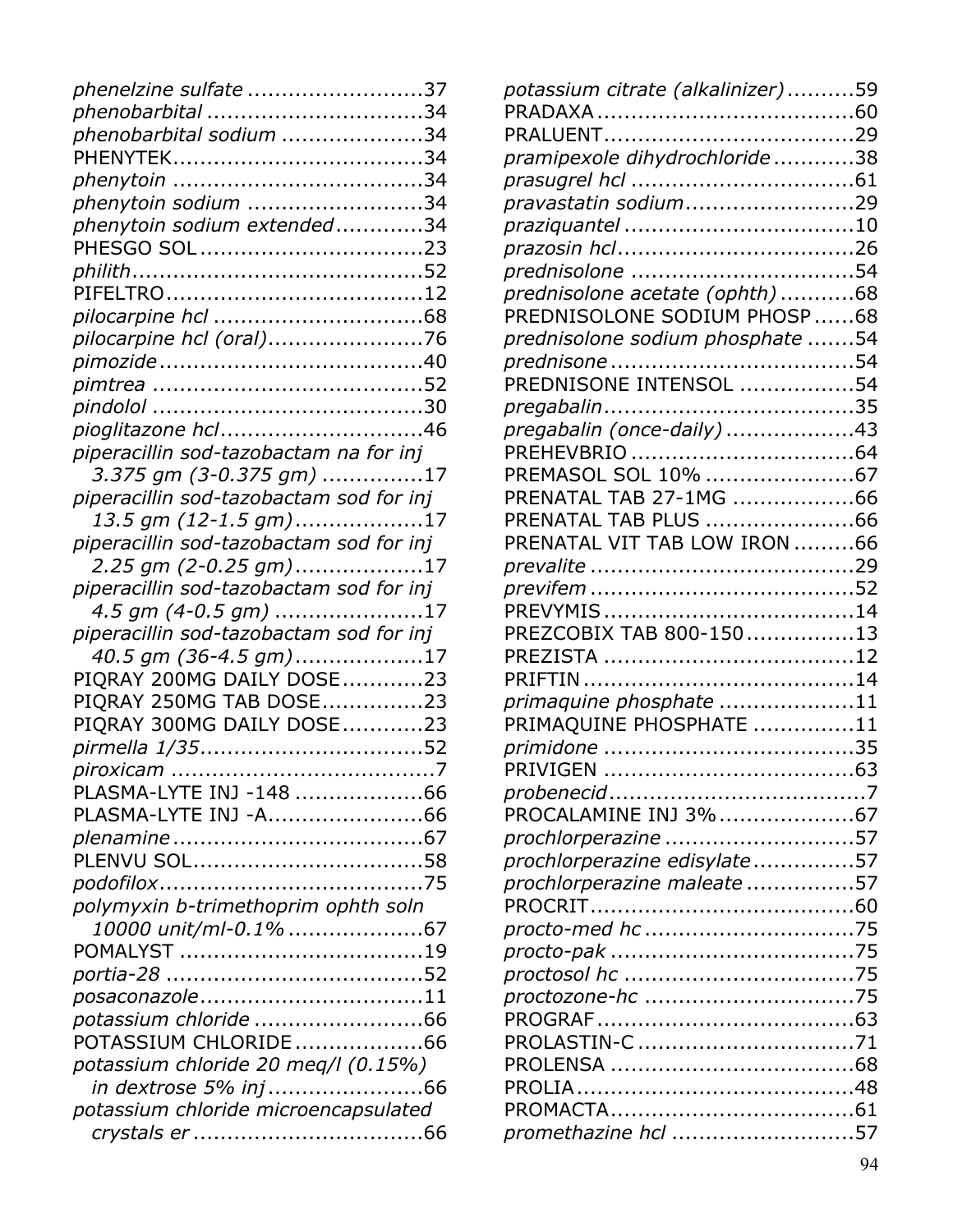| propafenone hcl 28                      |
|-----------------------------------------|
|                                         |
| propranolol hcl30                       |
| propylthiouracil56                      |
|                                         |
| PROSOL INJ 20% 67                       |
| protriptyline hcl 37                    |
| PULMICORT FLEXHALER72                   |
| PULMOZYME71                             |
|                                         |
| pyrazinamide14                          |
| pyridostigmine bromide 43               |
| Q                                       |
|                                         |
| QUADRACEL INJ64                         |
| quetiapine fumarate 40                  |
|                                         |
| quinapril-hydrochlorothiazide tab 10-   |
|                                         |
| quinapril-hydrochlorothiazide tab 20-   |
|                                         |
| quinapril-hydrochlorothiazide tab 20-25 |
|                                         |
| quinidine sulfate 28                    |
| quinine sulfate11                       |
| R                                       |
|                                         |
| rabeprazole sodium 59                   |
| raloxifene hcl55                        |
|                                         |
|                                         |
| rasagiline mesylate 38                  |
|                                         |
|                                         |
|                                         |
|                                         |
|                                         |
| RELENZA DISKHALER 14                    |
|                                         |
|                                         |
|                                         |
|                                         |
|                                         |
| RESTASIS MULTIDOSE69                    |
|                                         |
|                                         |
|                                         |

| ribavirin (hepatitis c) 14     |  |
|--------------------------------|--|
|                                |  |
|                                |  |
|                                |  |
| rimantadine hydrochloride14    |  |
|                                |  |
| risedronate sodium 48          |  |
| RISPERDAL CONSTA40             |  |
|                                |  |
|                                |  |
|                                |  |
| RITUXAN INJ HYCELA 23          |  |
| rivastigmine 36                |  |
| rivastigmine tartrate36        |  |
|                                |  |
|                                |  |
| rizatriptan benzoate 43        |  |
| ropinirole hydrochloride 38    |  |
|                                |  |
| rosuvastatin calcium29         |  |
|                                |  |
|                                |  |
|                                |  |
|                                |  |
|                                |  |
|                                |  |
|                                |  |
|                                |  |
|                                |  |
|                                |  |
| S                              |  |
|                                |  |
|                                |  |
|                                |  |
| sapropterin dihydrochloride 55 |  |
|                                |  |
|                                |  |
|                                |  |
| selegiline hcl 38              |  |
| selenium sulfide73             |  |
| SELZENTRY 12                   |  |
| SEREVENT DISKUS70              |  |
| sertraline hcl 37              |  |
|                                |  |
|                                |  |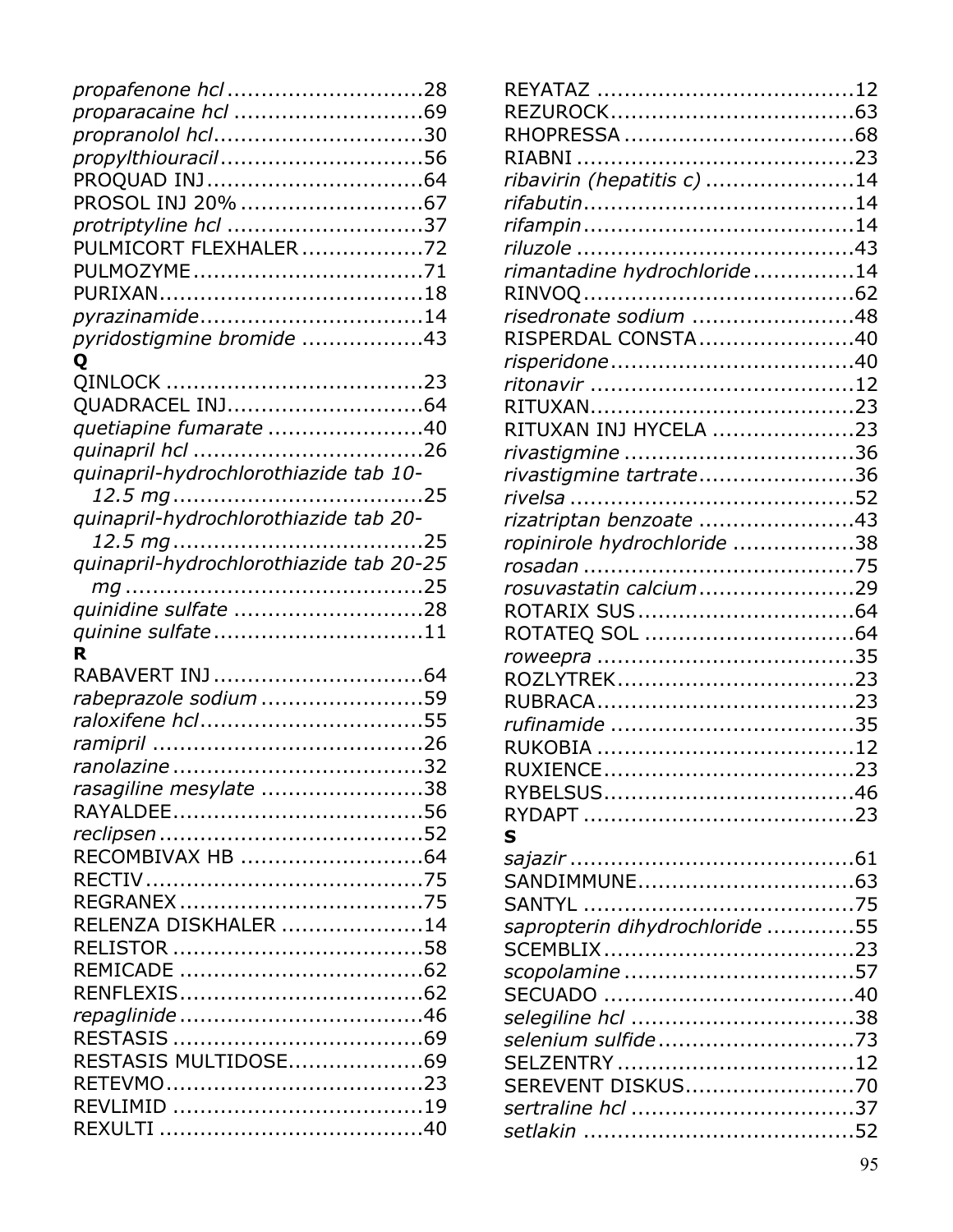| sevelamer carbonate 55                 |  |
|----------------------------------------|--|
|                                        |  |
|                                        |  |
|                                        |  |
| sildenafil citrate (pulmonary          |  |
| hypertension) 32                       |  |
|                                        |  |
| SIMBRINZA SUS 1-0.2% 68                |  |
|                                        |  |
|                                        |  |
|                                        |  |
|                                        |  |
|                                        |  |
|                                        |  |
|                                        |  |
|                                        |  |
|                                        |  |
| sodium chloride (gu irrigant) 75       |  |
| sodium fluoride chew; tab; 1.1 (0.5 f) |  |
|                                        |  |
| sodium phenylbutyrate 55               |  |
| sodium polystyrene sulfonate powder    |  |
|                                        |  |
| solifenacin succinate59                |  |
| SOLIQUA INJ 100/3348                   |  |
|                                        |  |
| SOLU-CORTEF 54                         |  |
| SOMATULINE DEPOT 55                    |  |
|                                        |  |
|                                        |  |
|                                        |  |
| sotalol hcl (afib/afl) 28              |  |
| spironolactone 26                      |  |
| spironolactone & hydrochlorothiazide   |  |
| tab 25-25 mg 31                        |  |
|                                        |  |
|                                        |  |
|                                        |  |
|                                        |  |
|                                        |  |
|                                        |  |
|                                        |  |
|                                        |  |
|                                        |  |
| streptomycin sulfate 10                |  |
| STRIBILD TAB 13                        |  |
|                                        |  |

| sulfacetamide sodium (acne) 73                      |
|-----------------------------------------------------|
| sulfacetamide sodium (ophth)67                      |
| sulfacetamide sodium-prednisolone                   |
| ophth soln 10-0.23(0.25)% 67                        |
|                                                     |
| sulfamethoxazole-trimethoprim iv soln               |
| 400-80 mg/5ml10                                     |
| sulfamethoxazole-trimethoprim susp                  |
| 200-40 mg/5ml10                                     |
| sulfamethoxazole-trimethoprim tab                   |
|                                                     |
| sulfamethoxazole-trimethoprim tab                   |
| 800-160 mg 10                                       |
| SULFAMYLON 73                                       |
| sulfasalazine57                                     |
|                                                     |
| sumatriptan 43                                      |
| sumatriptan succinate43                             |
| sunitinib malate 23<br>SUPREP BOWEL SOL PREP KIT 58 |
|                                                     |
| SYMBICORT AER 160-4.5 72                            |
| SYMBICORT AER 80-4.572                              |
| SYMDEKO TAB 100-150 71                              |
| SYMDEKO TAB 50-75MG 71                              |
|                                                     |
|                                                     |
| SYMTUZA TAB 13                                      |
|                                                     |
| SYNERCID IN1500MG<br>. 10                           |
| SYNJARDY TAB 12.5-1000MG 46                         |
| SYNJARDY TAB 12.5-50046                             |
| SYNJARDY TAB 5-1000MG46                             |
| SYNJARDY TAB 5-500MG46                              |
| SYNJARDY XR TAB 10-100046                           |
| SYNJARDY XR TAB 12.5-1000MG46                       |
| SYNJARDY XR TAB 25-100046                           |
| SYNJARDY XR TAB 5-1000MG 46                         |
|                                                     |
| SYNTHROID 56                                        |
| т                                                   |
|                                                     |
|                                                     |
|                                                     |
| tacrolimus (topical) 75                             |
|                                                     |
|                                                     |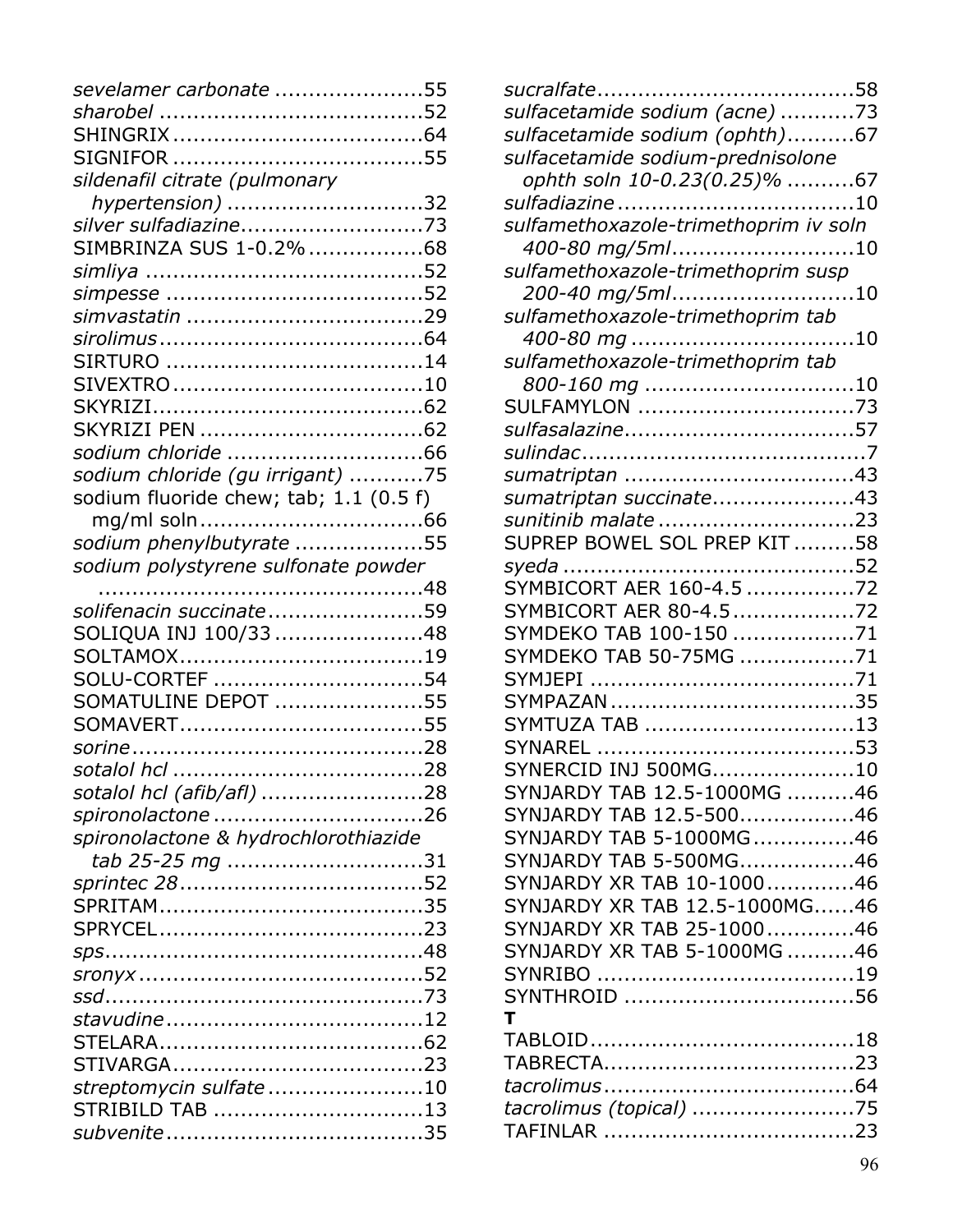| tamoxifen citrate19                     |  |
|-----------------------------------------|--|
| tamsulosin hcl 59                       |  |
|                                         |  |
|                                         |  |
| tarina fe 1/20 eq52                     |  |
|                                         |  |
|                                         |  |
|                                         |  |
|                                         |  |
|                                         |  |
|                                         |  |
| TDVAX INJ 2-2 LF 64                     |  |
|                                         |  |
|                                         |  |
|                                         |  |
| telmisartan-amlodipine tab 40-10 mg     |  |
|                                         |  |
| telmisartan-amlodipine tab 40-5 mg.27   |  |
| telmisartan-amlodipine tab 80-10 mg     |  |
|                                         |  |
| telmisartan-amlodipine tab 80-5 mg.27   |  |
| telmisartan-hydrochlorothiazide tab 40- |  |
|                                         |  |
| telmisartan-hydrochlorothiazide tab 80- |  |
|                                         |  |
| telmisartan-hydrochlorothiazide tab 80- |  |
|                                         |  |
|                                         |  |
| TEMIXYS TAB 300-30013                   |  |
|                                         |  |
| tenofovir disoproxil fumarate 12        |  |
|                                         |  |
|                                         |  |
| terbinafine hcl 11                      |  |
|                                         |  |
| terconazole vaginal 59                  |  |
|                                         |  |
| testosterone cypionate45                |  |
| testosterone enanthate45                |  |
| tetrabenazine 43                        |  |
| tetracycline hcl 17                     |  |
| THALOMID 19                             |  |
|                                         |  |
|                                         |  |

| thioridazine hcl 40                   |  |
|---------------------------------------|--|
|                                       |  |
|                                       |  |
| tiagabine hcl35                       |  |
|                                       |  |
|                                       |  |
|                                       |  |
| TIGECYCLINE 17                        |  |
|                                       |  |
| timolol maleate30                     |  |
| timolol maleate (ophth) 69            |  |
| timolol maleate (ophth) once-daily 69 |  |
|                                       |  |
|                                       |  |
|                                       |  |
| TOBRADEX OIN 0.3-0.1% 67              |  |
| TOBRADEX ST SUS 0.3-0.0567            |  |
|                                       |  |
| tobramycin (ophth) 67                 |  |
| tobramycin-dexamethasone ophth susp   |  |
|                                       |  |
| tobramycin sulfate 10                 |  |
| tolterodine tartrate59                |  |
|                                       |  |
|                                       |  |
| toremifene citrate 19                 |  |
|                                       |  |
|                                       |  |
| TPN ELECTROL INJ 66                   |  |
|                                       |  |
| tramadol-acetaminophen tab 37.5-325   |  |
|                                       |  |
|                                       |  |
|                                       |  |
|                                       |  |
| tranylcypromine sulfate 37            |  |
| TRAVASOL INJ 10% 67                   |  |
|                                       |  |
| trazodone hcl 37                      |  |
|                                       |  |
| TRELEGY AER ELLIPTA 100-62.5-25       |  |
|                                       |  |
| TRELEGY AER ELLIPTA 200-62.5-25       |  |
|                                       |  |
| TRELSTAR MIXJECT19                    |  |
|                                       |  |
|                                       |  |
|                                       |  |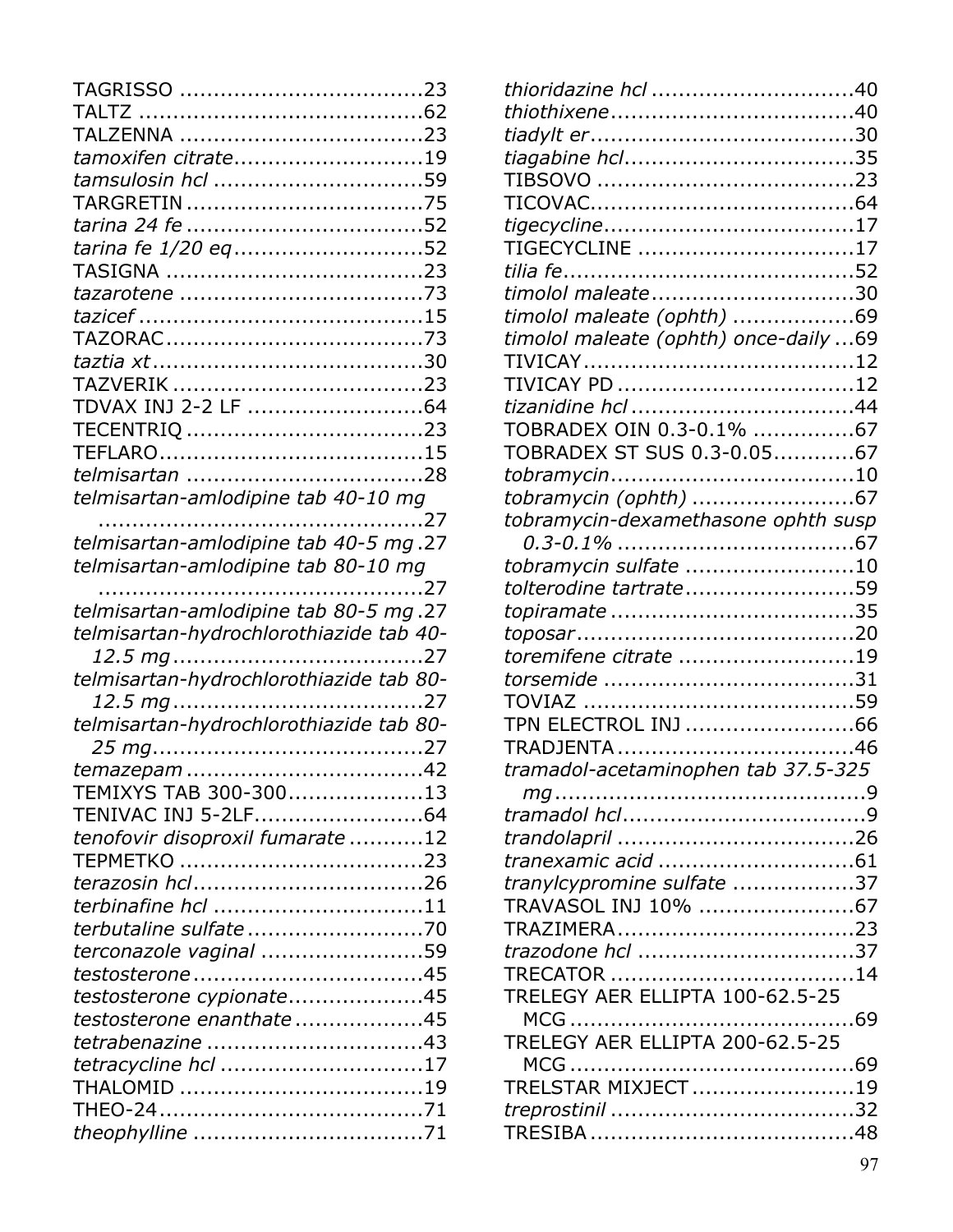| TRESIBA FLEXTOUCH 48                  |  |
|---------------------------------------|--|
|                                       |  |
| tretinoin (chemotherapy) 20           |  |
| triamcinolone acetonide (mouth)76     |  |
| triamcinolone acetonide (topical)74   |  |
| triamterene & hydrochlorothiazide cap |  |
| 37.5-25 mg 31                         |  |
| triamterene & hydrochlorothiazide tab |  |
| 37.5-25 mg 31                         |  |
| triamterene & hydrochlorothiazide tab |  |
|                                       |  |
| TRICARE TAB PRENATAL 66               |  |
|                                       |  |
|                                       |  |
|                                       |  |
| trifluoperazine hcl 40                |  |
|                                       |  |
| trihexyphenidyl hcl 38                |  |
| TRIJARDY XR TAB ER 24HR 10-5-         |  |
|                                       |  |
| TRIJARDY XR TAB ER 24HR 12.5-2.5-     |  |
|                                       |  |
| TRIJARDY XR TAB ER 24HR 25-5-         |  |
|                                       |  |
| TRIJARDY XR TAB ER 24HR 5-2.5-        |  |
|                                       |  |
| TRIKAFTA TAB 100-50-75MG & 150MG      |  |
|                                       |  |
| TRIKAFTA TAB 50-25-37.5MG & 75MG      |  |
|                                       |  |
|                                       |  |
|                                       |  |
| tri-lo-estarylla 52                   |  |
|                                       |  |
|                                       |  |
| tri-lo-sprintec 52                    |  |
| TRIMETHOPRIM 10                       |  |
|                                       |  |
| trimipramine maleate 37               |  |
|                                       |  |
|                                       |  |
|                                       |  |
| TRIUMEQ PD TAB 13                     |  |
| TRIUMEQ TAB13                         |  |
|                                       |  |
|                                       |  |
|                                       |  |

| TROGARZO 12                                |  |
|--------------------------------------------|--|
| TROPHAMINE INJ 10%67                       |  |
| trospium chloride 59                       |  |
|                                            |  |
|                                            |  |
| TRUSELTIQ 100 MG DAILY DOSE 23             |  |
| TRUSELTIQ 125 MG DAILY DOSE 23             |  |
| TRUSELTIQ 50 MG DAILY DOSE 23              |  |
| TRUSELTIQ 75 MG DAILY DOSE 23              |  |
|                                            |  |
|                                            |  |
|                                            |  |
|                                            |  |
|                                            |  |
|                                            |  |
|                                            |  |
| Ū                                          |  |
|                                            |  |
|                                            |  |
|                                            |  |
|                                            |  |
| valacyclovir hcl 14                        |  |
|                                            |  |
| valganciclovir hcl 14                      |  |
| valproate sodium 35                        |  |
|                                            |  |
|                                            |  |
| valsartan-hydrochlorothiazide tab 160-     |  |
|                                            |  |
| valsartan-hydrochlorothiazide tab 160-     |  |
|                                            |  |
| valsartan-hydrochlorothiazide tab 320-     |  |
|                                            |  |
| valsartan-hydrochlorothiazide tab 320-     |  |
|                                            |  |
| valsartan-hydrochlorothiazide tab 80-      |  |
|                                            |  |
|                                            |  |
|                                            |  |
| vancomycin hcl 10<br>VANCOMYCIN INJ 1 GM10 |  |
| VANCOMYCIN INJ 500MG 10                    |  |
| VANCOMYCIN INJ 750MG 11                    |  |
| VANDAZOLE 59                               |  |
|                                            |  |
| varenicline tartrate45                     |  |
|                                            |  |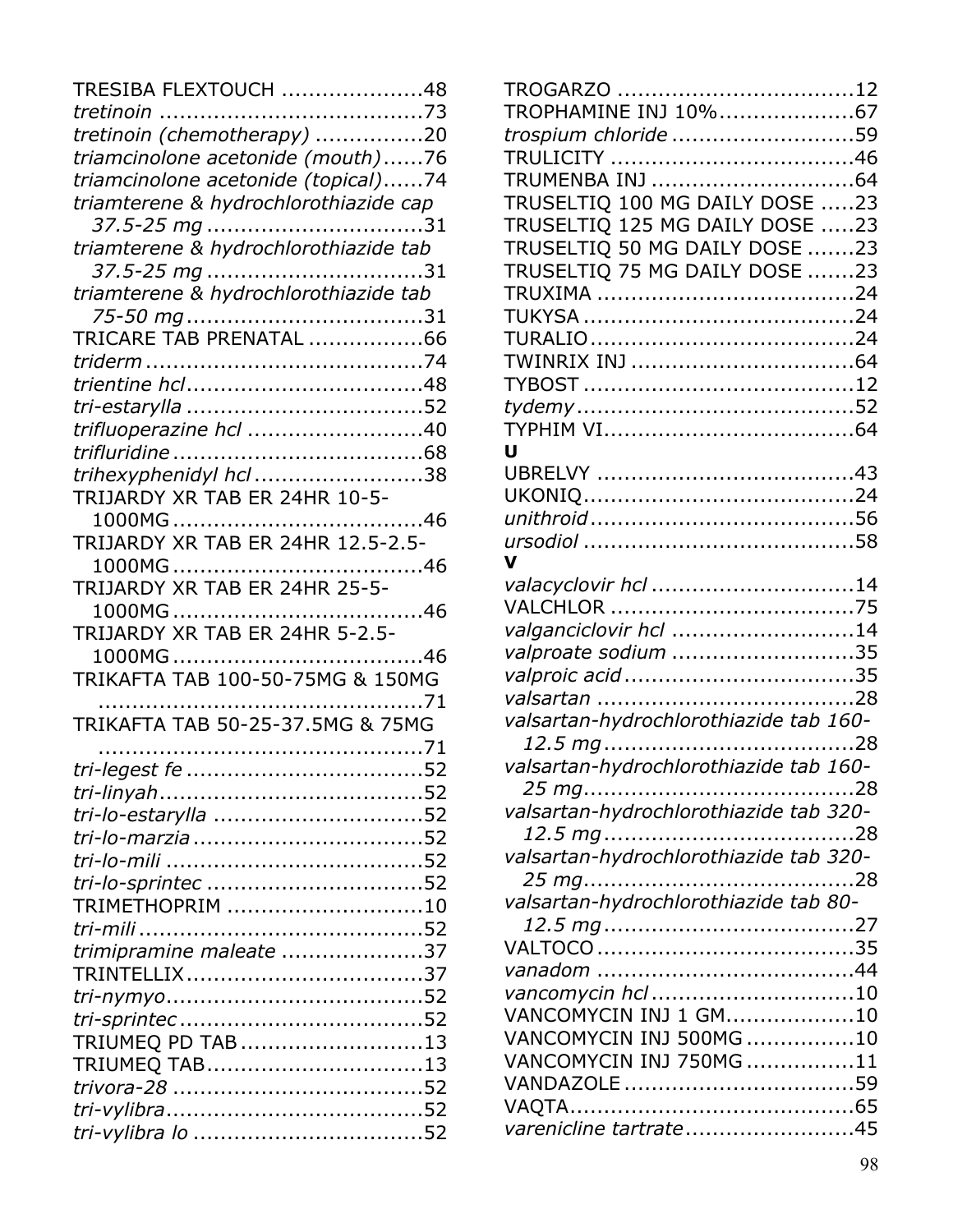| VENCLEXTA TAB START PK24          |  |
|-----------------------------------|--|
| venlafaxine hcl 37                |  |
|                                   |  |
| <b>VENTOLIN HFA 70</b>            |  |
| VENTOLIN HFA (INSTITUTIONAL PACK) |  |
|                                   |  |
| verapamil hcl30                   |  |
|                                   |  |
|                                   |  |
|                                   |  |
|                                   |  |
|                                   |  |
|                                   |  |
|                                   |  |
|                                   |  |
|                                   |  |
|                                   |  |
|                                   |  |
| VIIBRYD KIT STARTER37             |  |
|                                   |  |
| vincristine sulfate20             |  |
| vinorelbine tartrate 20           |  |
|                                   |  |
|                                   |  |
|                                   |  |
|                                   |  |
|                                   |  |
|                                   |  |
| voriconazole 11                   |  |
| VOSEVI TAB 15                     |  |
|                                   |  |
|                                   |  |
| VRAYLAR CAP 1.5-3MG 40            |  |
|                                   |  |
|                                   |  |
|                                   |  |
| W                                 |  |
|                                   |  |
|                                   |  |

| water for irrigation, sterile irrigation |
|------------------------------------------|
|                                          |
|                                          |
|                                          |
|                                          |
| X                                        |
|                                          |
|                                          |
| XARELTO STAR TAB 15/20MG60               |
|                                          |
|                                          |
| XCOPRI PAK 100-150 35                    |
| XCOPRI PAK 12.5-25 35                    |
| XCOPRI PAK 150-200MG                     |
| (MAINTENANCE) 36                         |
| XCOPRI PAK 150-200MG (TITRATION)         |
|                                          |
| XCOPRI PAK 50-100MG35                    |
|                                          |
|                                          |
|                                          |
|                                          |
|                                          |
|                                          |
| XIGDUO XR TAB 10-100047                  |
| XIGDUO XR TAB 10-500MG 47                |
| XIGDUO XR TAB 2.5-100046                 |
| XIGDUO XR TAB 5-1000MG 47                |
| XIGDUO XR TAB 5-500MG47                  |
|                                          |
|                                          |
|                                          |
|                                          |
| XPOVIO 100 MG ONCE WEEKLY 24             |
| XPOVIO 40 MG ONCE WEEKLY 24              |
| XPOVIO 40 MG TWICE WEEKLY24              |
| XPOVIO 60 MG ONCE WEEKLY 24              |
| XPOVIO 60 MG TWICE WEEKLY24              |
| XPOVIO 80 MG ONCE WEEKLY 24              |
| XPOVIO 80 MG TWICE WEEKLY24              |
|                                          |
|                                          |
| XULTOPHY INJ 100/3.6 48                  |
|                                          |
| Y                                        |
|                                          |
|                                          |
|                                          |